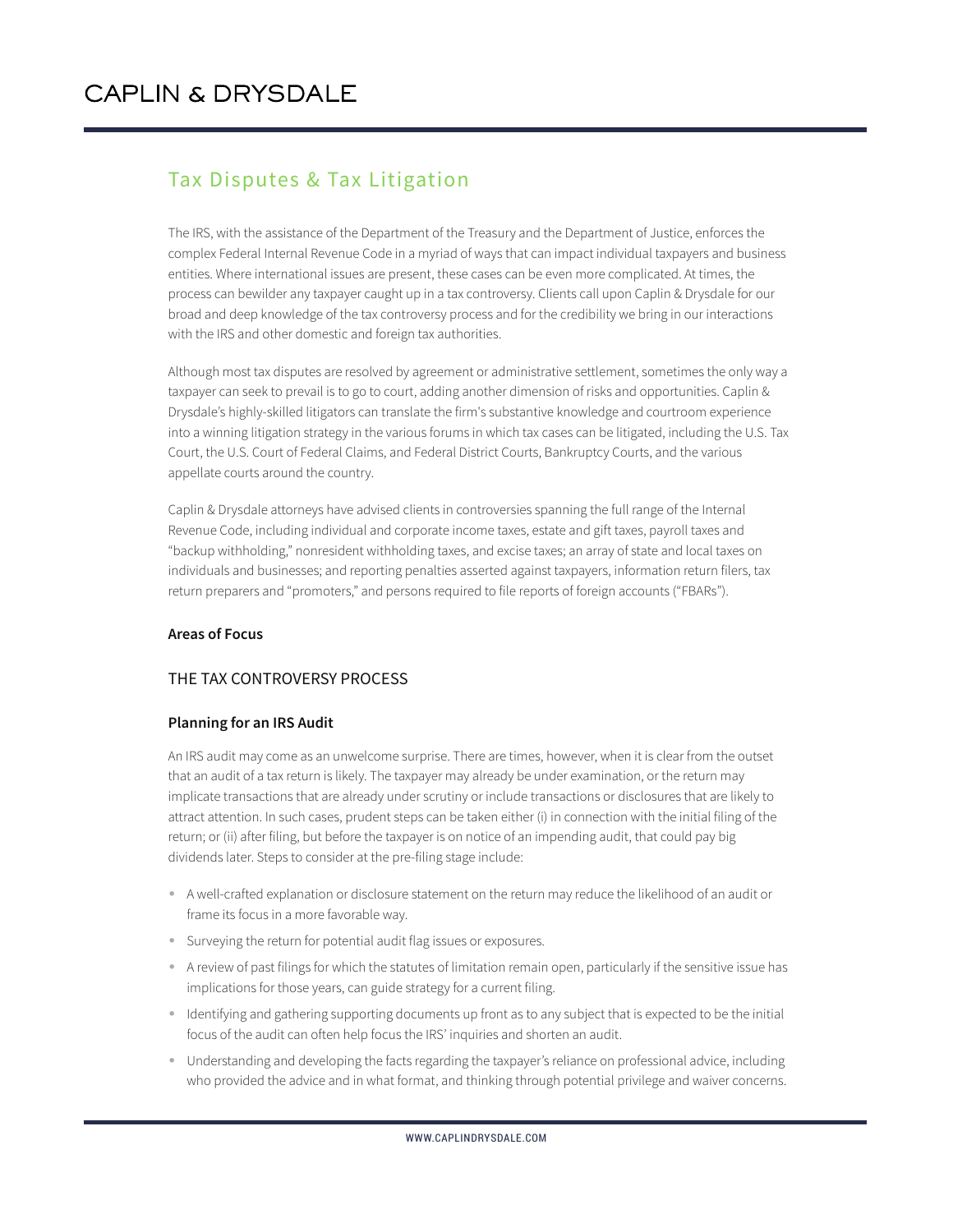Even after a tax return has been filed, action before the proverbial knock on the door may preempt an audit and/or mitigate exposures. Steps to consider at this stage include:

- Amending returns before an audit begins may help protect against penalties.
- Requesting deadline relief, i.e., seeking rulings to permit the taxpayer to make an election or take other actions for which the deadline has otherwise already passed.
- Filing protective tax returns or refund claims can start the running of statutes of limitation or protect against possible "whipsaw" situations, where the IRS might contend, for example, that a tax benefit was claimed by the wrong taxpayer and/or in wrong taxable year and the mistake could no longer be corrected.

#### **Rectifying Prior Tax Errors and Tax Non-Compliance**

As the complexity of our tax system increases, so too does the opportunity for technical and procedural footfaults. At times, the flurry of new reporting requirements and the detailed procedures for making elections can confuse even the most seasoned of return preparers. The attorneys at Caplin & Drysdale have decades of experience assisting taxpayers in rectifying prior tax errors across a wide range of issues. In some cases, errors can be corrected with a simple amended filing. In others, a special request must be submitted to the IRS – either in the form of a "9100 relief" request or through a request for a private letter ruling. More complex matters may require direct discussions with senior personnel at the IRS to determine the best method of remediation. Caplin & Drysdale attorneys leverage their depth of experience from both inside and outside of the government to determine the best methods for our clients.

Caplin & Drysdale has also advised hundreds of clients on various methods for voluntarily disclosing prior noncompliance with reporting requirements, particularly those involving foreign assets, income or transactions. Our attorneys have assisted clients with so-called "quiet disclosures," with submissions through the IRS's Delinquent International Information Reporting Submission Procedures (DIIRSP), and with delinquent tax return submissions through the IRS's Streamlined procedures. We are well-versed in the pros and cons of each of the IRS's civil disclosure options, and in helping clients determine whether they might have criminal exposure necessitating consideration of the IRS's Voluntary Disclosure program. Attorneys from our Criminal Tax Cases practice are available to consult with clients who may have such exposure.

#### **Navigating IRS Audits**

Caplin & Drysdale has decades of experience in assisting clients in IRS field audits and related proceedings, as well as audits conducted out of the Service Center and other dealings with the IRS examination function. Our attorneys can play a variety of roles, depending on the client's preferences, in cooperation with other in-house or outside professionals where appropriate. In complex cases one or two Caplin & Drysdale attorneys may face the IRS while others remain "on background."

We are equipped to provide our clients with informed and practical advice on many types of procedural issues, including:

● preserving the taxpayer's statutory rights and access to court, and rights under potentially applicable tax treaties;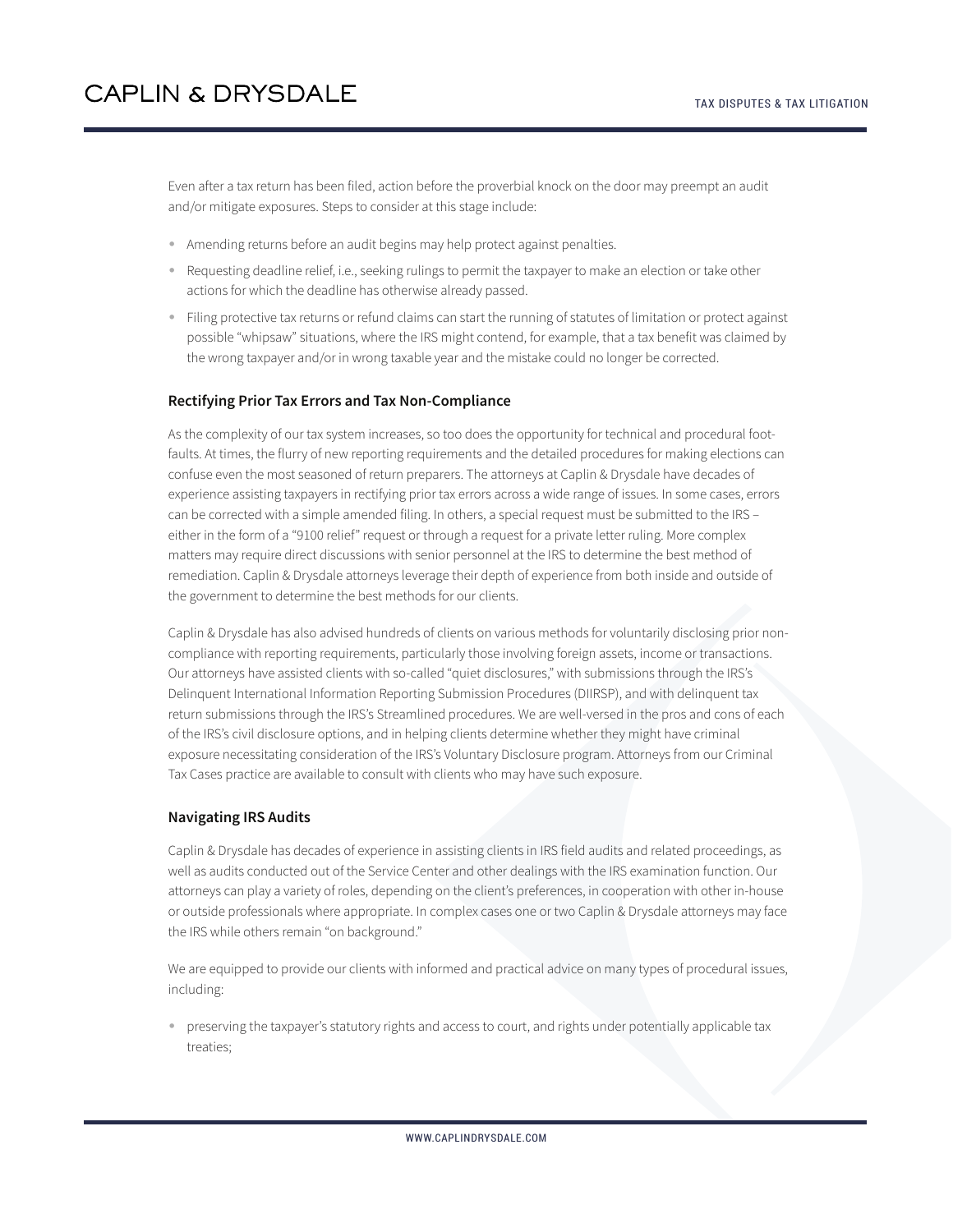- understanding the IRS' rights to obtain information from the taxpayer and third parties;
- coordinating dealings with different IRS functions, accessing IRS Appeals, soliciting technical advice from the National Office, and other available internal avenues for dispute resolution; and
- considering state and local amended filings and related procedural issues.

Caplin & Drysdale marries extensive experience with these issues with substantive tax expertise spanning many areas of the Internal Revenue Code. At the audit stage, our attorneys can assist in crafting sophisticated submissions for review up the management chain or to District Counsel, or as a more formal request for technical advice. We can also weigh in on how an audit can be managed with an eye to how the substantive issues are expected to play out before IRS Appeals or in court, and in making the related judgment calls, including:

- Tactical questions:
	- Should the taxpayer try to improve the revenue agents' report or press for a quick conclusion and rely on IRS Appeals?
	- Should the taxpayer seek or agree to extensions of the statute of limitations?
- Audit management:
	- How best should the taxpayer manage and respond to IRS information requests?
	- What will be the most effective way to manage relations with the examiner(s) and other involved IRS personnel?
- Affirmative Issues:
	- How should taxpayers best raise new potentially favorable ("affirmative") issues on audit for the examiners' consideration?
	- When should formal amended returns or protective refund claims be filed?
- Modeling and cash flows:
	- What assumptions should be made for purposes of reporting financial accounting tax reserves?
	- Should taxpayers make a payment on account or a refundable "deposit"?
	- Should taxpayers request "quickie refunds" of carrybacks or excess estimated tax payments?

#### **Handling IRS Administrative Appeals**

While our goal always is to achieve success for our clients at the earliest possible stage, it is not always possible to resolve all audit issues at the IRS examination level. When necessary, we assist clients with preparing written protests to the IRS Office of Appeals and in preparing for conferences with Appeals in an attempt to reach a settlement of any contested issues. Caplin & Drysdale attorneys have experience with both the "traditional" Appeals procedures, as well as the special alternative dispute resolution options available through Appeals, including Fast Track, Early Referral, Rapid Appeals Process, and Post-Appeals Mediation.

Planning for Appeals is often best accomplished in conjunction with the development of a client's audit strategy. However, Caplin & Drysdale is also available to consult with taxpayers who are new to the firm. We are both comfortable with and experienced in working with a client's other tax advisors – whether internal or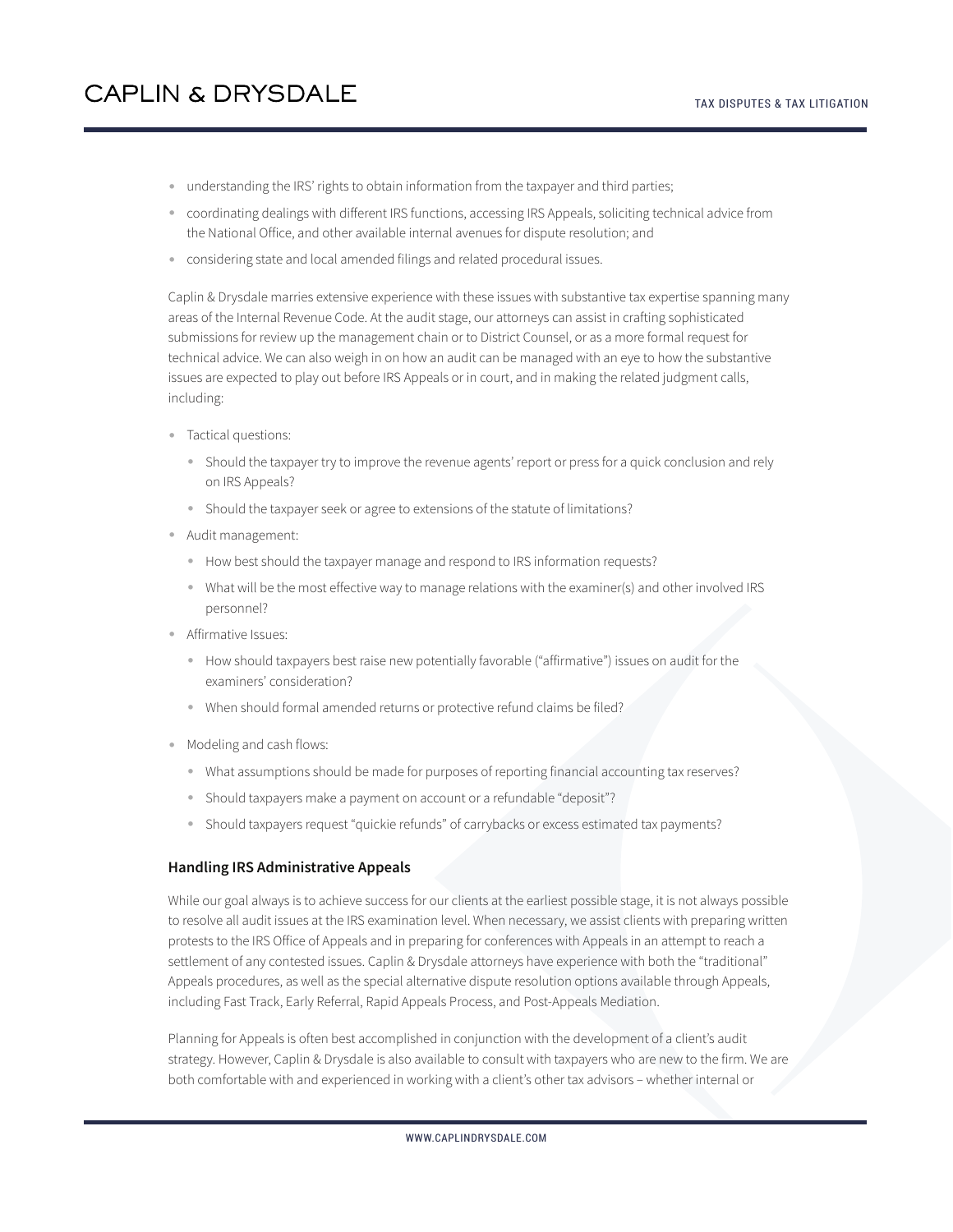external – who handled the client's IRS audit. We have significant experience in working with accounting firms and return preparers and in using our legal expertise in conjunction with the technical expertise of clients' accountants.

If a dispute with the IRS implicates collections issues, Caplin & Drysdale can assist with requesting a Collection Due Process (or equivalent) hearing from Appeals. We have successfully represented numerous clients in such hearings, achieving the release of liens and levies and abatement of penalties.

#### **Litigating Tax Cases Though Trial and Appeal**

The decision to litigate a tax case can be one of the most important decisions that a client may make. No tax trial is routine. Every case requires a unique strategy and evidentiary game plan. Every tax case requires a deep understanding of the tax law. Caplin & Drysdale's tax litigation team has decades of experience combining these two legal disciplines – litigation and tax.

Caplin & Drysdale's litigation team includes former senior leaders at the Tax Division of the U.S. Department of Justice, the Internal Revenue Service Office of Chief Counsel, and the Office of the U.S. Attorney of the Department of Justice. The size of Caplin & Drysdale's litigation team allows it to handle cases of all sizes and staff projects appropriately. In many cases, Caplin & Drysdale's litigation group co-counsels with one or more members from the firm's substantive tax practices (*e.g*., international tax, corporate tax, partnership tax, trust and estate tax, insurance tax) to develop strategy and leverage the firm's deep understanding of the subject matter.

While the majority of tax litigation occurs in the U.S. Tax Court, many of our clients' cases are litigated in the U.S. District Courts throughout the country, the U.S. Court of Federal Claims, the U.S. Courts of Appeal, as well U.S. Bankruptcy Courts and state courts. Our attorneys have decades of experience representing clients in each of these forums. We are also frequently called upon to represent third party fact witnesses in trials involving other taxpayers, represent taxpayers in IRS summons enforcement actions, FOIA actions, unlawful disclosure of taxpayer information actions, and IRS collection cases involving Federal tax liens and levies.

Representative engagements include:

- Represented the owners of a large privately held agribusiness and their related captive insurance company in the U.S. Tax Court involving a so-called section 831(b) micro-captive insurance transaction and obtained a full concession of all taxes and penalties.
- Represented an estate before the U.S. Tax Court concerning a spousal exemption involving issues of Israeli law and place of marriage celebration and obtained a favorable ruling after cross-motions for summary judgment.
- Represented a limited liability company facing penalties related to disallowed charitable contribution deduction for conservation easements and obtained a dismissal of the penalties based on the reasonable cause reliance on counsel and substantial authority defenses.
- Currently representing several third-party witnesses, including an economist from a big four accounting advisory firm and former in-house chief of procurement, in all phases of litigation including trial in a \$1 billion dollar section 482 transfer pricing case in the U.S. Tax Court.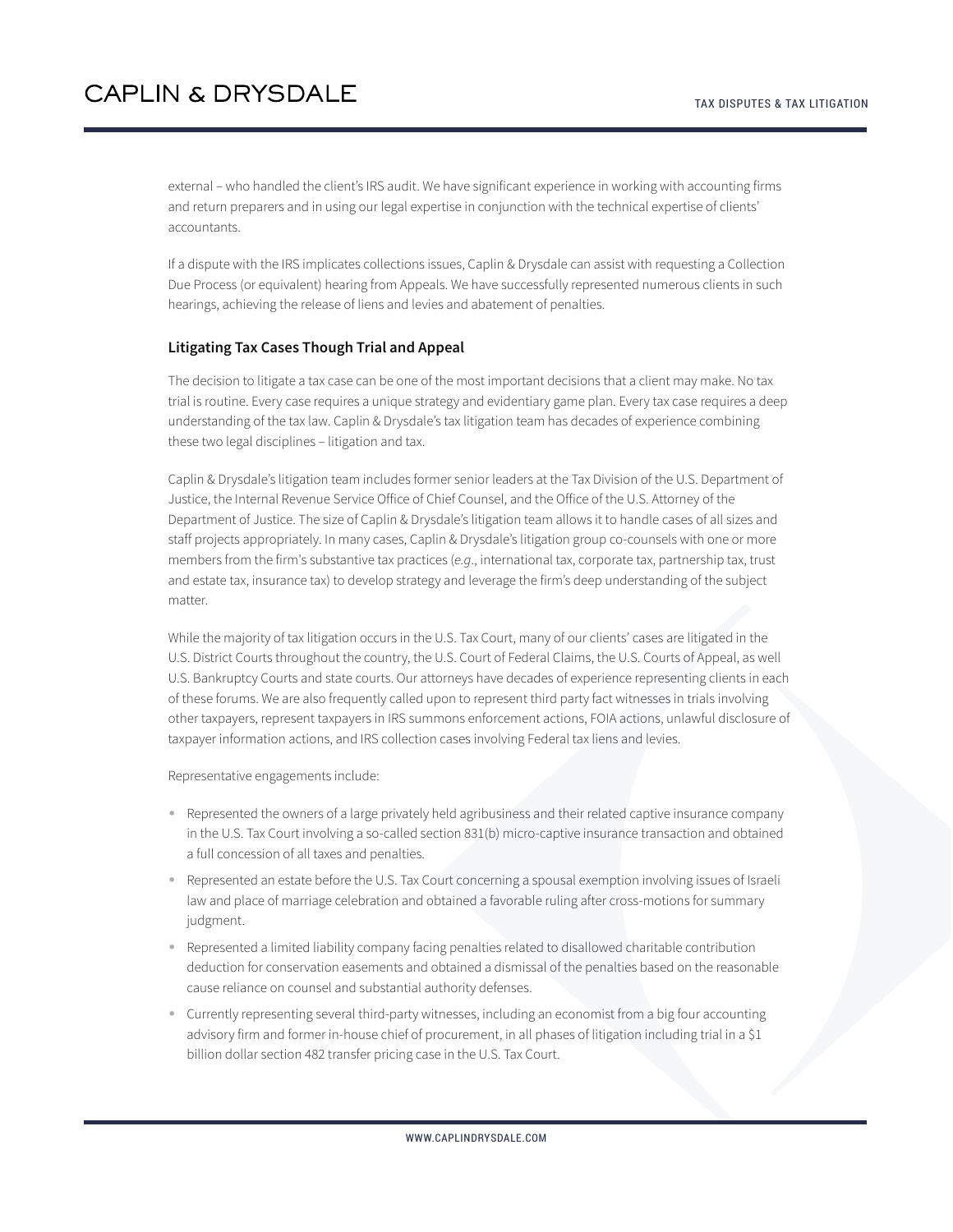- Reached global settlement with IRS Office of Chief Counsel in 80 separate Tax Court cases involving common employee benefit plan tax issues.
- Represented a large Wall Street financial services firm in appeal to the U.S. Court of Appeals for the Seventh Circuit involving income tax accounting issues of expenses associated with certain derivative swap transactions.
- Represented a hedge fund and its tax matters partner in a three-way TEFRA partnership litigation with the IRS and an adverse partner in the U.S. Court of Federal Claims concerning the characterization and allocation of income to one of its investors.
- Brought an FOIA action for an environmental activist group that was under examination by the IRS, and after we learned from documents that a foreign country's government had improperly asked the IRS to revoke the group's tax exemption, the IRS dropped the examination.
- Represented a private foundation and defended its tax exemption in a declaratory judgment proceeding brought in the U.S. Tax Court.
- Represented a global professional services firm in connection with delinquent U.S. filings and obtained a highly favorable pre-litigation settlement with the examination team.

### SPECIALIZED EXPERTISE

#### **Sensitive and Potential Fraud Issues on Audit**

An IRS examination of a taxpayer that may have potential fraud-related issues can create substantial risks for the taxpayer, as the IRS procedures generally require a civil examiner to refer cases with "badges of fraud" for potential criminal investigation and prosecution. Such audits are typically called "eggshell audits," since the ultimate objective is to resolve the case civilly without "cracking the eggshell" of a criminal referral.

Caplin & Drysdale has represented taxpayers in eggshell audits since the firm's inception in 1964. At times our attorneys appear in such examinations, and at times, for tactical reasons, we remain in the background while other professionals interact with the IRS. These types of audits require careful planning and staffing, and an experienced advisor will appreciate the range of tactical and sometimes difficult decisions that need to be made in the course of the examination. Our attorneys have had numerous and confidential successes in our "eggshell audit" representations, where we have managed to resolve as a civil matter circumstances where a criminal referral might have been possible. These types of cases are difficult to navigate, but where such audits are concluded civilly, the taxpayer can generally rest assured that the matter will not proceed to a more serious inquiry.

#### **Defending International and FBAR Reporting and Penalty Cases**

Decades before the IRS began focusing on international reporting issues in 2008, Caplin & Drysdale attorneys were representing clients in IRS examinations and in litigation concerning the reporting of foreign bank accounts and other foreign assets. In many of our prior representations our attorneys have been successful in persuading the IRS to reduce or even abate significant penalty adjustments.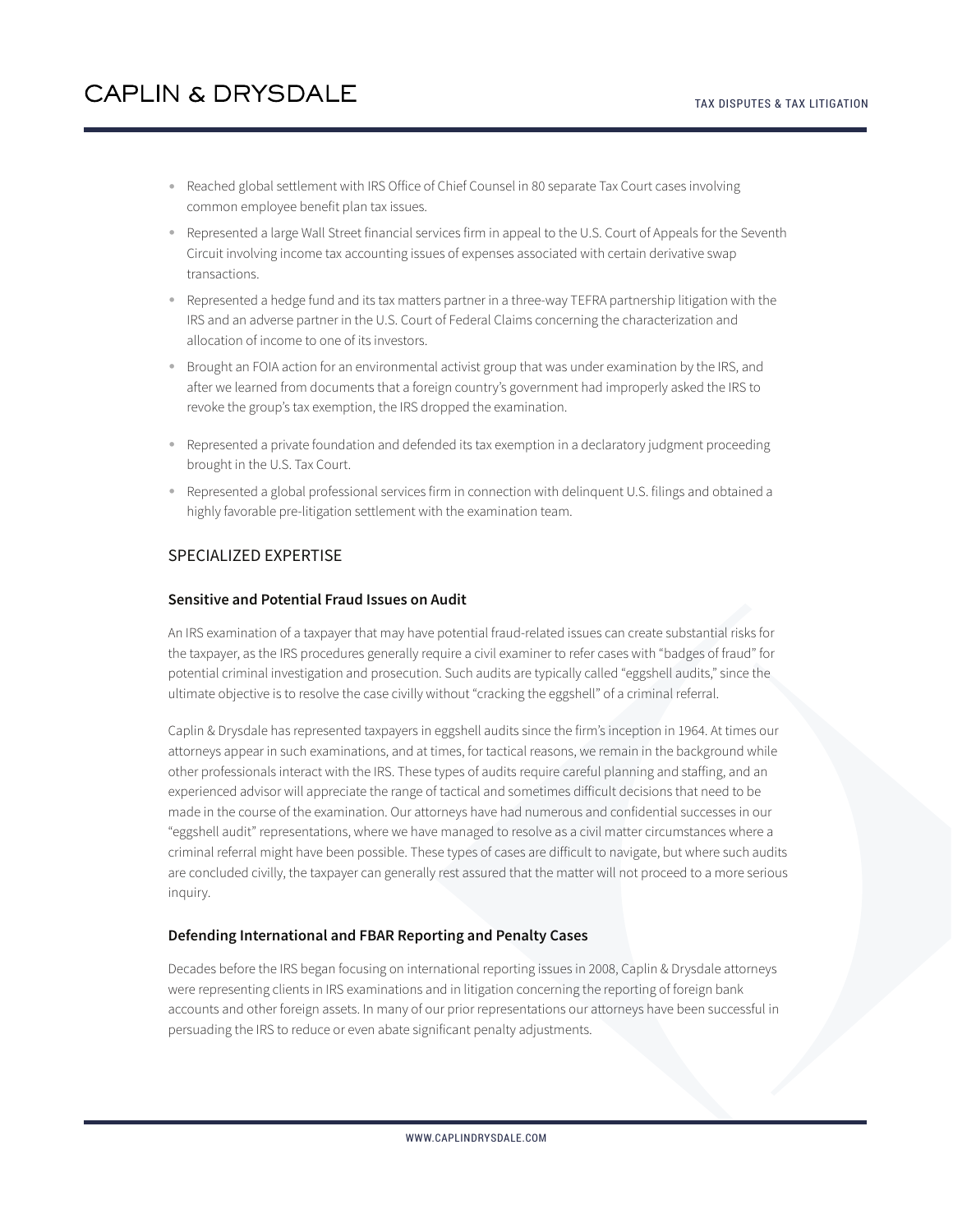These types of cases include:

- The assessment of substantial "willful" or even "non-willful" penalty assessments for the failure to file foreign bank account reports, known as FBARs, and actions by the Department of Justice to collect such penalties (FinCEN Form 114).
- Penalties imposed for a taxpayer's reporting violations relating to the receipt of distributions from a foreign trust or the taxpayer's relationship to such a trust (Forms 3520/3520A).
- Penalties arising from the failure to report gifts or inheritance from foreign sources, including non-U.S. family members (Forms 3520).
- Penalties resulting from the failure to report controlled foreign corporations (Form 5471).

The strategy and tactics in these international penalty cases depend heavily on the facts involved, including the sources of assets held overseas, the taxpayer's knowledge and understanding of the relevant reporting rules, and advice that may have been given (or not given) by prior professional advisors. Effective representation also hinges on an understanding of the often complex and sometimes frustrating procedures followed by the IRS in such cases, where a misstep can create significant issues for taxpayers as the cases move forward.

Caplin & Drysdale's attorneys have served in senior IRS and Department of Justice positions and have years of experience in private practice dealing with these unusual cases, which for now remain a high tax enforcement priority.

#### **Controversies Involving Interest on Federal Taxes**

Controversies involving the computation of interest under the Internal Revenue Code frequently arise, particularly in cases involving complex transcripts and multiple tax accounts, and can involve large sums. They can arise at any stage in a tax controversy where tax is assessed or a refund allowed, and present a number of procedural traps for the unwary. While a taxpayer can demand return of excess underpayment interest previously paid to the IRS in an ordinary refund claim, a taxpayer that accepts a refund of tax with miscomputed interest can lose rights to challenge the interest computation if the statute of limitations has run on filing a fresh refund claim. Different jurisdictional rules (and a different statute of limitations) apply to taxpayers that claim additional refund interest. The law in this area is also complex and, in some respects, unsettled, particularly as regards the so-called "global netting" rules under which corporations may request equalization of the interest rates charged on their tax liabilities and paid on their refunds.

Caplin & Drysdale has extensive experience working with accountants and other specialists to identify potential claims, and in successfully pursuing corrections through IRS channels (including working with interest computations specialists at Exam, Appeals, and the IRS Ogden campus), and, where necessary, in court. Several of our attorneys are active members of bar of the Court of Federal Claims, where such actions often have to be brought.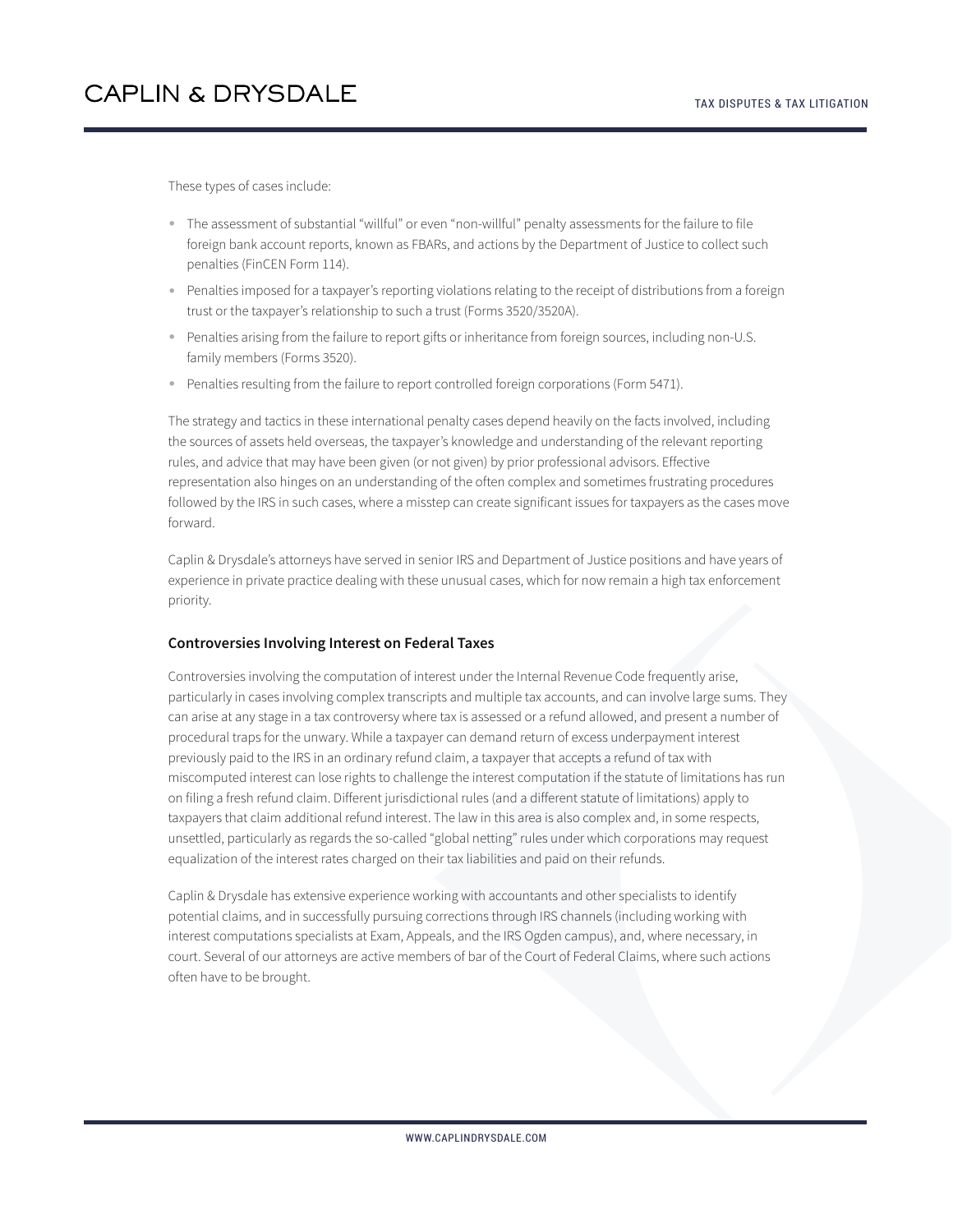### **Working with the Taxpayer Advocate Service (TAS)**

It is no secret that the IRS has had difficulty operating efficiently and effectively in recent years. When taxpayers have tried to resolve their issues with the IRS through the agency's normal procedures, but have either received no response or a response that does not comply with the IRS's own rules, they may be able to seek assistance from the Taxpayer Advocate Service (TAS). Caplin & Drysdale attorneys have represented numerous clients in applications for TAS assistance and in negotiating a reasonable outcome through local Taxpayer Advocates. We are highly experienced in resolving through TAS issues involving, but not limited to, the actual or threatened imposition of liens or levies, erroneous balance due notices, missing refunds, unprocessed tax returns or refund claims, and more.

### **Defending Against State "False Claims Act" Tax Complaints and State and Local Audits**

For years, many states have allowed a private action under traditional *qui tam* principles, where a private party alleges that another party has profited from false claims against the state government. Recently, many states, including the District of Columbia and New York, have expanded these statutes to allow one private individual to sue another for conduct that constitutes tax evasion. Typically, such cases are filed under seal initially, with state-level officials then deciding whether to join the action, in which case it becomes public. Most typically, these cases entail allegations that an individual should have been filing returns or paying taxes in the relevant jurisdiction as a domiciliary or a statutory resident.

Caplin & Drysdale has defended clients in tax *qui tam* actions, focusing first and most importantly on attempting to convince the local authorities not to join in the private actions, which, when that decision is made, often leads to a withdrawal of the case or a quick settlement. If such cases mature into litigation, Caplin & Drysdale's tax litigators will represent the client throughout the proceeding. The firm has many years of experience in the area of state-level domicile and residence issues, and has a body of research and skill into the complex case law that has developed in such matters and that can be drawn upon to allow for an efficient representation.

Our attorneys have also successfully represented taxpayers in audits by state and local taxing authorities, as well as in administrative appeals in those jurisdictions.

#### **Advising Tax Professionals**

Over the years, the IRS and the Department of Justice have targeted tax professionals in various types of cases, including major tax shelters, syndicated conservation easements, tax return preparation, and ethical violations. Tax enforcement officials view misconduct by tax professionals as a high priority, and an area where the government can foster voluntary compliance efficiently by deterring alleged wrongdoers. For decades Caplin & Drysdale has often acted as the "lawyer's lawyer," addressing delicate questions arising out of the rendering of complex tax advice, the degree of professional due diligence in a case, the application of tax opinion standards, and the attorney-client work product privileges. Our lawyers have had many successful representations in both the criminal and civil context where the conduct of a professional has been at issue, and we have substantial experience in addressing the unique issues that arise in such cases.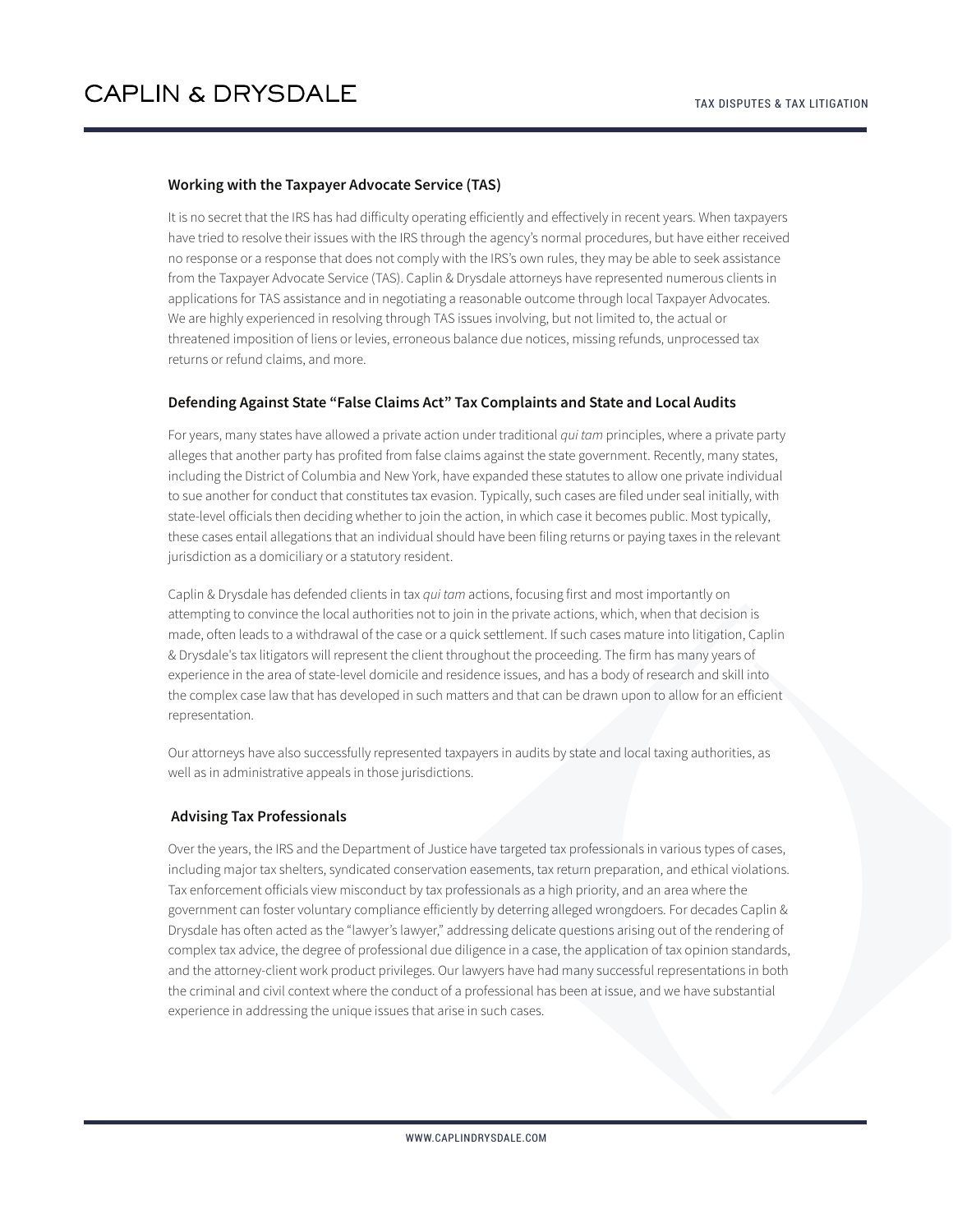Caplin & Drysdale attorneys also have deep experience in advising return preparers on the procedural and ethical rules that apply to their practice. Drawing on their experience gained in the Department of Treasury and the risk management function of major accounting firms, our attorneys are available to consult on a range of issues facing return preparers, including:

- **•** disclosure rules;
- compliance with Circular 230; and
- the application of AICPA and other professional guidelines.

#### **IRS Office of Professional Responsibility (OPR) Matters**

The IRS Office of Professional Responsibility (OPR) enforces a set of ethical rules for tax professionals called Circular 230. Since the early 2000s, when one of Caplin & Drysdale's attorneys was tapped to head this office, OPR has significantly ramped up its enforcement capabilities and efforts to target tax professionals that OPR believes have engaged in violations of Circular 230. Such cases can result in a private reprimand or a public suspension or disbarment from practice before the IRS.

OPR cases often present complex issues arising from the need to apply and interpret Circular 230 to specific facts, and Caplin & Drysdale's attorneys have represented dozens of tax professionals targeted by OPR over the years, in many cases with favorable results, including OPR's termination of the investigation or the issuance of a private letter of reprimand.

#### **Reportable Transaction Compliance and Defense**

The IRS has devoted a significant portion of its enforcement resources in recent years to investigating compliance with the detailed rules and regulations regarding reportable transactions. Taxpayers and advisors involved in such transactions – or transactions the IRS deems similar to such transactions – may be required to report their activities on Form 8886 or 8918. Even minor foot-faults in the reporting of these transactions can result in significant penalties, in some cases up to \$200,000 per form per year. Caplin & Drysdale attorneys have experience in advising on whether such reporting is necessary and in defending clients in IRS audits regarding compliance with the IRS's reportable transaction regime.

The firm's attorneys have also been at the forefront of analyzing and applying the emerging case law regarding the IRS's non-compliance with the Administrative Procedure Act (APA), and the effect such non-compliance has on the ability of the IRS to enforce various Notices identifying listed transactions and transactions of interest. In addition to defending against IRS enforcement efforts, the firm's attorneys can also assist taxpayers who have already paid reportable transaction penalties in seeking refunds at either the administrative level or in federal court.

### **Related Practices**

Criminal Tax Cases & White Collar Defense

International Tax

Private Client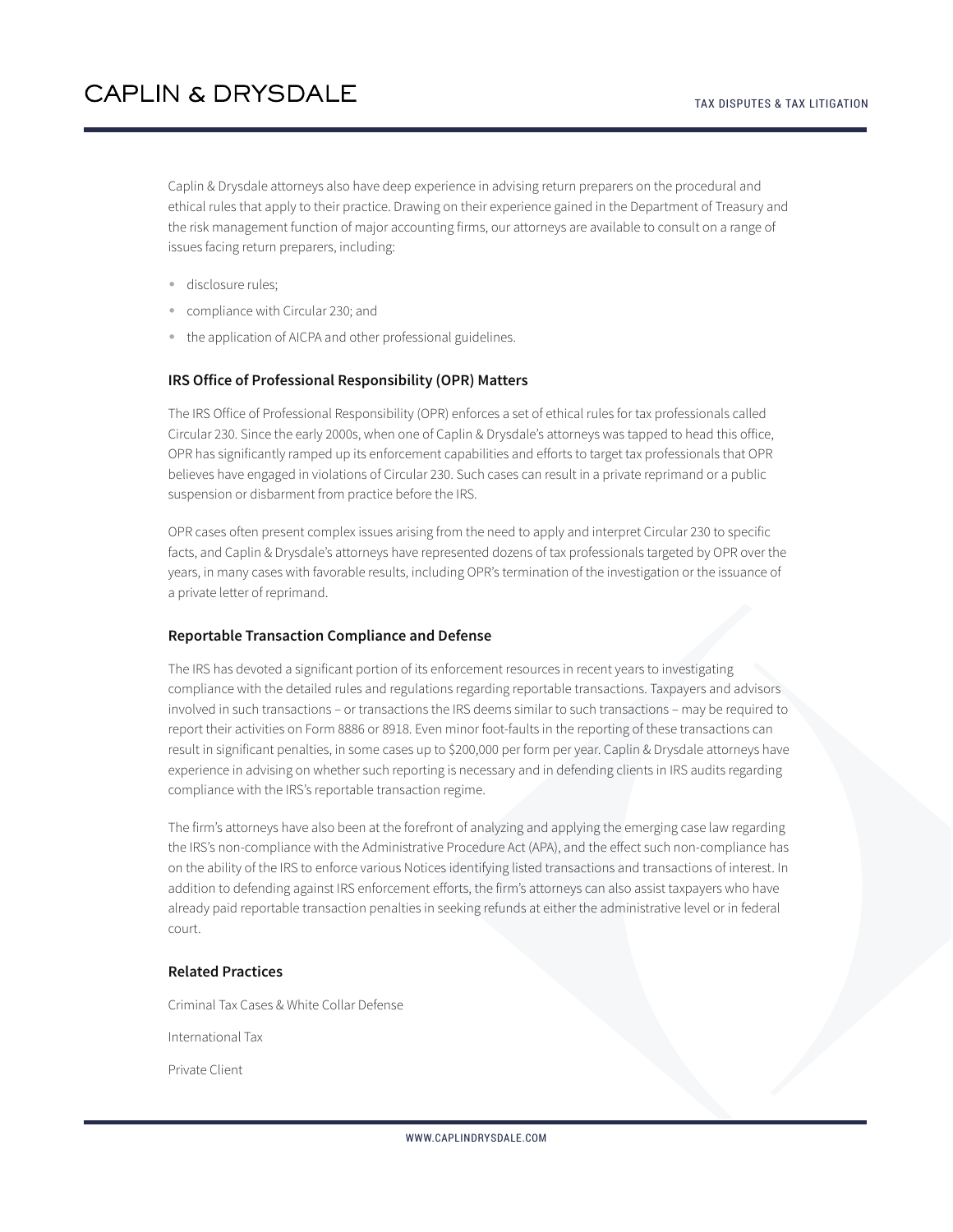#### **News & Insights**

#### NEWS

Victor Jaramillo Talks to Bloomberg Tax on Foreign Account Penalties *Bloomberg Tax*, 06.22.2022

Caplin & Drysdale Attorneys Recognized by Legal 500 Awards & Rankings | 06.10.2022

*Chambers USA* Recognizes Caplin & Drysdale Attorneys in 2022 Edition Awards & Rankings | 06.03.2022

Victor Jaramillo and Jonathan Black Comment on *Flora* Rule in Bloomberg Tax *Bloomberg Tax*, 05.10.2022

Super Lawyers® Recognizes Caplin & Drysdale Attorneys Among Washington's Top Lawyers Awards & Rankings | 05.02.2022

Mark Matthews Talks to Law360 on IRS Preparer Regulation Program *Law360 Tax Authority*, 04.18.2022

PODCAST: Melissa Wiley Discusses Recent Court Tax Regulatory Ruling With Bloomberg Tax *Bloomberg Tax Talking Tax*, 03.24.2022

Niles Elber Weighs in on IRS Audits Involving Conservation Easements in POLITICO *POLITICO*, 01.20.2022

Mark Allison Comments on IRS Enforcement in Tax Notes *Tax Notes*, 01.05.2022

Mark Matthews Weighs in on *Zuhovitzky v. UBS* in Tax Notes *Tax Notes*, 01.03.2022

Victor Jaramillo Talks to Law360 on an International Tax Case To Watch in 2022 *Law360*, 01.03.2022

Scott Michel Talks to Bloomberg Law on Offshore Bank Accounts *Bloomberg Law*, 12.03.2021

Victor Jaramillo Comments on Recent Government Win on FBAR Penalties in Bloomberg Law *Bloomberg Law*, 12.02.2021

Tax Notes Quotes Christopher Rizek and Melissa Wiley on Tax Shelters *Tax Notes*, 11.17.2021

Christopher Rizek Weighs in on Microcaptive Cases for Litigation in Tax Notes *Tax Notes*, 11.15.2021

Captive Insurance Times Reports on Firm's Recent Captive Insurance Case *Captive Insurance Times*, 11.12.2021

Bloomberg Tax Writes Article on Firm's Recent Captive Insurance Case *Bloomberg Tax*, 11.10.2021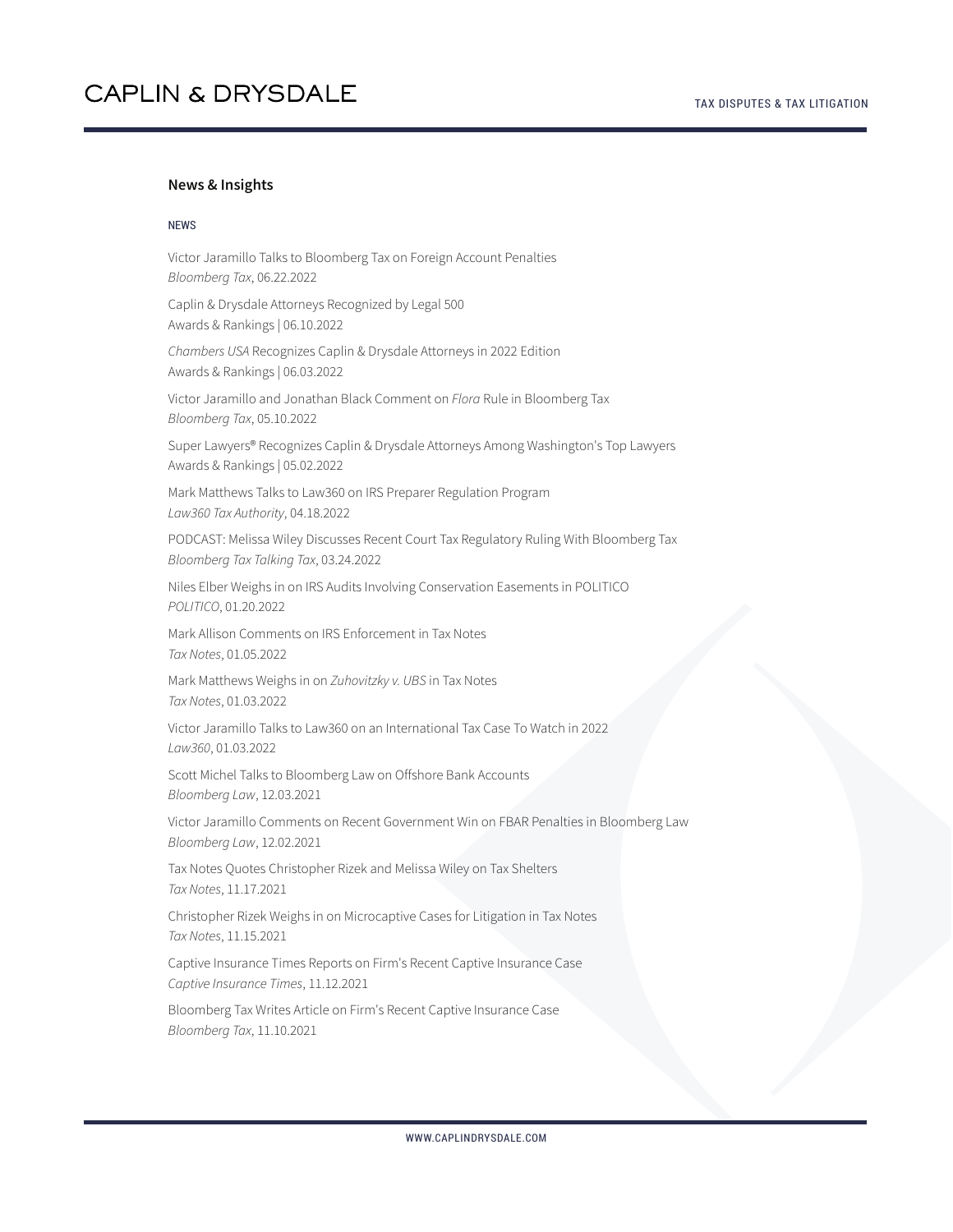Christopher Rizek Talks to Tax Notes on Microcaptive Litigation *Tax Notes*, 11.08.2021 Caplin & Drysdale Earns 10 Tier 1 Practice-Area Rankings in 12th Edition of *U.S. News – Best Law Firms®* Awards & Rankings | *U.S. News & World Report*, 11.04.2021 Mark Matthews Weighs in on Tax Enforcement Announcements in Tax Notes *Tax Notes*, 11.02.2021 Caplin & Drysdale Welcomes Melissa Wiley to Tax Controversy Practice Press Releases | 10.18.2021 Super Lawyers® Recognizes Caplin & Drysdale Attorneys in New York Awards & Rankings | *Super Lawyers®*, 10.01.2021 Caplin & Drysdale Welcomes Eleanor VanderMeulen 09.29.2021 Victor Jaramillo Comments on Cryptocurrency Crackdown in Bloomberg Law *Bloomberg Law*, 08.24.2021 Caplin & Drysdale Attorneys Listed as "Best Lawyers In America" Awards & Rankings | 08.19.2021 Bloomberg Quotes Elizbeth Stevens on Fee Reimbursement *Bloomberg Law*, 08.16.2021 Mark Matthews Talks to Law360 on Recent IRS Enforcement of FBAR Penalties *Law360 Tax Authority*, 08.06.2021 Peter Barnes Weighs in on Digital Taxes and Global Tax Agreements in Bloomberg *Bloomberg Law*, 07.21.2021 Scott Michel and Mark Matthews Joined Public Radio Station KPCW's Mountain Money to Discuss Biden's Plans for the IRS *KPCW's Mountain Money*, 07.19.2021 Scott Michel Comments on Weisselberg Case in The Hill *The Hill*, 07.04.2021 Peter Barnes Talks to POLITICO on Global Tax Deal *POLITICO*, 07.01.2021 Peter Barnes Comments on the Global Tax Fight in POLITICO *POLITICO*, 06.30.2021 TIME Quotes Mark Matthews on Programs Overwhelming the IRS *Time*, 06.29.2021 Charles Ruchelman Comments on Recent Income Tax Leak *AMI Magazine*, 06.16.2021 Legal 500 Recognizes Caplin & Drysdale Attorneys Awards & Rankings | 06.10.2021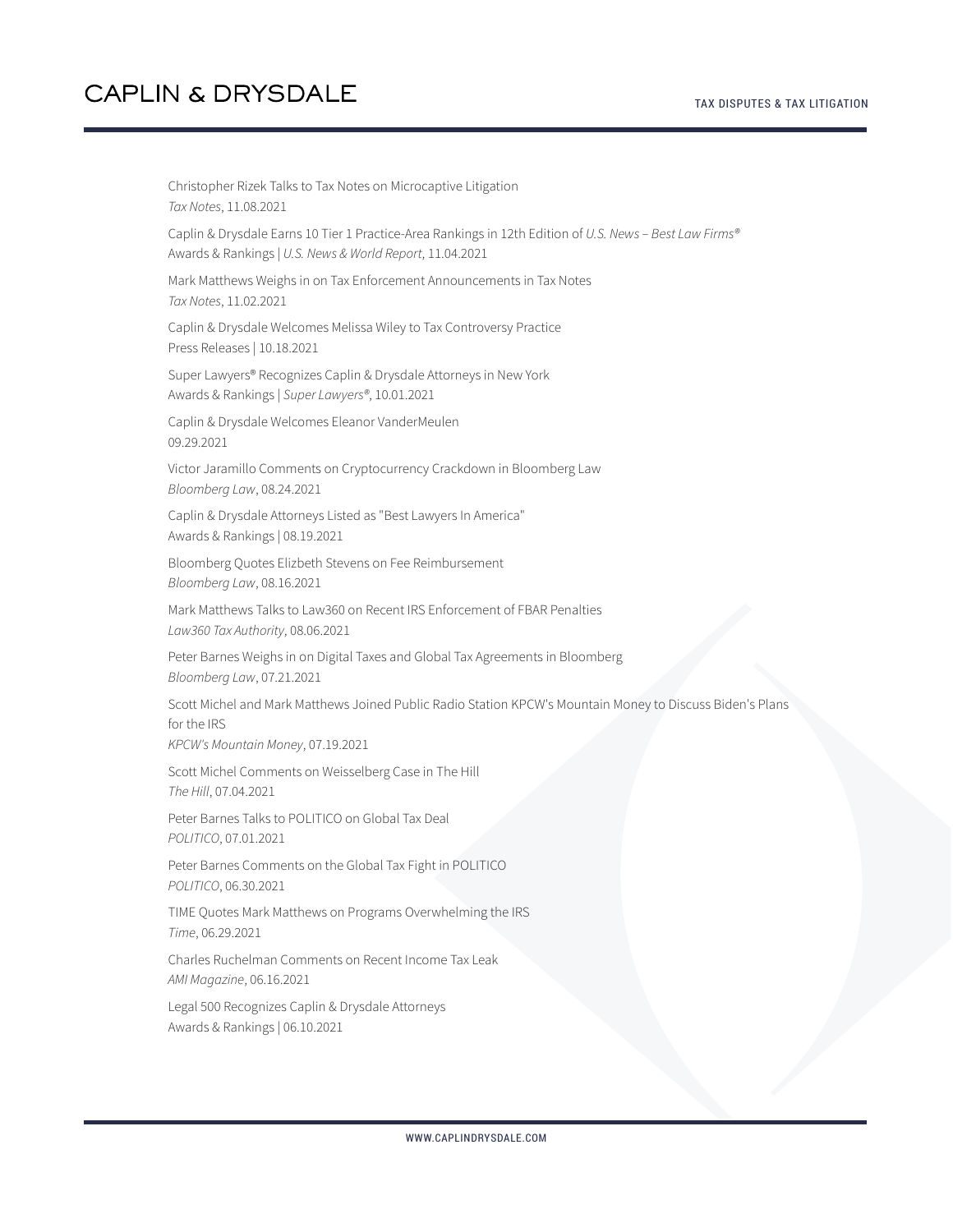Clark Armitage Comments on Puerto Rico and New IRS Review in Bloomberg *Bloomberg Law*, 06.03.2021 Peter Barnes Weighs in on Indian Software Fee Ruling in Tax Notes *Tax Notes*, 05.24.2021 *Chambers USA* Recognizes Caplin & Drysdale Attorneys Awards & Rankings | 05.20.2021 PODCAST: Peter Barnes Discusses Global Minimum Corporate Tax on FinReg Pod *the FinReg Pod.*, 05.19.2021 Scott Michel Comments on Swiss Life Settlement with DOJ in Tax Notes *Tax Notes*, 05.16.2021 Victor Jaramillo Talks to The Independent on Tax Concerns for Prince Harry *The Independent*, 05.12.2021 7 Caplin & Drysdale Attorneys Contribute to ABA's Annual Section of Taxation May Meeting 04.30.2021 Super Lawyers® Names Caplin & Drysdale Attorneys Among D.C.'s Most Prominent Practitioners Awards & Rankings | *Super Lawyers*, 04.29.2021 Clark Armitage and Dianne Mehany Weigh in on Act 20 and Act 22 Beneficiaries in Puerto Rico *The Weekly Journal*, 04.07.2021 New York Times Quotes Peter Barnes on Proposed Tax Changes From Biden Administration *New York Times*, 04.05.2021 David Rosenbloom Comments on Upcoming Tax Changes Under Biden Administration *The Deal Pipeline*, 03.17.2021 Mark Matthews Weighs in on Lessons Learned From Pandemic Fraud *Bloomberg Law*, 02.09.2021 Accounting Today Quotes Charles Ruchelman on *CIC Services v. IRS Accounting Today*, 01.27.2021 Caplin & Drysdale Names Ross Sharkey Of Counsel to the Firm 01.04.2021 Charles Ruchelman Talks to Bloomberg on *CIC Services v. IRS Bloomberg Law*, 12.30.2020 PODCAST: Robert Carney Discusses *CIC Services v. IRS The Federalist Society's Teleforum*, 12.11.2020 UVA Law Interviews Amanda Leon for Tax Law Profile *UVA Law*, 12.07.2020 Tax Notes Quotes Clark Armitage on Recent *Coca-Cola* Ruling *Tax Notes*, 11.30.2020 Washingtonian Recognizes Caplin & Drysdale Attorneys Among Washington's Top Lawyers Awards & Rankings | *The Washingtonian Magazine*, 11.19.2020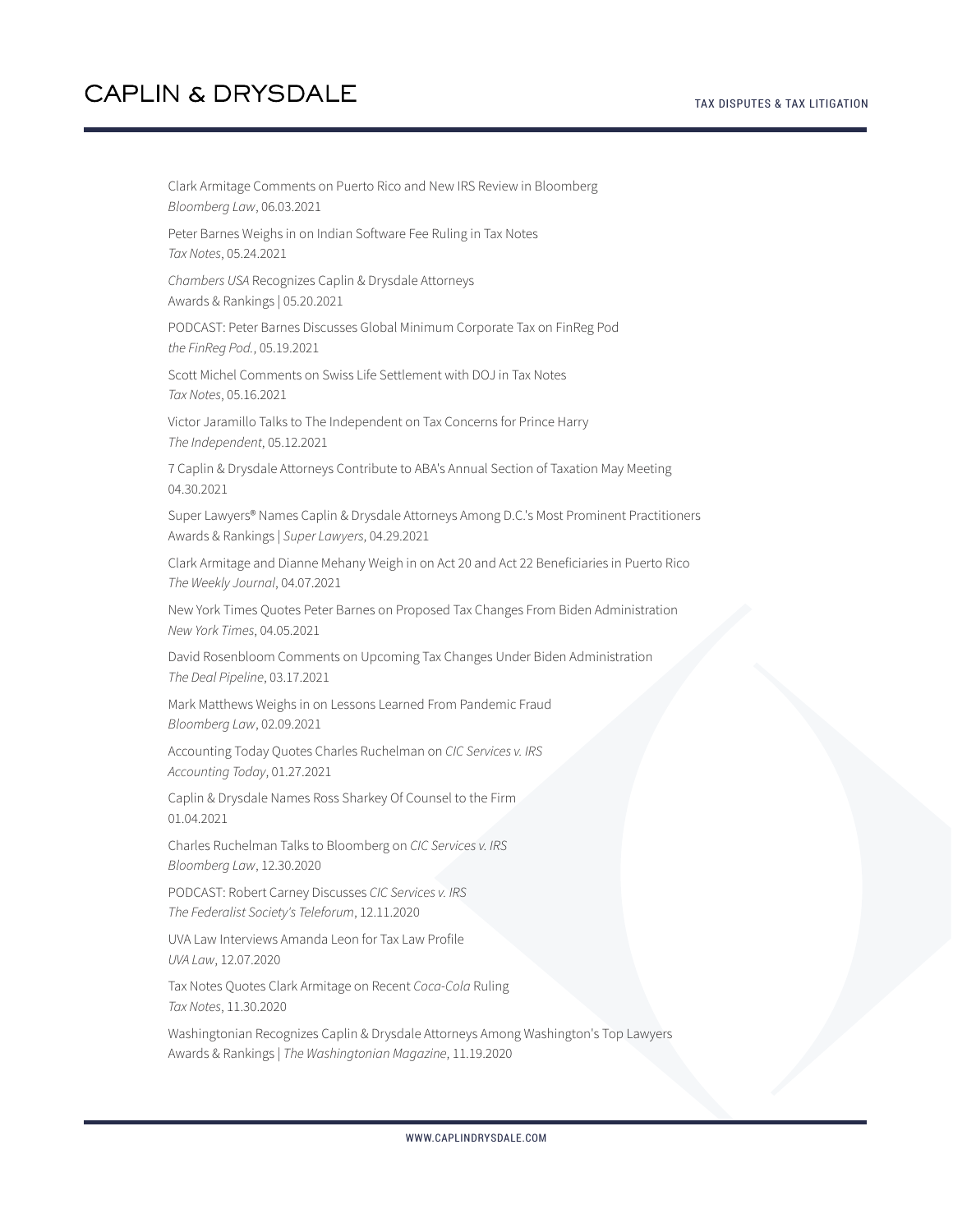Caplin & Drysdale Welcomes Lauren Smith 11.16.2020 Caplin & Drysdale New York Attorneys are Recognized by Super Lawyers® Awards & Rankings | *Super Lawyers®*, 11.06.2020 Tier 1 Rankings for Caplin & Drysdale's Practice Groups in U.S. News – Best Law Firms' List Awards & Rankings | *U.S. News & World Report*, 11.05.2020 Mark Matthews Comments on IRS Investigating NRA in WSJ *The Wall Street Journal*, 10.05.2020 Caplin & Drysdale Attorneys Receive Award for *Amazon.com v. Commissioner* Awards & Rankings | *The ITR Americas Tax Awards*, 09.25.2020 Tax Notes Quotes Scott Michel on Tax Conspiracy Cases *Tax Notes*, 08.28.2020 Caplin & Drysdale Earns Top Ranking in 2021 "Best Lawyers in America" Awards & Rankings | *U.S. News & World Report*, 08.20.2020 Tax Notes Quotes Mark Matthews on IRS Criminal Investigation Division Chief *Tax Notes*, 08.04.2020 Mark Matthews Comments on IRS Criminal Investigation Division Chief in Tax Notes *Tax Notes*, 07.13.2020 17 Caplin & Drysdale Attorneys Recognized in 2020 Legal 500 Ranking Awards & Rankings | *The Legal 500*, 07.06.2020 Peter Barnes Comments on Digital Tax Deal in Tax Notes *Tax Notes*, 07.02.2020 6 Caplin & Drysdale Attorneys Contribute to ABA's Annual Section of Taxation Virtual May Meeting 06.29.2020 Elizabeth Stevens Weighs in on BEPS and OECD *Tax Notes*, 05.11.2020 *Chambers USA* Recognizes Caplin & Drysdale Attorneys Awards & Rankings | 05.05.2020 David Rosenbloom Comments on Serving as a Clerk to U.S. Supreme Court *Super Lawyers*, 05.05.2020 Caplin & Drysdale D.C. Attorneys are Recognized by Super Lawyers® Awards & Rankings | *Super Lawyers*, 05.04.2020 Law360 Quotes Elizabeth Stevens on Governments Questioning Losses *Law360*, 05.01.2020 Elizabeth Stevens Comments on GILTI and Virus Losses in Law360 *Law360*, 04.29.2020

New York Times Quotes David Rosenbloom on Recent Repeal of Tax Limitations *New York Times*, 04.24.2020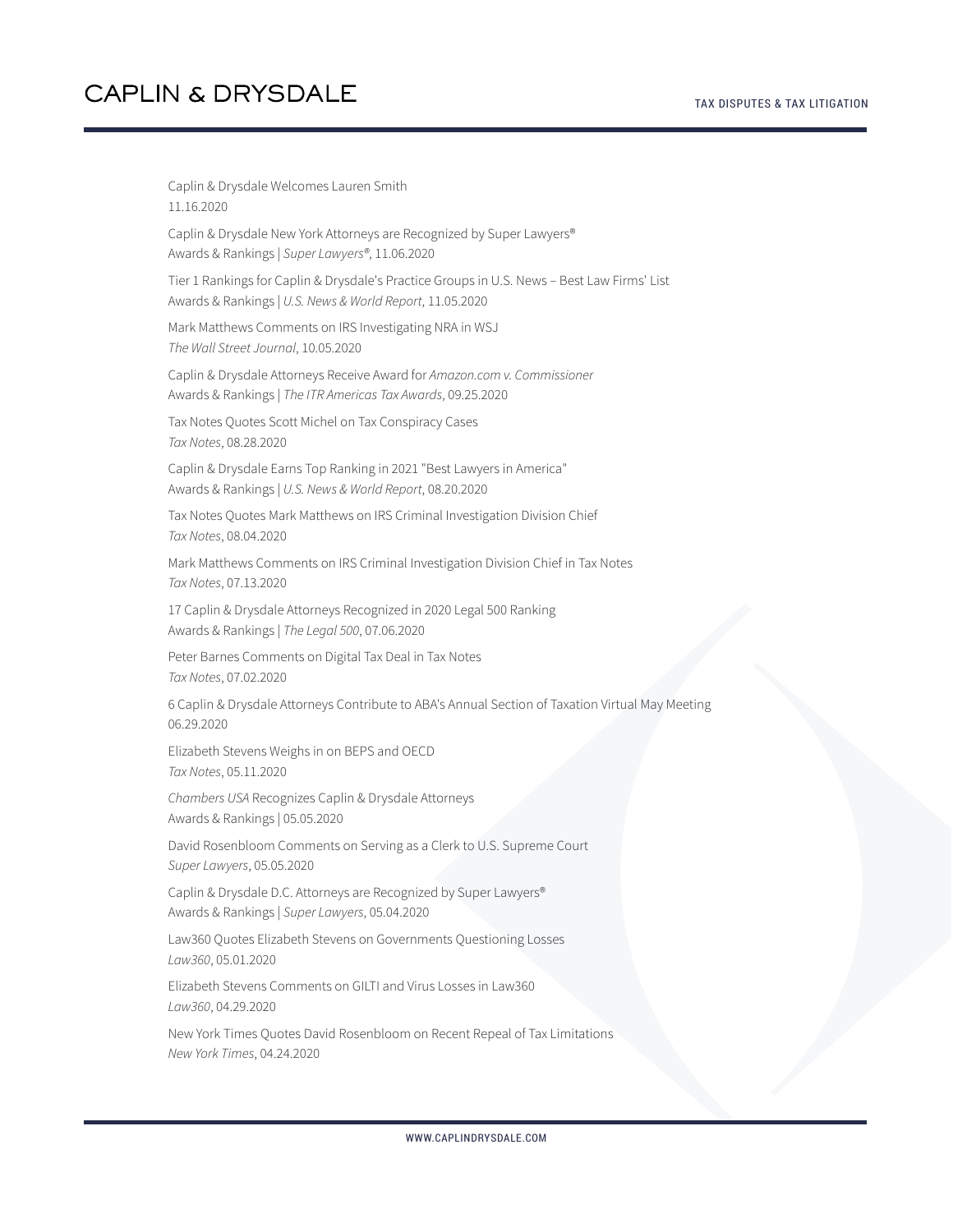Mark Matthews Speaks to Law360 on IRS Redesign and Criminal Investigation Division *Law360 Tax Authority*, 04.17.2020

Law360 Quotes Peter Barnes on Adjusting Comparables *Law360 Tax Authority*, 04.14.2020

Charles Ruchelman Comments in Bloomberg on Taxpayer Privacy *Bloomberg Law*, 04.03.2020

Law360 Quotes Mark Matthews on Uptick in Virus Payment Fraud *Law360*, 04.03.2020

Law360 Quotes Mark Allison on Foreign Pension Plans *Law360*, 03.30.2020

Christopher Rizek Comments in Politico on Companies Mining Tax Data *POLITICOPRO*, 02.27.2020

Clark Armitage Weighs in on the Global Tax Regime in POLITICO *POLITICO*, 02.22.2020

Law360 Quotes Mark Matthews IRS Using New Data Analytics Techniques *Law360 Tax Authority*, 02.13.2020

David Rosenbloom Speaks to Bloomberg on Treasury Fixing Tax Laws *Bloomberg Law*, 02.03.2020

David Rosenbloom Comments on GILTI and TCJA *Law360 Tax Authority*, 01.27.2020

David Rosenbloom Weighs in on the Use of Data Analytics in Court Cases *Tax Notes*, 01.23.2020

New York Times Quotes Clark Armitage on OECD Digital Tax Negotiations *New York Times*, 01.23.2020

Christopher Rizek Speaks to Law360 on IRS Enforcement *Law360*, 01.22.2020

PODCAST: Robert Carney Joins Discussion on *Baldwin v. U.S. The Federalist Society's Teleforum*, 01.08.2020

Law360 Comments on Incoming Timing Rules Letter from Caplin & Drysdale Attorneys *Law360 Tax Authority*, 12.16.2019

Mark Allison Speaks to Law360 on Altera Corp.'s Failed Ninth Circuit Challenge *Law360 Tax Authority*, 11.15.2019

Caplin & Drysdale Earns Top-Tier "Best Law Firms" Rankings in 10th Edition of U.S. News – Best Lawyers Awards & Rankings | *U.S. News & World Report*, 11.01.2019

Mark Allison Talks to Tax Notes on IRS Corporate Audit Campaigns *Tax Notes*, 10.25.2019

Law360 Quotes Clark Armitage on OECD Global Tax Plan *Law360 Tax Authority*, 10.10.2019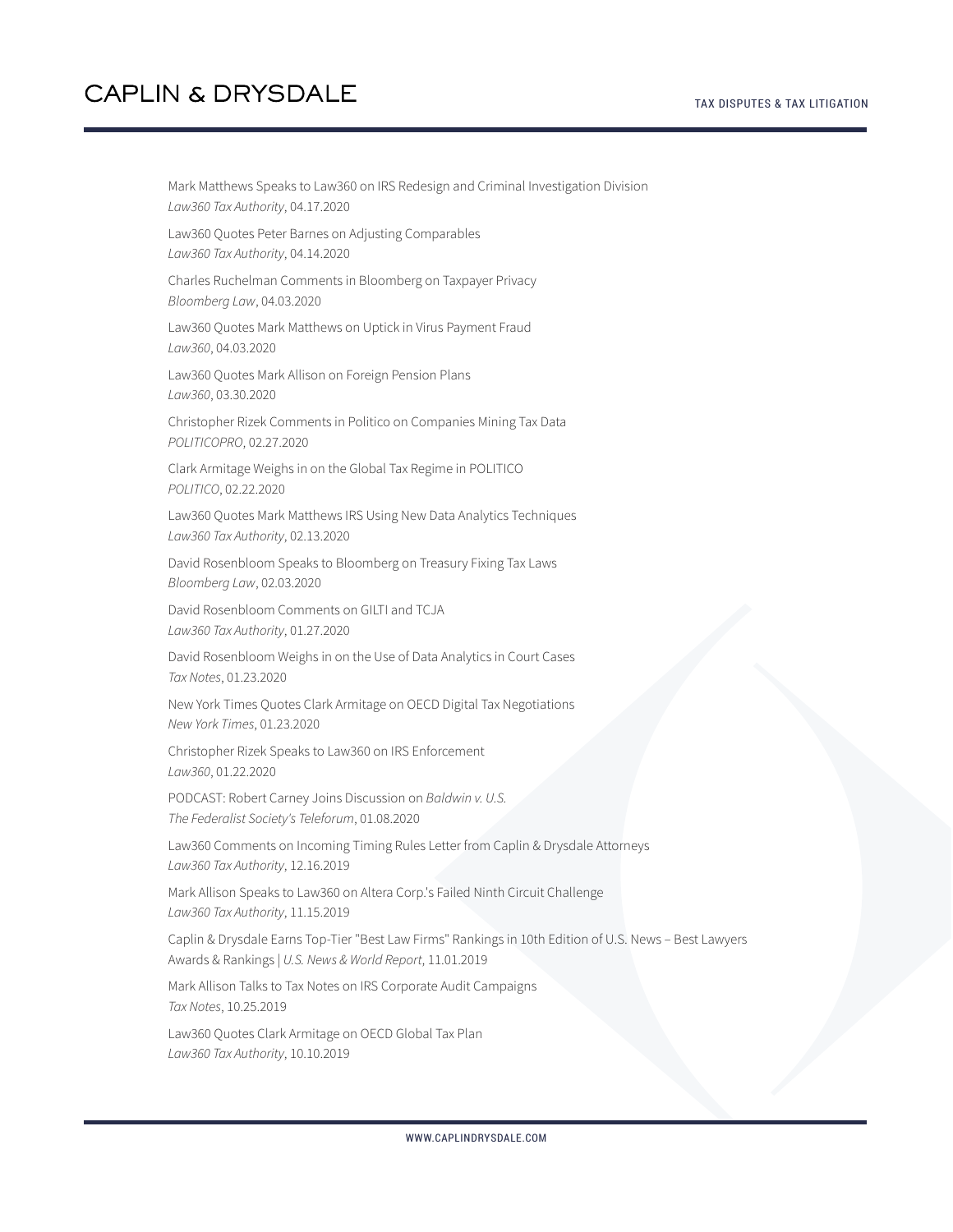Washington Post Talks to Mark Matthews on IRS Mandatory Audit Program *Washington Post*, 10.04.2019 Peter Barnes Comments on Sharia Law and Cross-Border Transactions in Islamic Finance News *Islamic Finance News*, 10.02.2019 Caplin & Drysdale Announces the Election of Four New Members 10.01.2019 Elizabeth Stevens Talks to Law360 on OECD Tax Proposals *Law360 Tax Authority*, 10.01.2019 Victor Jaramillo Comments on Repatriation Tax in Bloomberg *Bloomberg Law*, 09.30.2019 Law360 Quotes David Rosenbloom on Information Sharing *Law360*, 09.27.2019 Caplin & Drysdale Welcomes Jonathan Black, George O'Connor, and Sarah Racicot 09.25.2019 Charles Ruchelman Comments on Recent IRS Settlement Offer for Microcaptive Insurers in Tax Notes *Tax Notes*, 09.17.2019 Mark Allison and Aaron Esman Listed Among Top Tax Lawyers in New York Super Lawyers *Super Lawyers*, 09.13.2019 Law360 Quotes Scott Michel on Enforcement of a Potential Wealth Tax *Law360 Tax Authority*, 09.12.2019 Bloomberg Quotes Peter Barnes on Digital Tax Plan *Bloomberg Law*, 09.09.2019 WSJ Quotes David Rosenbloom: Companies Say They Can Ignore Cost of U.S. Tax Rules *The Wall Street Journal*, 08.30.2019 Law360 Quotes Victor Jaramillo on IRS Cryptocurrency Rules *Law360 Tax Authority*, 08.23.2019 Scott Michel Talks About the State of Offshore Enforcement *Law360*, 08.22.2019 David Rosenbloom Comments on Amazon Defeating IRS Over Cost-Sharing Rules in Law360 *Law360 Tax Authority*, 08.20.2019 Mark Matthews Comments on Fraud Referrals Under New IRS Division Head in Tax Notes *Tax Notes*, 08.20.2019 Caplin & Drysdale Attorneys Listed as "Best Lawyers In America" Awards & Rankings | 08.15.2019 Mark Matthews Comments on IRS Criminal Investigation Division *MLex US Tax Watch*, 08.12.2019 Tax Notes Quotes Clark Armitage on Stock-Based Compensation *Tax Notes*, 08.06.2019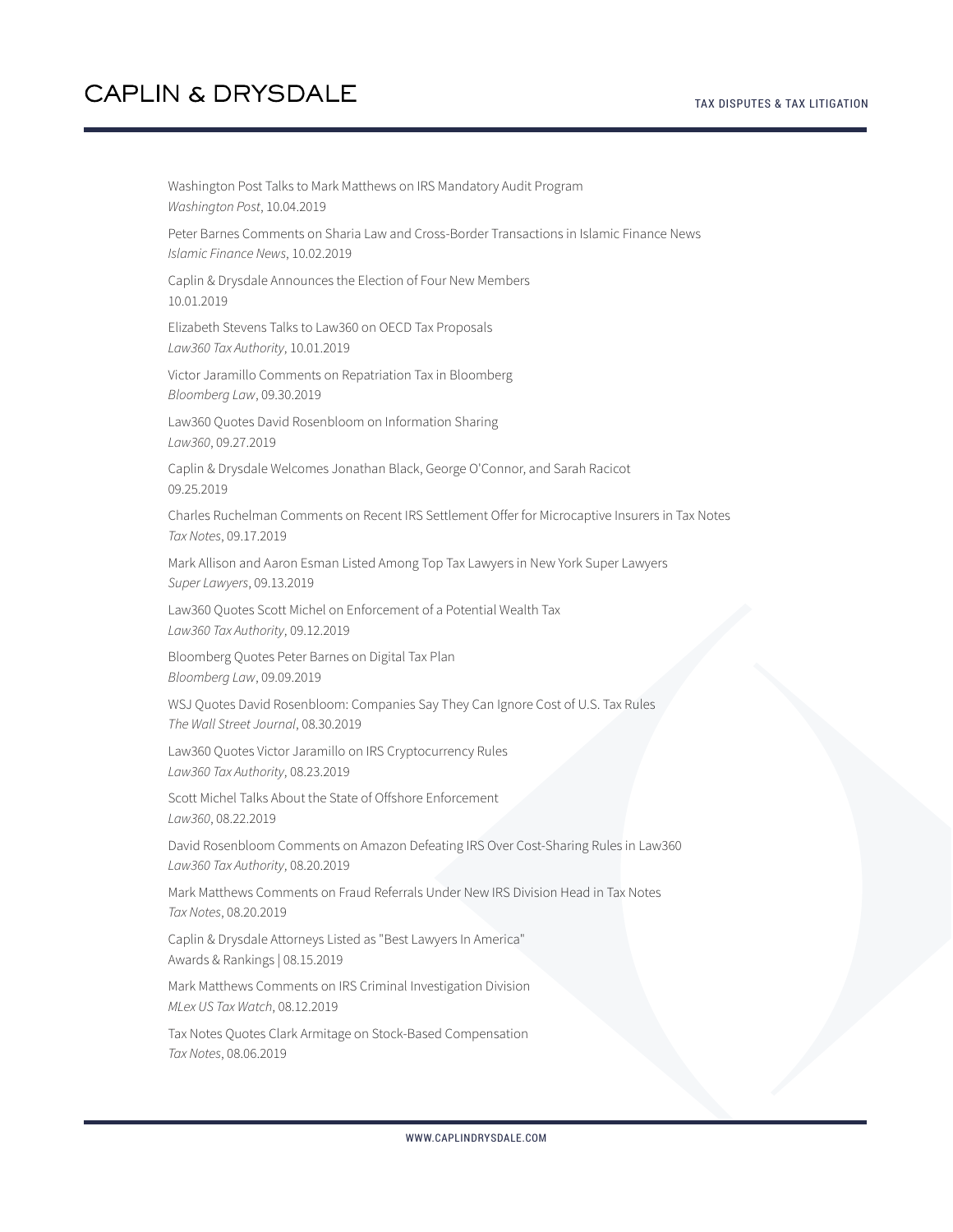Niles Elber Comments on Voluntarily Disclosing Tax Violations in Law360 *Law360 Tax Authority*, 08.05.2019 NBC News Talks to Christopher Rizek on Trump's State Taxes *NBC News*, 07.22.2019 Mark Matthews Quoted in "Inside the IRS's Audits of the President" *POLITICO*, 07.19.2019 Scott Michel Comments on Justice Stevens in Law360 *Law360*, 07.18.2019 Charles Ruchelman Comments on *Taylor Lohmeyer* Case *Law360 Tax Authority*, 07.12.2019 David Rosenbloom Speaks to Bloomberg Law on "AbbVie Moves Allergan Profits to U.S. in Partial GOP Tax Law Win" *Bloomberg Law*, 06.26.2019 David Rosenbloom Speaks to Law360 on "Closing Gaps In GILTI Opens Up Authority Questions" *Law360*, 06.19.2019 David Rosenbloom Speaks to Bloomberg Law on GILTI *Bloomberg Law*, 06.17.2019 Mark Allison Speaks to Law360 on "9th Circ.'s Revival of IRS Rules Stretches 'Arm's Length'" *Law360*, 06.13.2019 The Legal 500 Recognizes 19 Caplin & Drysdale Attorneys Awards & Rankings | *The Legal 500*, 06.04.2019 Christopher Rizek Talks to Law360 on U.S. Supreme Court Petition *Law360 Tax Authority*, 05.17.2019 Elizabeth Stevens Comments on U.S. & India APAs *Law360 Tax Authority*, 05.10.2019 David Rosenbloom Talks to Bloomberg on Trump's Interest Income *Bloomberg*, 05.08.2019 National Journal Quotes Christopher Rizek: Whoever Wins Subpoena Fight, Executive-Branch Employees Lose *National Journal*, 05.03.2019 8 Caplin & Drysdale Attorneys Contribute to ABA's Annual Section of Taxation May Meeting 05.03.2019 Law360 Quotes Clark Armitage: Debate Over GILTI's Jobs Offshoring Incentive Continues *Law360 Tax Authority*, 05.03.2019 Charles Ruchelman Comments on Captive Insurance in Law360 *Law360 Tax Authority*, 05.02.2019 Scott Michel Talks to Tax Notes on Offshore Enforcement *Tax Notes*, 04.29.2019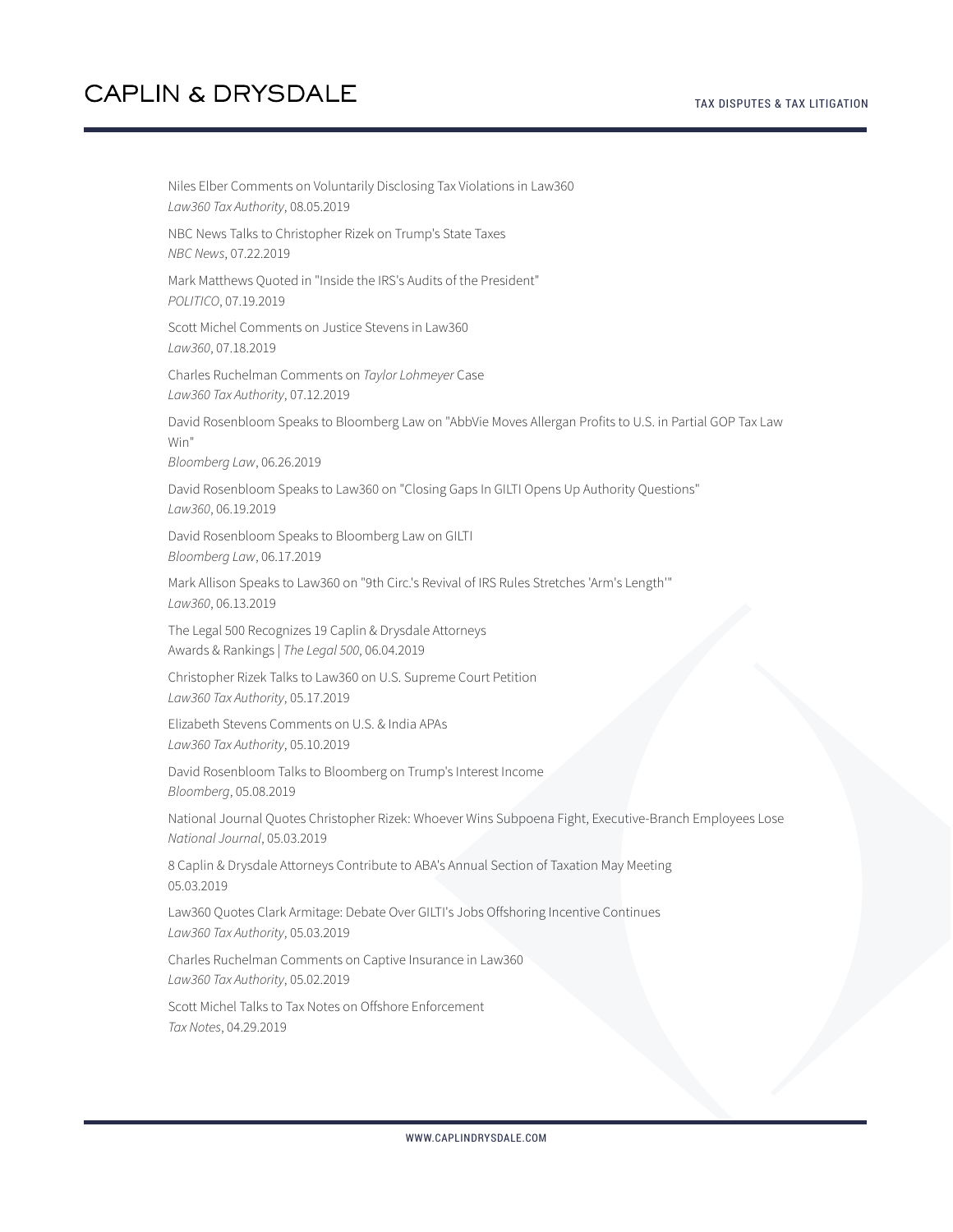#### TAX DISPUTES & TAX LITIGATION

## **CAPLIN & DRYSDALE**

Law360 Quotes Elizabeth Stevens: Defining Marketing, Trademark IP Could Sink OECD Tax Plan *Law360 Tax Authority*, 04.29.2019 WSJ Quotes Mark Matthews on Trump's IRS Audit Files *The Wall Street Journal*, 04.25.2019 Caplin & Drysdale Attorneys Recognized Once Again by *Chambers USA* Awards & Rankings | *Chambers USA*, 04.25.2019 Super Lawyers® Recognizes 22 Caplin & Drysdale Attorneys in D.C. Awards & Rankings | *Super Lawyers*, 04.22.2019 Christopher Rizek Talks to Bloomberg Law on Trump's Tax Returns *Bloomberg Law*, 04.17.2019 Bloomberg Law Quotes Christopher Rizek: Democrat Neal Tries Anew to Make IRS Release Trump's Tax Returns *Bloomberg Law*, 04.13.2019 Christopher Rizek Comments on Request for Trump's Tax Returns *HuffPost*, 04.12.2019 Christopher Rizek Talks to ABC News on Mnuchin's Involvement with Trump's Tax Returns *ABC News*, 04.11.2019 Mark Allison Comments on IRS's Global High Wealth Audits *ProPublica*, 04.05.2019 Mark Matthews & Meghan Biss Comment on Tax Impact of College Admissions Scandal *Associated Press*, 04.02.2019 Law360 Quotes Peter Barnes on Record Number of U.S. Companies Seeking APAs in 2018 *Law360 Tax Authority*, 03.27.2019 CNN Quotes Scott Michel and Meghan Biss on Tax Impact of College Admissions Scandal *CNN*, 03.22.2019 Law360 Quotes Jonathan Brenner and Peter Barnes: Federal Tax Overhaul Could Keep Homegrown IP in the U.S. *Law360*, 03.22.2019 Niles Elber Comments on Harsher Enforcement for Taxpayers Abusing the Tax System *Tax Notes*, 03.20.2019 MEDIA ADVISORY: Tax Problems Loom in the College Admissions Scandal *Caplin & Drysdale, Chartered*, 03.18.2019 Wall Street Journal Quotes Scott Michel on Manafort Sentencing *The Wall Street Journal*, 03.08.2019 Elizabeth Stevens Comments: U.S. Seeks to Broaden Digital Tax Discussions *Law360 Tax Authority*, 03.08.2019 Kirsten Burmester Comments on Impact of Changes in U.S. Tax Law on Treaty Partners *Law360 Tax Authority*, 02.22.2019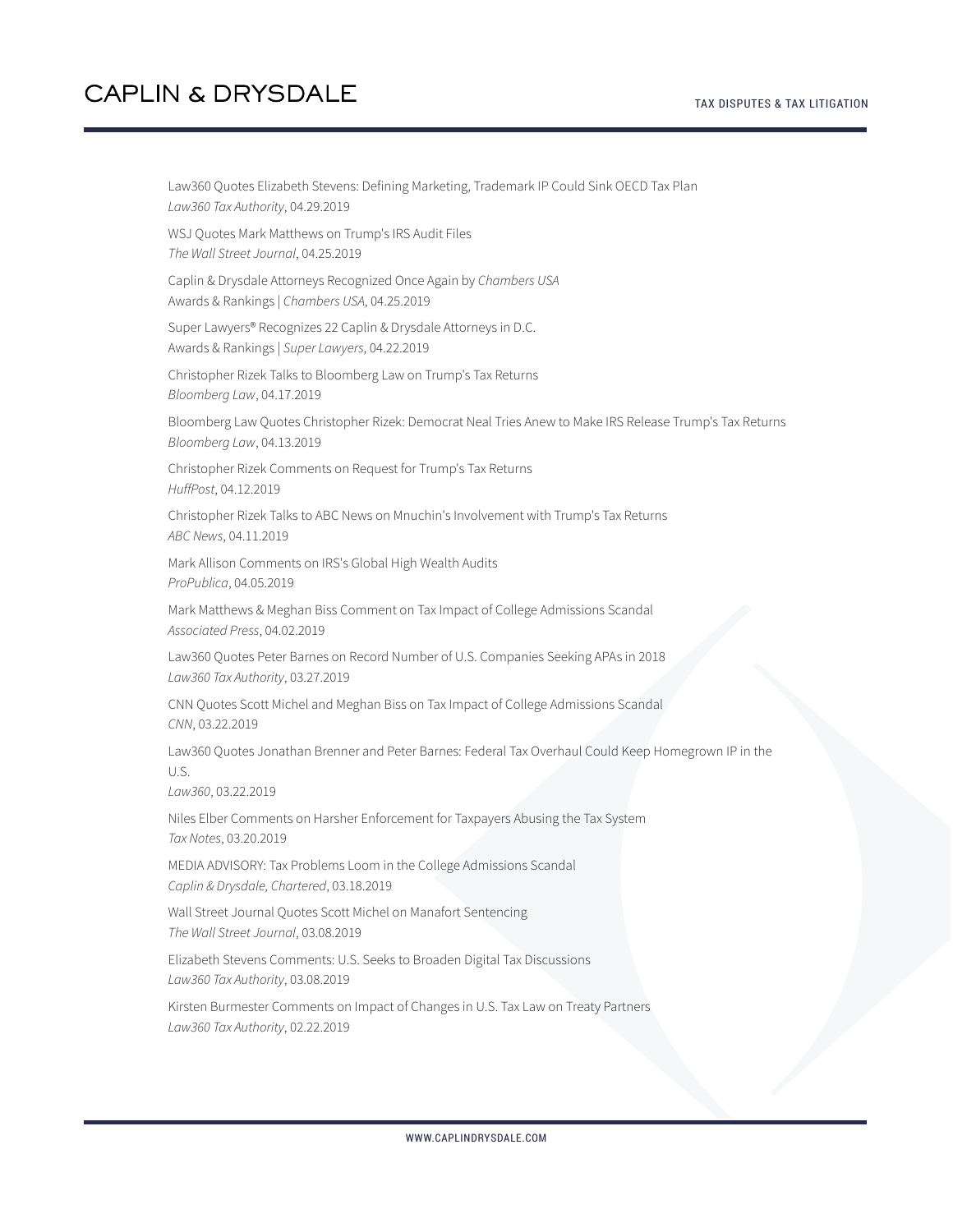Tax Notes Quotes David Rosenbloom on Implementing Taxation of Foreign Sales of Partnership Interests *Tax Notes*, 02.19.2019

Lexology's Client Choice Recognizes Patricia Lewis for Corporate Tax Legal Services Awards & Rankings | *Lexology's Client Choice™*, 02.07.2019

David Rosenbloom Offers Solution to Conflicting Provisions Under FTC Regs *Tax Notes*, 02.04.2019

CNN Talks to Beth Kaufman on Sanders' Tax Plan Targeting Estates of Ultra Rich *CNN*, 01.31.2019

MLex Talks to Christopher Rizek on Ripple Effects of Government Shutdown *MLex US Tax Watch*, 01.28.2019

Christopher Rizek Comments on Best Practices for Tax Practitioners During Government Shutdown *Tax Notes*, 01.28.2019

Bloomberg Law Quotes Christopher Rizek and Meghan Biss on Impact of Growing IRS Backlog During Shutdown

*Bloomberg Law, Daily Tax Report*, 01.23.2019

NPR Interviews Christopher Rizek on Tax Filing Season and Government Shutdown *NPR*, 01.23.2019

Christopher Rizek Talks to Bloomberg Law on IRS During Government Shutdown *Bloomberg Law, Daily Tax Report*, 01.22.2019

PODCAST: Beth Kaufman Discusses Priority Guidance Plan from the IRS and Treasury *ACTEC Trust and Estate Talk Podcast*, 01.18.2019

ABC News Quotes Christopher Rizek: Clamor Growing for Trump Tax Returns as Key House Democrat Urges Caution

*ABC News*, 01.16.2019

Mark Matthews Comments on Impact of Government Shutdown on U.S. Taxpayers *Law360*, 01.14.2019

Law360: Mark Allison Comments on \$2.8B Denmark Refund Case *Law360*, 01.10.2019

10 Caplin & Drysdale Attorneys Contribute to ABA's Annual Section of Taxation Midyear Meeting 01.03.2019

PODCAST: Beth Kaufman Discusses Tax Cuts and Jobs Act in Follow Up Podcast *ACTEC Trust and Estate Talk Podcast*, 12.18.2018

Law360 Quotes Elizabeth Stevens: Lack of Noncash Exceptions in BEAT Rules Has Wide Scope *Law360*, 12.18.2018

CBS News Quotes Victor Jaramillo on Writing Off Bitcoin Losses *CBS News MoneyWatch*, 12.14.2018

Clark Armitage Comments on BEAT Calculations and Changes in U.S. Transfer Pricing *Law360 Tax Authority*, 11.29.2018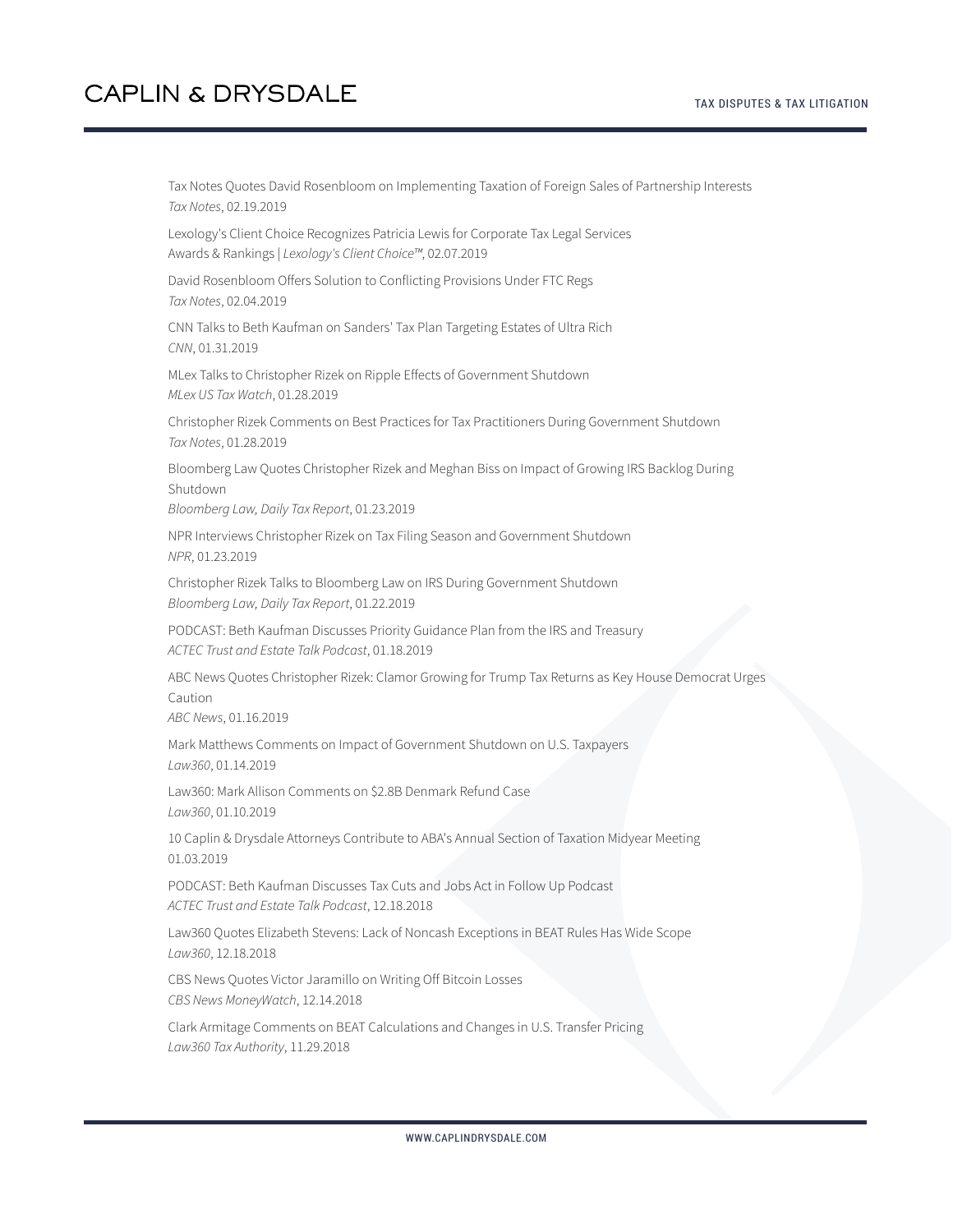Beth Kaufman Named Accredited Estate Planner® (Distinguished) Nominee by NAEPC Awards & Rankings | *National Association of Estate Planners & Councils (NAEPC)*, 11.28.2018

Christopher Rizek Discusses U.S. Tax Court Judge Lauber with Bloomberg Law *Bloomberg Law, Daily Tax Report*, 11.28.2018

Who's Who Legal Selects David Rosenbloom and Christopher Rizek as Leaders in Corporate Tax Awards & Rankings | *Who's Who Legal*, 11.28.2018

Patricia Lewis Talks to Law360: Tariffs Could Throw Advance Pricing Agreements Into Doubt *Law360*, 11.19.2018

CBS News Quotes Beth Kaufman on Potential Revelations in President Trump's Tax Return *CBS News' MoneyWatch*, 11.09.2018

Law360 Quotes Peter Barnes on Early Test of Digital Tax *Law360 Tax Authority*, 11.08.2018

Peter Barnes and David Rosenbloom Comment on IRS Transfer Pricing Tool *Law360 Tax Authority*, 11.02.2018

Peter Barnes Discusses Impact of UK Digital Tax Plan on Silicon Valley *Corporate Counsel*, 11.02.2018

Caplin & Drysdale Earns 11 Tier 1 Practice-Area Rankings in Ninth Edition of *U.S. News – Best Law Firms®* Awards & Rankings | *U.S. News & World Report*, 11.01.2018

David Rosenbloom Talks to POLITICO on UK Digital Services Tax and Its Implications for the U.S. *POLITICO*, 11.01.2018

Beth Kaufman and Mark Matthews Talk to ABC News on Trump Tax Investigation *ABC News*, 10.29.2018

Law360 Comments on Danish Tax Fraud Case Letter from Caplin & Drysdale Attorneys *Law360 Tax Authority*, 10.29.2018

Peter Barnes Talks to IRS Official John Hughes on IRS' APA Program Changes *Law360 Tax Authority*, 10.25.2018

Bloomberg Quotes Victor Jaramillo on Using Opportunity Zone Funds to Reduce Taxes *Bloomberg*, 10.19.2018

Law360's Yvonne Juris Profiles Clark Armitage: Caplin & Drysdale Picks Transfer Pricing Pro As New President *Law360 Tax Authority*, 10.17.2018

Transfer Pricing Strategist Clark Armitage Named President of Caplin & Drysdale 10.11.2018

PODCAST: Mark Matthews Discusses the IRS and Tax Evasion with AML's John Byrne *AML Conversations*, 10.10.2018

The Hill Quotes Beth Kaufman on Calls to Revise Estate Tax Rules *The Hill*, 10.05.2018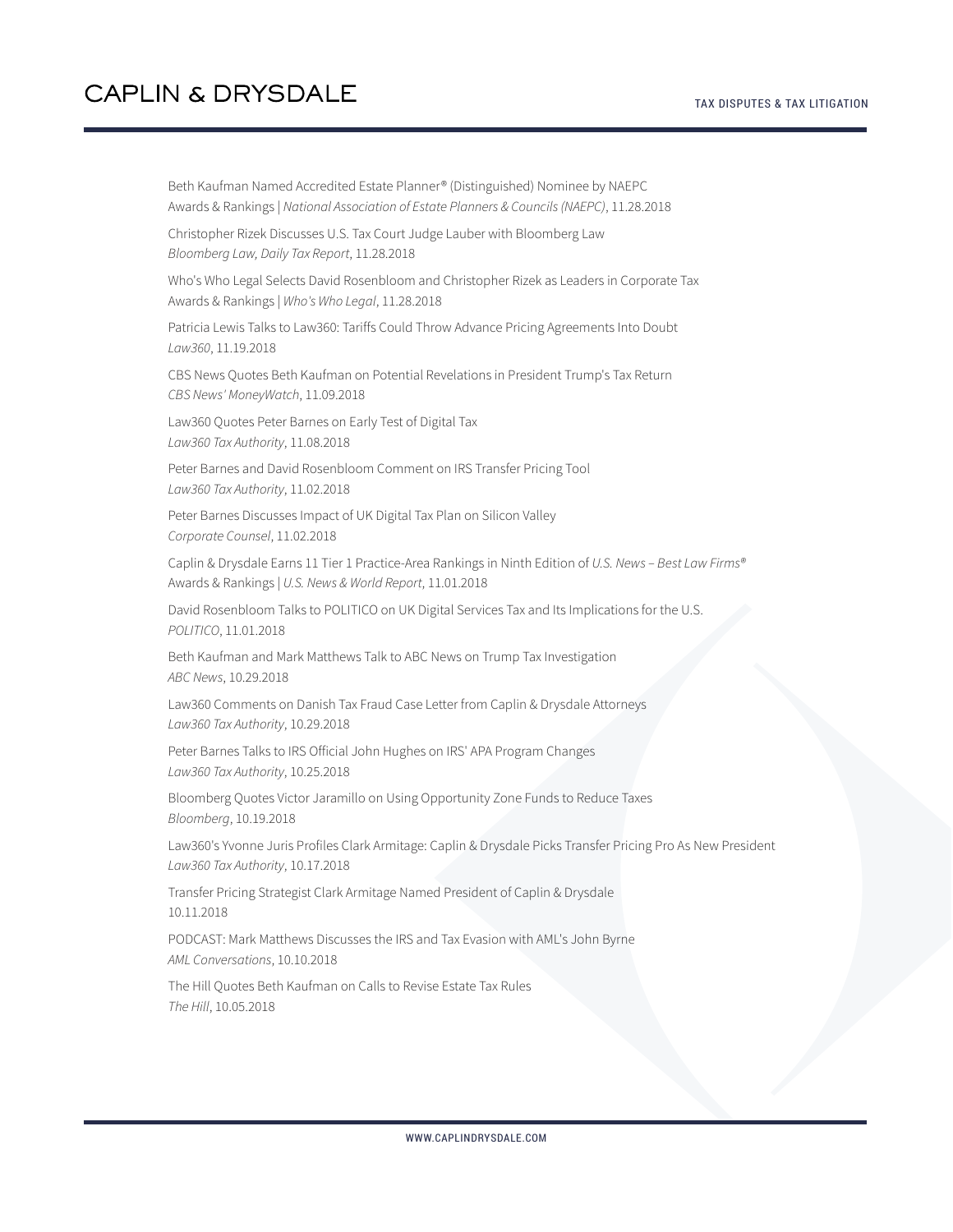Business Insider Interviews Beth Kaufman on Possible Roadblocks Facing Investigators in Trump Tax Allegations *The Business Insider*, 10.05.2018 The Hill Quotes Beth Kaufman on Legal Obstacles to Pursuing Trump Tax Charges *The Hill*, 10.05.2018 Associated Press Quotes Beth Kaufman and Mark Matthews: Probes of Trump Taxes Carry Potential for Millions in Fines *The Associated Press*, 10.04.2018 Accounting Today Quotes Beth Kaufman and Anne O'Brien on IRS Chief Rettig's Potential Response to Trump Tax Investigation *Accounting Today*, 10.04.2018 Caplin & Drysdale's Newest Member Victor Jaramillo Serves Tax Controversy Needs of Global Community *Caplin & Drysdale*, 10.03.2018 POLITICO Quotes Beth Kaufman and Mark Matthews on Trump Tax Investigation *POLITICO Pro*, 10.03.2018 7 Caplin & Drysdale Attorneys Contribute to ABA's Annual Section of Taxation Fall Meeting *Caplin & Drysdale*, 10.02.2018 CBS Evening News Interviews Beth Kaufman on Trump Tax Investigation *CBS Evening News*, 10.02.2018 David Rosenbloom Talks to Law360 on Transfer Pricing Issues to be Explored at ABA Conference *Law360*, 10.02.2018 Scott Michel Discusses Offshore Voluntary Disclosure Program Shutdown with Law360 *Law360*, 09.28.2018 Mark Allison Talks to Law360 on Transfer Pricing Cases That May Impact Altera Rehearing *Law360*, 09.28.2018 Law360 Quotes Patricia Lewis on IRS Revamp of APA Program *Law360*, 09.25.2018 Law360 Quotes Clark Armitage on GILTI Glitch *Law360*, 09.19.2018 David Rosenbloom Talks to Law360 on Proposed GILTI Regs' Anti-Abuse Rule Seen As Overly Broad *Law360*, 09.17.2018 Mark Matthews Talks to Wall Street Journal on U.S. Taxpayers With Undisclosed Offshore Accounts *The Wall Street Journal*, 09.14.2018 New York Super Lawyers Lists Tax Attorneys Mark Allison and Aaron Esman for 2018 Awards & Rankings | *Super Lawyers®*, 09.14.2018 Wall Street Journal Quotes Mark Matthews: Senate Confirms Charles Rettig as IRS Commissioner *The Wall Street Journal*, 09.12.2018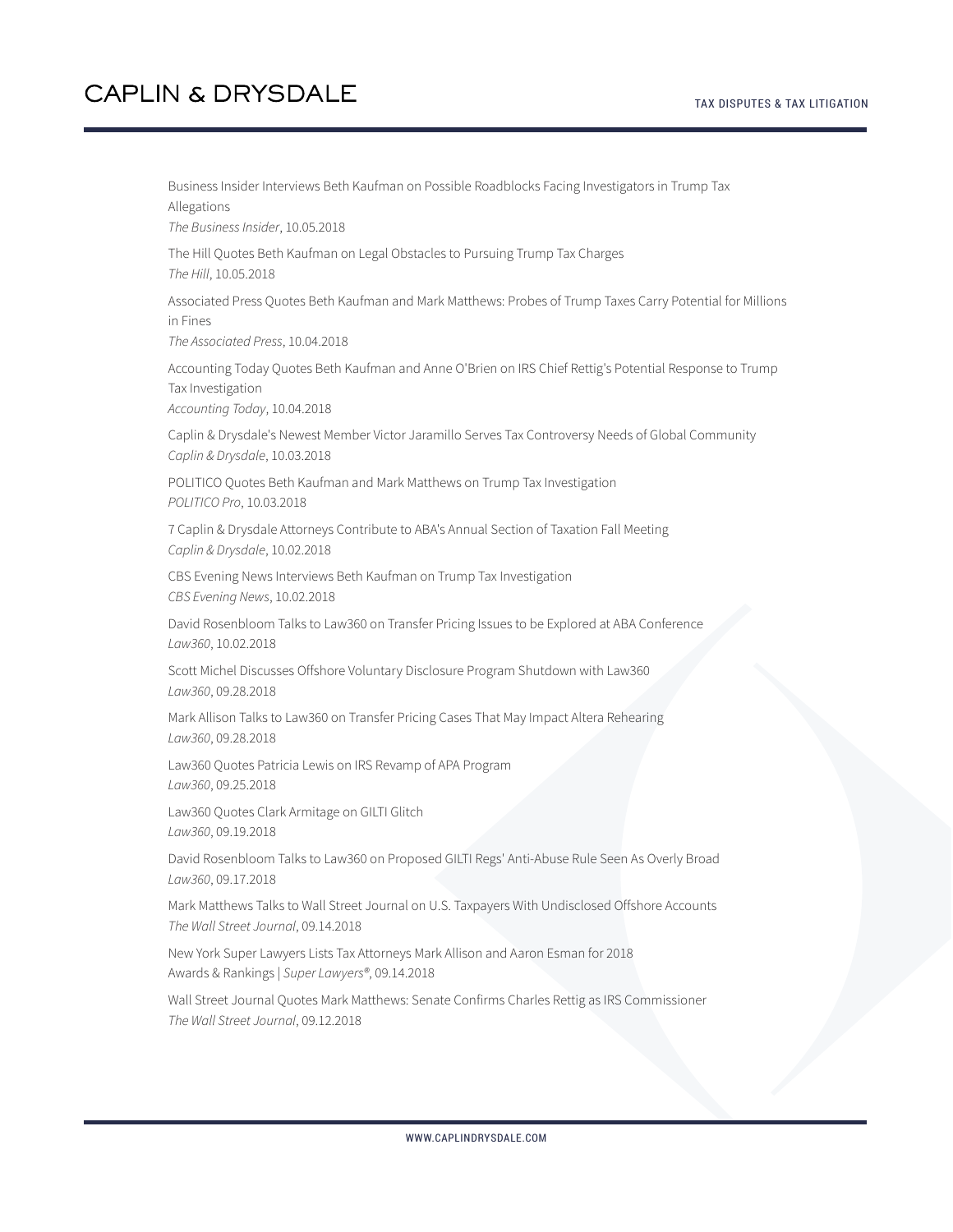Niles Elber Comments on Offshore Voluntary Disclosure Program Ending *MLex US Tax Watch*, 09.11.2018 Christopher Rizek Comments on More Qualified Improvement Property Fix Options *Tax Notes*, 09.06.2018 Peter Barnes Speaks to Law360 on IRS Audit Program for Large Companies *Law360*, 08.31.2018 Forbes Quotes Beth Kaufman on Maryland Estate Tax Changes *Forbes*, 08.31.2018 Scott Michel Talks to Tax Notes on Nominee to Head IRS *Tax Notes*, 08.28.2018 Worldwide Tax Daily Quotes David Rosenbloom: BEAT Conflict Clouds Future of Pending Tax Treaties *Tax Notes*, 08.27.2018 Bloomberg BNA Quotes Patricia Lewis: 4 Things to Know About the IRS's Intercompany Pricing Deals *Bloomberg BNA*, 08.27.2018 Worldwide Tax Daily Quotes Clark Armitage: Exempts Score Win with GILTI Unrelated Business Income Exclusion *Tax Notes*, 08.22.2018 Tax Notes Quotes Christopher Rizek on Brett Kavanaugh's Potential Impact on the Legal Tax Community *Tax Notes Today*, 08.20.2018 Mark Matthews Speaks to Tax Notes on IRS Rotating Fraud Technical Advisers *Tax Notes*, 08.17.2018 Caplin & Drysdale Improves Ranking in 2019 "Best Lawyers in America" Awards & Rankings | 08.15.2018 POLITICO Quotes Scott Michel on Manafort Criminal Tax Charges *POLITICO*, 08.15.2018 David Rosenbloom Talks to Law360: Altera Withdrawal Highlights Warring Transfer Pricing Rules *Law360*, 08.15.2018 Caplin & Drysdale International Tax Controversy Team Receives ABA Pro Bono Award Both | *Caplin & Drysdale, Chartered*, 08.02.2018 Law360 Quotes Peter Barnes: IRS Floats Rules for Transition Tax on Foreign Earnings *Law360*, 08.01.2018 Peter Barnes Talks to Law360 on Multinationals' Data Paints Global Picture, But Has Limits *Law360*, 07.27.2018 Mark Allison Speaks to Law360: 9th Circuit's Shift from Arm's-Length Rule May Embolden IRS *Law360*, 07.24.2018 Victor Jaramillo Comments on IRS Penalty Cap with Law360 *Law360*, 07.19.2018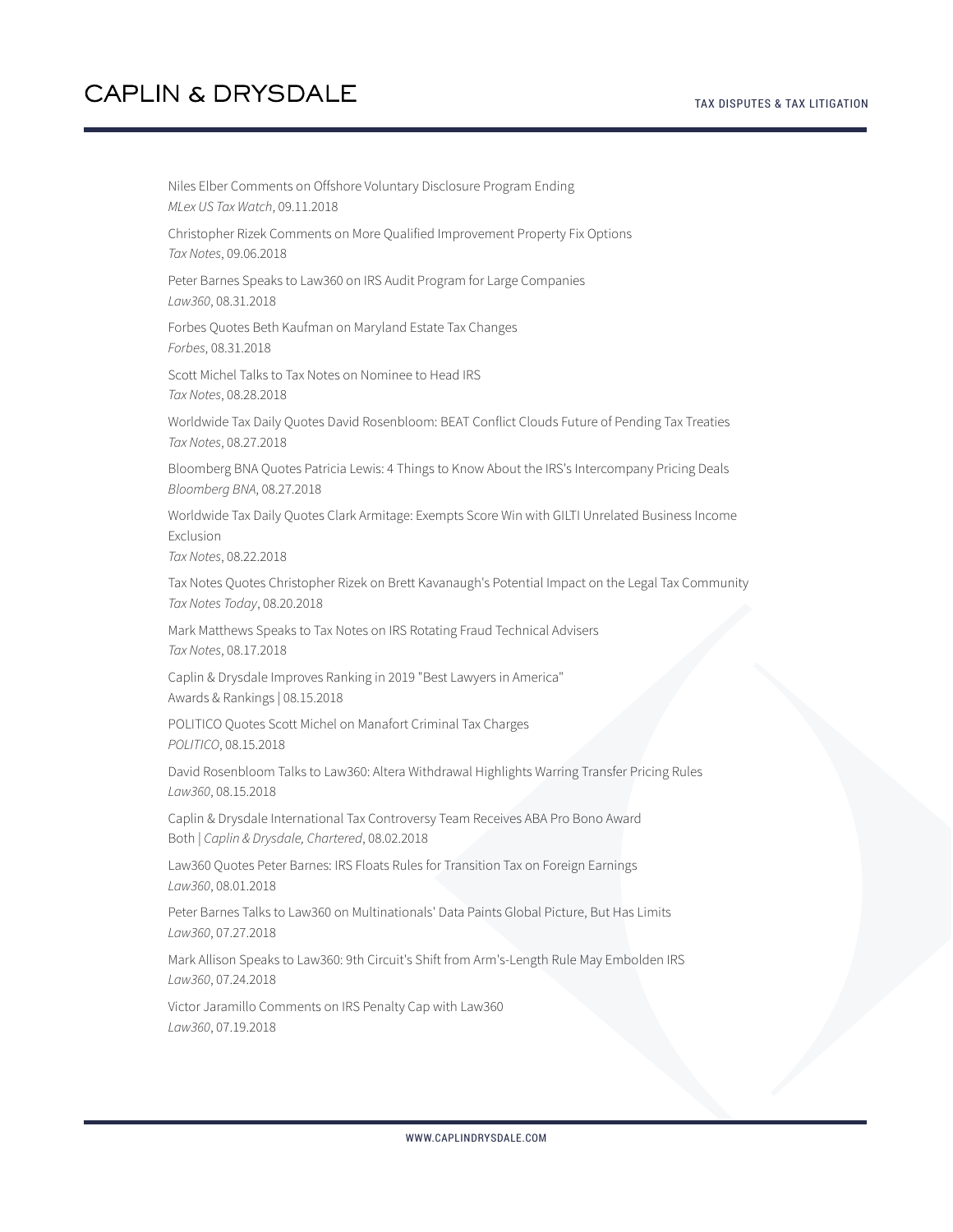| Bloomberg Law Quotes David Rosenbloom: Tax Loophole Could Let Wealthy Tap 21% Corporate Rate<br>Bloomberg Law, Daily Tax Report: International, 07.12.2018    |
|---------------------------------------------------------------------------------------------------------------------------------------------------------------|
| Law360 Quotes Victor Jaramillo: FATCA Complexity Leading to Lackluster Results<br>Law360, 07.12.2018                                                          |
| PODCAST: Beth Kaufman Discusses 9100 Relief<br>ACTEC Trust and Estate Talk Podcast, 07.11.2018                                                                |
| Christopher Rizek Comments on Changes to IRS Appeals Process with Law360<br>Law360, 07.10.2018                                                                |
| David Rosenbloom Named to The Legal 500's Hall of Fame<br>Awards & Rankings   The Legal 500, 07.10.2018                                                       |
| David Rosenbloom and Elizabeth Stevens Submit Amicus Brief to Uphold Decision Favoring Amazon in IRS<br><b>Transfer Pricing Dispute</b><br>Law360, 07.09.2018 |
| Peter Barnes Comments on OECD Super Treaty with Bloomberg BNA<br>Bloomberg BNA, 07.06.2018                                                                    |
| Charles Ruchelman Discusses Second Quarter 2018 Cases with Bloomberg BNA<br>Bloomberg BNA, 07.05.2018                                                         |
| Law360 Quotes Elizabeth Stevens on BEAT Policies to Look Out For Later This Year<br>Law360, 07.05.2018                                                        |
| Law360 Quotes Christopher Rizek: Top 5 Federal Tax Cases Of 2018<br>Law360, 07.03.2018                                                                        |
| Peter Barnes Talks to Bloomberg BNA: New Taxation Threshold 'No Golden Goose' for Countries<br>Bloomberg BNA, 06.29.2018                                      |
| Bloomberg Law Quotes Peter Barnes: OECD Super Treaty Enters Into Force July 1<br>Bloomberg Law, Daily Tax Report: International, 06.28.2018                   |
| Niles Elber Comments on Nominee to Head IRS with Bloomberg<br>Bloomberg BNA, 06.27.2018                                                                       |
| Beth Kaufman Talks to Tax Notes on Tailoring Estate Planning Techniques to Client Needs<br>Tax Notes, 06.26.2018                                              |
| Wall Street Journal Quotes David Rosenbloom: Companies Hope to Beat a New Tax Called the BEAT<br>The Wall Street Journal, 06.26.2018                          |
| Beth Kaufman Discusses Tailoring Estate Planning Techniques to Client Needs<br>Tax Analysts, 06.25.2018                                                       |
| Washington Post Quotes Christopher Rizek on Trump's Charitable Foundation Tax Returns<br>The Washington Post, 06.22.2018                                      |
| Mark Matthews Talks to Tax Notes on Possible Pros and Cons in Fraud Program Changes<br>Tax Notes, 06.20.2018                                                  |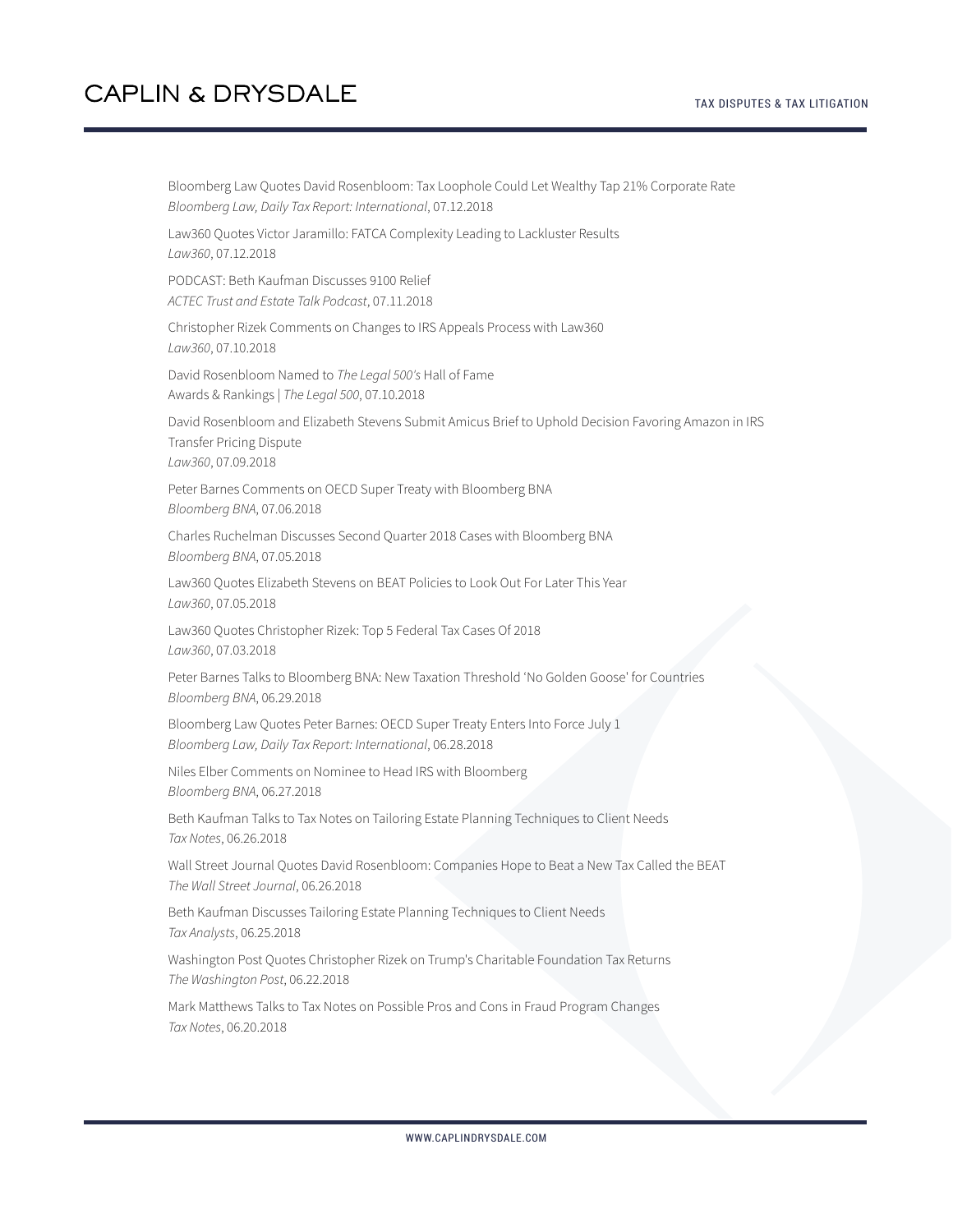David Rosenbloom Discusses with Tax Notes One Reason Congress Should Revisit the BEAT *Tax Notes*, 06.18.2018 Law360 Quotes Patricia Lewis: IRS 'Reference Set' Library Could Speed Up Transfer Pricing Cases *Law360*, 06.18.2018 Christopher Rizek Speaks to Law360 on Facebook and Taxpayer Bill of Rights *Law360*, 06.12.2018 Clark Armitage Comments on GILTI and Subpart F *MLex US Tax Watch*, 06.08.2018 Victor Jaramillo Talks to Law360 on Latin American and Foreign Tax Credits *Law360*, 06.05.2018 Law360 Quotes Clark Armitage: Tax Laws' Avoidance Rules Could Entangle Foreign Deals *Law360*, 06.04.2018 2018 Legal 500 Distinguishes 18 Caplin & Drysdale Attorneys, Firm Renews "Top-Tier Firm" Ranking for Tax Controversy Awards & Rankings | *The Legal 500*, 05.31.2018 Mark Matthews Comments: IRS More Aggressive in Closing Whistleblower Cases *Bloomberg Law, Daily Tax Report*, 05.30.2018 Tax Notes Quotes David Rosenbloom on Tax Reform Open Questions *Tax Notes*, 05.29.2018 Niles Elber Comments on *Marinello v. United States* Decision *MLex US Tax Watch*, 05.28.2018 U.S. News Quotes Elizabeth Stevens on How Changes to BEAT Could Impact Cost of Goods Sold *U.S. News & World Report*, 05.25.2018 Clark Armitage Speaks to Law360 on 5 Ways TCJA Could Play Out for Multinational Companies *Law360*, 05.18.2018 Bloomberg Quotes Christopher Rizek on Facebook's IRS Appeal Denial *Bloomberg BNA, Tax Management Transfer Pricing Report*, 05.15.2018 Niles Elber and Victor Jaramillo Talk to Law360 on Offshore Voluntary Disclosure Program Ending *Law360*, 05.14.2018 Peter Barnes Comments on Foreign Tax Credit Issues in Law360 *Law360*, 05.09.2018 9 Caplin & Drysdale Attorneys Contribute to ABA's Annual Section of Taxation Meeting *Caplin & Drysdale*, 05.09.2018 Christopher Rizek Comments on Exchange of U.S. Taxpayer Data *Tax Notes*, 05.08.2018

PODCAST: Beth Kaufman Discusses New Tax Act and the Estate Planning Opportunities It Presents *ACTEC Trust and Estate Talk Podcast*, 05.08.2018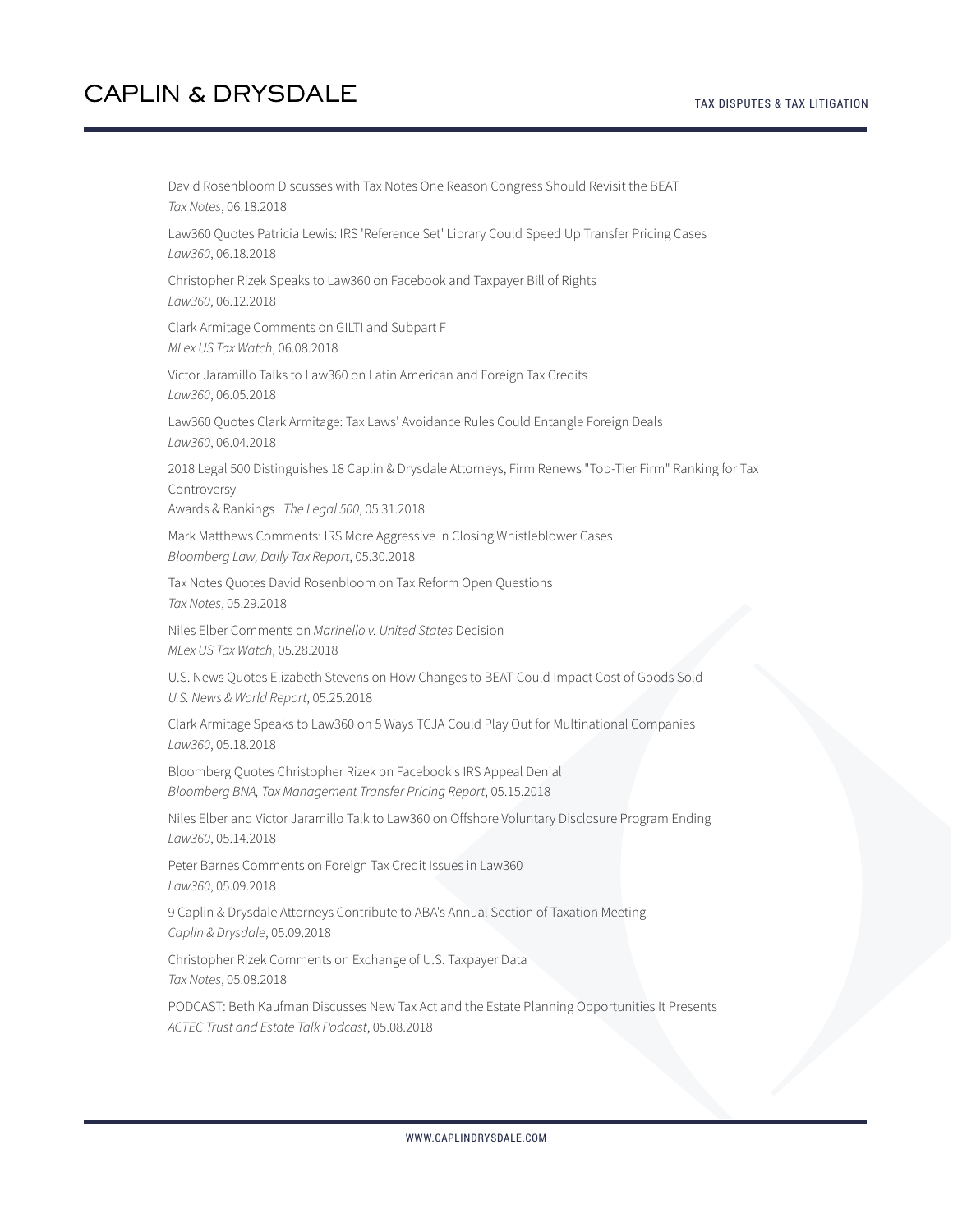David Rosenbloom Quoted by Tax Notes on the Conflict Between GILTI and U.S. Tax Treaties *Tax Notes*, 05.07.2018 *Chambers USA* Recognizes 10 Caplin & Drysdale Lawyers as "Leaders in Their Fields" Awards & Rankings | *Chambers USA*, 05.03.2018 18 Caplin & Drysdale Attorneys Recognized by Super Lawyers in D.C. 04.23.2018 Mark Matthews Comments on Moving CI Cases to Treasury *Tax Notes*, 04.23.2018 Caplin & Drysdale Attorneys Support Rettig as IRS Commissioner *Tax Notes*, 04.19.2018 Law360 Quotes David Rosenbloom on TCJA and Inversions *Law360*, 04.16.2018 Elizabeth Stevens Discusses Further Clarification on BEAT Rule with Bloomberg *Bloomberg BNA*, 04.16.2018 Tax Notes Quotes Christopher Rizek on Trump Tax Court Judge Nominee *Tax Notes*, 04.11.2018 Scott Michel Talks to Law360 on IRS Replacing Offshore Voluntary Disclosure Program *Law360*, 04.10.2018 Peter Barnes Discusses Increase in Closed IRS Advance Pricing Agreements with Law360 *Law360*, 04.09.2018 Law360 Quotes Peter Barnes on Challenges to Quebec Digital Tax *Law360*, 04.09.2018 Charles Ruchelman Comments on Proposed IRS Changes Likely to Increase Access to Appeals *Daily Tax Report*, 03.28.2018 David Rosenbloom Responds to Tax Reform Q&A *WalletHub.com*, 03.28.2018 Law360 Quotes Christopher Rizek: Facebook Row May Expand Access to IRS Appeals Process *Law360*, 03.26.2018 Peter Barnes Talks to Law360: OECD Profit Attribution Guidelines for Multinational Companies *Law360*, 03.23.2018 Scott Michel Comments on Closure of IRS Offshore Voluntary Disclosure Program *MLex US Tax Watch*, 03.23.2018 Christopher Rizek Comments on IRS Nominees *MLex US Tax Watch*, 03.15.2018 Mark Matthews Comments on Closure of IRS Offshore Voluntary Disclosure Program *Tax Notes*, 03.14.2018 Caplin & Drysdale Welcomes Steven Hannes to Its International Tax Group

*Caplin & Drysdale*, 03.05.2018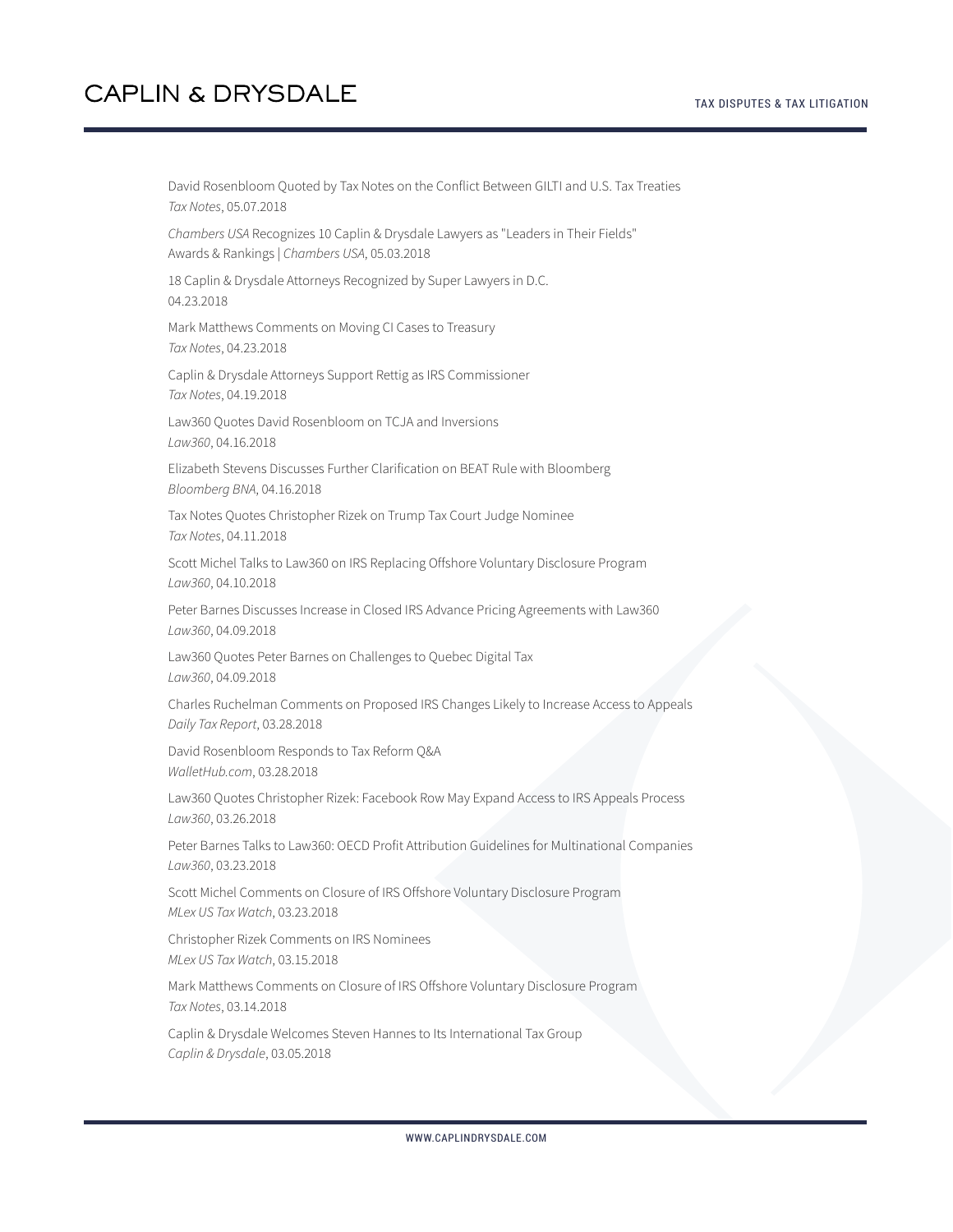Anne O'Brien and Clark Armitage Listed Among Top 30 U.S. Lawyers by Euromoney Awards & Rankings | *Euromoney Expert Guides*, 03.02.2018 Charles Ruchelman Comments on IRS Chief Counsel Nomination *Law360*, 03.02.2018 Scott Michel Comments on Charles Rettig, Nominee to Head IRS *MLex US Tax Watch*, 03.02.2018 Peter Barnes Comments on BEAT Provision in Law360 *Law360*, 02.22.2018 Law360 Quotes Victor Jaramillo on Reporting Bitcoin for FBAR Filings *Law360*, 02.14.2018 Washington Post Quotes Christopher Rizek on California Plan to Skirt GOP Tax Law *The Washington Post*, 02.12.2018 Scott Michel Comments on Charles Rettig's Nomination for IRS Commissioner *Tax Notes*, 02.09.2018 Christopher Rizek Comments on Potential Nominee for IRS Commissioner *Bloomberg Law*, 02.06.2018 Law360 Quotes Peter Barnes and Kirsten Burmester: Applying Foreign Tax Credit To Repatriation A Daunting Task *Law360*, 01.30.2018 David Rosenbloom's Article Cited on International Tax Portal *TaxIndiaInternational.com*, 01.27.2018 Bloomberg BNA Quotes Christopher Rizek: Trump May Name Tax Lawyer Rettig as Next IRS Commissioner *Bloomberg BNA*, 01.25.2018 Peter Barnes Authors Chapter in United Nations Handbook, Selected Issues in Protecting the Tax Base of Developing Countries *Tax Notes*, 01.22.2018 Law360 Quotes Clark Armitage: Cos. Should Consider Foreign Response To US Tax Reform, 2018 Law360 17-143 *Law360*, 01.17.2018 Caplin & Drysdale Welcomes Former IRS Nonprofit Senior Technical Adviser and Strengthens Tax Controversies and Private Client Groups *Caplin & Drysdale, Chartered*, 01.16.2018 Peter Barnes and David Rosenbloom Discuss New Tax Law Undermining Treaties and International Policy *Law360*, 01.09.2018 Law360 Speaks to Elizabeth Stevens About Retiring Tax Court Judge Robert Wherry *Law360*, 01.05.2018 Scott Michel Comments on Money Laundering Bill's Use in Tax Cases *Tax Notes*, 01.02.2018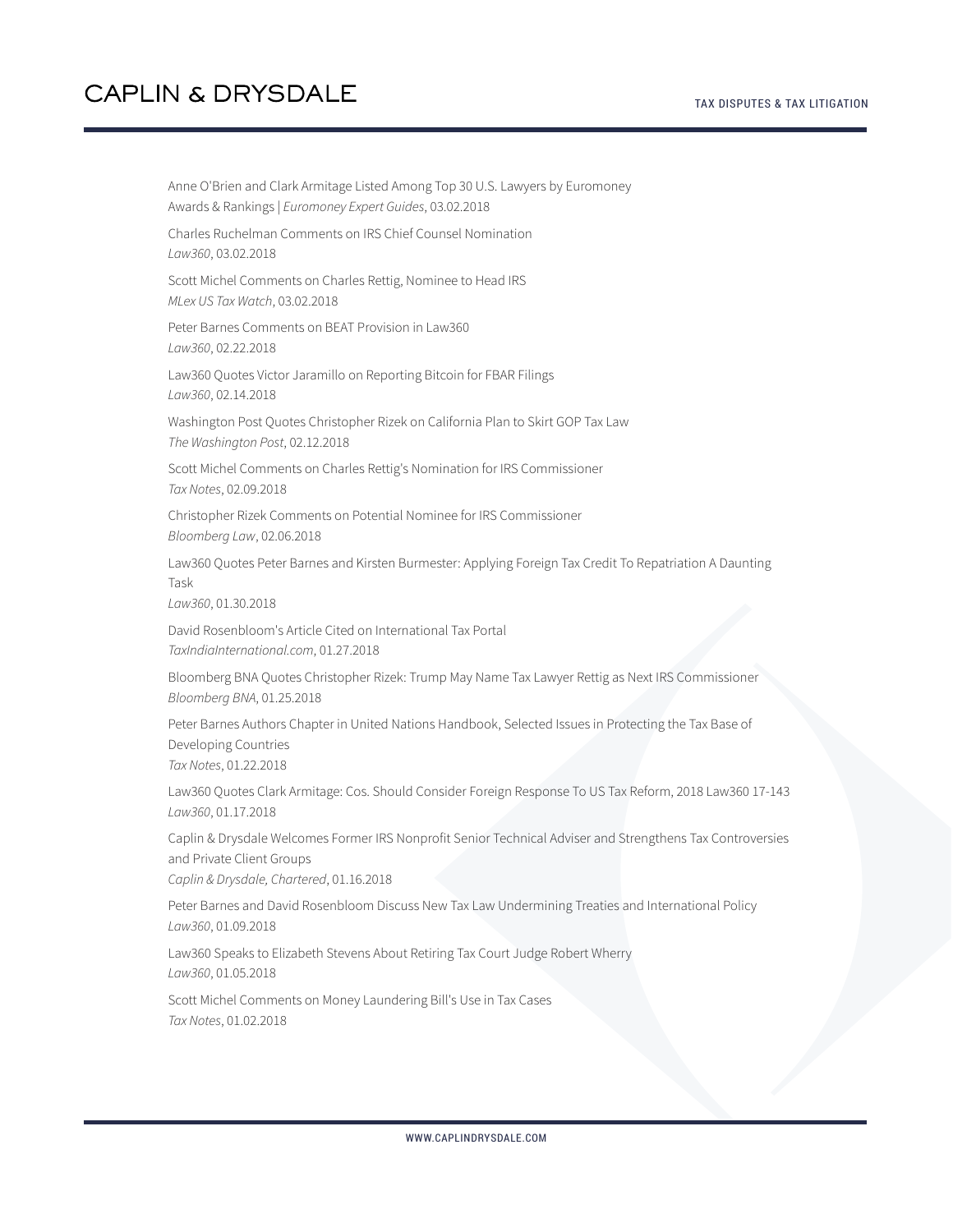#### TAX DISPUTES & TAX LITIGATION

### **CAPLIN & DRYSDALE**

Law360 Talks to Clark Armitage, Peter Barnes, and Elizabeth Stevens on International Tax Cases to Watch in 2018

*Law360*, 01.02.2018

How Will Businesses and Individuals be Impacted by Tax Reform? *Caplin & Drysdale, Chartered*, 01.01.2018

Peter Barnes and David Rosenbloom Discuss Impact of New International Tax System with Law360 *Law360*, 01.01.2018

Law360 Speaks with Peter Barnes on Whether Companies Will Bring Intellectual Property and Its Revenue Back to the U.S.

*Law360*, 12.22.2017

Wall Street Journal Quotes James Salles and Richard Skillman on AT&T Corporate Tax Savings *The Wall Street Journal*, 12.21.2017

Law360 Speaks with Mark Allison on Tax Bill's Effect on Corporate Tax Planning *Law360*, 12.21.2017

BBC News Quotes David Rosenbloom on Trump's Tax Plans Impact on International Tax *BBC News*, 12.18.2017

David Rosenbloom Comments: Legislation Raises Tax Treaty Concerns for U.S. Multinationals *Daily Tax Report*, 12.14.2017

Caplin & Drysdale Tax Lawyers Work with Croatian Ministry of Finance on Tax Enforcement Issues 12.11.2017

Law360 Quotes Peter Barnes and David Rosenbloom on International Interest Deductions in Tax Bill *Law360*, 12.07.2017

New York Times Quotes Scott Michel on Tax Plan's Ambiguity *The New York Times*, 12.05.2017

Mark Matthews Comments: IRS Letters Will 'Nudge' U.S. Clients for Swiss Bank Data *Bloomberg BNA*, 12.01.2017

MEDIA ADVISORY: Will the IRS Know What Gifts Prince Harry Gives Meghan Markle for Christmas? *Caplin & Drysdale, Chartered*, 11.30.2017

Law360 Quotes Scott Michel: 'Willfulness' in Civil FBAR Cases Comes Down to the Facts *Law360*, 11.21.2017

Stafford Smiley Comments on Changes to the Estate Tax in the House Tax Bill *Tax Notes*, 11.20.2017

Christopher Rizek Comments: Koskinen Revelation of Trump's Tax Return Status May Constitute a Crime *Tax Notes*, 11.17.2017

Law360 Quotes Peter Barnes and David Rosenbloom: Foreign Credits At Risk in Senate Tax Bill, Analysts Say *Law360*, 11.16.2017

Law360 Quotes James Salles: Tax Bill's Legal Fee Provision May Burden Attorneys *Law360*, 11.16.2017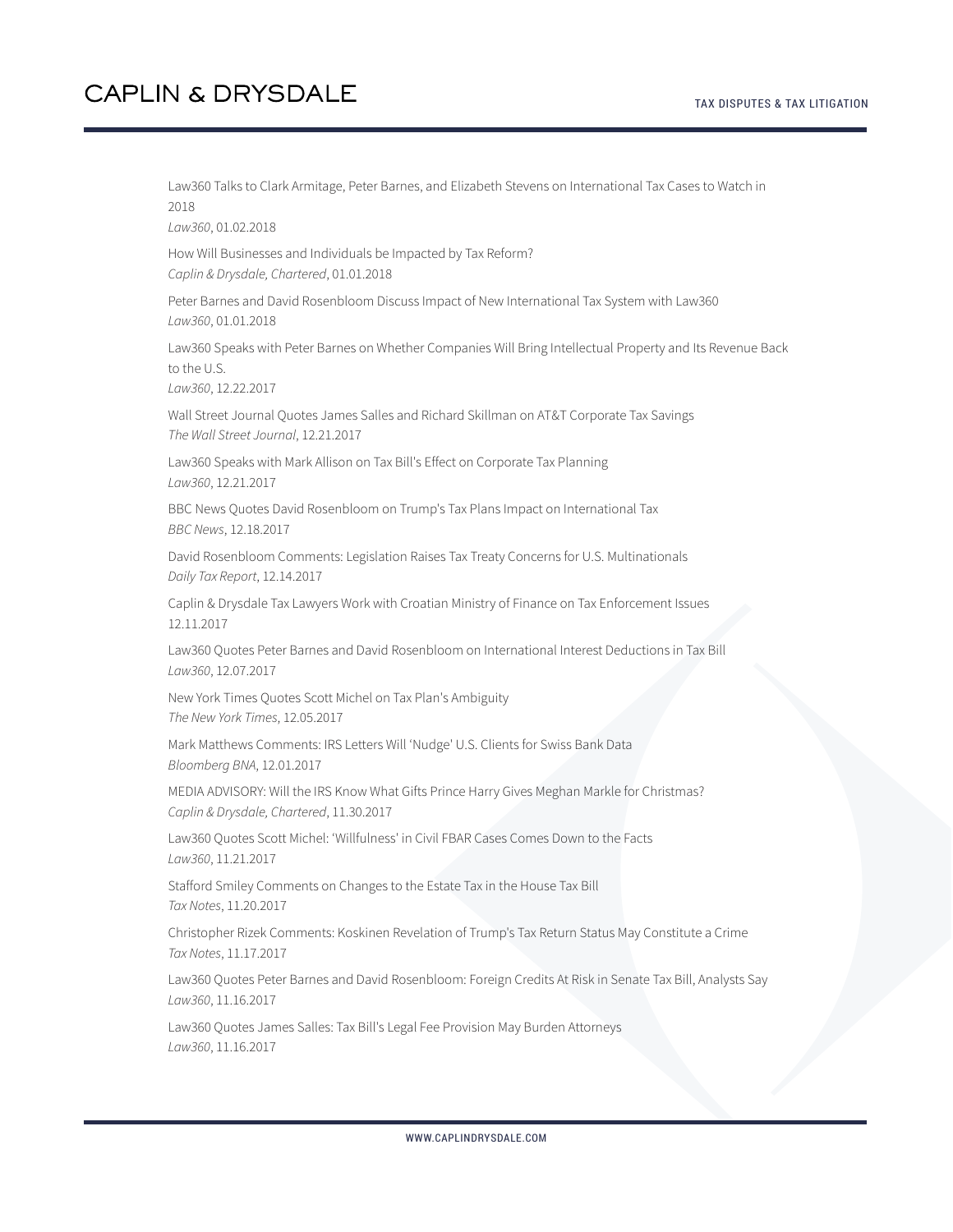Washington Post Quotes David Rosenbloom on Americans with Offshore Interests *The Washington Post*, 11.14.2017

Law360 Quotes David Rosenbloom on Threat to 20% Corporate Tax Rate *Law360*, 11.08.2017

David Rosenbloom Discusses Impact of Cutting Corporate Tax Rate *The Christian Science Monitor*, 11.08.2017

Scott Michel Comments on FBAR Penalty Examinations *Bloomberg BNA Daily Tax Report*, 11.07.2017

David Rosenbloom Comments on Offshore Tax Havens *Daily Tax Report*, 11.05.2017

Former Senior Counsel to Florida Power & Light Joins Caplin & Drysdale's Tax Team 11.01.2017

Tier 1 Rankings for Caplin & Drysdale's Legal Services in 2018 U.S. News – Best Law Firms' List Awards & Rankings | *U.S. News & World Report*, 11.01.2017

Scott Michel and Chief Judge Paige Marvel Discuss Increase in International Tax Enforcement Cases at Tax Controversy Conference *Tax Notes*, 10.30.2017

Scott Michel Speaks With U.S. Tax Court Chief Judge on Increased Global Tax Litigation at ITEC Session *Bloomberg BNA*, 10.30.2017

Law360 Quotes Peter Barnes on 25% Corporate Tax Rate Proposal *Law360*, 10.26.2017

Tax Notes Quotes 3 Caplin Tax Controversy Attorneys on the IRS's Aggressive FBAR Enforcement *Tax Notes*, 10.19.2017

Scott Michel Comments on High-Profile Foreign Bank Account Decision *Tax Notes*, 10.12.2017

Scott Michel Comments on IRS Spontaneous Disclosures *Tax Notes*, 10.12.2017

David Rosenbloom Comments on Proposed Tax Cuts *TheStreet.com*, 09.29.2017

David Rosenbloom Discusses "Corporate Integration" Plan with Law360 *Law360*, 09.19.2017

Caplin & Drysdale Welcomes Amanda Leon 09.19.2017

Bloomberg BNA Quotes Mark Matthews: IRS, Agencies Tag Team to Fight Harvey-Related Crime *Bloomberg BNA*, 09.05.2017

Bloomberg BNA Quotes Mark Matthews on FATCA Status *Bloomberg BNA*, 08.29.2017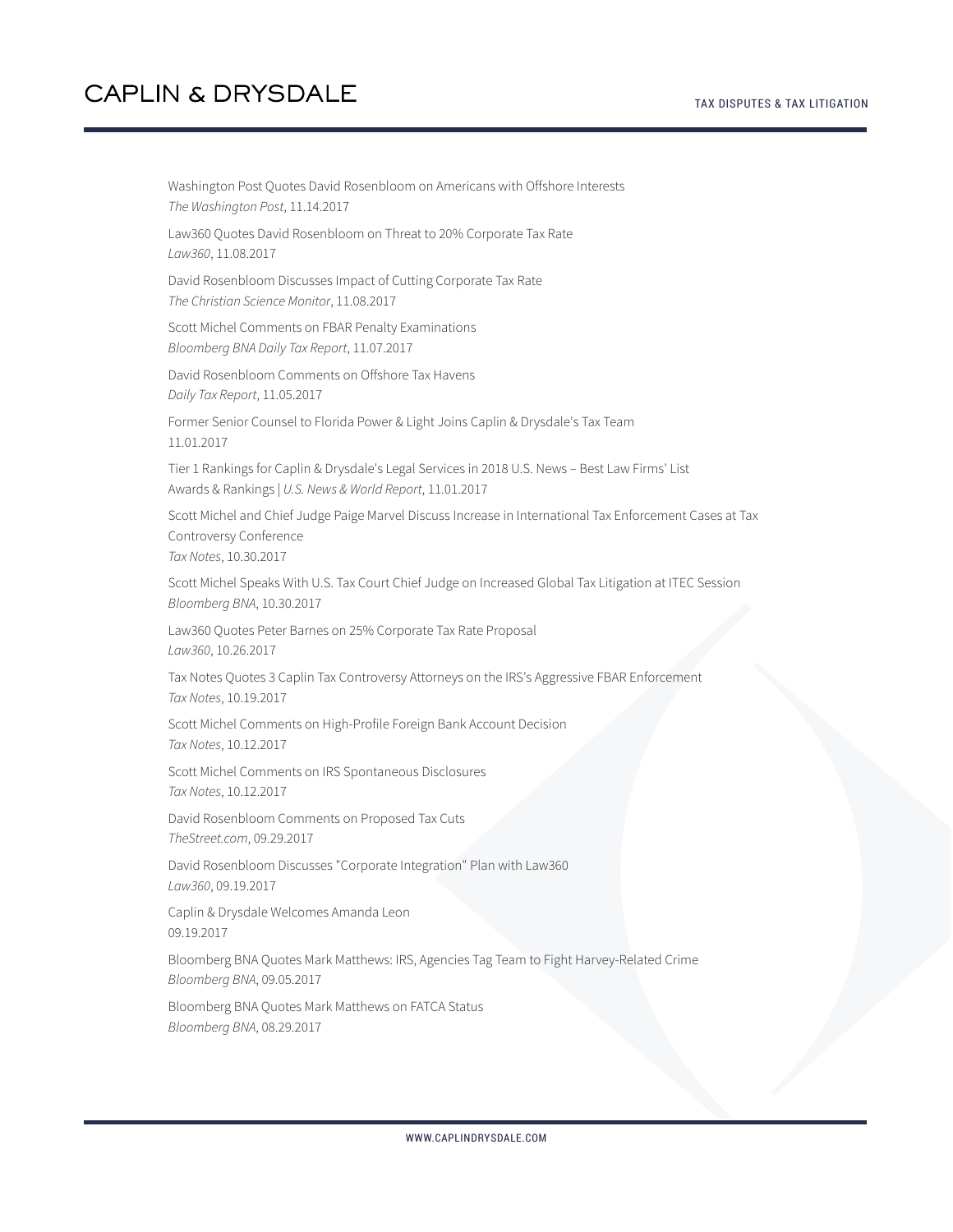David Rosenbloom Comments: Delays Fuel Speculation About Regulatory Future *Tax Notes*, 08.22.2017 Niles Elber Comments on OVDP Hotline Guide *Tax Notes*, 08.21.2017 Scott Michel Comments on Public Leaks Aiding in U.S. OVDP Penalty *Tax Notes*, 08.18.2017 Caplin & Drysdale Earns Top Ranking in 2018 "Best Lawyers in America" Awards & Rankings | 08.15.2017 David Rosenbloom Comments on Alternatives to BAT *Forbes*, 07.28.2017 7 Caplin & Drysdale Lawyers Listed as Leaders in Their Field by Expert Guides Awards & Rankings | *Expert Guides*, 07.25.2017 David Rosenbloom Comments on Trump's Proposed 15% Corporate Tax Rate *Bloomberg Law*, 06.27.2017 Caplin & Drysdale Names Victor Jaramillo Of Counsel to the Firm *Caplin & Drysdale, Chartered*, 06.12.2017 18 Caplin & Drysdale Lawyers Recognized in 2017 Legal 500 Ranking Awards & Rankings | *The Legal 500*, 06.02.2017 Caplin & Drysdale Lawyers Improve Their 2017 Chambers' Rankings Awards & Rankings | *Chambers USA*, 06.02.2017 David Rosenbloom Offers Analysis of Republican Party's Tax Reform Proposal *FiscoOggi*, 05.31.2017 Tax Notes Quotes Mark Matthews: Criminal Tax Attorneys Suggest CI Refocus on Traditional Cases *Tax Notes*, 05.30.2017 Bloomberg BNA Quotes Mark Matthews: U.S. Mining Swiss Bank Data to Find Tax Cheaters *Bloomberg BNA*, 05.26.2017 Law360 Speaks to Charles Ruchelman on New Liabilities for Partnership Reps *Law360*, 05.17.2017 Scott Michel Comments on Enforcement of Offshore Accounts *Tax Notes*, 05.15.2017 David Rosenbloom Discusses Corporate Repatriation of Profits with Tax Notes *Tax Notes*, 05.12.2017 Charles Ruchelman Discusses Micro-Captive Transaction Disclosures with Accounting Today *Accounting Today*, 05.05.2017 Clark Armitage Speaks to Bloomberg BNA on Tax Overhaul's Impact on IRS Multinational Agreements *Bloomberg BNA*, 05.01.2017 Caplin & Drysdale Lawyers Listed Among D.C.'s Most Prominent Practitioners Awards & Rankings | *Super Lawyers*, 04.27.2017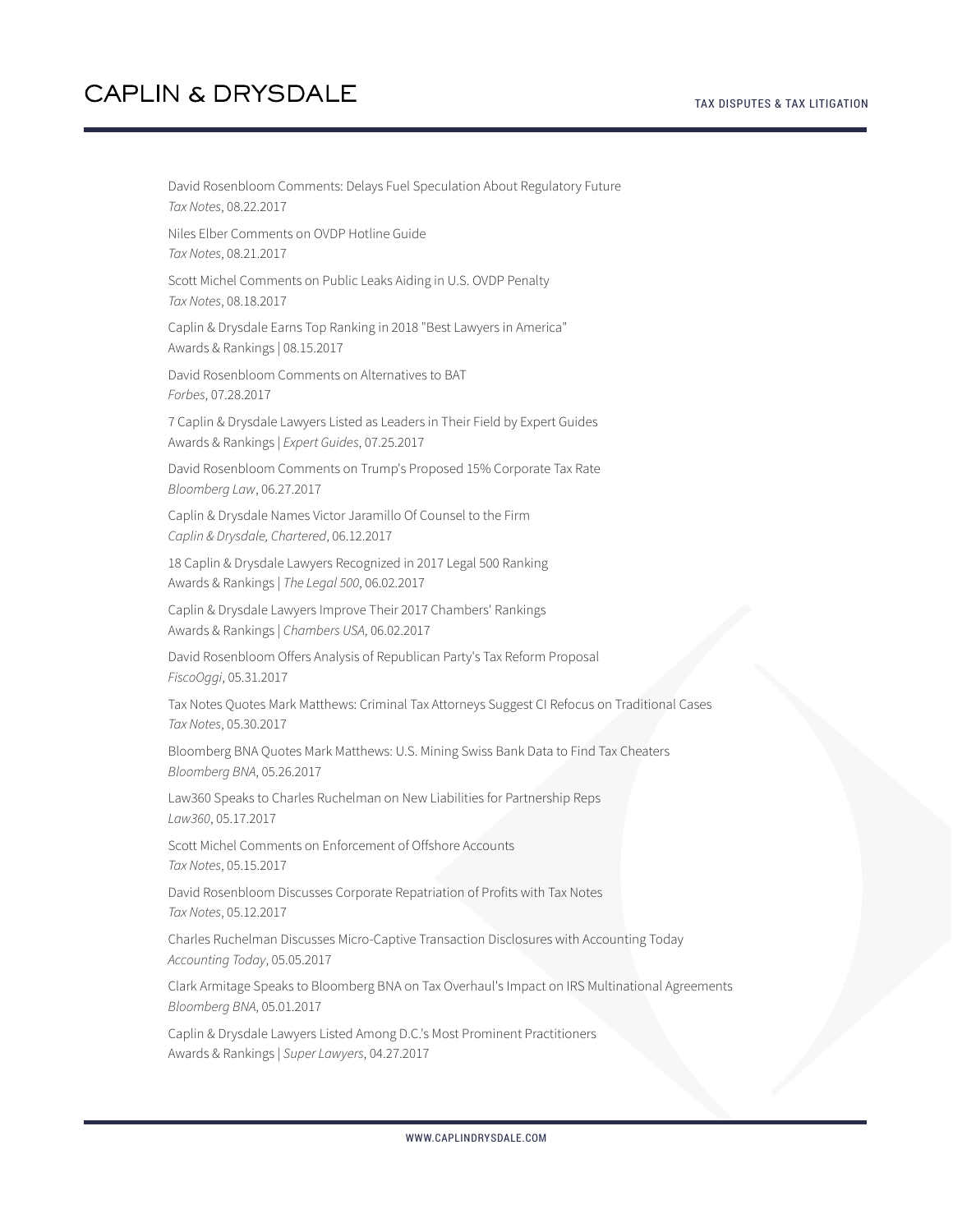BNA Quotes David Rosenbloom: GOP Plan to Bring Back Offshore Cash May Cause Headaches *Bloomberg BNA*, 04.19.2017 Tax Notes Quotes David Rosenbloom: Challenging Outbound Transfers of Intangibles *Tax Notes*, 04.17.2017 Charles Ruchelman Discusses FBAR Filing and Deadlines with Daily Tax Report *Daily Tax Report*, 04.14.2017 Tax Notes Quotes David Rosenbloom: States Consciously Uncoupling From the Cash Flow Tax? *Tax Notes*, 04.10.2017 Mark Allison Speaks to Tax Notes on Information Disclosure *Tax Notes*, 04.07.2017 Arielle Borsos and Charles Ruchelman Comment on Dutch Request for John Doe Summonses *Tax Notes*, 04.06.2017 Tax Notes Quotes David Rosenbloom: The Hexagon of Tax Reform *Tax Notes*, 04.05.2017 Law360 Quotes Mark Allison on Transfer Pricing Cases After Amazon Loss *Law360*, 03.24.2017 Christopher Rizek Comments: IRS Appeals Is Open to Suggestions on Conference Changes *Tax Notes*, 03.06.2017 Scott Michel Comments on Border Adjustment Treaty Damage Hindering Tax Enforcement *Tax Notes*, 03.02.2017 Caplin & Drysdale Attorneys Mentor ABA Rule of Law Initiative Fellows from Croatia 02.27.2017 Mark Allison and Charles Ruchelman Comment: Record-Low Audit Rates Could Reverse as IRS Alters Exams *Bloomberg BNA*, 02.27.2017 Clark Armitage Speaks to Bloomberg BNA: Services a Possible Sticking Point in GOP Cash Flow Tax Plan *Bloomberg BNA*, 02.23.2017 Charles Ruchelman Discusses Partnership Audit Rule Freeze Causing Confusion For States *Law360*, 02.17.2017 Christopher Rizek Discusses GOP Tax Reform Plan with Tax Notes *Tax Notes*, 02.10.2017 CCH Quotes Mark Allison: Tax Court Finds Deficiency Notice Ambiguous But Taxpayer Not Misled *CCH Standard Federal Tax Reports*, 02.09.2017 Daily Tax Report Quotes Charles Ruchelman: IRS Revving Up Efforts to Find Partners Who Owe Tax *Daily Tax Report*, 02.07.2017 Clark Armitage Speaks to Bloomberg BNA: GOP Tax Overhaul Could Throw U.S. Tax Treaties into Question *Bloomberg BNA*, 02.03.2017

Charles Ruchelman Comments on Montana CPAs Opposing Partnership Audit Legislation *Bloomberg BNA's Tax Management Weekly State Tax Report™*, 01.27.2017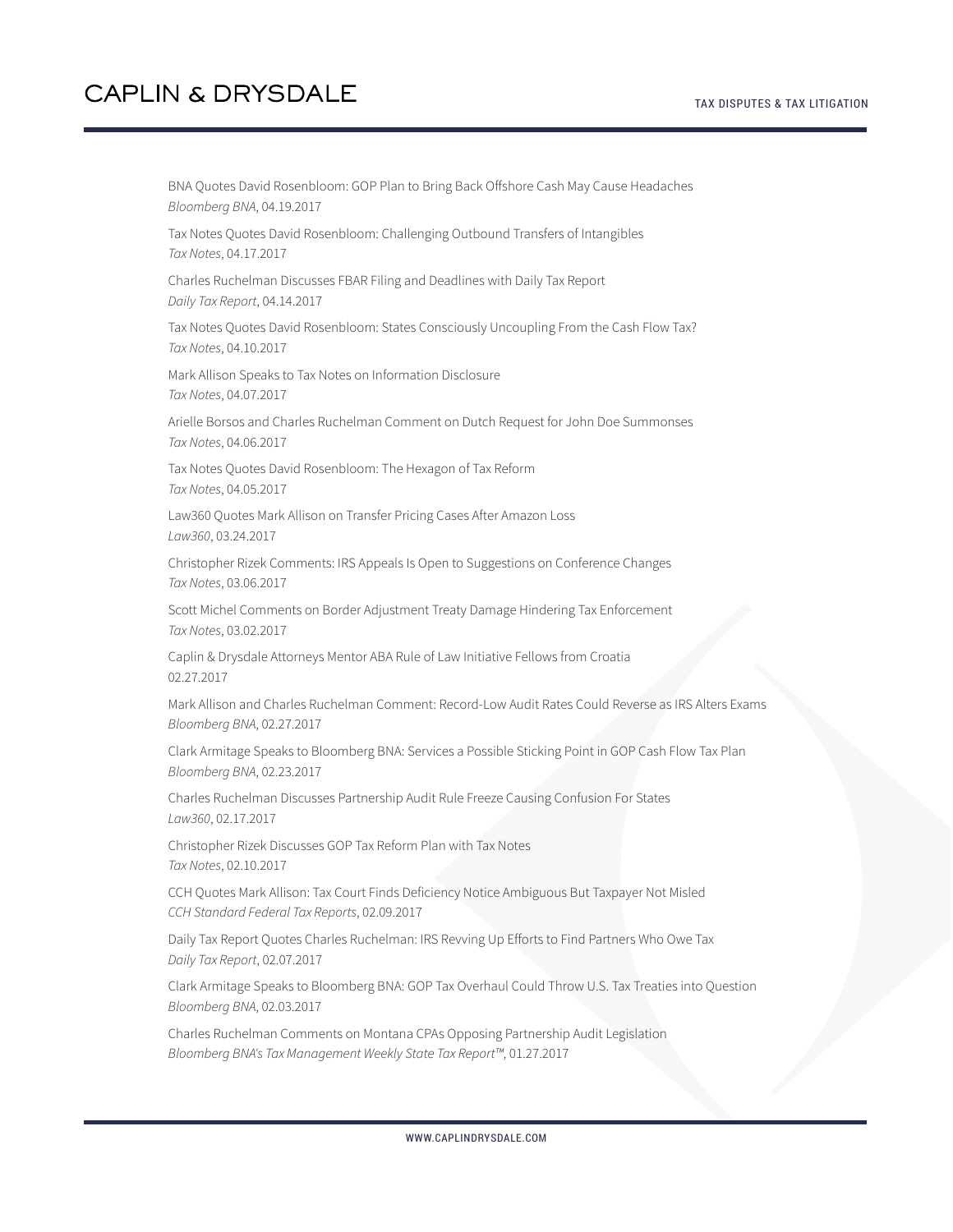Clark Armitage Speaks to Law360: GOP Tax Plan May Increase Transfer Pricing Scrutiny Abroad *Law360*, 01.27.2017

IRS Proposed Partnership Audit Rules Withdrawn from OFR *www.PartnershipRepresentative.com*, 01.26.2017

Caplin & Drysdale Tax Lawyer Charles Ruchelman Launches Website on New Partnership Audit Rules Press Releases | *Caplin & Drysdale*, 01.24.2017

Scott Michel Speaks to Tax Notes on Tax Practitioners' Obligations When Advising Clients with Foreign Accounts

*Tax Notes*, 01.17.2017

BNA Quotes Scott Michel: Will Trump Keep Spotlight on Multinationals' Tax Compliance? *Bloomberg BNA*, 01.13.2017

MarketWatch Quotes Mark Allison on Who May Pay More in Taxes Under Trump *MarketWatch*, 12.31.2016

Tax Notes Interviews Christopher Rizek: IRS Turmoil Likely as Trump, GOP Ready Tax, Agency Reforms *Tax Notes*, 12.30.2016

Bloomberg TV Interviews David Rosenbloom: Apple Challenges EU Tax Bill: Do They Have a Case? *Bloomberg Technology*, 12.19.2016

Scott Michel Leads Discussion of Offshore Issues at Criminal Tax Conference *Tax Notes*, 12.12.2016

David Rosenbloom Comments on Crackdown on Corporate Tax Avoidance *Law360*, 12.09.2016

BNA Quotes Christopher Rizek: Anti-Union Drumbeat of Trump, Congress Spells Trouble for IRS *Bloomberg BNA*, 12.07.2016

David Rosenbloom Comments on Americans Paying Apple Millions to Shelter Overseas Profits *WealthManagement.com*, 12.07.2016

Tax Analysts Quotes Mark Matthews: McDougal, Instrumental to OVDP Development, to Retire *Tax Analysts*, 12.02.2016

POLITICO Quotes Christopher Rizek: Trump Gets to Pick His Own Auditor *POLITICO*, 11.23.2016

Tax Notes Quotes Scott Michel: DOJ Seeks John Doe Summons on Largest U.S. Bitcoin Exchanger *Tax Notes*, 11.22.2016

MEDIA ADVISORY: Deadline for Small Captive Insurance Company Filing is January 30, 2017 *Caplin & Drysdale, Chartered*, 11.17.2016

David Rosenbloom Comments on EU Tax Probes Prompting Questions About Risk *Tax Management Transfer Pricing Report™*, 11.17.2016

Caplin & Drysdale's Core Legal Services Earn Tier 1 Rankings in "Best Law Firms" for 2017 Awards & Rankings | *U.S. News & World Report*, 11.02.2016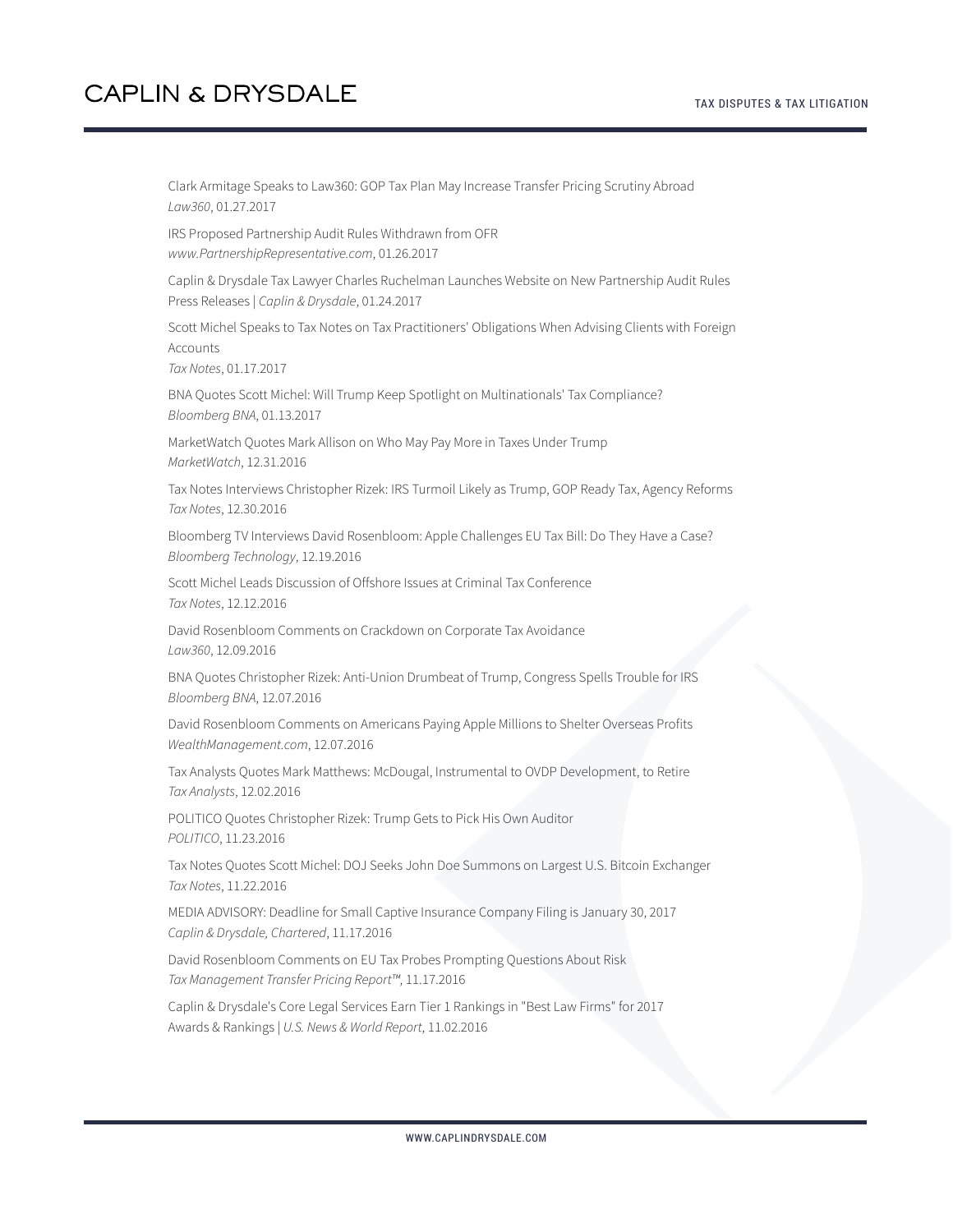Tax Notes Quotes Scott Michel: Non-Willfulness Not Only Streamlined Filing Claim U.S. DOJ Checking *Tax Notes*, 10.31.2016

Daily Tax Report Quotes Scott Michel: IRS Goes Beyond Switzerland in Offshore Tax Enforcement Efforts *Daily Tax Report*, 10.28.2016

Bloomberg BNA Interviews Scott Michel on Increased IRS/DOJ Offshore Compliance Efforts *Bloomberg BNA*, 10.21.2016

Tax Notes Quotes Scott Michel on IRS Adding 47 Facilitators to Increased OVDP Penalty List *Tax Notes*, 10.18.2016

Bloomberg BNA Quotes Mark Matthews on the White House Keeping Confidentiality When Vetting *Bloomberg BNA*, 10.17.2016

AICPA Offers Comments/Recommendations to New Partnership Audit Regime *www.partnershiprepresentative.com*, 10.12.2016

IRS Writing Partnership Audit Guidance Based on Present Law *www.partnershiprepresentative.com*, 10.07.2016

Bloomberg Quotes Charles Ruchelman: Partnerships Up a Creek Without a Pushout in JCT Analysis *Bloomberg BNA Daily Tax Report*, 10.07.2016

Partnership Audit Regime Proposed Regs Expected Soon *www.partnershiprepresentative.com*, 09.30.2016

Bloomberg Interviews Scott Michel: Finish Line Unclear for Some FATCA Pacts as Banks Worry *Bloomberg BNA*, 09.23.2016

Bloomberg Law Quotes Niles Elber: TIGTA Calls on IRS to Modernize Offer-in-Compromise System *Bloomberg Law*, 09.09.2016

Scott Michel Comments on Donald Trump's Tax Returns in The Street *The Street*, 08.29.2016

Bloomberg BNA Quotes David Rosenbloom on the Exit Tax *Bloomberg BNA*, 08.29.2016

ACAMS Money Laundering Quotes Scott Michel on Possible Additional Required Disclosures in the UK *ACAMS Money Laundering*, 08.25.2016

Bloomberg Quotes Scott Michel on Restaurateur Rowen Seibel *Bloomberg BNA*, 08.19.2016

Best Lawyers in America Lists 18 Caplin & Drysdale Attorneys Awards & Rankings | *U.S. News & World Report*, 08.15.2016

Bloomberg Quotes Scott Michel on Donald Trump's Tax Returns *Bloomberg*, 08.12.2016

Caplin & Drysdale Comments on Partnership Audit Regime with Federal Tax Weekly *Federal Tax Weekly*, 08.11.2016

The New Yorker Interviews Scott Michel on Trump's Tax-Returns *The New Yorker*, 08.10.2016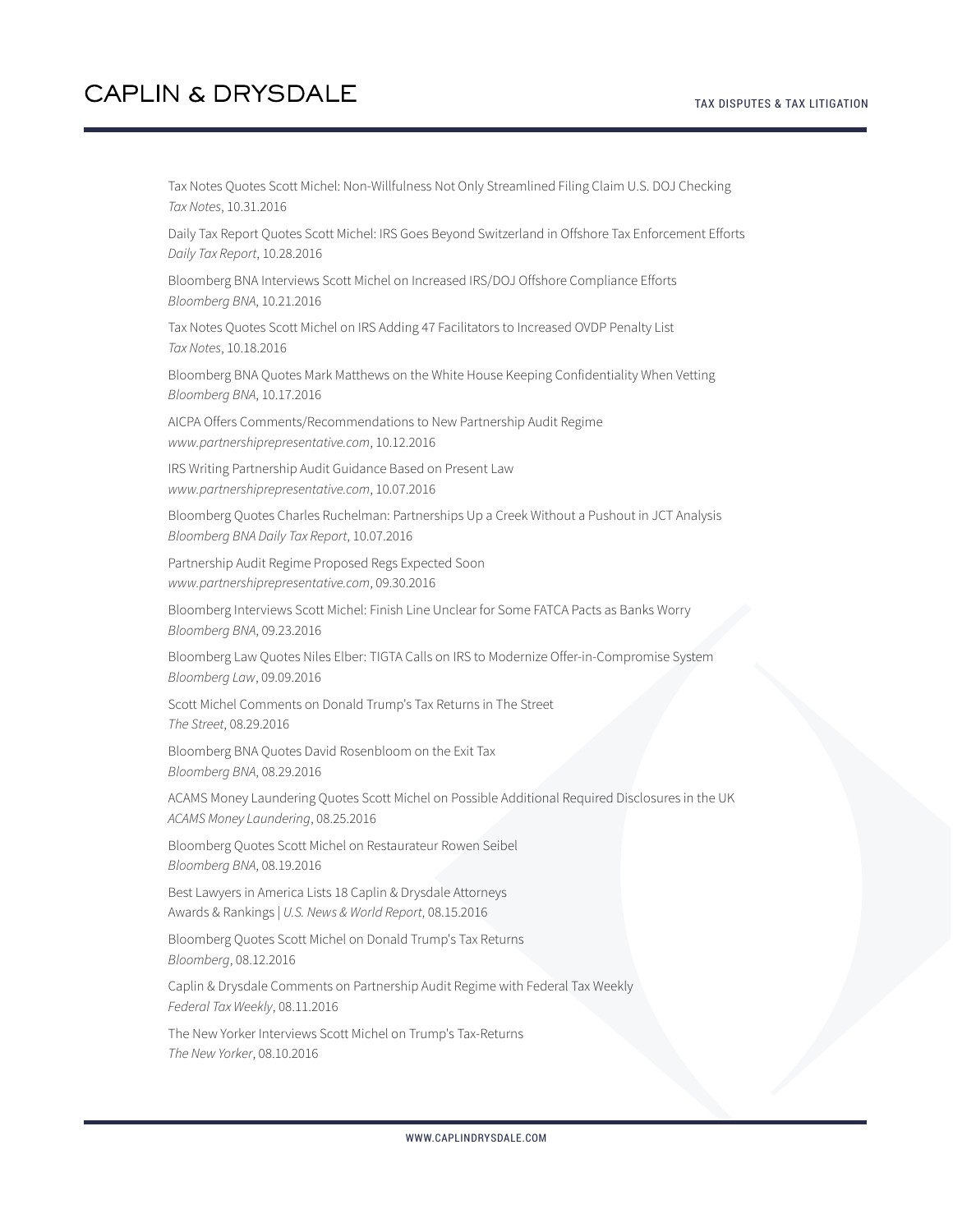Tax Analysts Quotes Mark Matthews and Scott Michel on the Future of OVDP *Tax Analysts*, 08.01.2016 Caplin & Drysdale Listed in "Above the Law's" Tax Firm Power List Awards & Rankings | *Above the Law*, 07.29.2016 Scott Michel Discusses the Lack of Americans Named in Panama Papers with The American Lawyer *The American Lawyer*, 07.29.2016 Daily Tax Report Quotes Charles Ruchelman on Pending Separation of Powers Act and Its Impact on Proposed Debt-Equity Regulations *Daily Tax Report*, 07.25.2016 Felix Laughlin Speaks to Tax Notes on the Debt-Equity Regs in 1980 and Today *Tax Notes*, 07.25.2016 Niles Elber Quoted: IRS Faces Savvy Criminals but Lacks Funds to Fight Fraud *Bloomberg BNA*, 07.14.2016 David Rosenbloom Comments on Notable Tax Laws and Regulations of 2016 *Law360*, 07.12.2016 David Rosenbloom Comments on EU Starbucks Ruling in Bloomberg BNA *Bloomberg BNA*, 07.05.2016 Caplin & Drysdale Attorneys Offer Comprehensive Guide on FBAR Reporting Requirements Press Releases | *Caplin & Drysdale*, 06.29.2016 Bloomberg BNA Quotes Clark Armitage on New IRS Audit Strategy *Bloomberg BNA*, 06.23.2016 David Rosenbloom Discusses U.S. Uses New Model Treaty Language in Luxembourg Protocol with Tax Notes *Tax Notes*, 06.23.2016 Bloomberg BNA Quotes David Rosenbloom on Luxembourg and U.S. Working on Treaty Language *Bloomberg BNA*, 06.23.2016 Scott Michel Comments on TIGTA Recent Report Criticizing OVDP *Tax Notes*, 06.22.2016 Caplin & Drysdale Recognized for Cutting Edge Advice Awards & Rankings | *The Legal 500*, 06.16.2016 Mark Allison Comments on Tax Court Extending Limitations Period *Federal Tax Weekly*, 06.09.2016 Tax Notes Quotes Mark Allison on IRS Memo *Tax Notes Today*, 06.08.2016 Law360 Quotes Clark Armitage on Country-by-Country Tax Reporting *Law360*, 06.06.2016 Mark Matthews Comments on Moving IRS Criminal Investigation Division to Treasury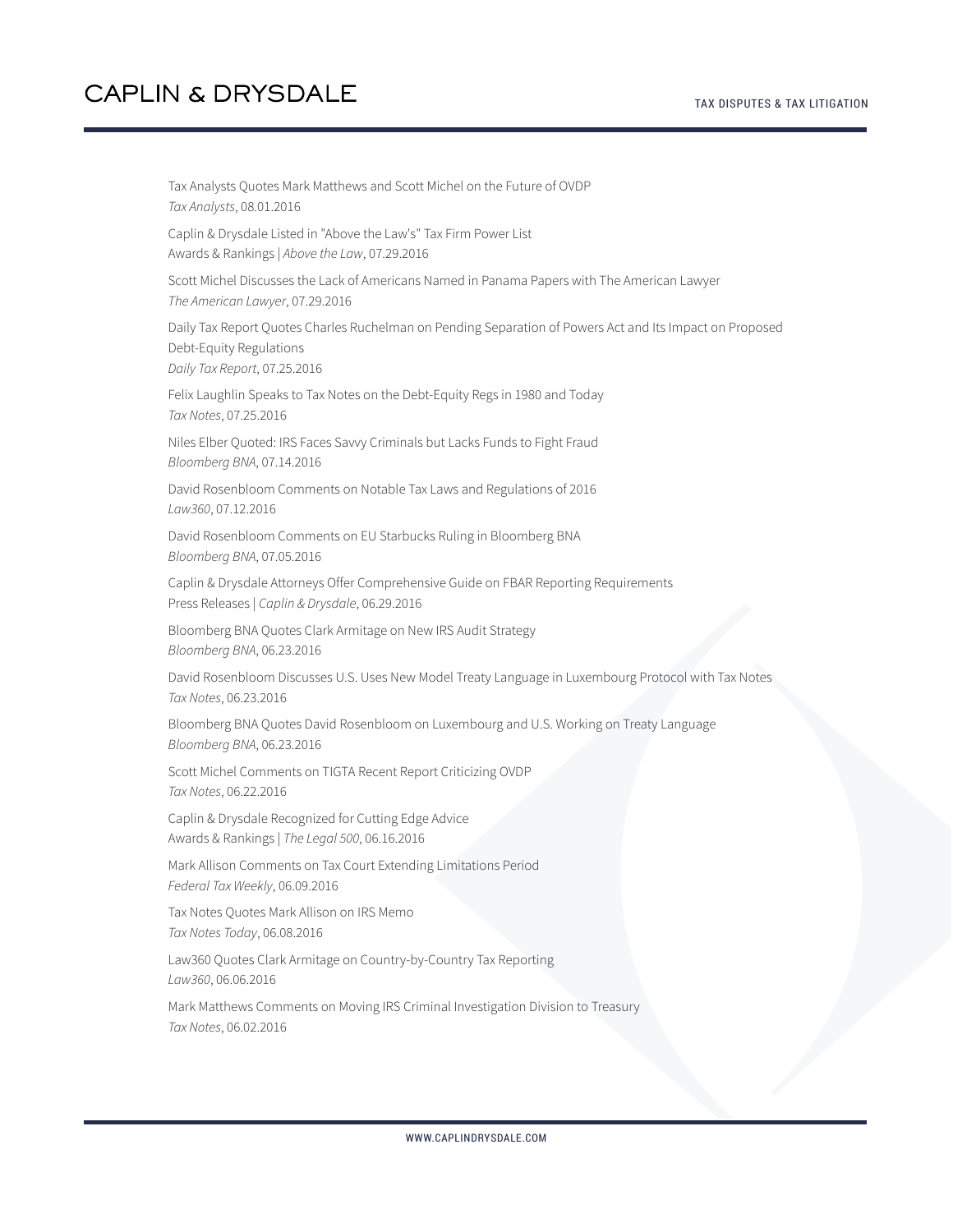Mark Matthews Comments on Value of DOJ's Non-Target Letters *Tax Notes*, 06.01.2016 Caplin & Drysdale Listed Among Top Lawyers for Tax, Bankruptcy, Estate Planning and Political Law Awards & Rankings | *Chambers USA*, 06.01.2016 Law360 Quotes Mark Allison on Wyly Ruling *Law360*, 05.11.2016 Tax Notes Quotes Niles Elber on Domestic Disclosure *Tax Notes*, 05.10.2016 Tax Notes Quotes Scott Michel on Criminal Tax Enforcement *Tax Notes*, 05.10.2016 Scott Michel and Mark Matthews Comment on Number of U.S. Taxpayers Exposed by Panama Papers *Tax Notes*, 05.10.2016 Niles Elber Elected Fellow of the American College of Tax Counsel 05.09.2016 Daily Tax Report Quotes Scott Michel on Panama Papers Database *Daily Tax Report*, 05.09.2016 Tax Notes Quotes Charles Ruchelman on New Regulations Concerning Listed Transactions *Tax Notes*, 04.28.2016 Super Lawyers Recognizes Caplin & Drysdale Lawyers from Several Practice Areas Awards & Rankings | *Super Lawyers*, 04.26.2016 Bloomberg BNA Quotes Charles Ruchelman on New Partnership Examination and Collection Laws *Bloomberg BNA*, 04.22.2016 Worldwide Tax Daily Quotes Clark Armitage: Bermuda Agrees to Automatic Exchange of Country-by-Country Reports *Worldwide Tax Daily*, 04.21.2016 U.S. News & World Report Quotes Mark Matthews on Tax Havens *U.S. News & World Report*, 04.19.2016 Tax Notes Quotes David Rosenbloom on G-20 Tax Agenda at 2016 NYU/KPMG Tax Lecture *Tax Notes Today*, 04.19.2016 Irish Examiner Quotes David Rosenbloom on Proposed Regulations Aimed at "Earnings Stripping" *Irish Examiner*, 04.12.2016 Bloomberg BNA Quotes Patricia Lewis on New IRS Appointment *Bloomberg BNA*, 04.12.2016 European Union News Quotes Scott Michel on Efforts to Challenge View that U.S. is a Tax Haven *European Union News*, 04.11.2016 Tax Notes Today Quotes Mark Matthews on Letter Senator Grassley Sent to Justice Department on IRS Impersonation Scams *Tax Notes Today*, 04.11.2016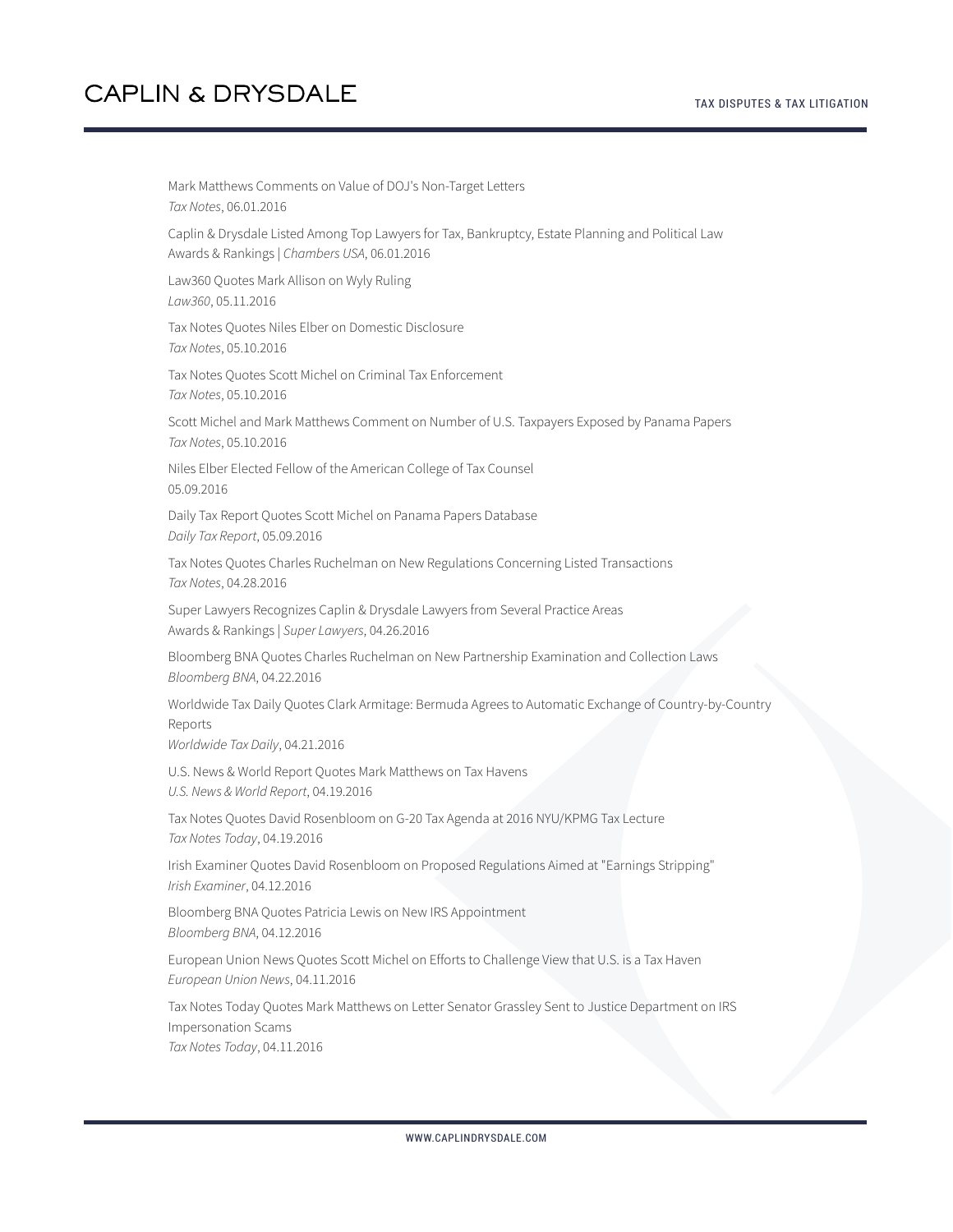Tax Notes Today Quotes David Rosenbloom on U.S. Model Tax Convention *Tax Notes Today*, 04.11.2016 Tax Notes Quotes Mark Matthews on Panama Papers *Tax Notes*, 04.05.2016 Patricia Lewis and Anne O'Brien Named in 2016 "Best of the Best" Global Ranking Awards & Rankings | *Expert Guides*, 04.05.2016 NBC Quotes Scott Michel on Panama Papers *NBC News*, 04.05.2016 Elizabeth Stevens Speaks with Army Wife Talk Radio on Employer Tax Breaks for Hiring Vets *Army Wife Talk Radio*, 04.05.2016 Politico Quotes Mark Matthews on Panama Papers Impact on Unreported Foreign Accounts *Politico*, 04.05.2016 Scott Michel Comments on the U.S. as a Tax Haven for the Wealthy *Channel One Russian TV*, 04.05.2016 Bloomberg BNA Quotes Mark Matthews and Peter Barnes on Impact of Panama Papers *Bloomberg BNA*, 04.04.2016 Mark Matthews Discusses How IRS's Efforts on Refund Fraud are Hurting Other IRS Investigations *Tampa Tribune*, 03.28.2016 Daily Tax Report Quotes Charles Ruchelman on Including FBAR Penalties in Whistle-Blower Rewards *Daily Tax Report*, 03.16.2016 Bloomberg BNA Quotes Clark Armitage on Coco-Cola's Billion Dollar Tax Dispute with IRS *Bloomberg BNA*, 03.16.2016 WSJ Talks to Scott Michel After Two Firms Plead Guilty to Helping U.S. Clients Hide Millions in Offshore **Accounts** *Wall Street Journal*, 03.09.2016 Scott Michel Comments on DOJ's Latest Offshore Efforts Focusing on UBS Accounts in Singapore *Tax notes*, 03.07.2016 BNA Bloomberg Daily Tax Report Quotes Charles Ruchelman on Treasury/FinCEN's Proposed FBAR Regulation *Daily Tax Report*, 03.03.2016 Scott Michel Comments on Attorney Confidentiality FATCA Exemption *Daily Tax Report*, 03.01.2016 Worldwide Tax Daily Quotes Mark Matthews on Gap Between FBAR Filing and Number of U.S. Citizens Living Abroad *Worldwide Tax Daily*, 02.29.2016 Law360 Quotes David Rosenbloom on Binding Arbitration Provision in Model Tax Treaty *Law360*, 02.26.2016 Worldwide Tax Daily Quotes David Rosenbloom on the Revised U.S. Model Tax Convention

*Worldwide Tax Daily*, 02.18.2016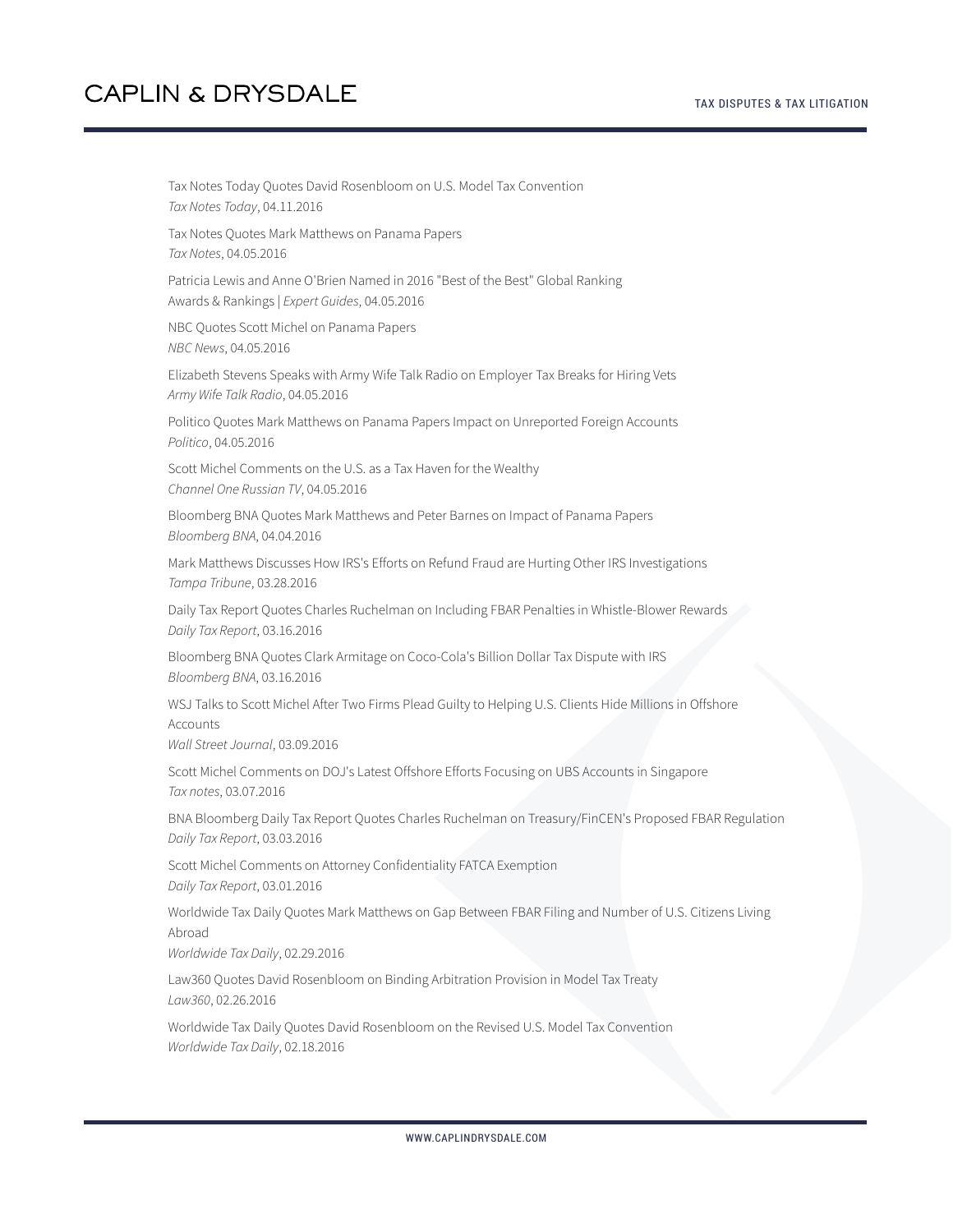Bloomberg Quotes David Rosenbloom on Europe Going After Google and Others for Paying Minimal Taxes *Bloomberg Business*, 02.18.2016

Financial Planning Journal Quotes Scott Michel on U.S. Becoming the World's Favorite New Tax Haven *Financial Planning Journal*, 02.16.2016

Global Investigation Review Quotes Mark Matthews on IRS's Criminal Investigation Division *Global Investigation Review*, 02.05.2016

Tax Notes Quotes Charles Ruchelman on New Tax Laws for Partnerships at D.C. Bar Panel *Tax Notes Today*, 02.03.2016

Bloomberg BNA Quotes Charles Ruchelman on New Partnership Tax Examination and Collection Statute *Bloomberg BNA*, 02.03.2016

Caplin & Drysdale Promotes Attorneys in D.C. and New York Press Releases | *Caplin & Drysdale*, 02.01.2016

Scott Michel Comments on U.S. Becoming the World's Favorite New Tax Haven *Bloomberg Businessweek*, 01.27.2016

Bloomberg BNA Quotes Scott Michel on How a Global Push to Combat Tax Evasion Led to an Influx of Information

*Bloomberg BNA*, 01.12.2016

Tax Notes Quotes Mark Matthews on Justice Department's Investigation of Swiss Banks *Tax Notes*, 01.04.2016

Scott Michel Comments on the Trends in IRS Criminal Enforcement *Tax Notes*, 12.21.2015

Scott Michel Discusses U.S. Non-Prosecution Agreements Not Protecting Related Companies *Tax Notes*, 12.14.2015

Tax Notes Quotes David Rosenbloom on the U.S. Model Tax Treaty *Tax Notes*, 11.30.2015

Tax Notes Quotes Chris Rizek on Tax Practitioner Privilege *Tax Notes Today*, 11.24.2015

Washingtonian Names Caplin & Drysdale Attorneys Among Washington's Top Lawyers Both | 11.19.2015

Law360 Quotes Mark Allison on 5 Things Keeping Tax Attorneys Up At Night *Law360*, 11.17.2015

U.S. News & World Report Lists Caplin & Drysdale in "Best Law Firms" for 2016 Awards & Rankings | 11.02.2015

Mark Matthews Comments on IRS' Pursuit and Prosecution of U.S. Tax Evaders in Countries Outside of Switzerland *Tax Notes Today*, 10.27.2015

Caplin & Drysdale's Transfer Pricing Team Receives International Award Awards & Rankings | 10.20.2015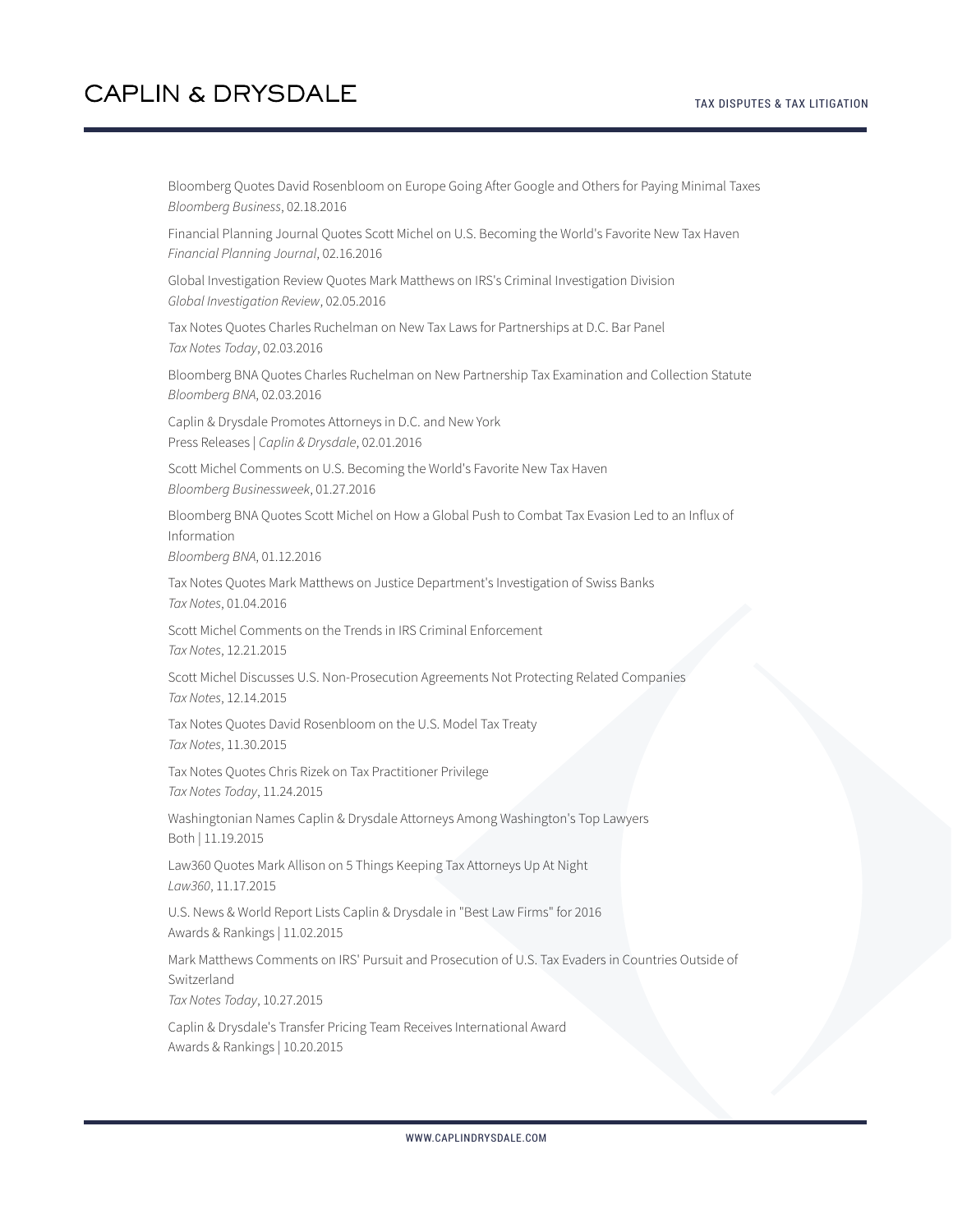Niles Elber Comments on "Super Penalty' for Offshore Accountholders With Banks on IRS's Bad Bank List *Tax Notes*, 10.14.2015

Scott Michel Comments on Disclosure of Singapore and Israeli Bank Information re U.S. Accountholders *Bloomberg BNA's White Collar Crime Report*, 10.09.2015

David Rosenbloom Comments on BEPS Action 2: The Hybrid Hydra *Tax Notes Today*, 10.06.2015

Niles Elber Comments on New Insights Into IRS Offshore Voluntary Disclosure Program *Tax Notes*, 10.05.2015

Bloomberg Quotes David Rosenbloom: Google to Apple Could See Tax Loopholes Curbed in OECD Proposal *Bloomberg Business*, 10.05.2015

Mark Allison Comments on Chief Counsel's Recommended Changes to Tax Court Rules *Standard Federal Tax Reports*, 10.01.2015

Tax Notes Quotes Chris Rizek on IRS Transparency Versus Confidentiality *Tax Notes Today*, 09.23.2015

Mark Allison Talks to Tax Notes on IRS Suggested Changes to Tax Court Rules *Tax Notes Today*, 09.23.2015

Chris Rizek Comments on IRS Transparency *Bloomberg's Daily Tax Report*, 09.23.2015

Caplin & Drysdale Lawyers Listed Among NY's Super Lawyers® Both | *Caplin & Drysdale*, 09.16.2015

Mark Matthews Comments on IRS Credit Card Initiative and Swiss Bank Program for Offshore Compliance *Tax Notes Today*, 08.18.2015

H. David Rosenbloom Comments on Questions Remaining on BEPS, U.S. Model Treaty Changes *International Tax Monitor*, 08.14.2015

International Tax Monitor Quotes Patricia Lewis on Advance Pricing Agreements *Daily Tax Report and International Tax Monitor*, 08.12.2015

Financial Times Talks to Mark Matthews on Offshore Crackdown Returns *Financial Times*, 08.09.2015

Tax Notes Today Quotes Scott Michel on Enforcement Efforts Turning Toward 'Leavers' *Tax Notes Today*, 08.05.2015

*The American Lawyer* Names Caplin & Drysdale Global Legal Award Recipient for Swiss Tax Investigations Awards & Rankings | *The American Lawyer*, 07.31.2015

David Rosenbloom Comments on *Altera Corp v. Commissioner* and the Arm's Length Standard *International Tax Monitor*, 07.31.2015

Worldwide Tax Daily Quotes Mark Matthews on Jonathan Pollard and the FBAR Hammer Penalty *Worldwide Tax Daily*, 07.30.2015

Caplin & Drysdale's International Tax Group Earns Top Honors for Second Consecutive Year Awards & Rankings | *The Legal 500*, 07.29.2015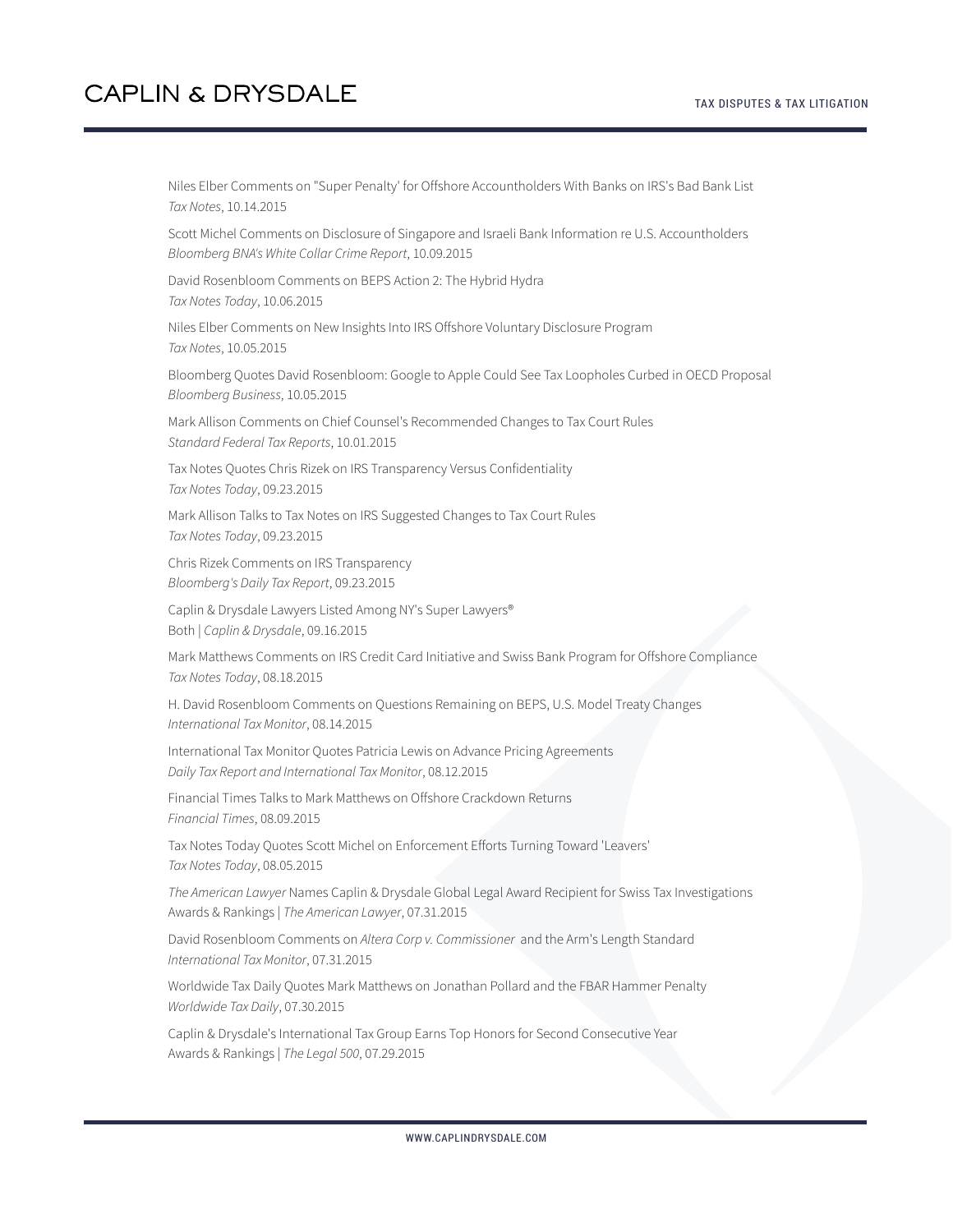Caplin & Drysdale Lawyers Listed Among World's Leading Women in Business Law Awards & Rankings | *Expert Guides*, 07.28.2015 Wall Street Journal Quotes Scott Michel on IRS's Probe of Singapore Firm *The Wall Street Journal*, 07.19.2015 Law360 Quotes Mark Allison on Tax Cases to Watch in the 2nd Half of 2015 *Law360*, 07.13.2015 David Rosenbloom Comments on U.S.-Vietnam Income Tax Treaty *Worldwide Tax Daily*, 07.09.2015 David Rosenbloom Comments on Baseball-Style Mandatory Binding Arbitration *Tax Notes Today*, 07.09.2015 U.S. Court of Appeals Rules in Favor of Pro-Israel Organization in IRS Discriminatory "Israel Special Policy" Case Press Releases | 06.23.2015 Law360 Quotes Charles Ruchelman on IRS Hiring Outside Litigators *Law360*, 06.18.2015 Patricia Lewis Discusses OECD Discussion Draft at Transfer Pricing Conference *International Tax Monitor*, 06.12.2015 Caplin & Drysdale Named Top Tier Firm for Tax Controversy Both | 06.08.2015 David Rosenbloom Comments on OECD's BEPS Proposals in Europe *Tax Notes Today*, 06.08.2015 Bloomberg BNA Quotes Scott Michel on New FBAR Penalty Limits and Eighth Amendment Litigation *Tax Analysts*, 06.05.2015 Tax Analysts Speaks to Scott Michel: FBAR Penalty Guidance Reflects Sensitivity to U.S. Constitutional Concerns *Tax Analysts*, 06.02.2015 David Rosenbloom Comments on U.S. Model Tax Treaty Proposals *Tax Notes Today*, 05.22.2015 Clients and Peers Distinguish Caplin & Drysdale in Chambers' Rankings Awards & Rankings | *Chambers USA*, 05.19.2015 Law360 Quotes Mark Allison on High Court Levels Individual, Corporate Taxes in Md. Ruling *Law360*, 05.18.2015 Bloomberg BNA Quotes David Rosenbloom on Grand Jury Probe in Caterpillar Case *Bloomberg BNA*, 05.13.2015 Scott Michel Comments on Taxpayers Seeking Entry To OVDP *Bloomberg BNA*, 05.12.2015 Scott Michel Comments on U.S. Caterpillar Criminal Tax Inquiry *Worldwide Tax Daily*, 05.08.2015 Scott Michel Featured on Nightly Business Report's Whistleblower Series *CNBC*, 05.07.2015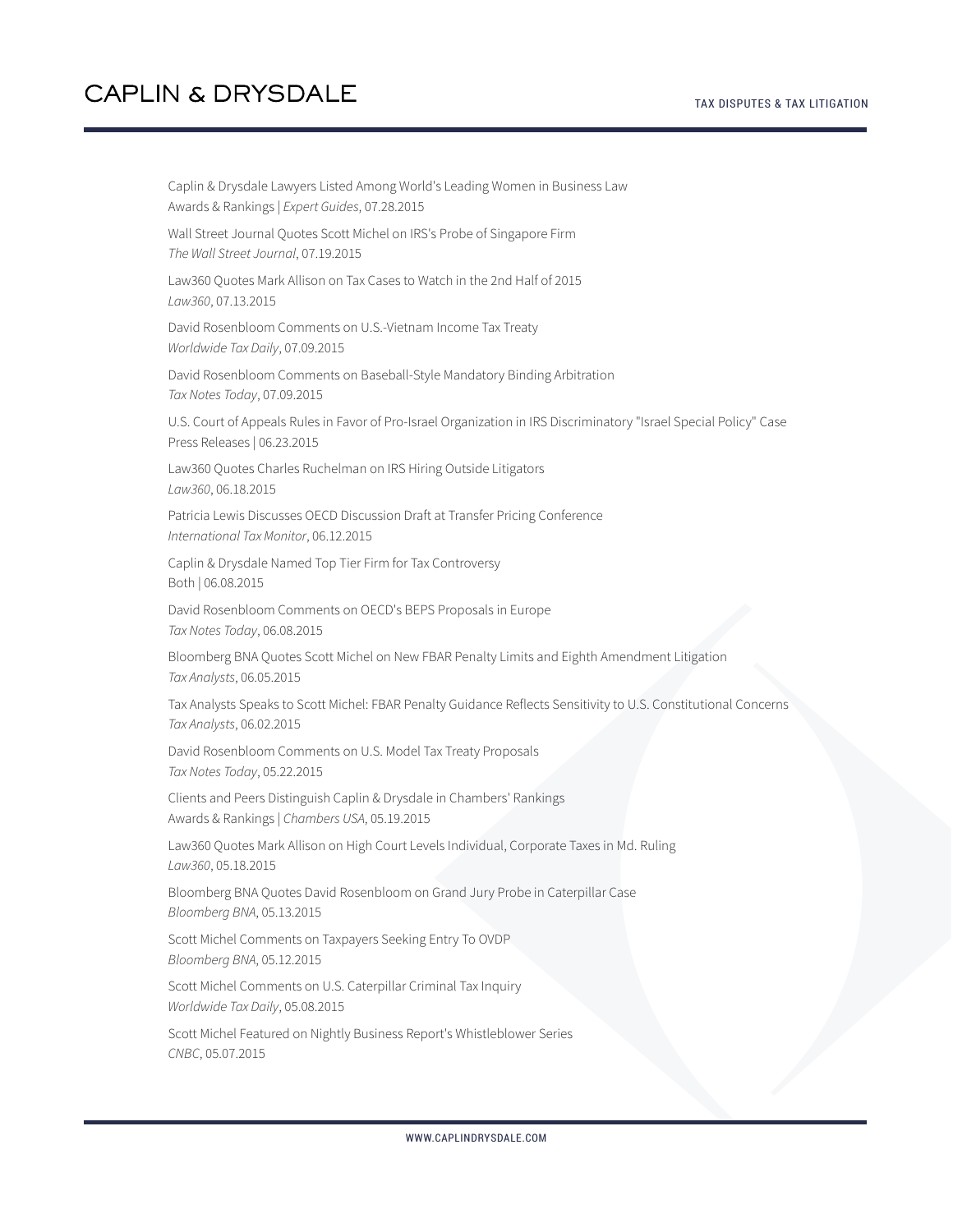Clark Armitage Comments on Adverse EU State Aid Ruling and Apple *Worldwide Tax Daily*, 05.01.2015 Scott Michel Comments on the End of Offshore Bank Secrecy *CNBC*, 04.30.2015 Bloomberg Quotes David Rosenbloom on 15th Annual Tax Lecture Series *Bloomberg BNA*, 04.30.2015 Scott Michel Discusses Tax Crime Penalties and Remedies *The Washington Post Magazine*, 04.27.2015 Super Lawyers Lists Caplin & Drysdale Lawyers Both | *Caplin & Drysdale*, 04.23.2015 Charles Ruchelman Comments on How Moore Answers Novel FBAR Questions *Tax Notes Today*, 04.14.2015 David Rosenbloom Named "Best of the Best USA" by Expert Guides Awards & Rankings | *Expert Guides*, 04.10.2015 Law360 Quotes Mark Allison on 7 Tips for Dealing With a Cash-Strapped IRS *Law360*, 04.10.2015 Caplin & Drysdale's White Collar Defense Practice Earns Recognition Awards & Rankings | *Corporate LiveWire*, 04.09.2015 Scott Michel Comments on War on Tax Cheats *The Hill*, 04.08.2015 Charles Ruchelman Comments on IRS Unprecedented Hiring of Private Law Firm *Law360*, 04.06.2015 Worldwide Tax Daily Quotes Mark Matthews on FATCA: Swatting Flies With Atom Bombs *Worldwide Tax Daily*, 04.02.2015 Tax Notes Today Quotes Christopher Rizek: Court Remands FOIA Case Over Wikileaks Cables *Tax Notes Today*, 04.02.2015 Tax Notes Today Quotes Christopher Rizek on New Legislative Fix to Loving, Ridgely on Horizon *Tax Notes Today*, 04.01.2015 Christopher Rizek Comments on Federal District Court Orders IRS to Improve Response to Nonprofit's FOIA Requests *Tax Notes Today*, 04.01.2015 Worldwide Tax Daily Quotes David Rosenbloom on Arbitration in International Tax Matters *Worldwide Tax Daily*, 03.31.2015 The Daily Tax Report Quotes Scott Michel: Swiss Bank Agrees to Pay U.S. \$211 Million to Avoid Prosecution for Aiding Tax Evasion *Daily Tax Report*, 03.30.2015 Scott Michel Comments on Impact of First Swiss Bank to Settle Under U.S. Tax Program

*Thomson Reuters*, 03.30.2015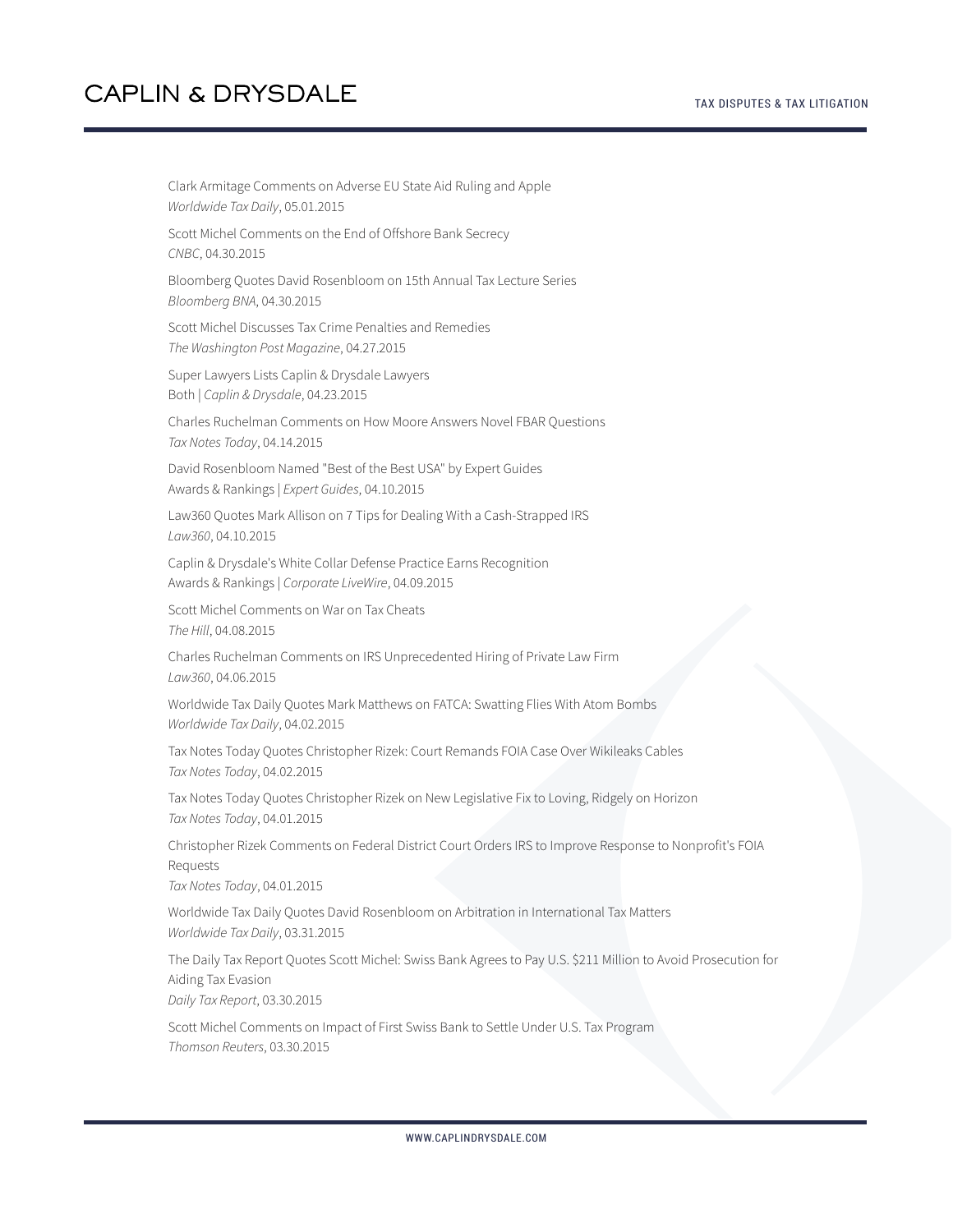#### TAX DISPUTES & TAX LITIGATION

#### **CAPLIN & DRYSDALE**

WSJ Talks to Scott Michel About Tax Fraud *The Wall Street Journal*, 03.13.2015 CNN Quotes Scott Michel on the Taxation of American Minors Living Abroad *CNN Money*, 03.11.2015 Daily Tax Report Quotes Charles Ruchelman on IRS Aiming to Audit C Corporations, Large Partnerships at Similar Rates *Daily Tax Report*, 02.26.2015 Daily Tax Report Quotes Scott Michel on the American Bar Association's OVDP Webinar *Daily Tax Report*, 02.24.2015 Scott Michel Comments on Offshore Enforcement Issues Regarding HSBC and UBS *LAW360*, 02.13.2015 International Tax Monitor Quotes Scott Michel: Obama Proposal to Require FATCA Reporting to Account Holders *Bloomberg BNA*, 02.03.2015 Caplin & Drysdale Elects Three New Members Press Releases | *Caplin & Drysdale*, 02.02.2015 Bloomberg Quotes David Rosenbloom on 'Dynamic Scoring *Bloomberg BNA*, 01.22.2015 Clark Armitage Comments on European Commission Details Challenging Luxembourg's Amazon Ruling *Worldwide Tax Daily*, 01.20.2015 Mark Allison Comments on MoneyGram Bank Ruling Will Keep Financial Cos. On Alert *LAW360*, 01.15.2015 LAW360 Quotes Christopher Rizek and Rachel Partain: IRS Grip On Tax Preparers Will Weaken Without Legislation *LAW360*, 01.13.2015 David Rosenbloom Comments on Dynamic Scoring of Tax Measures *The Washington Post*, 01.11.2015 Mark Matthews Comments on International Tax and Financial Regulatory Agenda *Worldwide Tax Daily*, 01.06.2015 WSJ Quotes Scott Michel on \$400 Million Bank Leumi Settlement *The Wall Street Journal*, 01.02.2015 David Rosenbloom Comments on Hong Kong Banks Avoiding FATCA *Worldwide Tax Daily*, 12.19.2014 David Rosenbloom Comments on Proposed Improvements to Treaty Dispute Resolution Process *Worldwide Tax Daily*, 12.19.2014 The Wall Street Journal Quotes Mark Matthews: Why Does Uncle Sam Hate American Expats? *The Wall Street Journal*, 12.15.2014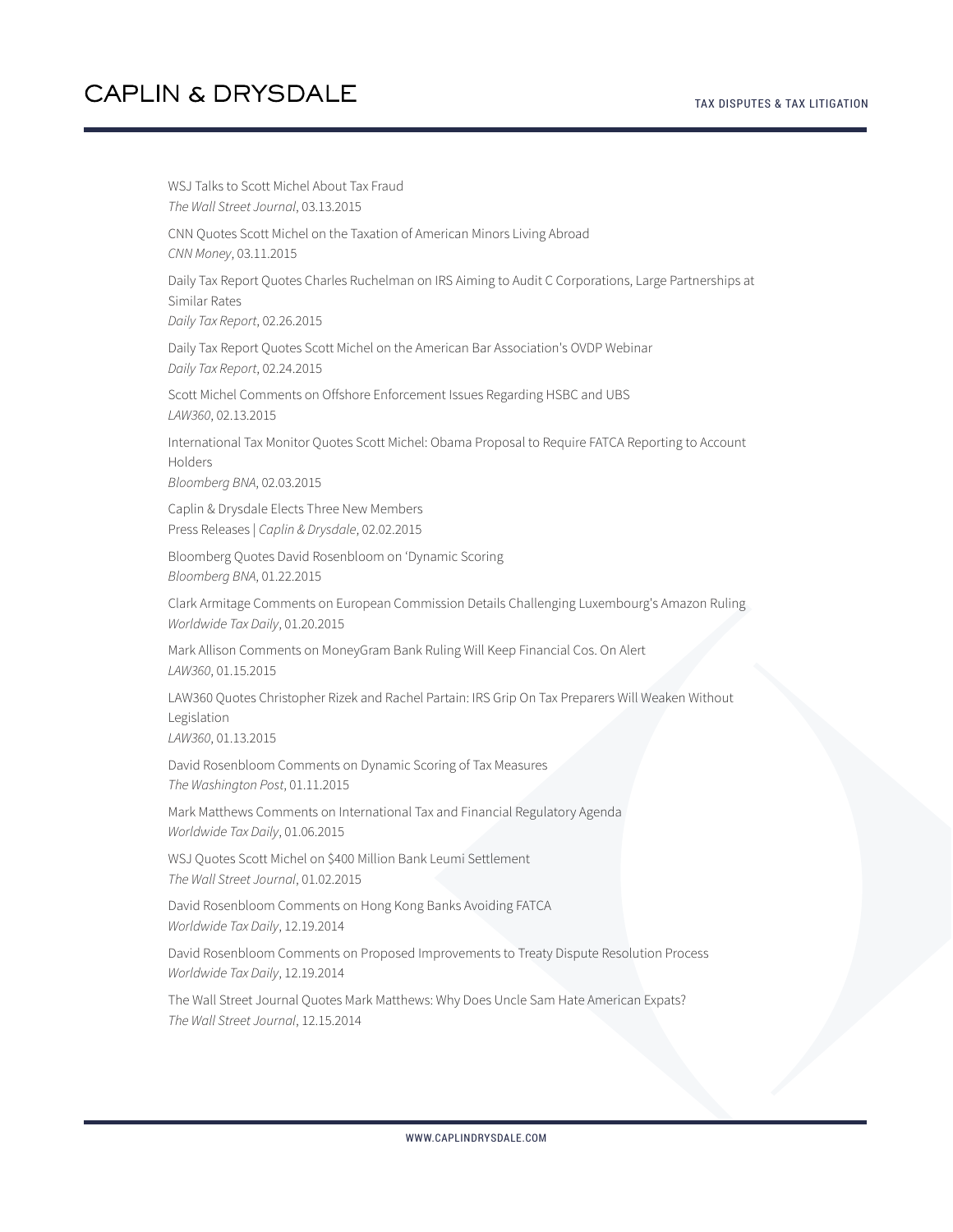Caplin & Drysdale Attorneys Featured in Newsweek: How Google and Apple Make Their Taxes Disappear *Newsweek*, 12.14.2014 Law360 Quotes Kirsten Burmester: As FATCA Slowly Rolls Out, Its Impact Is Uneven *Law360*, 11.20.2014 David Rosenbloom Comments on IRS Releasing Final Regulations on Gain Recognition Agreements *Worldwide Tax Daily*, 11.19.2014 Michael Pfeifer and Kirsten Burmester Comment on Tax Returns of Americans Living Abroad Under Scrutiny *MainStreet*, 11.10.2014 Scott Michel Comments on U.S. Strengthening International Tax Enforcement Efforts *Worldwide Tax Daily*, 11.07.2014 Worldwide Tax Daily Quotes Victor Jaramillo: IRS Working with SSA on Offshore Streamlined Filing Requirement *Worldwide Tax Daily*, 11.07.2014 Victor Jaramillo Comments on Non-Willful Conduct Under Streamlined OVDP *Bloomberg BNA*, 11.07.2014 Caplin & Drysdale Receives High Rankings from 2015 U.S. News-Best Law Firms Awards & Rankings | *U.S. News - Best Lawyers*, 11.04.2014 CNBC Quotes Scott Michel: Tax Dodgers Should Not Be Heartened by This Verdict *CNBC*, 11.04.2014 David Rosenbloom Comments on OECD Options for Preventing Artificial Avoidance of PE Status *Worldwide Tax Daily*, 11.03.2014 David Rosenbloom Comments on BEPS Discussion Draft Including Intra-Group Service Fees *Bloomberg BNA*, 11.03.2014 Worldwide Tax Daily Quotes Neal Kochman: Amazon U.S. Tax Court Trial Gets Underway *Worldwide Tax Daily*, 11.03.2014 Neal Kochman Comments on Amazon Case Challenging IRS Income Method for Valuing Intangibles *Bloomberg BNA*, 10.30.2014 Newsweek Quotes Mark Allison: Settlements Are Tax Write-Offs for Banks *Newsweek*, 10.27.2014 Christopher Rizek Comments on Expert Witness 'Hot Tubbing' *Tax Notes Today*, 10.20.2014 Caplin & Drysdale Lawyers Listed Among World's Leading Tax Advisers Awards & Rankings | *Expert Guides*, 10.16.2014 Clark Armitage Comments on the EU's Investigation of Amazon Tax Ruling for State Aid Breach *Worldwide Tax Daily*, 10.08.2014 On the Eve of IFA-Mumbai, Bloomberg Interviews Scott Michel and David Rosenbloom: FATCA Strengthens U.S. Tax Enforcement Hand in India *Daily Tax Report and International Tax Monitor*, 10.08.2014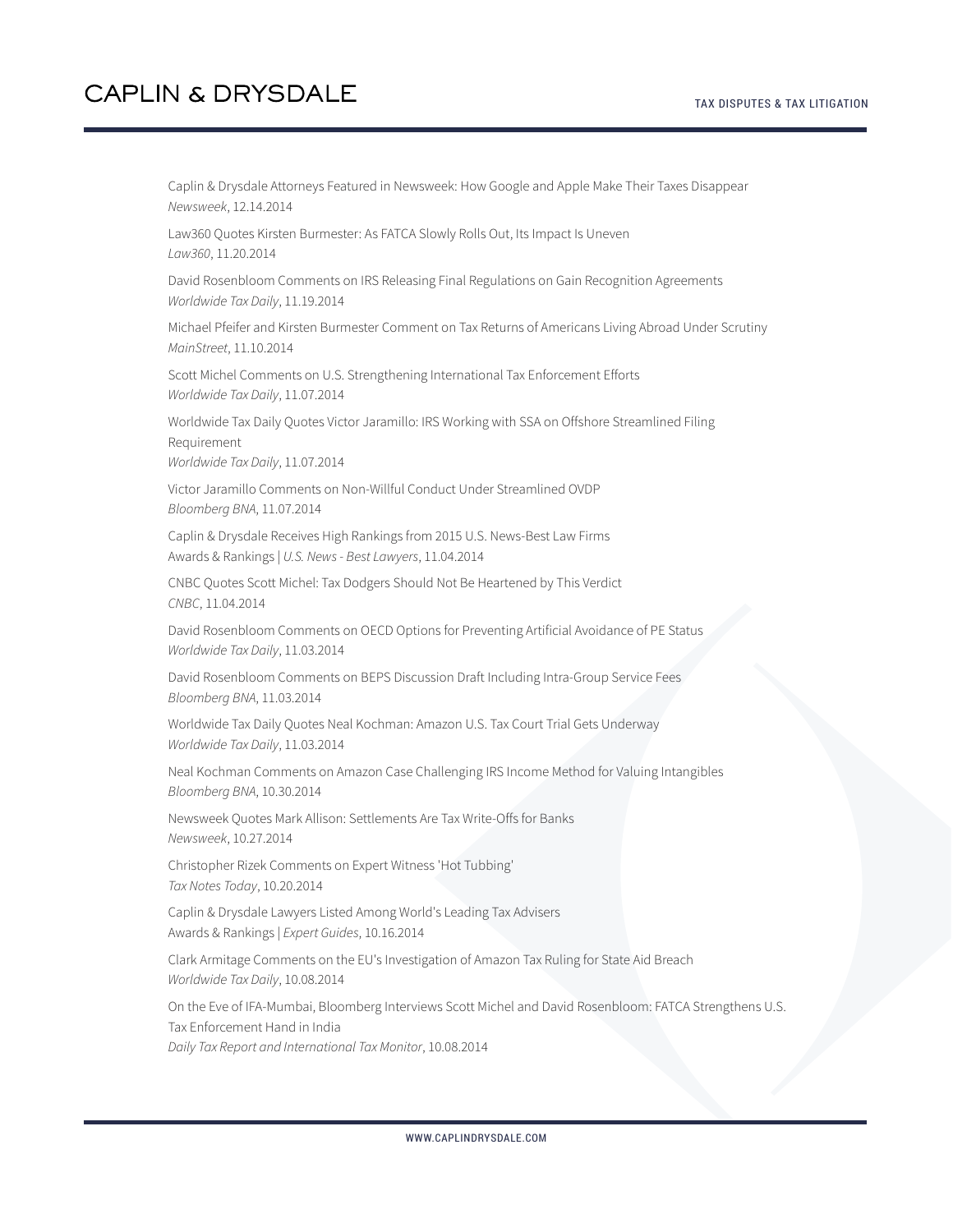Fortune Lists Caplin & Drysdale Lawyers Among Leaders in the Law Awards & Rankings | *Fortune Magazine*, 10.06.2014 Clark Armitage Comments on EU State Aid Cases Against Apple and Fiat *Tax Analysts*, 10.01.2014 Caplin & Drysdale's International Tax Group Earns Top Award from Legal 500 Awards & Rankings | *Caplin & Drysdale*, 09.23.2014 Niles Elber Discusses More Guidance Coming on Modified OVDP and Streamlined Filing *Worldwide Tax Daily*, 09.23.2014 Mark Allison Comments on Privilege Case's Importance *Tax Notes Today*, 09.22.2014 Scott Michel Comments on Questions Surrounding Standards of Willful Conduct Under Streamlined Version of OVDP *Daily Tax Report*, 09.18.2014 Scott Michel Offers Insights on The DOJ's Swiss Bank Program and Coming Enforcement *Le Temps*, 09.16.2014 CNBC Quotes Scott Michel: Tough Tax Rules See Expats Ditch Their U.S. Passports *CNBC*, 09.11.2014 David Rosenbloom Comments on Domestic FATCA Requirements Possibly Complicating Compliance *International Tax Monitor*, 08.27.2014 Fortune Magazine Lists Patricia Lewis and Richard Skillman as Top Rated Lawyers Awards & Rankings | *Fortune Magazine*, 08.25.2014 Caplin & Drysdale Lawyers Earn Best Lawyers Ranking Awards & Rankings | 08.21.2014 David Rosenbloom's FATCA Interview Makes Headlines in Brazil *Jornal do Comércio (Journal of Commerce)*, 08.18.2014 The International Tax Review Quotes Mark Allison: Phase II of the AJAC May Increase U.S. Litigation *International Tax Review*, 08.13.2014 Mark Allison Comments on IRS Finalizing Material Advisor Regulations *CCH Standard Federal Tax Reports*, 08.07.2014 Niles Elber Discusses Criminal Sentencing Developments *Tax Notes Today*, 07.31.2014 Guide to World's Leading Women in Business Law Lists Caplin & Drysdale Lawyers Awards & Rankings | *Expert Guides*, 07.29.2014 Bloomberg BNA Quotes David Rosenbloom and Peter Barnes: Could the White House Act Unilaterally on Taxes? *Bloomberg BNA*, 07.25.2014 With Its Founders, Caplin & Drysdale Celebrates 50 Years of Excellence Press Releases | *Caplin & Drysdale*, 07.23.2014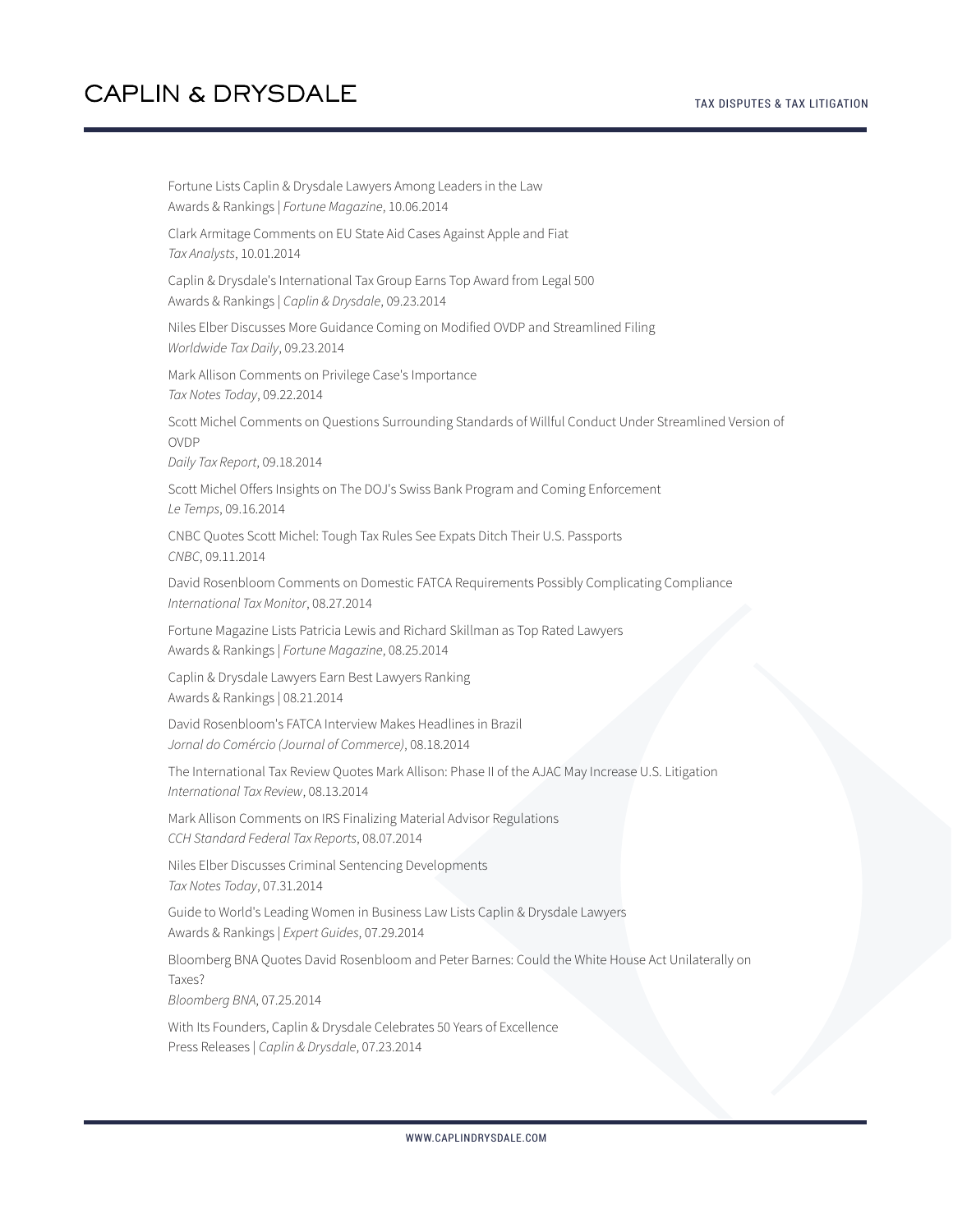Patricia Lewis Named "Best of the Best" in Transfer Pricing Awards & Rankings | *Expert Guides*, 07.15.2014 Tax Notes Today Quotes Christopher Rizek: Tax Pros Balance Confidence in Koskinen Against IRS's Troubles *Tax Notes Today*, 07.15.2014 Worldwide Tax Daily Quotes Mark Matthews: IRS Investigators to Focus on Cybercrime, Virtual Currency *Worldwide Tax Daily*, 07.09.2014 Mark Matthews Comments on Landmark Tax Evasion Law *POLITICO*, 07.09.2014 Tax Analysts Quotes Clark Armitage on IRS Resignations Affecting U.S.-India Talks on MAP Cases *Tax Analysts*, 07.08.2014 Niles Elber Earns Martindale AV-Rating Awards & Rankings | *Martindale-Hubbell*, 07.08.2014 Tax Notes Today Quotes Christopher Rizek on Taxpayers' Rights to Damages *Tax Notes Today*, 07.05.2014 Clients and Peers Recommend Caplin & Drysdale in 2014 Legal 500 Ranking Awards & Rankings | *The Legal 500*, 07.01.2014 Wall Street Journal Quotes Scott Michel on the Hazards of Offshore-Account Disclosure *The Wall Street Journal*, 06.27.2014 The Economist Quotes Mark Matthews on Campaign Against Tax Cheats *The Economist*, 06.26.2014 CCH Standard Federal Tax Reports Quotes Mark Allison: Supreme Court Clarifies Standard for Challenges to IRS Summonses *CCH Standard Federal Tax Reports*, 06.26.2014 Bloomberg BNA Quotes Scott Michel on Streamlined Penalty Structure Available to Those in OVDP *Bloomberg BNA*, 06.24.2014 Worldwide Tax Daily Quotes Scott Michel on Updated OVDP *Worldwide Tax Daily*, 06.23.2014 Bloomberg Quotes Scott Michel: IRS Boosts Pressure for Disclosure of Offshore Accounts *Bloomberg News*, 06.19.2014 Bloomberg's International Tax Monitor Quotes Scott Michel: IRS Expands Relief for Disclosure, Tightens Rules for Neglect *International Tax Monitor*, 06.18.2014 LAW360 Quotes Mark Allison: High Court Could Dim IRS Summons Power *Law360*, 06.11.2014 Tax Notes Today Quotes Christopher Rizek: Previous Taxpayer Rights Bills Offer Lessons for Current Efforts *Tax Notes Today*, 06.10.2014 USA Today Quotes Christopher Rizek: The IRS Wants To Read You Your Rights *USA Today*, 06.10.2014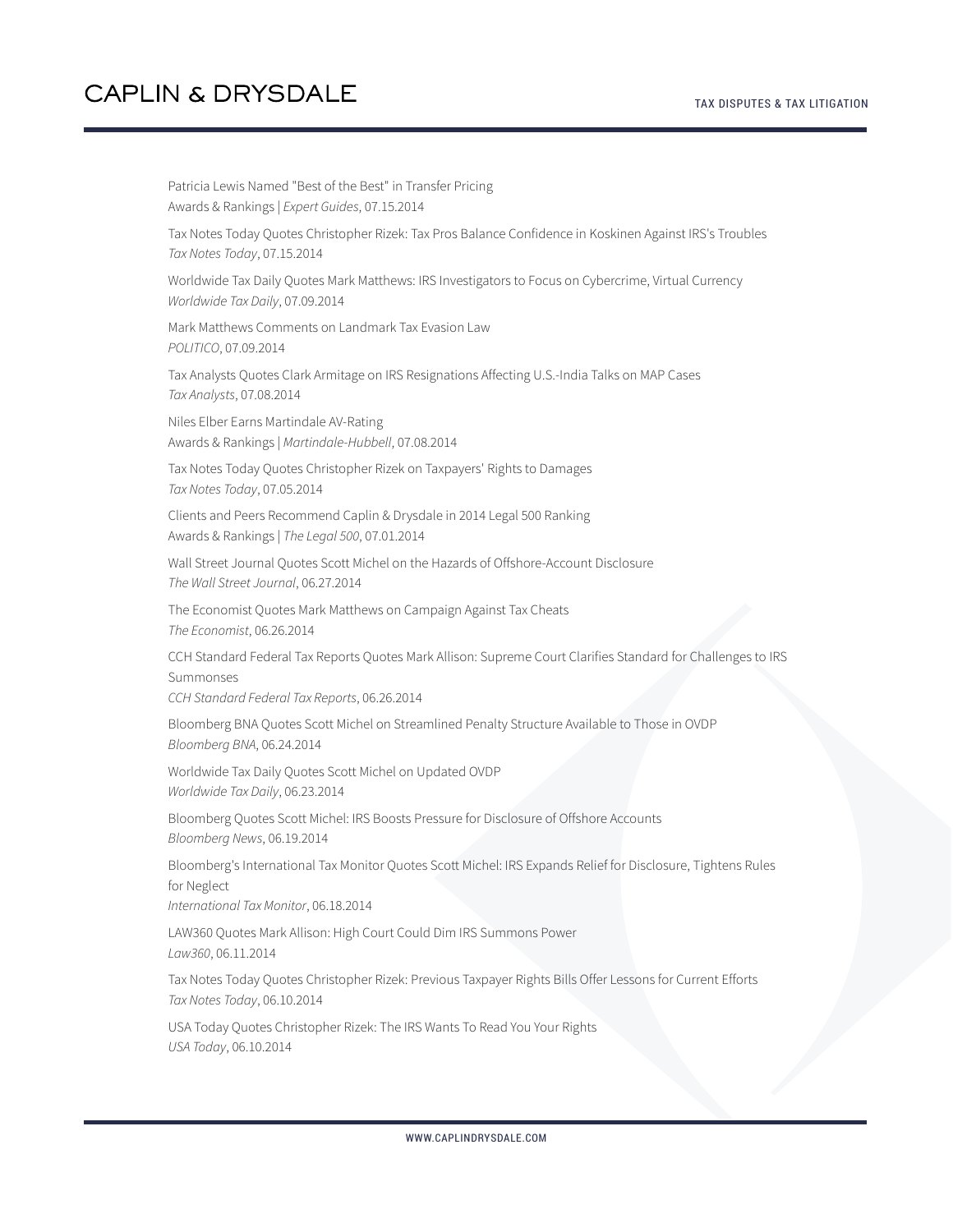Clients Choose Caplin & Drysdale as Transfer Pricing Law Firm of the Year in Washington, D.C. Awards & Rankings | *Global Law Experts*, 06.09.2014 Bloomberg's International Tax Monitor Quotes Scott Michel: Time Extensions Welcome Under Non-Prosecution Program *International Tax Monitor*, 06.06.2014 Patricia Lewis Named Best in Transfer Pricing for 2014 *International Financial Law Review, Americas Women in Business Law Awards*, 06.05.2014 Daily Tax Report Quotes Scott Michel on New Offshore Disclosure Program for U.S. Taxpayers *Daily Tax Report*, 06.04.2014 Caplin & Drysdale Earns Top Honors in 2014 Chambers USA Awards & Rankings | *Chambers USA*, 05.28.2014 The Wall Street Journal Quotes Scott Michel on the DOJ Bank Program and Implications for Global Financial Community *The Wall Street Journal*, 05.27.2014 Reuters Quotes Mark Allison: MoneyGram Claims Bank Status in Tax Dispute with IRS *Reuters*, 05.27.2014 Daily Tax Report Quotes Scott Michel on the Departure of DOJ Tax Division Chief Keneally *Bloomberg*, 05.27.2014 Bloomberg Quotes Mark Matthews on Credit Suisse Plea Strengthening DOJ's Hand Against Swiss Banks *Bloomberg*, 05.26.2014 Daily Tax Report Quotes Mark Matthews: U.S. Will Get Credit Suisse Account Names Despite Treaty Problems *Daily Tax Report*, 05.21.2014 Scott Michel Comments on Credit Suisse's Guilty Plea *Swissinfo*, 05.20.2014 The Wall Street Journal Quotes Scott Michel on Credit Suisse Plea *The Wall Street Journal*, 05.20.2014 Swiss TV Interviews Scott Michel on Implications of Credit Suisse Plea *RTS Radio Television Suisse*, 05.20.2014 David Rosenbloom Comments on Senator Paul's Objections to Tax Treaties *Worldwide Tax Daily*, 05.09.2014 Worldwide Tax Daily Quotes Scott Michel: Credit Suisse Settlement May Be Benchmark for Future Cases *Bloomberg*, 05.07.2014 Scott Michel Comments on Credit Suisse Tax Deal *Bloomberg*, 05.06.2014 ABC News Quotes Mark Matthews: US to Use Tax Law on Russian Banks *ABC News*, 05.06.2014 Scott Michel Comments on U.S.-Israel FATCA Agreement *Daily Tax Report*, 05.02.2014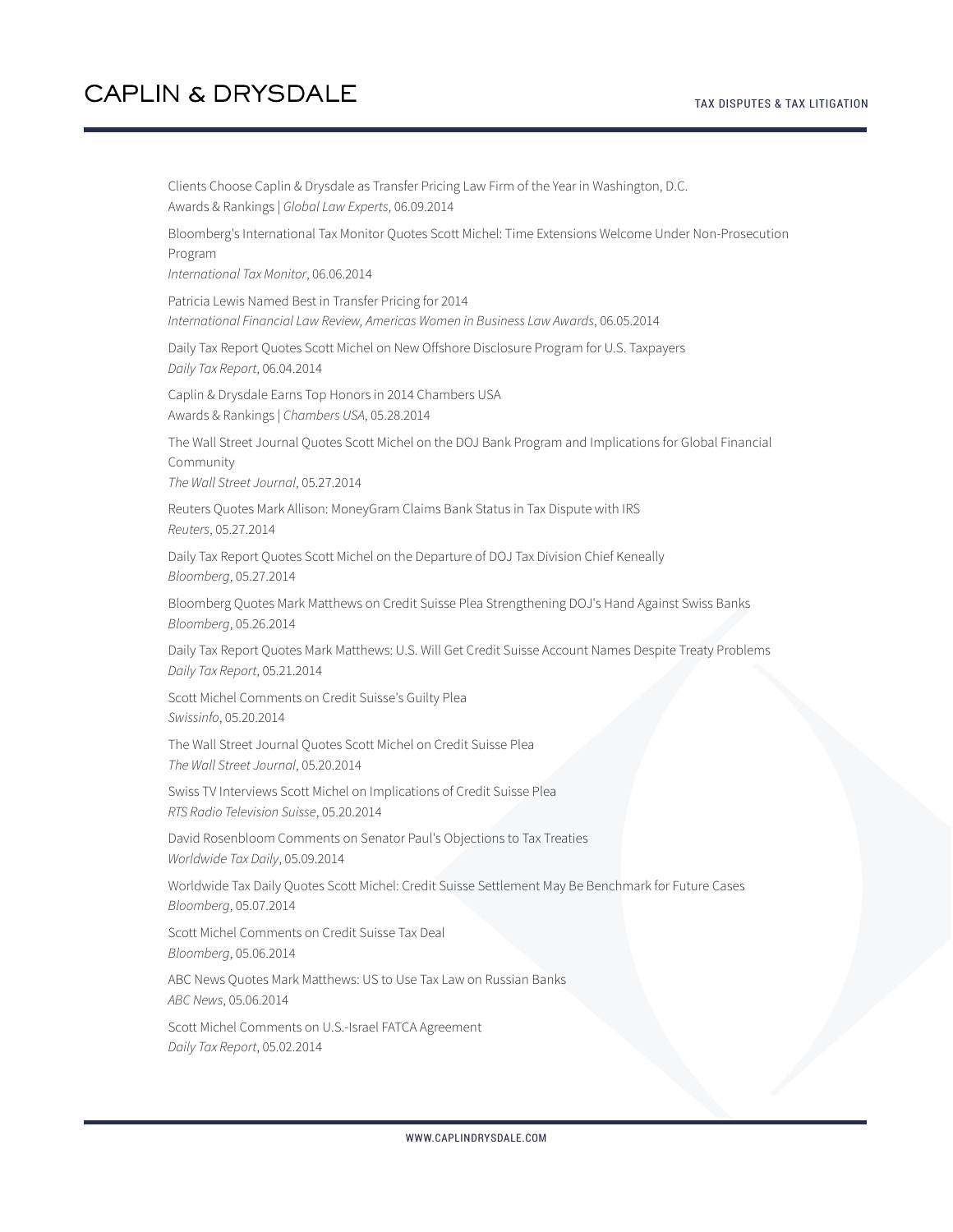Tax Notes Today Quotes David Rosenbloom: EBay Accepts 'Buy It Now' Tax Price on \$9 Billion Repatriation *Tax Notes Today*, 05.01.2014

The Washington Post Lists Caplin & Drysdale Attorneys Among the Top Attorneys in D.C. Awards & Rankings | *The Washington Post*, 04.30.2014

Tax Analysts Quotes Neal Kochman: Auditors Seeking More Information on Global Operations *Tax Analysts*, 04.30.2014

NPR Quotes David Rosenbloom: Tax Breaks Could Be Biggest Prize in Pfizer Deal For AstraZeneca *NPR*, 04.28.2014

CCTV America Interviews Scott Michel on FATCA's Role in Improving Global Tax System *CCTV America*, 04.25.2014

Mark Allison Comments on Tax Court Decision *Federal Tax Weekly*, 04.24.2014

The Wall Street Journal Quotes Scott Michel: New Risks for Advisers with Clients Who Own Unreported Overseas Assets

*The Wall Street Journal*, 04.21.2014

Tax Notes Today Quotes Mark Allison: Good-Faith Defense Waives Attorney-Client Privilege *Tax Notes Today*, 04.17.2014

Tax Analysts Quotes David Rosenbloom: OECD's LOB Approach Needs Refinement, Practitioners Say *Worldwide Tax Daily*, 04.15.2014

Tax Notes Today Quotes Kirsten Burmester: Toward a Solution to the PFIC Problem *Tax Notes Today*, 04.14.2014

Tax Notes Today Quotes Mark Allison: Tax Court Retains Jurisdiction Over Worker Classification Case *Tax Notes*, 04.04.2014

Transfer Pricing Weekly Quotes Patricia Lewis Regarding IRS Proposals to Revise APA and MAP Procedures *Transfer Pricing Weekly*, 04.03.2014

Tax Notes Today Quotes Christopher Rizek: In Search of a Taxpayer Bill of Rights With Teeth *Tax Notes Today*, 03.28.2014

Tax Notes Today Quotes David Rosenbloom: OECD Drafts Call for Domestic Law Solutions to Hybrid Mismatches

*Tax Notes Today*, 03.20.2014

Tax Notes Today Quotes Scott Michel: DOJ Doesn't See Barriers to Receipt of Information Under Swiss Bank Program

*Tax Notes Today*, 03.19.2014

Patricia Lewis Analyzes Proposed Revisions to U.S. APA and Competent Authority Procedures *Tax Analysts*, 03.10.2014

Tax Notes Today Quotes Mark Matthews: DOJ May Investigate Swiss Banks That Were Qualified Intermediaries *Tax Notes Today*, 03.07.2014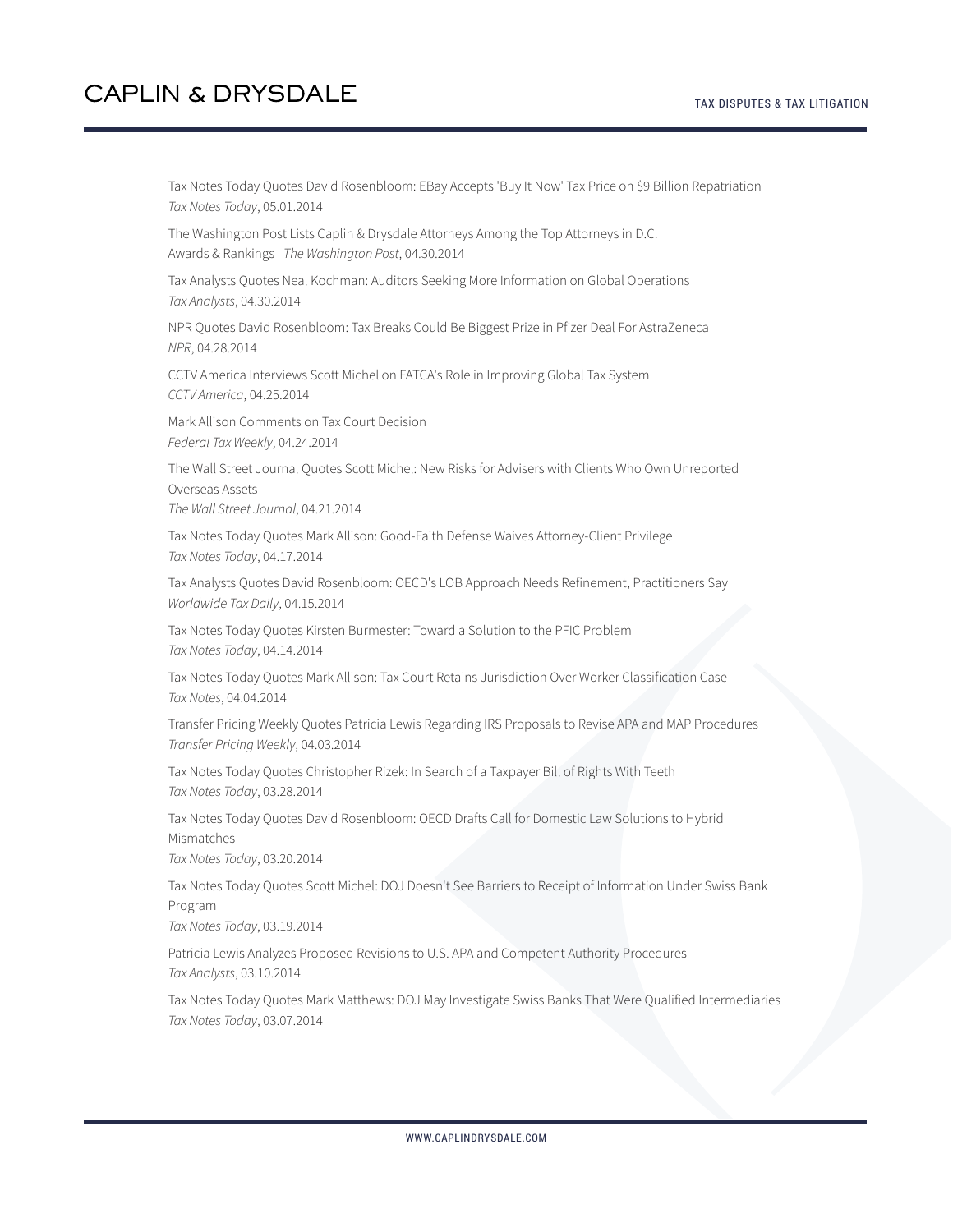Charles Ruchelman Comments on Americans in Israel Targeted by IRS Tax Audits *The Jewish Daily Forward*, 03.03.2014 Mark Matthews Discusses Credit Suisse Senate Hearing on Tax Evasion *Arise Xchange*, 02.27.2014 Scott Michel Comments on the Credit Suisse Senate Hearing *Bloomberg News*, 02.26.2014 Executive Leaders Radio Hosts David Rosenbloom *Executive Leaders Radio*, 02.20.2014 Tax Notes Today Quotes David Rosenbloom: Senate Committee Announces Hearing on Pending Tax Treaties *Tax Notes Today*, 02.20.2014 Tax Analysts' Worldwide Tax Daily Quotes Patricia Lewis: Proposed U.S. Competent Authority Procedures Could Complicate Issue Resolution *Tax Notes*, 02.13.2014 Forbes Quotes Charles Ruchelman: Appellate Court Delivers Blow to IRS and Taxpayers, Nixing Tax Return Preparer Regs *Forbes*, 02.11.2014 Charles Ruchelman Comments on Israeli Bank Disclosures 02.03.2014 JNS.org Quotes Charles Ruchelman: Americans with Israeli Bank Accounts Could Face Troubling Tax Season *JNS.org*, 01.13.2014 Caplin & Drysdale Strengthens Global Tax and Litigation Services Press Releases | 01.08.2014 Bloomberg Quotes Scott Michel and Mark Matthews: Swiss Banks Under Pressure as Deadline Nears for DOJ Program to Find U.S. Accounts *Bloomberg*, 12.20.2013 Swiss Banks Forced to Disclose Foreign Accounts and Transfers to U.S. Authorities Press Releases | 12.19.2013 Tax Directors Handbook Recommends Caplin & Drysdale As A Leading Tax Law Firm Awards & Rankings | *Tax Directors Handbook*, 12.19.2013 POLITICO Quotes Scott Michel: Swiss Banks Urge U.S. Tax Dodgers to Come Clean to Beat Deadline *POLITICO*, 12.17.2013 Patricia Lewis Comments on Concerns Over Revised APA and Competent Authority Procedures *Tax Notes*, 12.13.2013 CCH Quotes Mark Allison: Supreme Court Upholds IRS's Application Of Valuation Misstatement Penalty To Sham Transaction *CCH Federal Tax Weekly*, 12.12.2013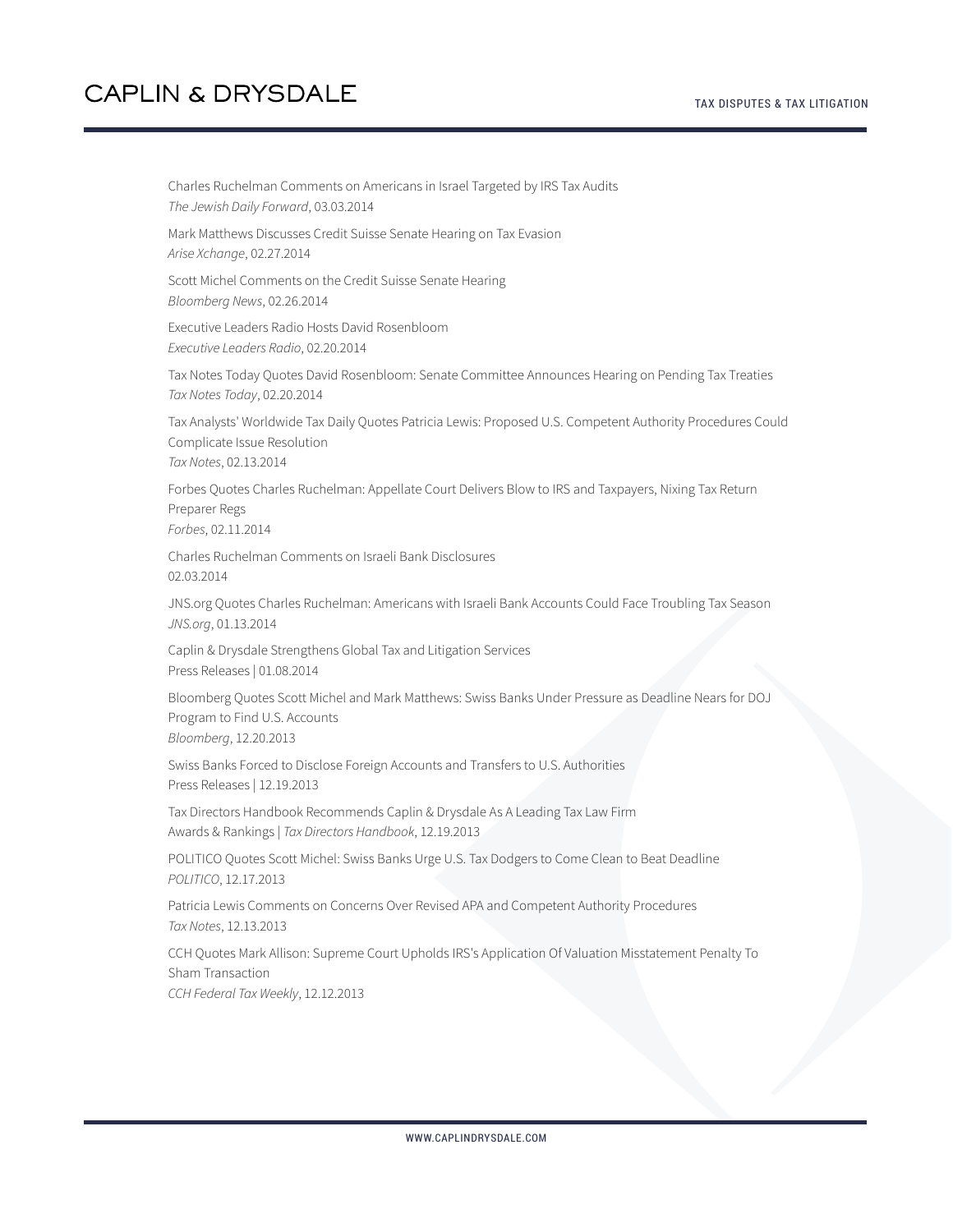#### TAX DISPUTES & TAX LITIGATION

# **CAPLIN & DRYSDALE**

Bloomberg Quotes Charles Ruchelman: IRS Will Move Quickly to Summonses Under New Document Request Procedures

*Bloomberg*, 12.12.2013

Tax Notes Quotes Mark Allison on Supreme Court Tax Shelter Case *Tax Notes*, 12.04.2013

Washingtonian Recognizes Caplin & Drysdale Attorneys Among Washington's Best Lawyers Awards & Rankings | *Washingtonian Magazine*, 12.03.2013

Forbes Quotes Charles Ruchelman: Supreme Court Sides With IRS In Tax Shelter Penalty Case *Forbes*, 12.03.2013

Patricia Lewis and David Rosenbloom are Listed Among World's Leading Transfer Pricing Advisers Awards & Rankings | *Expert Guides*, 11.15.2013

WSJ Interviews Scott Michel on U.S. Government Seeking Information from U.S. Banks *The Wall Street Journal*, 11.15.2013

NYTimes quotes Mark Allison on U.S.-France Tax Evasion Agreement *The New York Times*, 11.14.2013

NYTimes Quotes Scott Michel: Bank Records Sought in Offshore Tax Inquiry *The New York Times*, 11.12.2013

Scott Michel Speaks with Swiss TV Regarding John Doe Summons and ZKB *ECO*, 11.11.2013

Caplin & Drysdale Lawyers Listed in World's Leading Women in Business Law Awards & Rankings | *Expert Guides*, 11.08.2013

WSJ Quotes Mark Allison on Benefits to U.S. Companies Complying with Tax Authorities *The Wall Street Journal*, 11.08.2013

Bloomberg Quotes Scott Michel Regarding IDR Response Deadlines *Bloomberg*, 11.07.2013

Worldwide Tax Daily Quotes Scott Michel: Swiss Court Orders Banks to Give Ex-Employees Copies of Data Shared With U.S. *Worldwide Tax Daily*, 11.04.2013

Wall Street Journal Quotes Scott Michel: More U.S. Taxpayers Admit to Secret Swiss Accounts *The Wall Street Journal*, 11.01.2013

DOJ Deal with Swiss Banks Impacts U.S. Taxpayers and Financial Firms Around the World Press Releases | 10.31.2013

Mark Matthews Talks to Tax Notes About Creating Greater Flexibility in the Offshore Voluntary Disclosure Program

*Tax Notes*, 10.28.2013

19 Caplin & Drysdale Attorneys Achieve Best Lawyers in America Ranking Awards & Rankings | *U.S. News & World Report*, 10.21.2013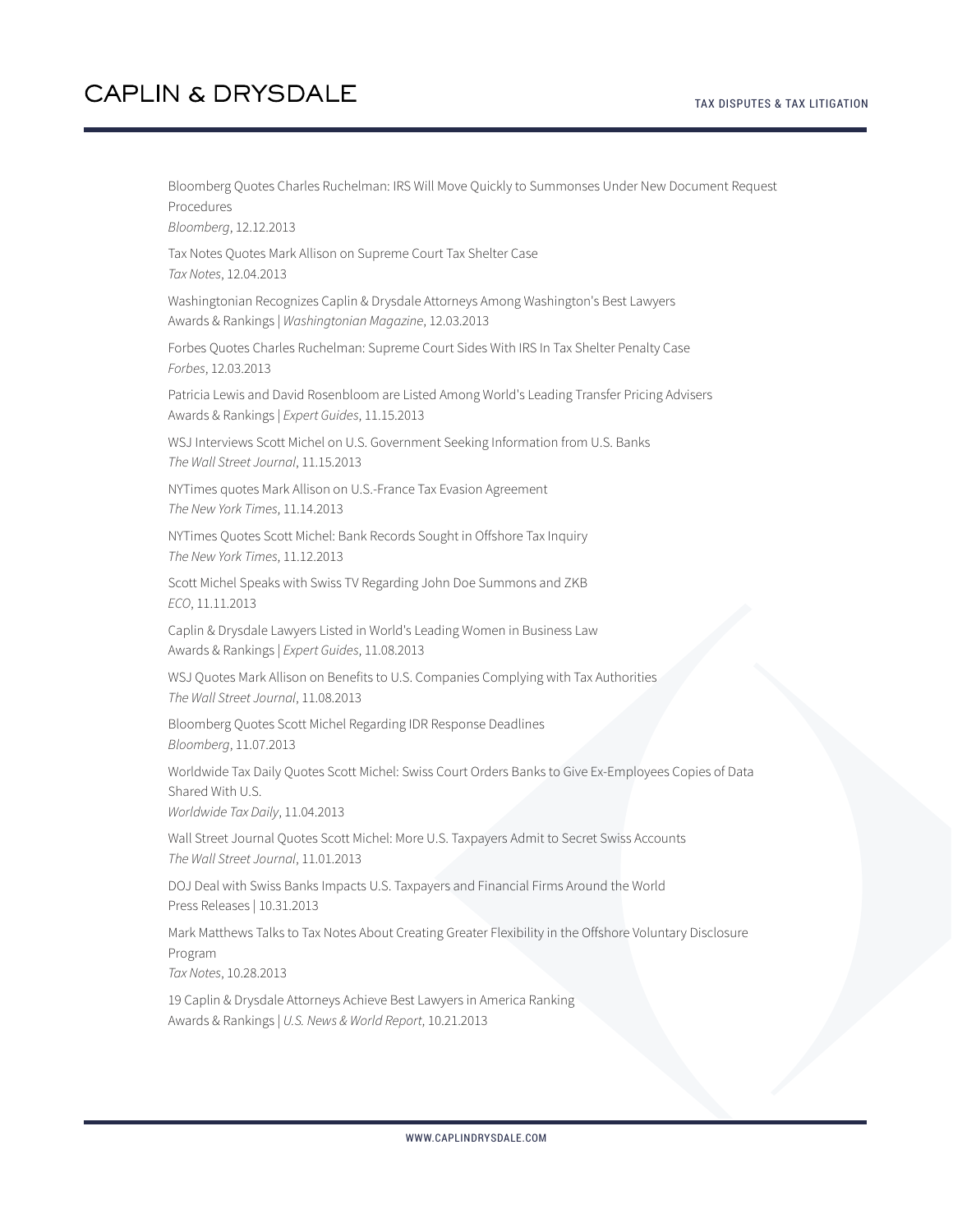Worldwide Tax Daily Quotes Scott Michel: Swiss Bank Ends Operations, Citing U.S.-Swiss Tax Dispute *Worldwide Tax Daily*, 10.21.2013

Tax Notes Quotes Scott Michel: IRS Auditors Take Closer Look at 'Quiet' Disclosures of Offshore Accounts *Tax Notes*, 10.18.2013

Tax Notes Today Quotes Scott Michel: Swiss Bankers Voice Concerns Over DOJ Compliance Program *Tax Notes Today*, 10.11.2013

CLIENT ADVISORY: Caplin & Drysdale Comments on the Government Shutdown's Impact on Business and Individual Taxpayers

*Caplin & Drysdale*, 10.10.2013

Tax Notes Today Quotes Mortimer Caplin and Christopher Rizek: IRS Shutdown Adds to Economic Headwinds for Businesses, Individuals *Tax Notes Today*, 10.09.2013

Caplin & Drysdale Enhances Tax Practice with Three Lateral Hires Press Releases | 10.01.2013

New York Times Quotes Mark Matthews: Complying with U.S. Tax Evasion Law is Vexing Foreign Banks *New York Times*, 09.16.2013

CCH Quotes Mark Allison: Seventh Circuit Upholds Valuation Misstatement Penalty *CCH Federal Tax Weekly*, 09.05.2013

CNN Money Quotes Scott Michel: Americans Turn In Passports As New Tax Law Hits *CNN Money*, 09.05.2013

World Tax Lists Caplin & Drysdale as a Global Tax Leader Awards & Rankings | *International Tax Review*, 09.03.2013

Reuters Quotes Scott Michel on U.S. – Swiss Bank Deal *Reuters*, 09.03.2013

Scott Michel Speaks with Bloomberg on DOJ's Tax Deal with Swiss Banks to Reveal U.S. Account Information *Bloomberg BNA's Daily Tax Report*, 08.30.2013

Scott Michel Speaks with German Radio Regarding U.S.-Swiss Tax Deal *SRF Radio*, 08.30.2013

Mark Matthews, Scott Michel and Cono Namorato Comment On U.S.-Swiss Tax Agreement *Thomson Reuters, International Taxes Weekly*, 08.30.2013

Mark Matthews Comments on U.S.-Swiss Program to Combat Tax Evasion *Tax Notes*, 08.30.2013

U.S.-Swiss Tax Deal Impacts U.S. Account Holders and Dozens of Swiss Financial Institutions Press Releases | 08.29.2013

South China Morning Post Quotes Scott Michel: Tax Evaders Feel the Heat in Havens *South China Morning Post*, 08.24.2013

CCH Quotes Mark Matthews on Government's Power to Compel Records of Foreign Bank Accounts *CCH*, 08.21.2013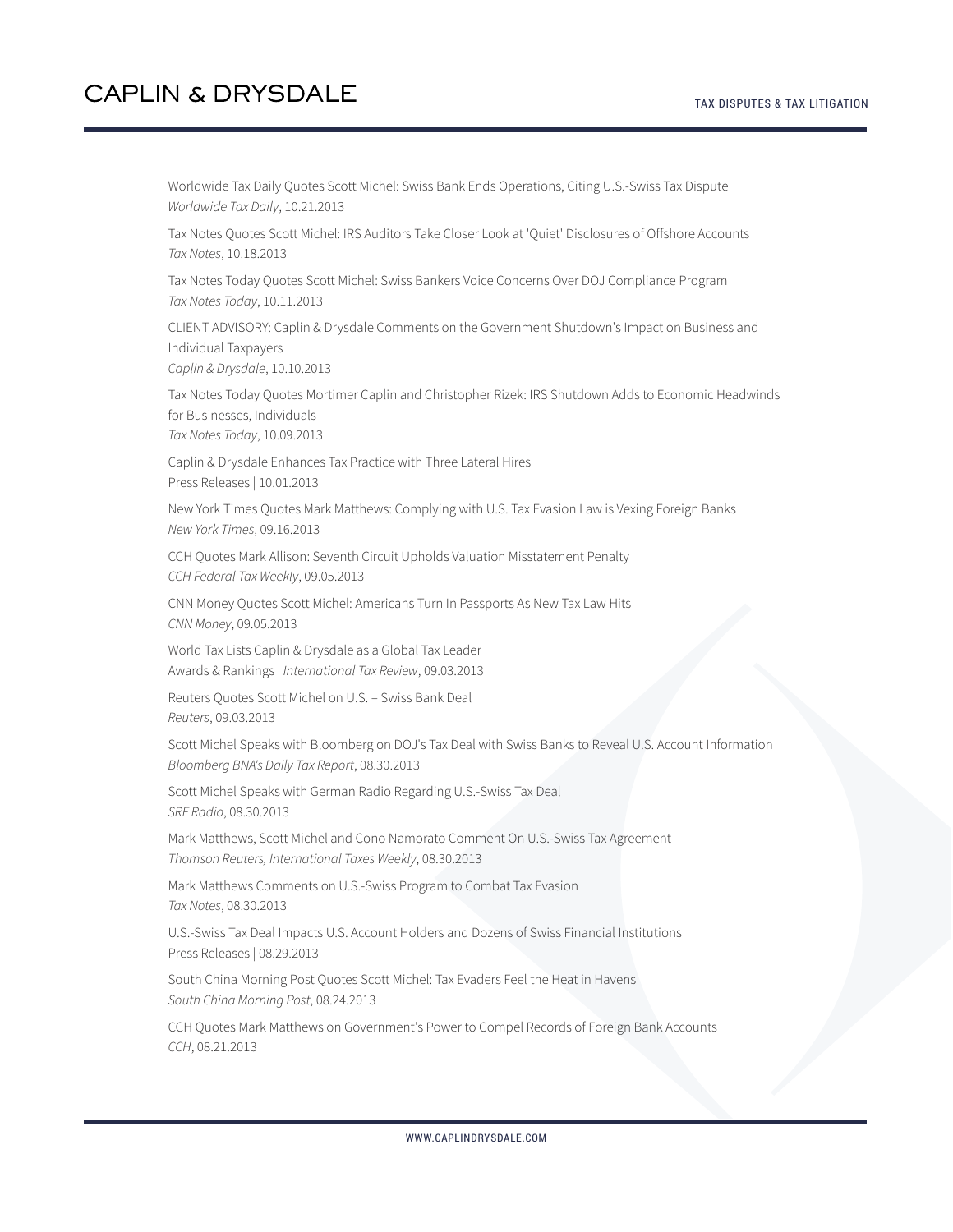Ex-Qwest CEO Nacchio Seeks Tax Refund as Prison Term Ends *Bloomberg*, 08.20.2013 Patricia Lewis Listed Among Global Tax Controversy Leaders for 2013 Awards & Rankings | *Tax Controversy Leaders*, 08.13.2013 The Wall Street Journal Quotes Scott Michel: As U.S. Expats Balk at Tax Law, Asia Sees a Shift *The Wall Street Journal*, 08.12.2013 New York State Tax Crackdown Requires Prompt Action on Past-Due Taxes Press Releases | 08.07.2013 Tax Notes Quotes Mark Allison: Tax Court Strikes Down John Hancock's LILO/SILO Transactions *Tax Notes*, 08.06.2013 Scott Michel Talks to Tax Notes About FBAR Compliance *Tax Notes*, 08.05.2013 Reuters Quotes Scott Michel: U.S., Liechtenstein Bank Reach Settlement in Tax Evasion Case *Reuters*, 07.31.2013 The Wall Street Journal Quotes Scott Michel on Efforts to Identify Norwegian Tax Evaders *The Wall Street Journal*, 07.30.2013 Vault Ranks Caplin & Drysdale a Top Tax Practice for 2014 Awards & Rankings | *Vault*, 07.16.2013 Patricia Lewis Moderates Transfer Pricing Panel Discussion *Bloomberg*, 07.15.2013 Scott Michel Speaks to Swiss Radio: Swiss Finance Minister Proposes Permits for Swiss Banks to Hand Over Data to U.S. *World Radio Switzerland*, 07.04.2013 Chicago Tribune Quotes David Rosenbloom: IRS Battles Tech Companies Over 2004 Offshore Tax Holiday *Chicago Tribune*, 07.02.2013 Scott Michel Speaks to Tax Notes: Swiss Court Blocks Credit Suisse From Sharing Ex-Employee's Data With U.S. *Tax Notes*, 07.01.2013 Washington Jewish Week Quotes Charles Ruchelman on IRS Scrutiny of U.S. Citizens' Bank Accounts in Israel *Washington Jewish Week*, 06.28.2013 The Wall Street Journal Speaks to Mark Matthews on Former Swiss Banker Hiding Own Accounts *The Wall Street Journal*, 06.28.2013 Swiss TV Interviews David Rosenbloom: Swiss Parliament Pushes Back on U.S. Banks Deal *Radio Télévision Suisse*, 06.19.2013 Scott Michel Speaks in Kuwait City at FATCA Seminar 06.18.2013 The Wall Street Journal Quotes Scott Michel: Swiss Parliament Pushes Back on U.S. Banks Deal *The Wall Street Journal*, 06.18.2013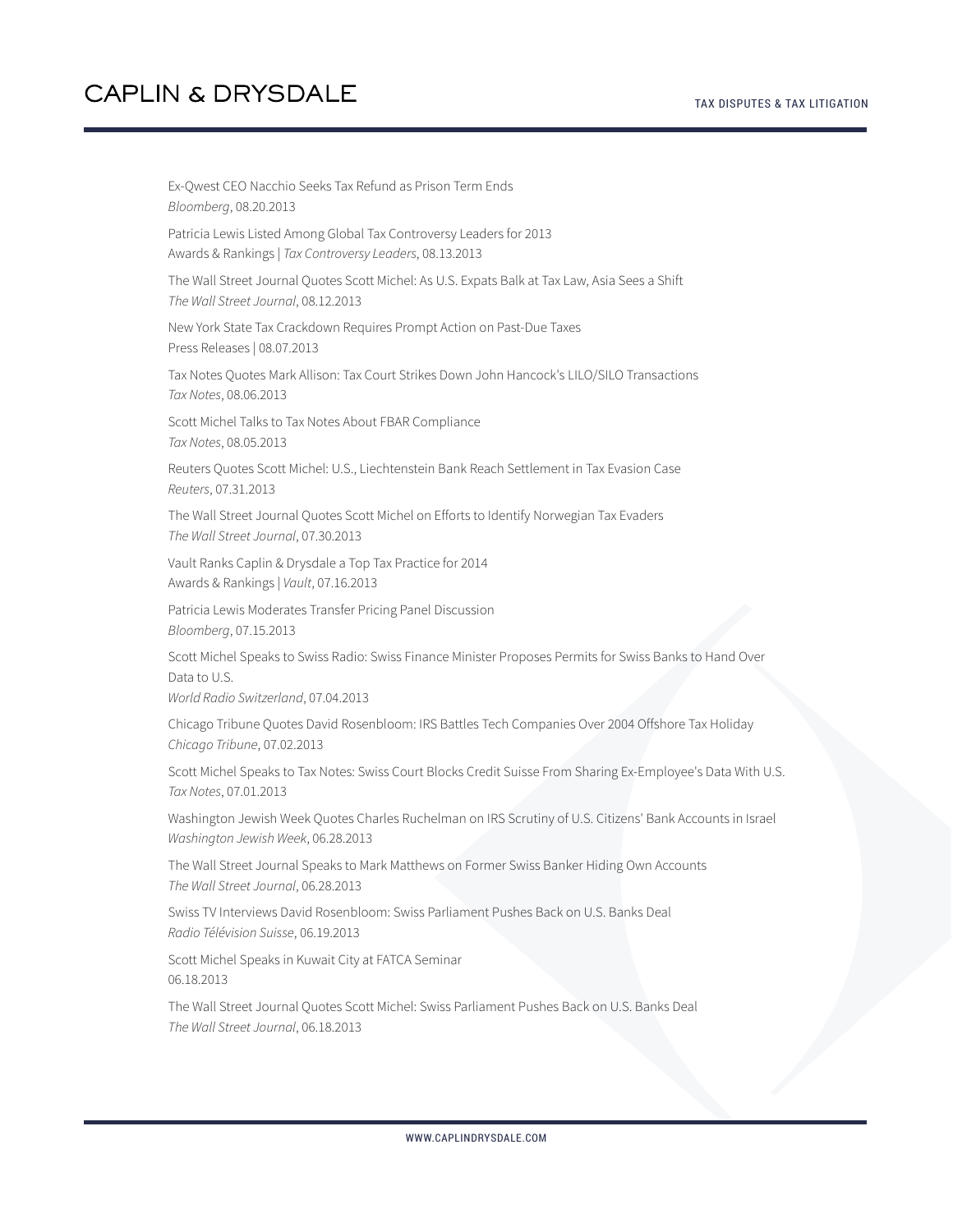Caplin & Drysdale Comments on ICIJ's Offshore Leaks Database Press Releases | 06.17.2013 Caplin & Drysdale Creates Simplified Tax Guide to Help Employers Hiring Veterans 06.17.2013 David Rosenbloom Testifies Before the Canadian Parliament on Proposed Tax Agreements *Parliament of Canada, House of Commons Standing Committee on Finance*, 06.17.2013 Bloomberg Quotes Mark Matthews on Potential Issues for New IRS Commissioner *Bloomberg's Daily Tax Report*, 06.13.2013 Scott Michel Quoted Regarding U.S. Finding Jurisdiction for Foreign Bank Prosecutions *Tax Notes*, 06.10.2013 Scott Michel and David Rosenbloom Quoted on Recent U.S. Efforts to Tackle Offshore Tax Evasion *Tax Notes*, 06.10.2013 Scott Michel and Michael Pfeifer Selected for Legal Tax Advisory Board 06.10.2013 Bloomberg Quotes Christopher Rizek on Tax Shelter Enforcement *Bloomberg*, 06.07.2013 The Legal 500 Recommends Caplin & Drysdale As a Leading Firm For 2013 Awards & Rankings | *The Legal 500*, 06.03.2013 Radio Télévision Suisse Interviews David Rosenbloom About Swiss Banking Agreement with the U.S. *Radio Télévision Suisse*, 05.30.2013 Swiss Media Quotes David Rosenbloom: Swiss Banking Deal Aims to End Tax Dispute with U.S. *Tages-Anzeiger*, 05.30.2013 Scott Michel Comments on Actions of Swiss Government to Authorize Banks to Disclose Information *New York Times*, 05.29.2013 The Wall Street Journal Quotes Scott Michel: Swiss Bow to Pressure for More Bank Data *The Wall Street Journal*, 05.29.2013 14 Caplin & Drysdale Attorneys Recognized in Chambers USA 2013 Awards & Rankings | *Chambers USA*, 05.29.2013 Tax Notes Quotes Patricia Lewis Regarding New OECD Transfer Pricing Safe Harbor Guidelines *Tax Notes*, 05.22.2013 Bloomberg Interviews David Rosenbloom Regarding Apple's Tax Strategy *Bloomberg*, 05.21.2013 David Rosenbloom Comments on Senate Committee Hearing Highlighting Apple's Offshore Accounts *MacNewsWorld*, 05.17.2013 Scott Michel Quoted by Tax Notes on Impact of IRS Scandal *Tax Notes*, 05.17.2013 CNBC Speaks to Charles Ruchelman About the Surge in IRS Audits of the Wealthy *CNBC*, 05.13.2013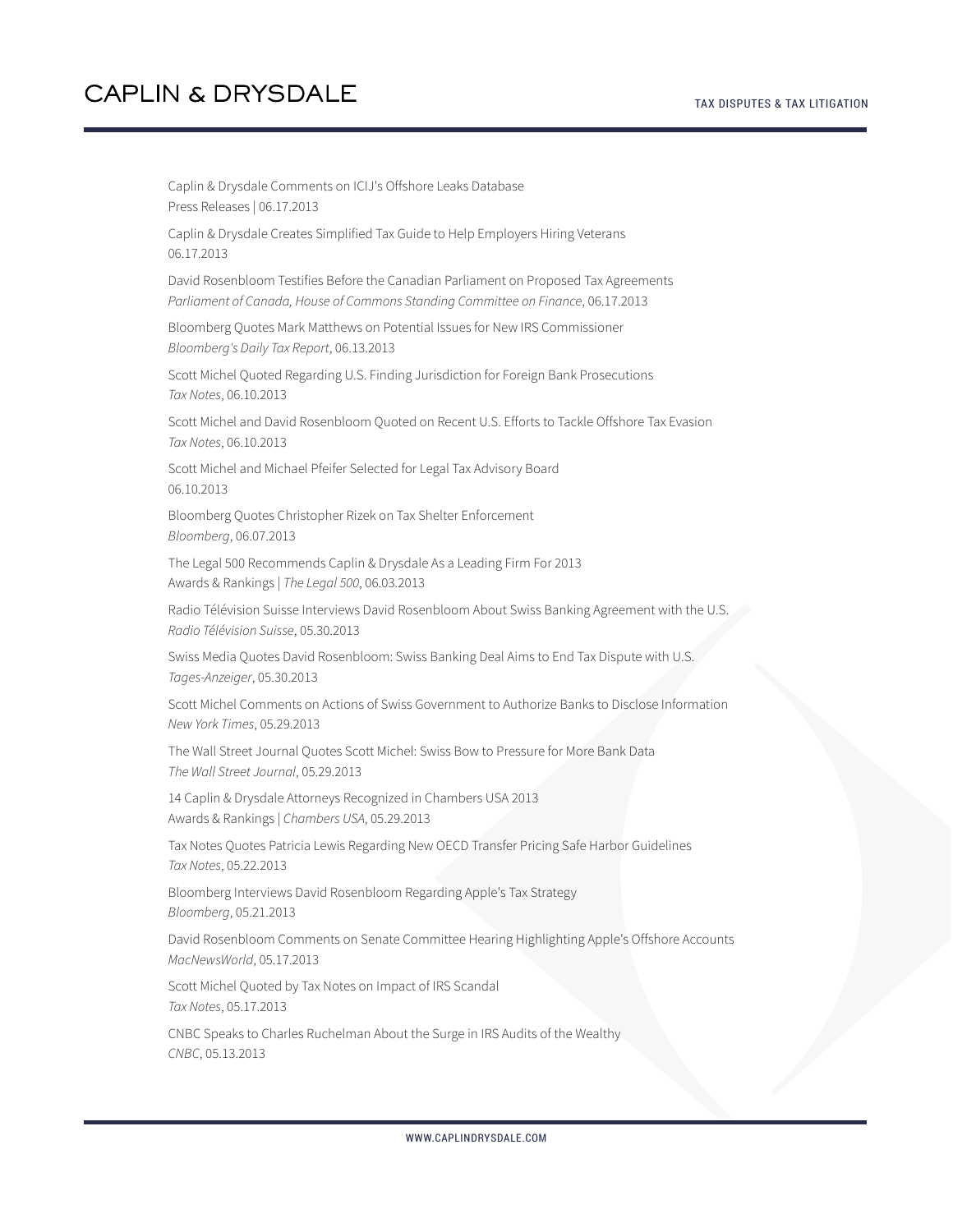Bloomberg BNA Quotes Scott Michel Regarding Tax Evasion *Bloomberg BNA*, 05.10.2013 Scott Michel and David Rosenbloom Quoted On the Impact of Offshore Tax Evasion *CardHub.com*, 05.10.2013 Wealthy Americans Target of New IRS Initiative *Caplin & Drysdale*, 05.07.2013 Tax Notes Quotes Mark Matthews on the State of Voluntary Disclosures *Tax Notes*, 05.06.2013 Scott Michel is Quoted on U.S. Efforts to Combat Offshore Tax Evaders *Fox Business*, 05.01.2013 Scott Michel and David Rosenbloom Cited in Canadian Report on Tax Evasion *Canadian House of Commons - Report on the Standing Committee on Finance*, 05.01.2013 Super Lawyers Lists Nineteen Caplin & Drysdale Attorneys Awards & Rankings | *Super Lawyers*, 04.29.2013 Mark Allison Quoted in CCH Regarding U.S. Virgin Islands Tax Controversy *CCH*, 04.25.2013 Tax Notes Quotes Charles Ruchelman on COFC Program Hosted by Caplin & Drysdale *Tax Notes*, 04.24.2013 China Radio International Speaks With David Rosenbloom Regarding Tax Day in the U.S. *Beyond Beijing*, 04.15.2013 Scott Michel Talks to The Wall Street Journal About Hiding Offshore Accounts From Advisers *The Wall Street Journal*, 04.11.2013 The Fiscal Times Quotes Charles Ruchelman on Why More Affluent Americans Pay No Taxes *The Fiscal Times*, 04.11.2013 The Wall Street Journal Quotes Scott Michel: Luxembourg to Reveal Bank Data *The Wall Street Journal*, 04.10.2013 CCTV America Talks With Scott Michel About Offshore Bank Account Inquiries *CCTV America*, 04.10.2013 The Wall Street Journal Quotes Scott Michel: Tax Havens Shift as Luxembourg Loosens Bank Secrecy *The Wall Street Journal*, 04.10.2013 Tax Notes Quotes Mark Allison on Professional Golfer's Endorsement Income Allocation *Tax Notes*, 04.08.2013 Tax Notes Quotes Mark Allison on Supreme Court Ruling in COBRA Tax Shelter Case *Tax Notes*, 03.26.2013 Scott Michel Talks to Tax Notes, U.S. Requests Liechtenstein Data *Tax Notes*, 03.26.2013 Scott Michel and David Rosenbloom Comment on Americans with Asian Bank Accounts *Bloomberg*, 03.25.2013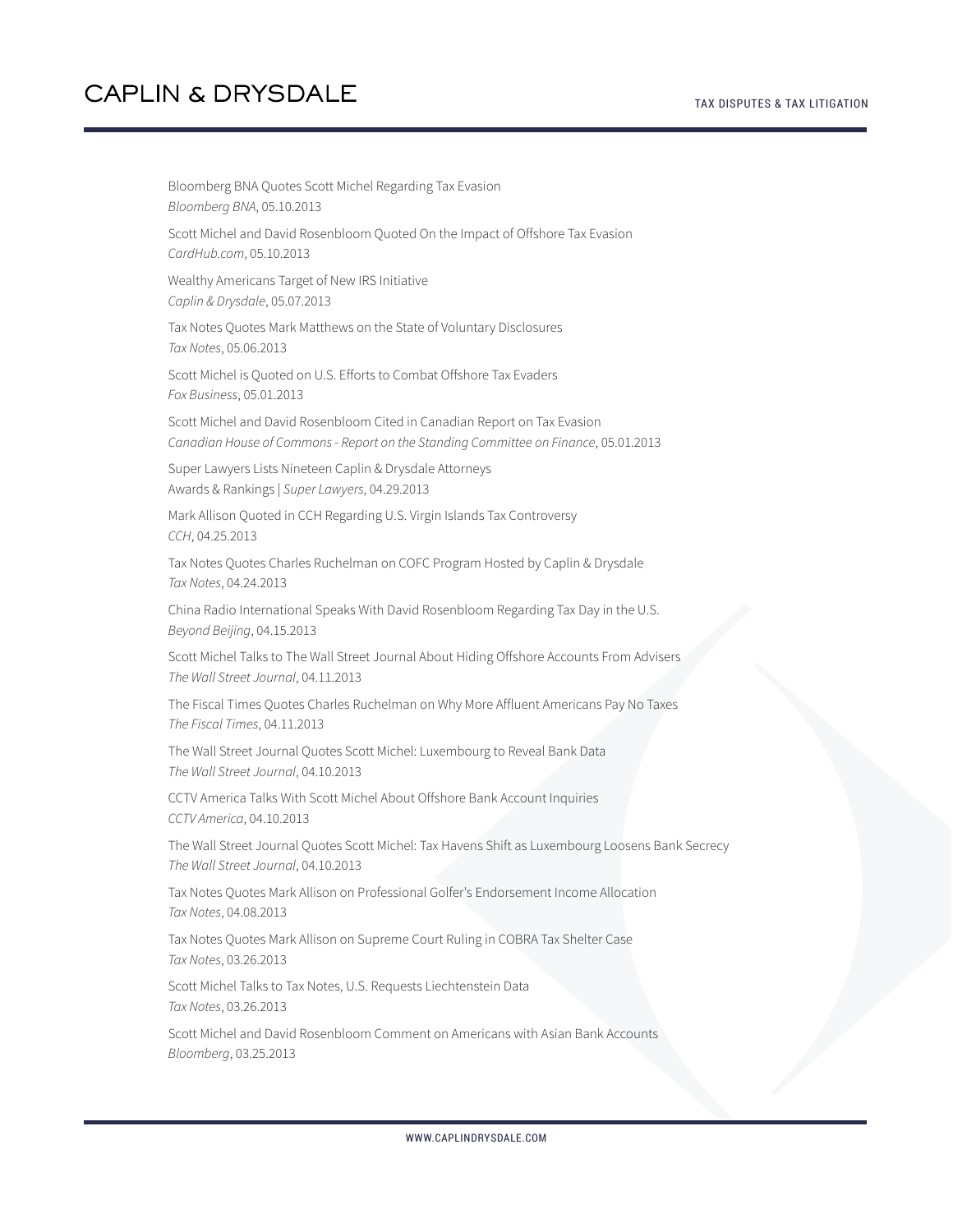Mark Allison Quoted by CCH Regarding Tax Court Valuation Misstatement Penalty *CCH*, 03.21.2013 Tax Notes Quotes Mark Matthews on IRS's Enforcement Efforts *Tax Notes*, 03.21.2013 Caplin & Drysdale Attorneys Recognized by Peers in Best Lawyers in America Awards & Rankings | 03.18.2013 Caplin & Drysdale Lawyers Alert International Athletes to Beware Endorsement Tax Issues Press Releases | 03.18.2013 Tax Notes Quotes Mark Allison on Gross Valuation Penalty *Tax Notes*, 03.18.2013 PODCAST: IRS Targeting Tax Havens in Singapore and Hong Kong *Accounting Today*, 03.12.2013 Mark Matthews is Quoted Regarding Government's Crackdown on Non-Swiss Banks *SonntagsZeitung*, 03.10.2013 WSJ Quotes Mark Matthews on Increased Scrutiny of Offshore Accounts *The Wall Street Journal*, 03.06.2013 The Jewish Chronicle Quotes Charles Ruchelman on IRS' Probe of Israeli Bank Account Holders *The Jewish Chronicle*, 03.05.2013 The Jewish Observer Quotes Charles Ruchelman on Americans with Israeli Bank Accounts *The Jewish Observer, Los Angeles*, 03.03.2013 Caplin & Drysdale Receives Tax Awards Awards & Rankings | 02.27.2013 The Wall Street Journal Quotes Mark Allison on \$1 Billion Dow Tax Shelter Case *The Wall Street Journal*, 02.27.2013 Scott Michel Quoted in The Wall Street Journal, A Dip Into Swiss Secrecy Rules *The Wall Street Journal*, 02.22.2013 VIN News Quotes Charles Ruchelman Concerning IRS Crackdown on Israeli Bank Accounts *VIN News*, 02.22.2013 Mark Allison Quoted in Tax Notes, Practitioners Parse Promoters' Wins in Sale-Leaseback Tenant Improvements Transaction *Tax Notes*, 02.12.2013 Mark Matthews Quoted in Tax Analysts, U.S. Appeals Court Dismisses Suit by 'Tax Cheats' Against UBS *Tax Analysts*, 02.11.2013 WSJ Quotes Mark Matthews on UBS Clients' Lawsuit 02.08.2013 WSJ Quotes Scott Michel on U.S. Crackdown of Offshore Tax Evasion 01.31.2013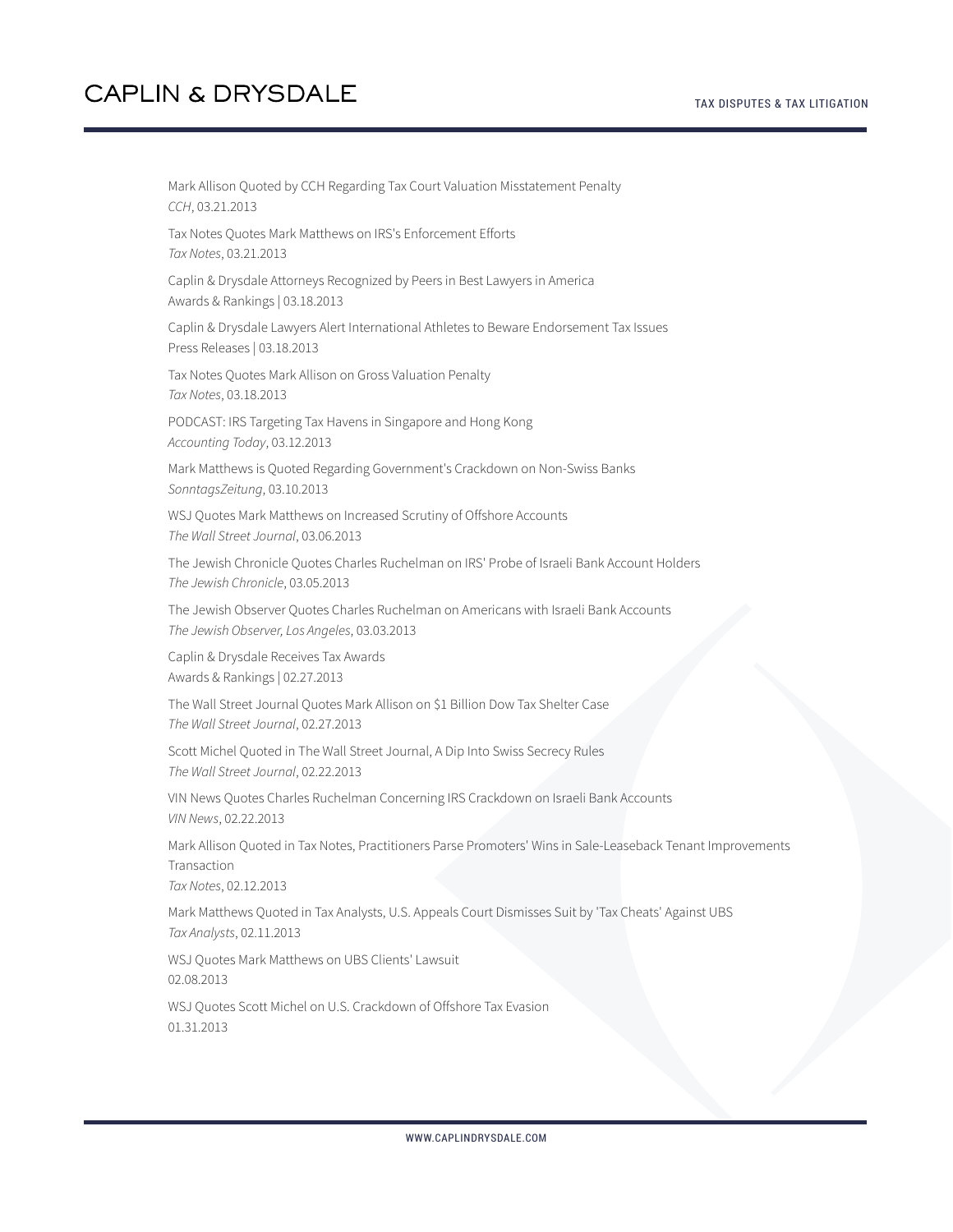Mark Matthews Quoted in Tax Analysts, Saving the Fifth Amendment From an Aging Loophole *Tax Analysts*, 01.23.2013 Mark E. Matthews Quoted in Tax Notes, Will U.S. Hypocrisy on Information Sharing Continue? *Tax Notes*, 01.21.2013 Neal Kochman Comments on Amazon's IRS Dispute 01.15.2013 Tax Notes Quotes Mark Allison on ConEd Case *Tax Notes*, 01.10.2013 Tax Notes Names Scott Michel Among the Top 10 in Tax Community for 2012 01.09.2013 NPR Talks to Scott Michel About Implications of Wegelin Guilty Plea 01.08.2013 Scott Michel Interviewed by Geneva's "Le Temps" Regarding Wegelin Guilty Plea 01.07.2013 Chris Rizek and Scott Michel Comment on Wegelin Guilty Plea 01.06.2013 Caplin & Drysdale Alum Confirmed to U.S. Tax Court Judgeship 01.01.2013 Scott Michel and Mark Matthews Join American Citizens Abroad 12.26.2012 Mark Matthews Quoted in Tax Notes, CI Officials Debate Focus on Stolen Identity Refund Fraud *Tax Notes*, 12.17.2012 Mark Matthews Quoted in Tax Notes, Defense Bar Questions Government Wins on Required Records Doctrine *Tax Notes*, 12.17.2012 Mark Allison Quoted in Tax Notes, Court Reverses Convictions of 2 Former E&Y Shelter Promoters *Tax Notes*, 12.03.2012 Patricia G. Lewis Discusses Bilateral Safe Harbors in Tax Management Transfer Pricing Report *Tax Management Transfer Pricing Report*, 11.29.2012 Scott Michel Quoted in Tax Notes, Whistleblower Referrals Leading to CI, DOJ Investigations *Tax Notes*, 11.19.2012 Scott Michel Discusses Plea Agreement of former UBS banker Christos Bagios *Tax Notes*, 11.12.2012 U.S. News Recognizes Caplin & Drysdale With Top Ranking Awards & Rankings | 11.08.2012 Scott Michel Quoted in the Wall Street Journal on Expatriate Foreign Bank Accounts *Wall Street Journal*, 10.19.2012 Mark Allison Elected to American College of Tax Counsel

*Caplin & Drysdale*, 10.02.2012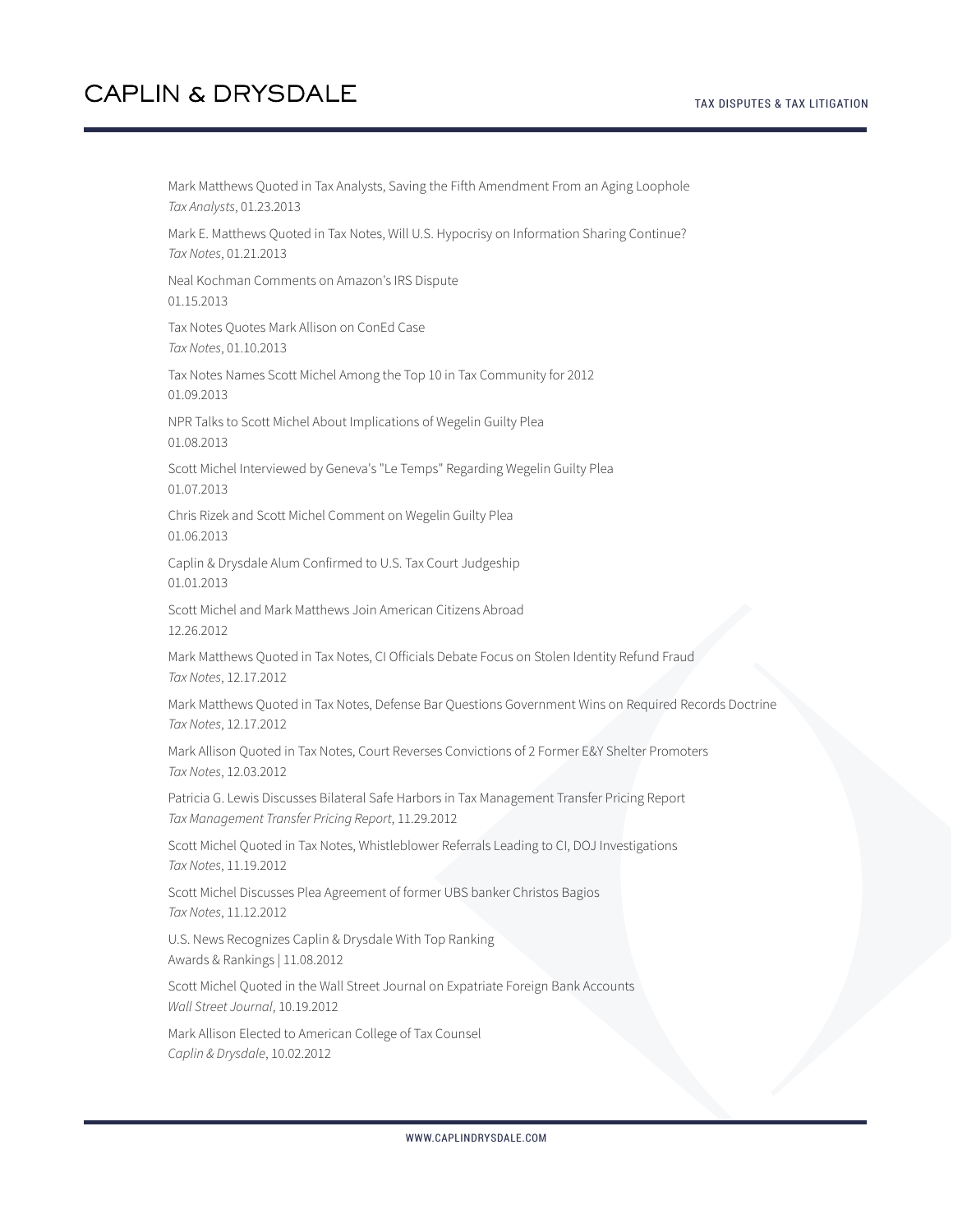Caplin & Drysdale Announces Expansion of Tax Practice and Relocation of New York Office Both | 09.20.2012

Mark Matthews Quoted in Reuters, Overseas Tax Dragnet Refocuses on Country Partnerships *Reuters*, 09.18.2012

Mark Matthews Quoted in Reuters, U.S. Justice Department Speeding Arrests of Tax Refund Thieves *Reuters*, 09.18.2012

Scott Michel Quoted in Epoch Times, Swiss Banks Stand to Lose Hundreds of Billions *Epoch Times*, 09.17.2012

Christopher Rizek Quoted in Law360, IRS' \$104M Whistleblower Award May Curb In-House Reporting *Law360*, 09.12.2012

Mark Matthews Quoted in Tax Notes, For DOJ Tax Division, Consistency And Deterrence Are Key *Tax Notes*, 09.10.2012

Niles A. Elber Quoted in Tax Notes, 1 Year Later, Frustrations Remain for OVDI Participants *Tax Notes*, 09.10.2012

Scott Michel Quoted in Tax Notes, IRS Submits Treaty Request to Switzerland on Credit Suisse Data *Tax Notes*, 08.13.2012

Scott Michel Quoted in Reuters, Update 1-US Treasury Tells How to Comply With Offshore Account Law *Reuters*, 07.26.2012

H. David Rosenbloom Quoted in Reuters, Chipmaker Altera, U.S. IRS Fight in Cross-Border Tax Case *Reuters*, 07.24.2012

Scott Michel Quoted in WSJ Regarding German Investigation of Credit Suisse Clients with Offshore Insurance Structures

*The Wall Street Journal*, 07.11.2012

Scott Michel Comments on New IRS Voluntary Disclosure Guidance *Tax Notes*, 07.02.2012

Scott Michel Comments on New Voluntary Disclosure Guidance From the IRS *Reuters*, 06.29.2012

Mark Matthews Interviewed on The Kudlow Report, IRS Assault *CNBC's The Kudlow Report*, 06.29.2012

Scott Michel Quoted in Tax Notes, IRS Revising FAQ for Offshore Voluntary Disclosure Program *Tax Analysts*, 06.25.2012

Scott Michel Quoted in Reuters, U.S. in Tax Crackdown Pact With Swiss, Japanese *Reuters*, 06.21.2012

H. David Rosenbloom Discusses FATCA at NYU Law Conference *NYU School of Law News*, 06.21.2012

Scott Michel Quoted on CNBC, Tax Shelters: Why Israel Could Be the Next Switzerland *CNBC*, 06.19.2012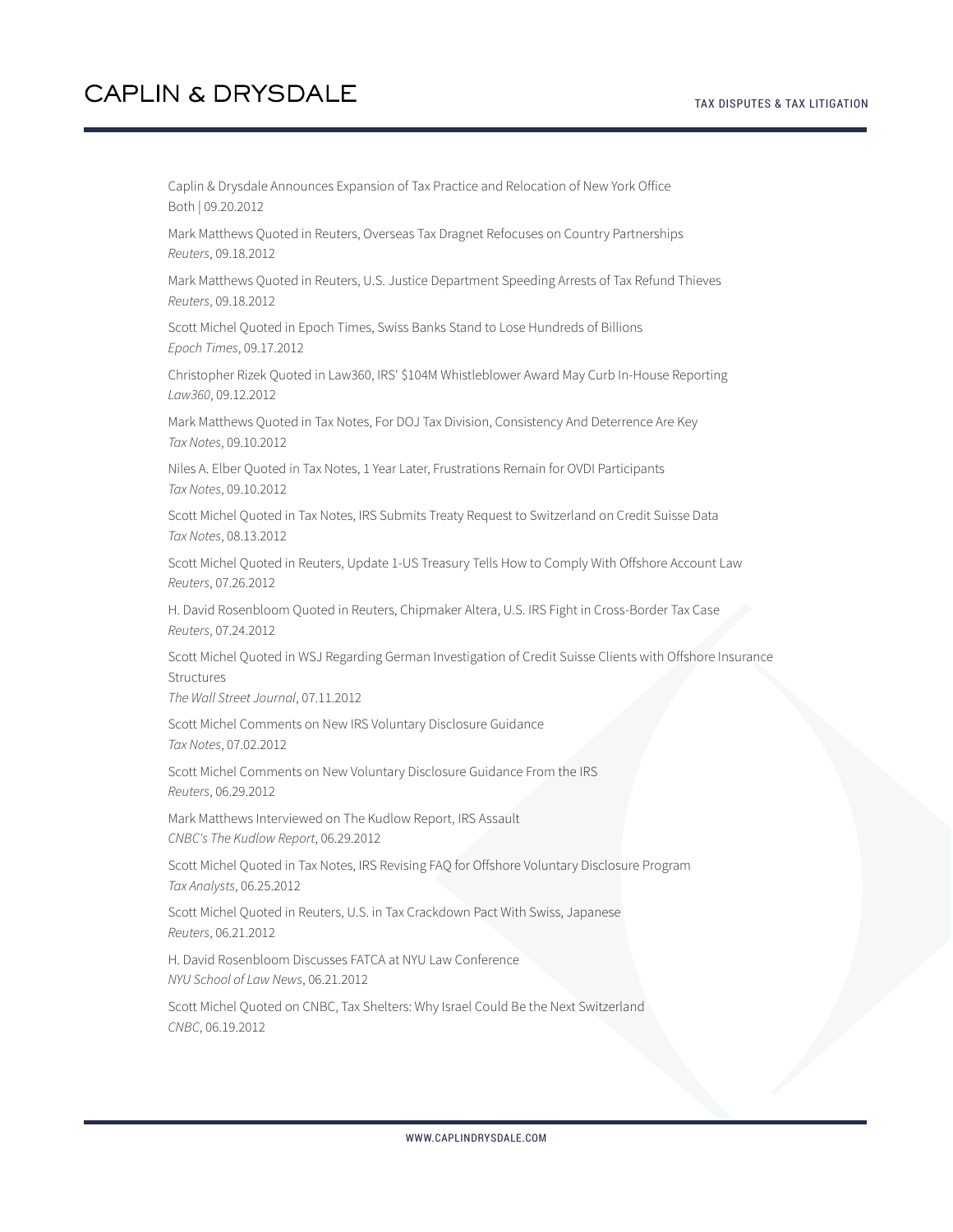Chambers and Legal 500 Recognize Caplin & Drysdale in 2012 Top Rankings Both | *Chambers USA / The Legal 500*, 06.12.2012 Patricia G. Lewis Quoted in Bloomberg BNA Daily Tax Report, OECD Working Group to Issue Draft On Standard Approach to Safe Harbors *Bloomberg BNA Daily Tax Report*, 06.05.2012 Patricia Gimbel Lewis Wins "Best in Transfer Pricing" Award, Women in Business Law Awards for the Americas Awards & Rankings | *Euromoney Legal Media Group*, 05.25.2012 Mark Allison Quoted in The Wall Street Journal, IRS Loses Tax-Shelter Case *The Wall Street Journal*, 04.25.2012 Mark Matthews Quoted in The Wall Street Journal, When Can Tax Cheats Relax? *Wall Street Journal*, 04.13.2012 Scott Michel Quoted in The Wall Street Journal, IRS Suffers Setback in Identifying Secret Credit Suisse Accounts *The Wall Street Journal*, 04.12.2012 Legal Bisnow Profiles Mark Matthews *Legal Bisnow*, 04.12.2012 Scott Michel Quoted on Swissinfo.ch, No Let-Up in US Fight Against Tax Evasion *swissinfo.ch*, 04.04.2012 Mark Allison Quoted in Tax Notes, Self-Serving Concessions And Penalty Avoidance *Tax Notes*, 03.26.2012 Scott Michel Quoted in Forbes, The Biggest Story in Banking, Thanks to IRS *Forbes*, 03.21.2012 Scott Michel Quoted in Wall Street Journal Article, Swiss Amend U.S. Tax Treaty *Wall Street Journal*, 03.06.2012 Caplin & Drysdale Taps Mark Matthews to Bolster Tax Practices in Washington, D.C. Press Releases | 02.13.2012 Scott Michel Quoted in Reuters, U.S. Enlists 5 EU Nations in Offshore Tax Crackdown *Reuters*, 02.08.2012 World Radio Switzerland Interviews Scott Michel, After Wegelin Bank's Indictment, Who's Next? *World Radio Switzerland*, 02.06.2012 Scott Michel Quoted in Bloomberg BNA, Wegelin Indictment Signals New Battleground in U.S. Offshore Evasion Fight *Bloomberg BNA Daily Tax Report*, 02.06.2012 Scott Michel Quoted in Swiss Radio and Swiss Info, U.S. Indicts the Oldest Swiss Private Bank *Swiss Radio*, 02.03.2012 Mark Allison Quoted in Tax Notes, Federal Circuit Clarifies Third-Party Info Disclosure Exception *Tax Notes*, 01.30.2012 Mark Allison Quoted in Tax Notes, Practitioners Examine Economic Substance in Tax Shelter Cases *Tax Notes*, 01.23.2012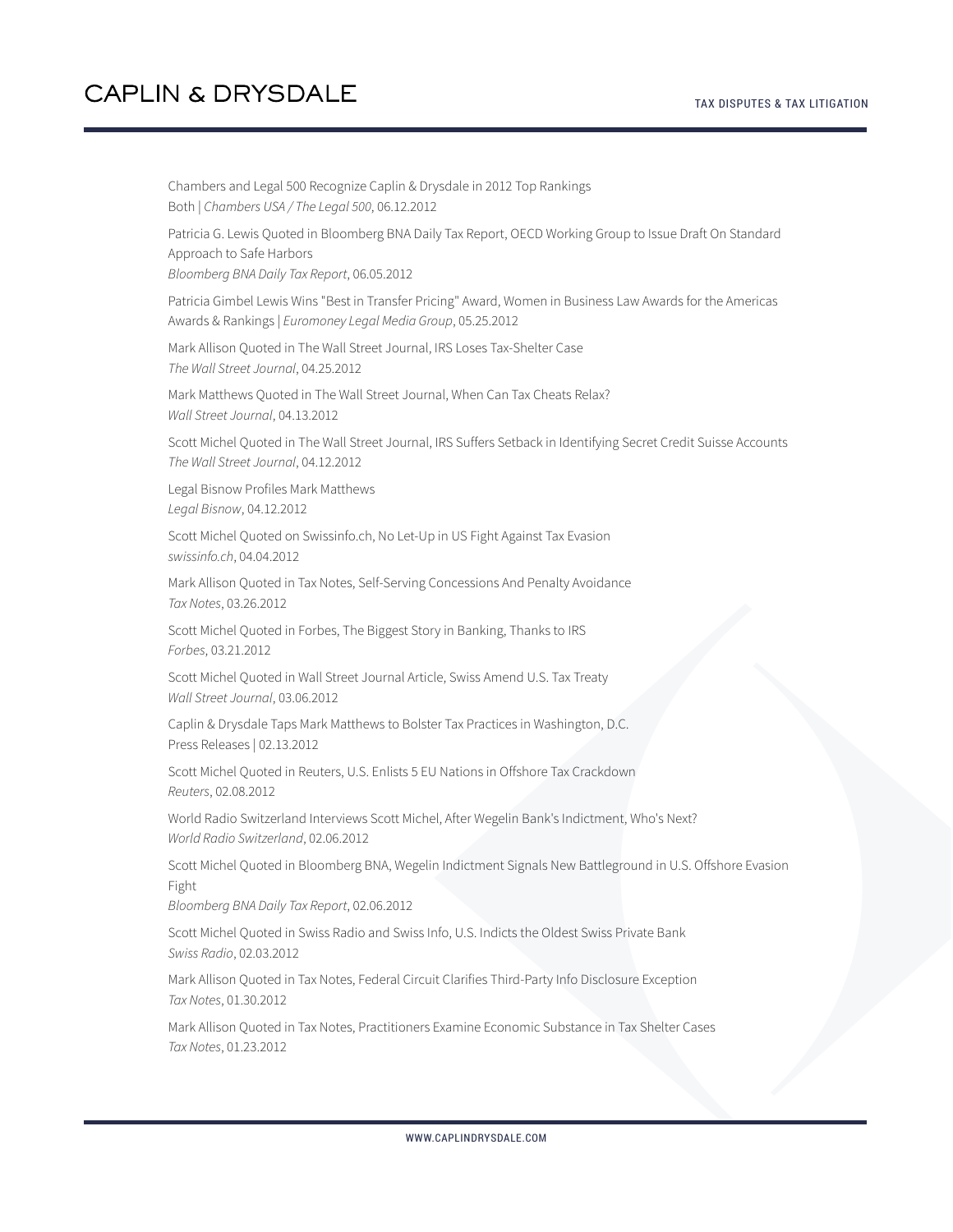Scott Michel Comments on Voluntary Disclosure Penalty Issues *Toronto Star*, 01.11.2012 Scott Michel Quoted in Reuters, Swiss Case Lifts Curtain on Correspondent Banking *Reuters*, 01.06.2012 Scott D. Michel Comments in Tax Notes Today Article, IRS to Allow Extensions of August 31 OVDI Application Deadline *Tax Analysts-Tax Notes Today*, 01.03.2012 The Washingtonian Lists Eight Caplin & Drysdale Attorneys as Top Lawyers in Washington Awards & Rankings | *Washingtonian Magazine*, 12.30.2011 David Rosenbloom Quoted in The New York Times, Law to Find Tax Evaders Denounced *The New York Times*, 12.26.2011 Scott Michel Quoted in Reuters, Taxpayers With Overseas Accounts Seethe at Penalties *Reuters*, 12.08.2011 Scott Michel Comments in Reuters, Credit Suisse Will Disclose Names of U.S. Clients *Reuters*, 11.08.2011 Scott Michel Comments in The Wall Street Journal, Credit Suisse to Name Names *The Wall Street Journal*, 11.08.2011 David Rosenbloom Quoted in Financial Post, Swiss Banks Near Deal to Disclose Customer Names to U.S. *Financial Post*, 10.24.2011 Bloomberg Law Interview: Scott Michel Says Financial Firms Are Struggling to Comply With FATCA *Bloomberg Law*, 09.29.2011 Scott Michel Quoted in Financial Post, IRS Strikes a Conciliatory Tone Toward Canadians *Financial Post*, 09.28.2011 Niles A. Elber Comments in Tax Notes Article, Clarification on Retirement Plans Needed in OVDI *Tax Notes*, 09.26.2011 Scott Michel Quoted in Reuters, U.S. Readies Papers V. Swiss Banks on Tax Evasion *Reuters*, 09.10.2011 Scott Michel Comments on the IRS Amnesty for Undeclared Offshore Account Holders *Bloomberg*, 09.07.2011 Scott Michel Quoted in Swissinfo, Banks Say U.S. Tax Deal Must Respect Swiss Law *swissinfo*, 09.05.2011 The Best Lawyers in America Ranks 19 Caplin & Drysdale Attorneys as Leaders in Their Field Awards & Rankings | *U.S. News & World Report*, 09.01.2011 Scott Michel Comments in CNBC and The Wall Street Journal About IRS Crackdown of Undeclared Offshore Accounts *CNBC, Wall Street Journal*, 08.19.2011 Scott Michel Quoted in Bloomberg, Credit Suisse Likely to Settle Criminal Tax Probe *Bloomberg*, 08.15.2011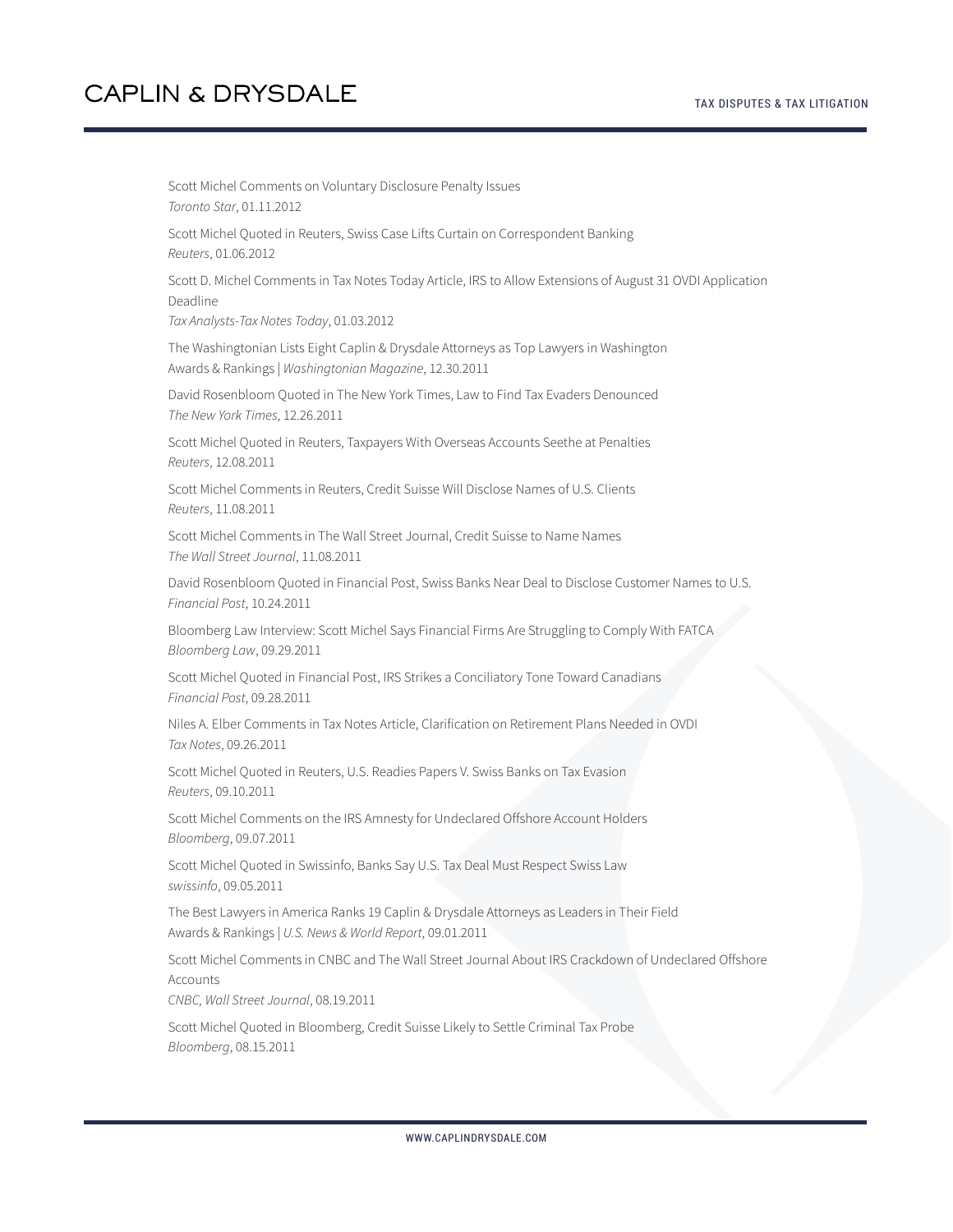Scott Michel Quoted in Tax Analysts, Practitioners Assess Offshore Initiative as Deadline Approaches *Tax Notes*, 08.15.2011

Mark Allison and Christopher Rizek Quoted in Tax Notes, Offshore Plan Participants May Have FBAR Obligations *Tax Notes*, 08.08.2011

Christopher Rizek Comments in The National Taxpayer Advocate, IRS In-House Critic Paid to Tell Tax Collecting Agency of Flaws

*Bloomberg, Pittsburgh Tribune - Review*, 08.07.2011

Tax Analysts Roundtable Panelist Christopher Rizek Discuss Tax Guidance Processes *Tax Notes*, 08.01.2011

Scott Michel Quoted in Swissinfo, Credit Suisse "Worse Off" Than UBS in the U.S. *swissinfo.ch*, 07.27.2011

Mark Allison Responds to Altria's Battle With the IRS *San Francisco Chronicle*, 07.21.2011

Scott Michel Comments on Possible U.S. Indictment of Swiss Bank Credit Suisse on Tax Evasion Charges *Reuters*, 07.15.2011

Scott Michel Comments in Reuters Article, "U.S. Senate Bill Targets Offshore Tax "Trickery" *Reuters*, 07.12.2011

Mark Allison Responds to D.C. Circuit's Decision to Uphold Extended Limitations Period for Tax Returns Containing Overstated Basis Items *Tax Analysts*, 06.22.2011

Caplin & Drysdale Taps Mark D. Allison to Bolster Tax Practices in New York Press Releases | 06.16.2011

Chambers and Legal 500 Recognize Caplin & Drysdale in 2011 Top Rankings Both | *Chambers USA / The Legal 500*, 06.16.2011

World Radio Switzerland Interviews Christopher Rizek on the Consequences of a Potential U.S.-Swiss Tax Evasion Deal

*World Radio Switzerland*, 06.14.2011

Scott Michel Comments in Bloomberg, Swiss in Talks With U.S. on Untaxed Assets, Official Says *Bloomberg*, 06.10.2011

Scott Michel Comments in Bloomberg, IRS Loosens Aug. 31 Deadline for Offshore Tax Disclosures *Bloomberg*, 06.03.2011

Scott D. Michel Comments in Tax Notes Today Article, IRS to Allow Extensions of August 31 OVDI Application Deadline

*Tax Analysts-Tax Notes Today*, 06.03.2011

Scott Michel & Beth Shapiro Kaufman Comment in the Wall Street Journal, The Tax Blog *The Wall Street Journal*, 06.01.2011

Wall Street Journal Interviews Scott Michel About IRS Enforcement in Asia *Wall Street Journal*, 05.11.2011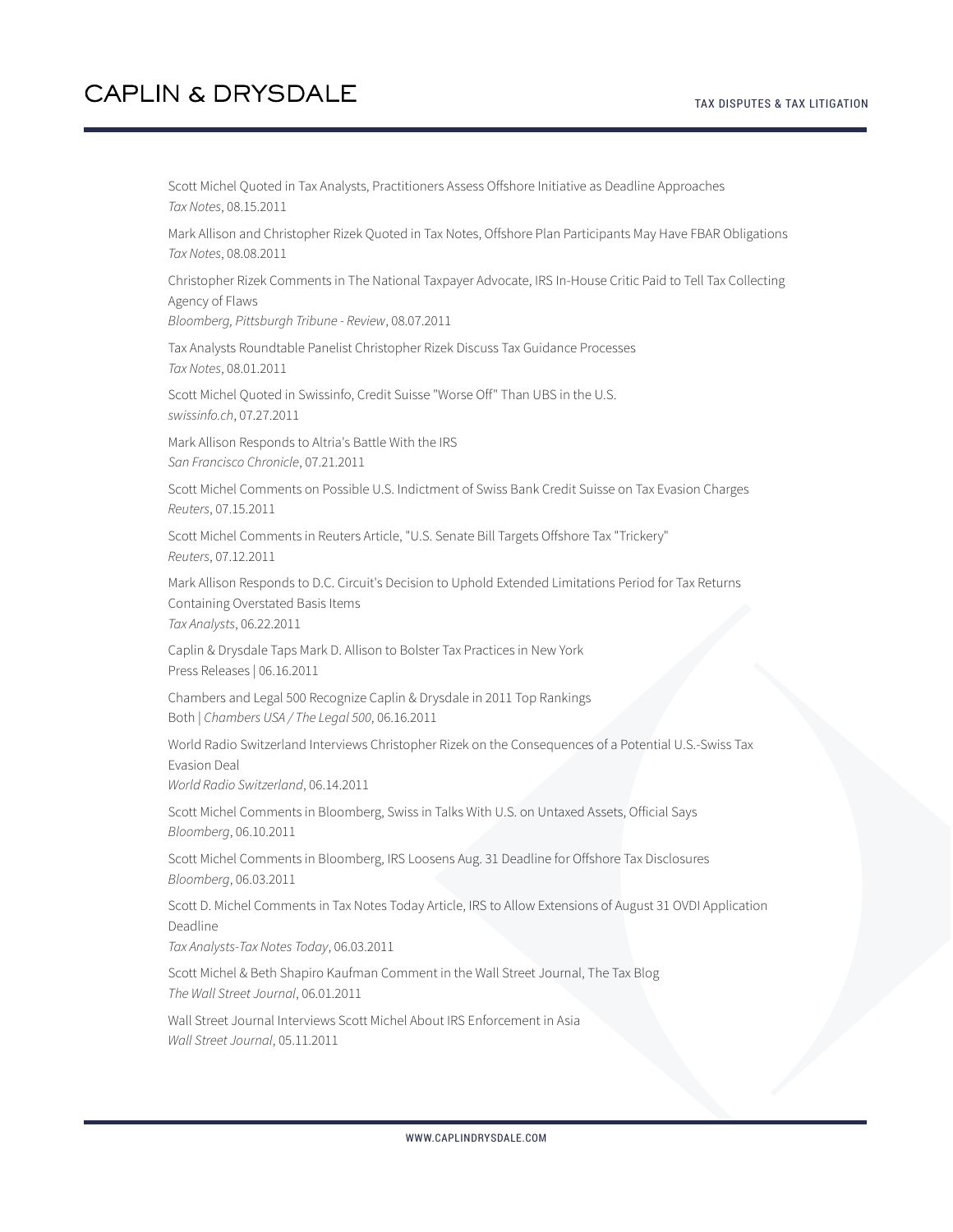Scott Michel Comments About Offshore Accounts and the End to Bank Secrecy *CNBC*, 04.15.2011

Americans Holding Money in Secret Offshore Accounts Risk Prosecution *NBC Universal*, 04.15.2011

Niles Elber Comments on Overseas Banks Possibly Facing Penalties *The New York Times*, 04.13.2011

Charles Ruchelman Comments on the IRS's Aggressive Audits of Easements *Dow Jones*, 03.15.2011

Scott Michel Comments on U.S. Crackdown of Undeclared Offshore Accounts *Bloomberg*, 03.11.2011

H. David Rosenbloom and Patricia G. Lewis Selected in The Best of the Best 2011 Awards & Rankings | *Expert Guides*, 03.01.2011

Scott Michel Comments on U.S. Indictments of Credit Suisse Employees *Swiss Info*, 02.27.2011

Scott Michel Comments on IRS's Second Amnesty Program for Undeclared Offshore Account Holders *The Wall Street Journal, Bloomberg, The New York Times, Automated Trader, Tax Analysts, South China Morning Post*, 02.23.2011

Caplin & Drysdale Attorneys Comment on WikiLeaks' Release of Offshore Account Data *The Wall Street Journal, World Radio Switzerland, The New York Times, Marketplace*, 02.03.2011

WikiLeaks' Release of 2,000 Foreign Bank Accounts to Spell Tax Complications for Undeclared Account Holders Press Releases | 01.17.2011

David Rosenbloom Comments on U.S. Companies' Use of Repatriation Strategies to Avoid Taxes *Bloomberg*, 12.29.2010

Scott Michel States Switzerland's Cantonal Banks Next Target of U.S. Tax Investigators *World Radio Switzerland*, 12.28.2010

Scott Michel Comments on Potential New Amnesty Program From IRS *Bloomberg Businessweek*, 12.09.2010

Scott Michel Comments on Israeli Bank's Response Amid IRS Scrutiny of Undeclared Offshore Accounts *Reuters*, 11.01.2010

David Rosenbloom Comments on Undeclared Offshore Banking's Shift to the East 09.24.2010

Christopher Rizek Comments on IRS Providing Industry-Specific Guidance for Tax Problems *Nasdaq*, 09.21.2010

Caplin & Drysdale Recognized in 2011-2012 U.S. News-Best Law Firms Ranking *U.S. News & World Report*, 09.15.2010

Scott Michel Comments on IRS Scrutiny of Tax Attorneys *Financial Adviser*, 08.31.2010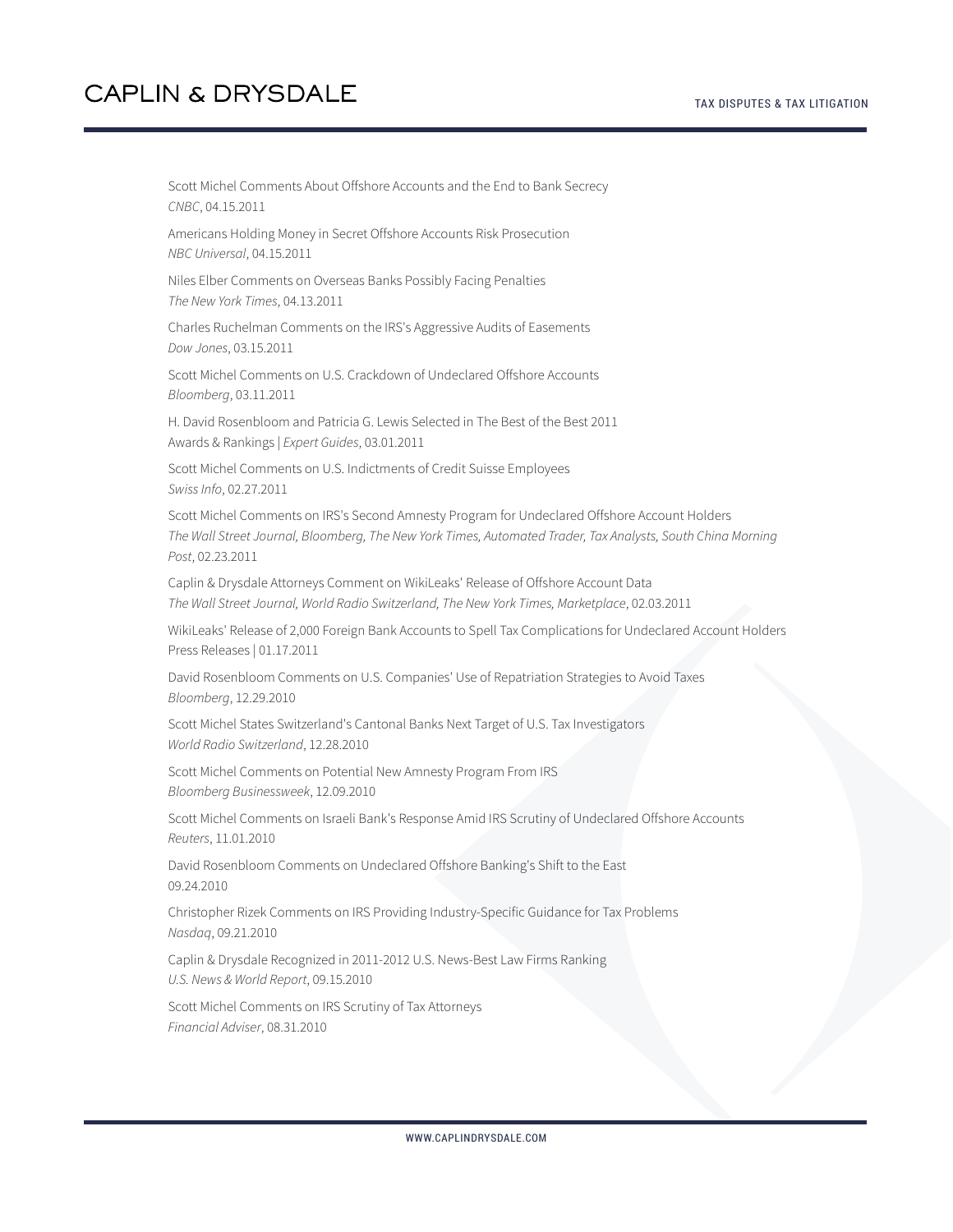Scott Michel Comments on U.S. Government's Investigation of Offshore Accounts *Tax Analysts, Eurasia Review, The Wall Street Journal*, 08.24.2010

David Rosenbloom Comments on IRS's Reorganization for Global Enforcement *The Wall Street Journal*, 08.06.2010

19 Caplin & Drysdale Attorneys Named Best Lawyers in America Awards & Rankings | *U.S. News & World Report*, 08.04.2010

Scott Michel Comments on Swiss Approval of UBS Settlement With the U.S. *Bloomberg, Schweizer Fernsehen*, 06.17.2010

Chambers USA and Legal 500 Recognize Caplin & Drysdale in 2010 Top Rankings Both | *Chambers USA / The Legal 500*, 06.15.2010

Scott Michel Comments on Swiss-U.S. Deal on UBS *Forexyard, The New York Times*, 06.09.2010

Christopher Rizek Comments on Circular 230 Revisions *BNA*, 06.09.2010

Christopher Rizek Comments on IRS's Openness About Its Disciplinary Proceedings *Financial Adviser*, 05.24.2010

David Rosenbloom Comments on International Tax Policy *Insurance News*, 05.11.2010

Caplin & Drysdale Attorneys Comment on the End of the Era of Bank Secrecy *Forexyard, Bloomberg, PRLog, FA Magazine, etc.*, 05.04.2010

Caplin & Drysdale's Christopher Rizek Testifies at a Capitol Hill Hearing About Federal Employees With Delinquent Taxes

*Committee on Oversight and Government Reform, The Washington Post, etc.*, 03.19.2010

Caplin & Drysdale Shortlisted for the Chambers USA Awards for Excellence 2010 Awards & Rankings | *Chambers USA*, 03.17.2010

Christopher Rizek Comments on Julius Baer Whistleblower *The New York Times*, 01.19.2010

IRS Unveils Criteria for Swiss Bank Account Disclosures *The Washington Post*, 11.17.2009

Scott Michel Comments on U.S. Targeting Hong Kong for Tax Evaders *Bloomberg*, 11.12.2009

GETTING PERSONAL: Unit Should Help IRS Track Rich Tax Dodgers *The Wall Street Journal*, 11.03.2009

Washingtonian Magazine Lists Six Caplin & Drysdale Attorneys as Top Lawyers in Washington Awards & Rankings | *Washingtonian Magazine*, 11.01.2009

Scott Michel Comments on the IRS Settlement Initiative and Implications after Amnesty Deadline *The New York Times, ABC News, The Wall Street Journal, Bloomberg*, 10.28.2009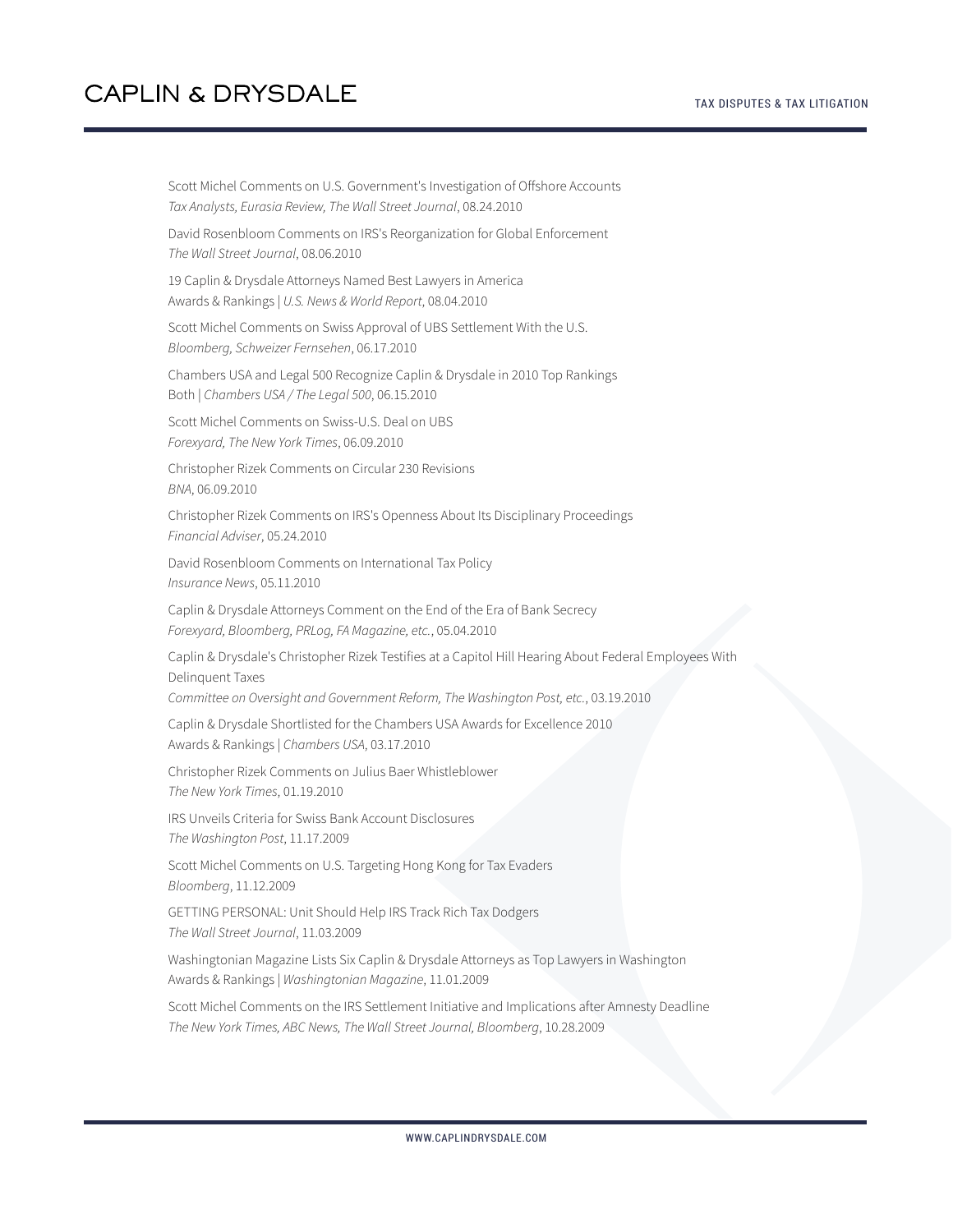Radio Interview: Many Swiss Account Holders 'Petrified' Over U.S. Tax Probe *World Radio Switzerland*, 10.16.2009 Radio Interview: Watch Out Swiss Banks Says Washington Lawyer Dealing With Tax Disclosures 09.22.2009 Swiss TV Interviews David Rosenbloom on IRS Crackdown of American Taxpayers With Undeclared Offshore Accounts (French) *Le TSR*, 09.22.2009 Scott Michel Comments on IRS Crackdown of Undisclosed Offshore Accounts With UBS, Credit Suisse, Julius Baer, LGT *The Washington Post, Dow Jones, NPR, Bloomberg, CNBC, etc.*, 09.22.2009 UBS Warns U.S. Clients as Tax Amnesty Deadline Nears *Reuters*, 09.18.2009 Something to Aim for *Dealbreaker*, 09.08.2009 Swiss Deal With IRS May Hide Some Tax Cheats *The New York Times*, 09.07.2009 New OPR Chief Ready to Get Tough *WebCPA*, 09.01.2009 Informant in Tiny Nation Toppled Decades of Banking Secrecy *Sunlight Projects*, 08.31.2009 International Tax Review Nominates Caplin & Drysdale for Transfer Pricing Firm of the Year Award Awards & Rankings | *International Tax Review*, 08.18.2009 Talent in Demand as Transfer Pricing Disputes Gain Attention *A.E. Feldman Blog*, 06.29.2009 U.S. Justice Dept Says No Plans to Drop UBS Case *guardian.co.uk*, 06.23.2009 U.S. and Switzerland Agree to New Tax Treaty *Swiss Info*, 06.19.2009 Chambers USA 2009 Recognizes Eight Caplin & Drysdale Attorneys as 'America's Leading Lawyers' Awards & Rankings | *Chambers USA*, 06.15.2009 Chip Maker Xilinx Loses Tax Ruling *Wall Street Journal*, 05.29.2009 Super Lawyers Recognizes Nine Caplin & Drysdale Attorneys in Five Practice Areas Awards & Rankings | *Super Lawyers*, 03.27.2009 IRS Seduces Offshore Account Holders Press Releases | 03.26.2009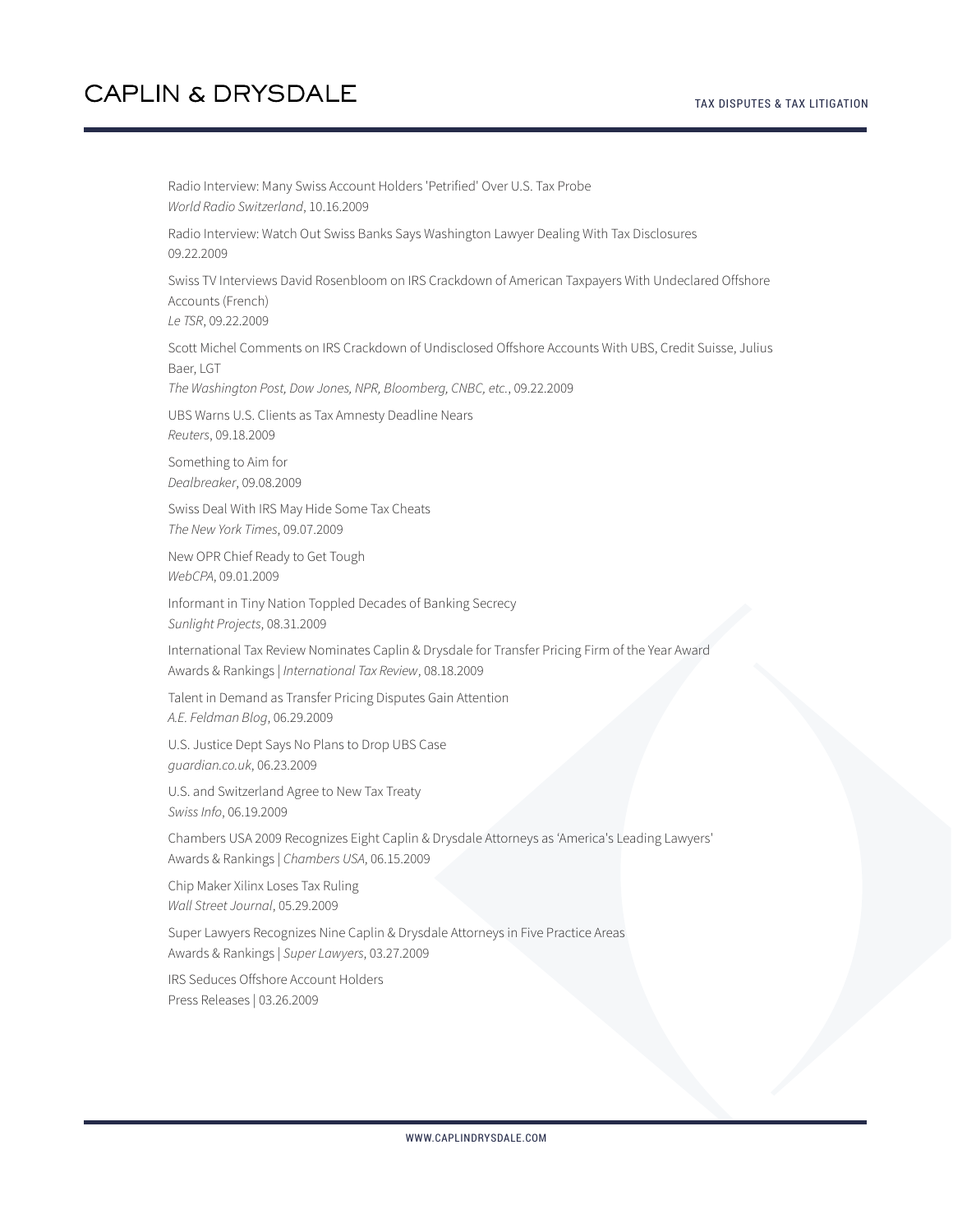#### TAX DISPUTES & TAX LITIGATION

# **CAPLIN & DRYSDALE**

Countries in Europe and Asia Agree to Modify Treaty Provisions: Profound Implications for Noncompliant U.S. Taxpayers With Foreign Accounts Press Releases | 03.13.2009

Caplin & Drysdale Member Cono Namorato Interviewed on Money Matters *Money Matters*, 03.13.2009

PLC's Which Lawyer? Recommended Caplin & Drysdale as Leading in Tax Awards & Rankings | *Practical Law*, 03.02.2009

H. David Rosenbloom and Patricia G. Lewis Selected in The Best of the Best 2009 Awards & Rankings | *Expert Guides*, 03.01.2009

IRS Wants to Force Swiss Bank UBS to Lift Veil of Secrecy *Miami Herald*, 02.20.2009

Corporate Crime Defense Bar in Unison: More Prosecutions Are on the Way *Corporate Crime Reporter*, 02.19.2009

UBS Faces IRS Fight Over Names, Shrs Rise on Deal *Interactive Investor*, 02.19.2009

UBS Faces IRS Fight Over Names *International Herald Tribune*, 02.19.2009

U.S. Government Suing UBS to Get at Names of the Rich *The Financial Post*, 02.19.2009

U.S. Seeks More UBS Account Records in Tax Battle *Reuters*, 02.19.2009

Caplin & Drysdale's Niles Elber Named One of American Bar Association's 2009 Outstanding Young Tax Lawyers Awards & Rankings | 01.09.2009

Niles Elber Named One of American Bar Association's 2009 Outstanding Young Tax Lawyers Awards & Rankings | *American Bar Association*, 01.09.2009

Is Big Business Scared of Obama? *The Wall Street Journal Law Blog*, 01.02.2009

Four Caplin & Drysdale Attorneys Recognized as Top Tax Practitioners in the World Awards & Rankings | *Expert Guides*, 12.01.2008

Caplin & Drysdale Ranked #39 Out of the Top 100 Global Tax Law Firms Awards & Rankings | 11.03.2008

#### EVENTS

Melissa Wiley Addresses Corporate Transparency Act at Income Tax Seminar Virtual, 07.22.2022

Mark Matthews Analyzes Future of Voluntary Disclosures at NYU Tax Controversy Forum The Westin New York Grand Central, 06.24.2022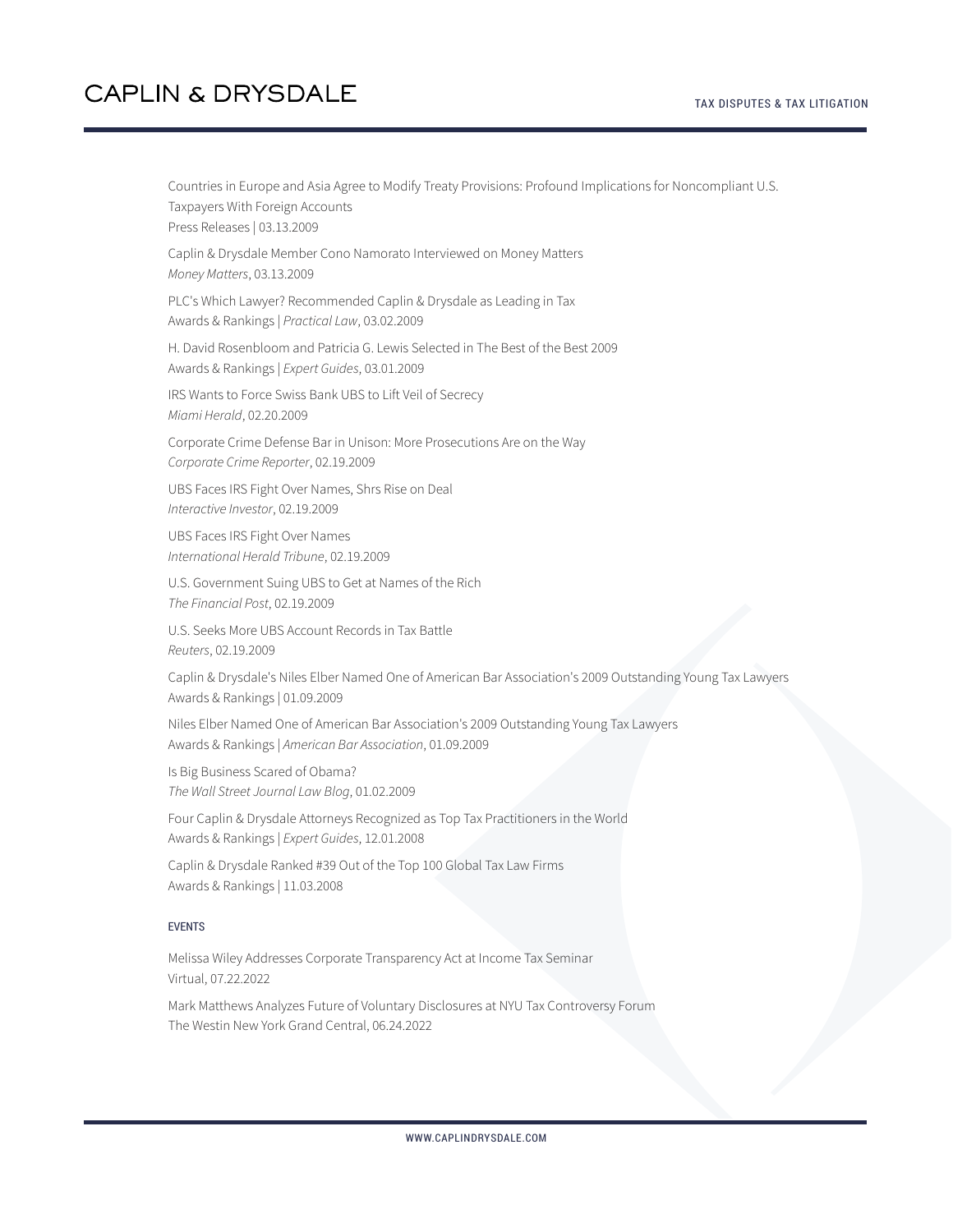Victor Jaramillo Co-Chairs Panel on Blockchain and Cryptocurrency at ABA U.S. and Latin America Tax Practice Trends Conference

Mandarin Oriental, Miami Fl, 06.15.2022

Amanda Leon Addresses Ethical Issues at IFA USA Branch Annual Conference Ritz-Carlton, Washington D.C., 06.03.2022

Melissa Wiley Discusses Tax Authorities and Penalty Defenses at FBA Insurance Tax Seminar JW Marriott, Washington, DC, 06.02.2022

Christopher Rizek Moderates Panel on Tax Collection Alternatives at International Conference on Taxpayer Rights

Harvard Law School (online only), 05.19.2022

Christopher Rizek Analyzes Ethical Considerations in Tax Collection Representation at ABA May Tax Meeting Hybrid, Marriott Marquis Washington, DC, 05.13.2022

Christopher Rizek Addresses Ethical Issues at ABA May Tax Meeting Hybrid, Marriott Marquis Washington, DC, 05.13.2022

Melissa Wiley Analyzes Corporate Transparency Act and New Beneficial Ownership Disclosure Rules on CTA Panel

Miller & Chevalier, 04.26.2022

Niles Elber and Melissa Wiley Analyze IRS Examinations on Lorman Webinar 03.31.2022

Amanda Leon Addresses The Corporate Transparency Act at TEI Midyear Conference 03.21.2022

Niles Elber and Melissa Wiley Address Tax Return Preparers Being Under New Scrutiny on Strafford Webinar 1:00 PM EST

02.10.2022

Melissa Wiley Analyzes Tax Ethics at ABA Midyear Tax Meeting 2:30 PM

02.03.2022

Ross Sharkey Joins Panel on Trying a Civil Tax Fraud Case at ABA Criminal Tax Fraud & Tax Controversy Institute 9:45 AM - 10:35 AM

12.10.2021

Mark Matthews Moderates Panel on IRS Criminal Enforcement Priorities at ABA Criminal Tax Fraud & Tax Controversy Institute 10:30 AM - 11:30 AM

12.09.2021

Scott Michel Moderates Panel on IRS and DOJ Declining Prosecution at ABA Criminal Tax Fraud & Tax Controversy Institute 11:30 AM - 12:30 PM 12.09.2021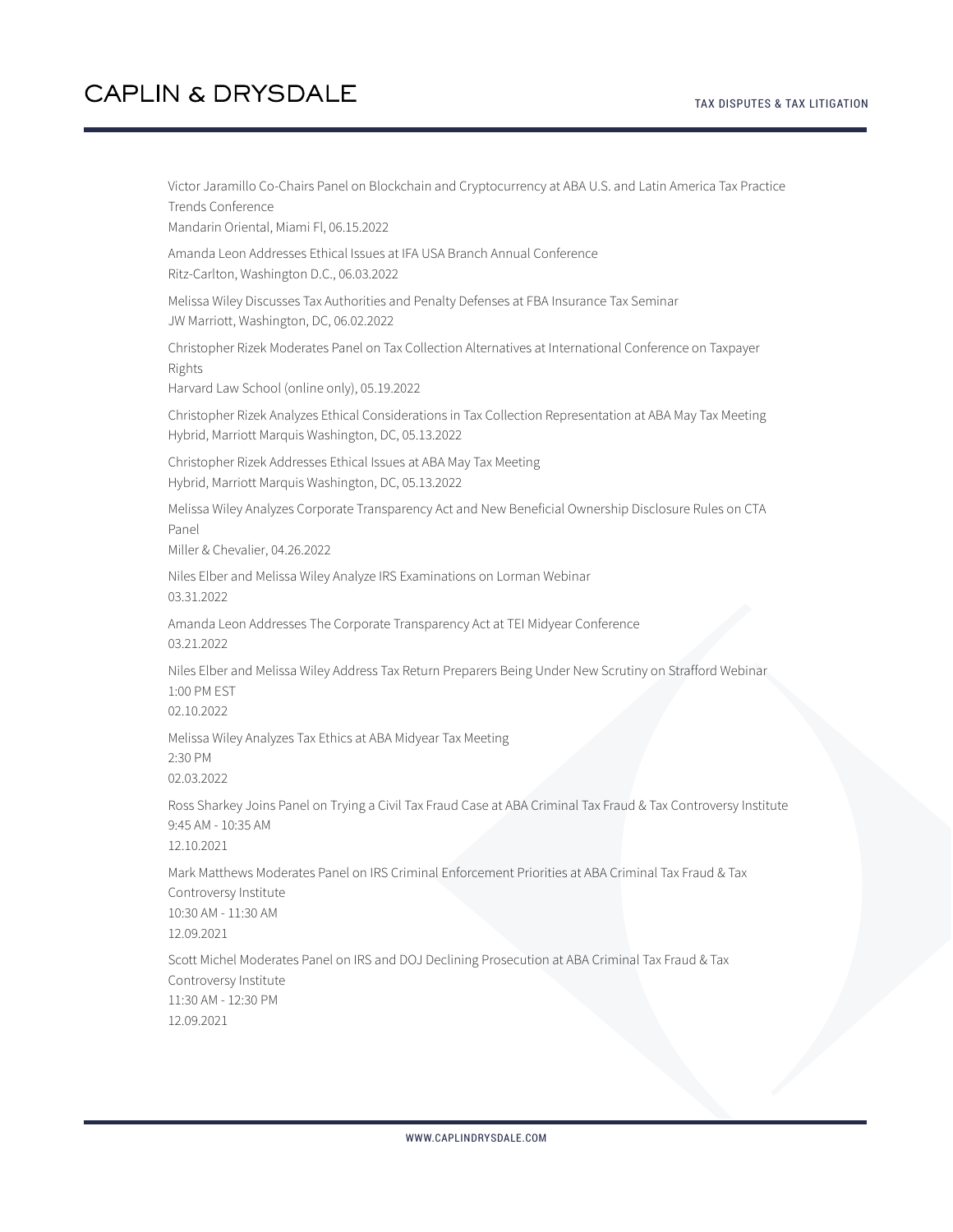Scott Michel Addresses Ethical Issues in International Tax at IFA Winter International Tax Conference 11:00 AM to 12:20 PM 12.09.2021 Melissa Wiley Moderates Panel on Whether Tax Leaks Bring More Audits and Investigations at D.C. Bar Program 12.01.2021 Scott Michel Discusses Whether Tax Leaks Bring More Audits and Investigations at D.C. Bar Program 12.01.2021 Victor Jaramillo Addresses Expatriation at U.S. and UK Tax and Estate Planning Conference 10:00 AM EST 11.24.2021 Robert Carney Presents on BBA Partnership Audit Rules at D.C. Bar Program 11.17.2021 Melissa Wiley Moderates D.C. Bar Program on BBA Partnership Audit Rules 11.17.2021 Christopher Rizek and Melissa Wiley Analyze Captive Insurance and Conservation Easements at AICPA National Tax Conference 11:40 AM - 12:30 PM 11.16.2021 Melissa Wiley Addresses How to Avoid and Defend Against Penalties at AICPA National Tax Conference 9:55 AM–10:45 AM and 11:00 AM–11:50 AM 11.15.2021 Melissa Wiley Explores Tax Controversy Issues at NYU 80th Institute on Federal Taxation 11.15.2021 Christopher Rizek and Melissa Wiley Discuss Ethics Issues in COVID Era at ABA Philadelphia Tax Conference 2:15 PM 11.09.2021 Peter Barnes Moderates Panel on Issues Facing Tax Directors at ABA Philadelphia Tax Conference 11:15 AM 11.09.2021 Victor Jaramillo Addresses IRS Cryptocurrency Enforcement at Latino Tax Fest 10:00 AM to 10:50 AM PST 09.29.2021 Victor Jaramillo Addresses in Spanish IRS Cryptocurrency Enforcement at Latino Tax Fest 12:00 PM to 12:50 PM PST 09.29.2021 Victor Jaramillo Moderates Panel on John Doe Summonses and Crypto Compliance Gap at ABA Fall Tax Meeting 2:00 PM 09.22.2021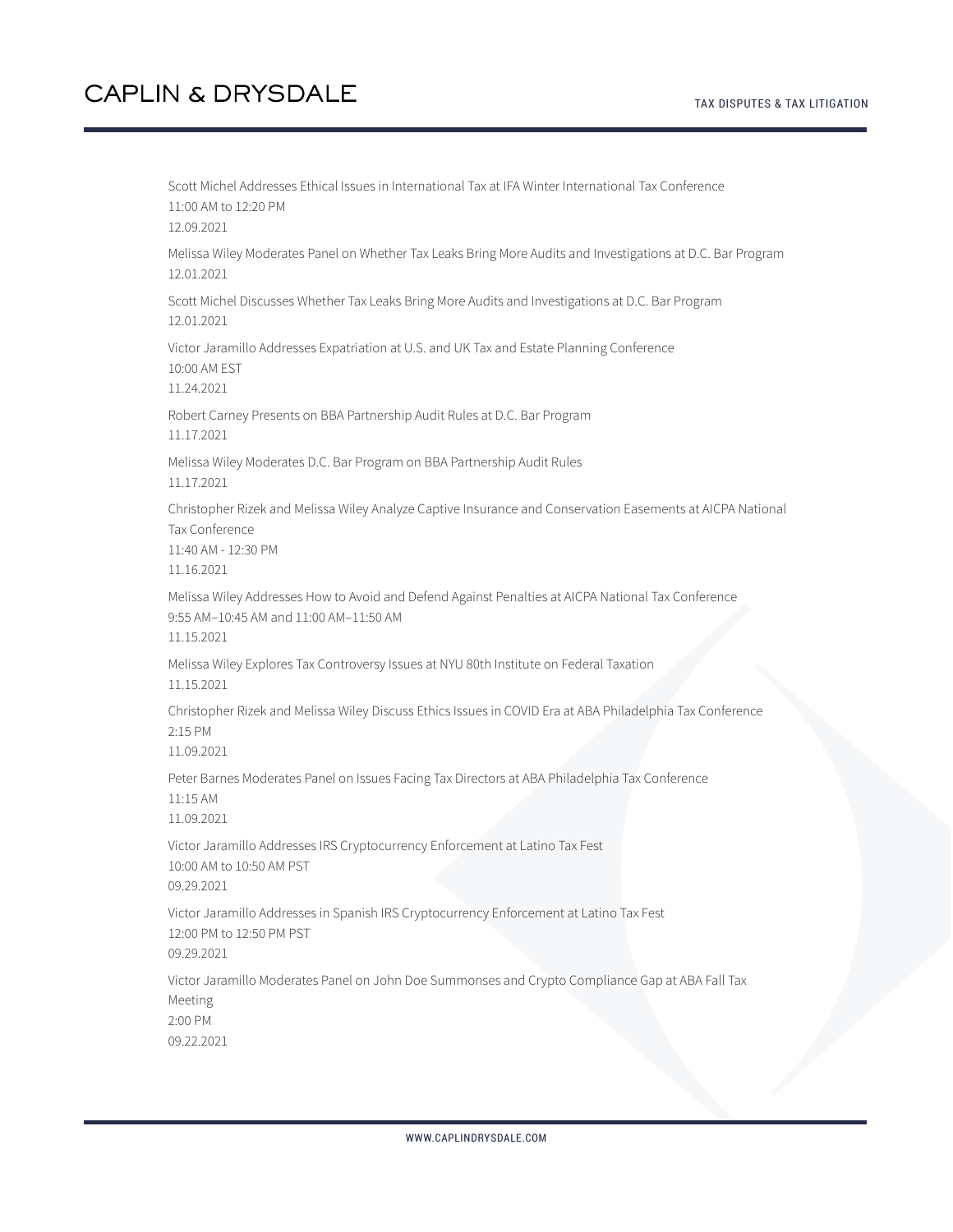Benjamin Eisenstat Moderates Panel on Privacy at ABA Fall Tax Meeting 3:00 PM 09.21.2021 Peter Barnes and Lauren Smith Present U.S. Tax Update to Canadian Petroleum Tax Society 09.09.2021 Patricia Lewis Joins ABA Women in Tax Forum Zoom Tea 4:30 PM ET 07.16.2021 Mark Matthews Addresses New Frontiers in Tax Fraud at Berkeley Fraud Fest 06.25.2021 Jonathan Black Analyzes Ethical and Penalty Issues at NYU Tax Controversy Forum 3:00 PM to 4:00 PM 06.24.2021 Victor Jaramillo Co-chairs Panel on Cryptocurrency Enforcement at ABA U.S. and Latin America Tax Practice Trends Conference 1:00 PM - 2:15 PM 06.21.2021 Robert Carney Moderates Webinar on *CIC Services v. IRS* and Anti-Injuction Act 05.25.2021 Benjamin Eisenstat Addresses Important Developments in Criminal Litigation at ABA 2021 May Tax Meeting 2:30 PM ET 05.11.2021 Victor Jaramillo Discusses Recent Development in Foreign Financial Reporting and Enforcement at ABA 2021 May Tax Meeting 2:30 PM ET 05.11.2021 Robert Carney Explores Taxing Wealth on Federalist Society Webinar 1:30 PM ET 04.16.2021 Elizabeth Stevens Co-Chairs Panel on OECD Pillars at ABA Annual U.S. and Europe Tax Practice Trends Conference 11:00 AM – 12:30 PM ET 03.25.2021 Benjamin Eisenstat Addresses Tax Terms of Art at FBA Tax Law Conference 2:30 PM to 3:30 PM 03.03.2021 Christopher Rizek Explores Ethical Obligations at ABA Midyear Tax Meeting 1:10 PM to 2:00 PM 01.29.2021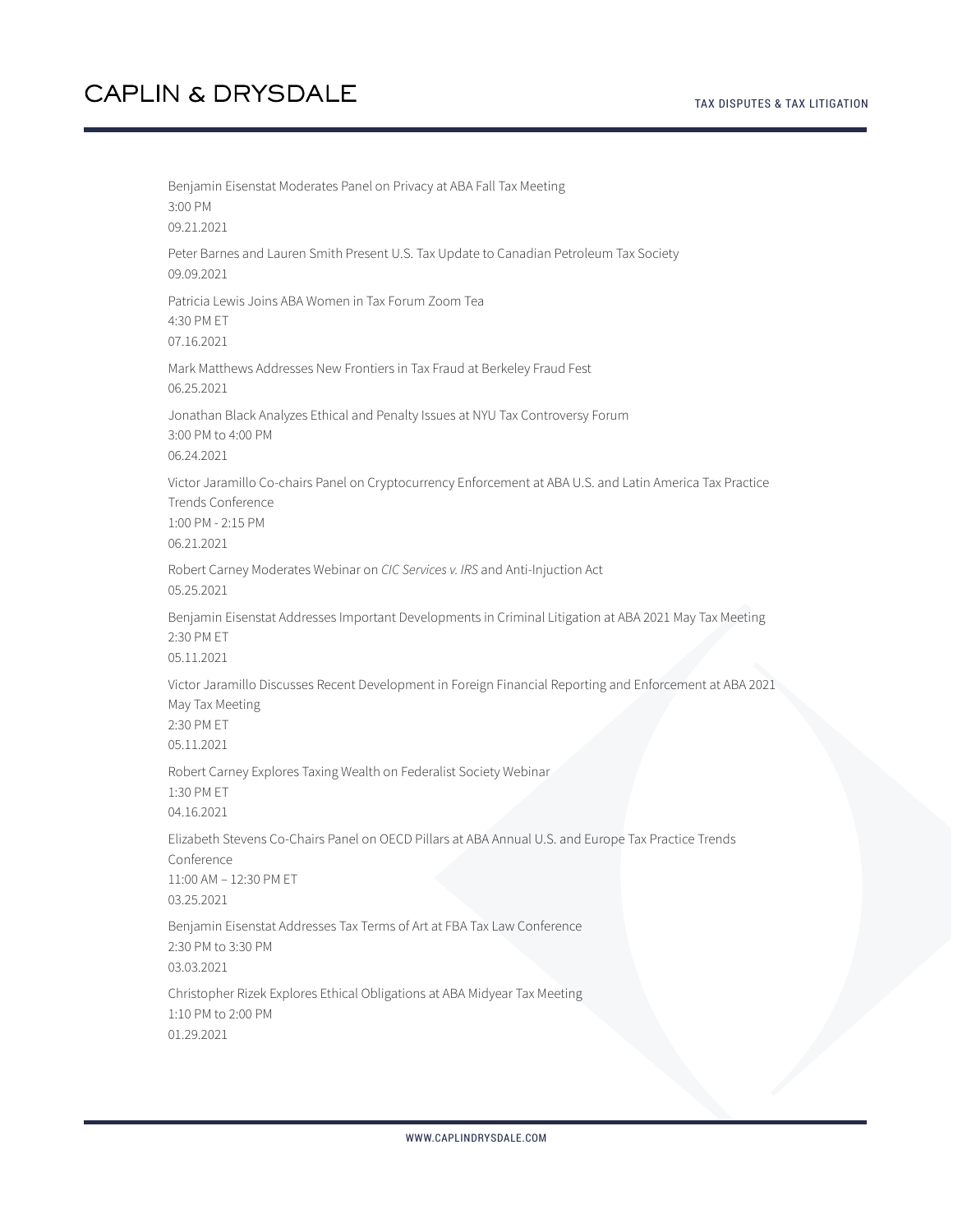Christopher Rizek Addresses Recent Developments in Court Procedure & Practice at ABA Midyear Tax Meeting 12:30 PM to 2:00 PM 01.27.2021 Amanda Leon Discusses Recent IRS Compliance Campaigns at ABA Midyear Tax Meeting 4:30 PM to 6:00 PM 01.27.2021 Amanda Leon Explores Privileges and Penalties at Virtual IFA USA International Tax Conference 11:00 AM - 12:00 PM 12.18.2020 Scott Michel Discusses Tax Compliance Matters at ALI CLE International Trust and Estate Planning Program 2:40 PM 12.09.2020 Christopher Rizek Analyzes Ethical Issues Under the BBA Partnership Audit Regime at UNC School of Law Tax Institute Speaker Series 11:00 AM - 1:30 PM 12.04.2020 Mark Allison Speaking on Tax Controversy and Tax Litigation at NYU 79th Institute on Federal Taxation 11.16.2020 Christopher Rizek Addresses Ethics in COVID-19 Era at ABA Virtual Philadelphia Tax Conference 3:30 PM 11.12.2020 Victor Jaramillo Addresses Reporting Foreign Accounts at Latino Tax Fest 2:30 PM to 3:20 PM 10.28.2020 Victor Jaramillo Addresses in Spanish Reporting Foreign Accounts at Latino Tax Fest 12:30 PM to 1:30 PM 10.28.2020 Scott Michel to Host Conversation with IRS Chief Don Fort on Criminal Tax Enforcement 09.23.2020 Victor Jaramillo Addresses in Spanish International Tax Preparation on LatinoTaxPro Webinar 11:30 PM PT 08.06.2020 Victor Jaramillo Explores International Tax Preparation on LatinoTaxPro Webinar 11:30 PM PT 08.04.2020 Clark Armitage Analyzes Transfer Pricing Insurance at 10th Annual NABE Transfer Pricing Symposium 1:15 PM 07.21.2020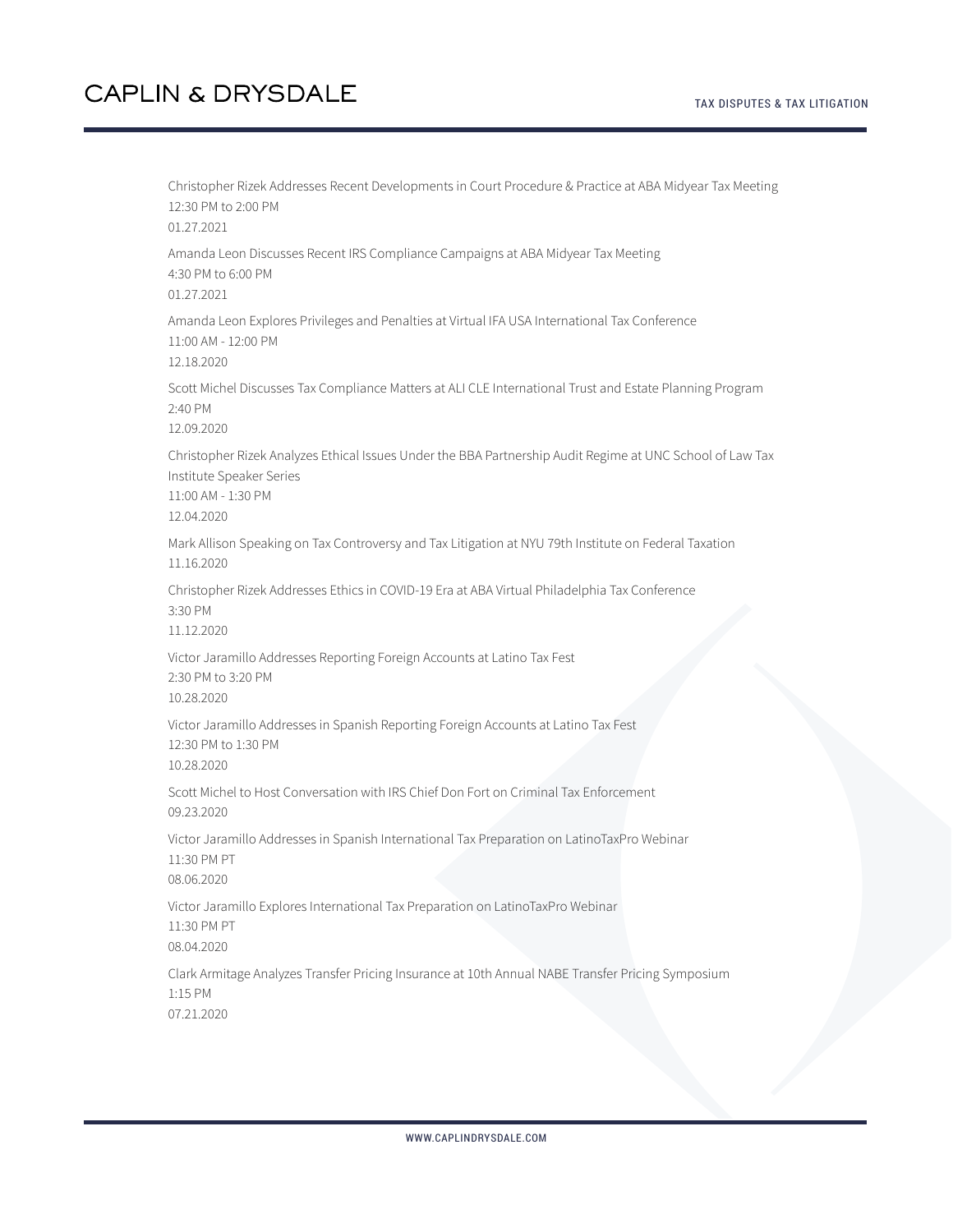Niles Elber Moderates Panel on Recent Criminal Investigations on ABA Virtual 2020 May Tax Meeting 1:00 PM - 1:20 PM 07.14.2020 Amanda Leon Explores Transfer Pricing Litigation on ABA Virtual 2020 May Tax Meeting 1:00 PM - 2:30 PM 07.02.2020 Niles Elber Addresses Evasion of Payment Prosecutions at FBA Tax Law Conference 4:30 PM - 5:30 PM 03.05.2020 Beth Kaufman Discusses Taxation at Harvard Kennedy School 02.29.2020 Scott Michel Joins Steering Committee for Cambridge Forum on International Tax Disputes 02.26.2020 Victor Jaramillo Discusses Developments in Offshore Compliance and Enforcement at ABA 2020 Midyear Meeting 8:45 AM 02.01.2020 Victor Jaramillo Explores Cryptocurrency Issues at ABA 2020 Midyear Meeting 11:00 AM 02.01.2020 Mark Allison Moderates Panel on Foreign Tax Judgments at ABA 2020 Midyear Meeting 3:20 PM 01.31.2020 Christopher Rizek Discusses Ethics at 32nd Annual Institute on Current Issues in International Taxation 10:45 AM - 11:45 AM 12.20.2019 Kirsten Burmester Analyzes Cross-Border Matters at 32nd Annual Institute on Current Issues in International Taxation 4:15 PM - 5:00 PM 12.19.2019 Kirsten Burmester Discusses BEAT Regulations at D.C. Bar Series 12:50 PM - 2:00 PM 12.05.2019 Scott Michel Analyzes Ethical Issues at 15th Biennial Parker C. Fielder Oil and Gas Tax Conference 10:15 AM 11.22.2019 Scott Michel Explores Compliance Obligations With Foreign Investments and Assets at ALI CLE International Trust and Estate Planning Program 3:30 PM 11.15.2019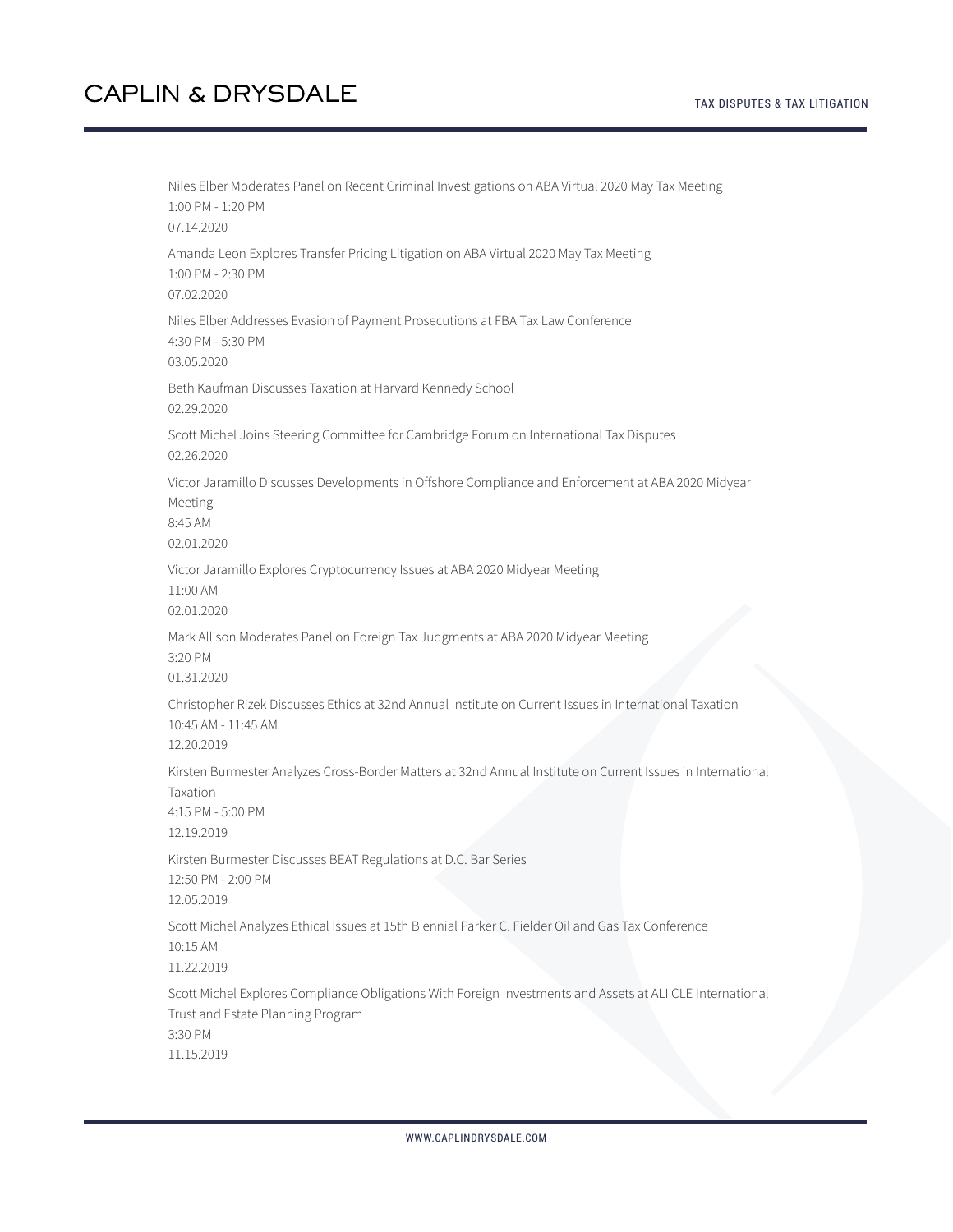Mark Allison Analyzes Latest IRS Campaigns at NYU 78th Institute on Federal Taxation 1:15 PM 11.10.2019 Victor Jaramillo Co-Chairs Panel at IBA New Era of Taxation Conference 11.07.2019 Christopher Rizek Discusses Ethics at NYU 78th Institute on Federal Taxation 5:15 PM 10.24.2019 Mark Allison Moderates Panel at NYU 78th Institute on Federal Taxation 1:15 PM 10.20.2019 Victor Jaramillo Addresses Developments in Offshore Compliance and Enforcement at ABA Fall Meeting 8:45 AM - 12:00 PM 10.05.2019 Beth Kaufman to Speak on Taxing Wealth Hosted by The Tax Policy Center 09.24.2019 Mark Matthews Addresses Tax Collection at International Visitor Leadership Program 09.19.2019 Beth Kaufman Explores Tax Controversies at ACTEC Mid-Atlantic Regional Meeting 09.15.2019 Victor Jaramillo Discusses Opportunity Zones at Latino Tax Fest 8:00 AM - 9:40 AM 08.01.2019 Kirsten Burmester Analyzes Recent IRS Guidance on BEAT, FDII, GILTI, Captive Services 9th Annual NABE Transfer Pricing Symposium 2:30 PM - 3:30 PM 07.16.2019 Christopher Rizek Examines Partnership Representatives at NYU 11th Annual Tax Controversy Forum 11:15 AM 06.20.2019 Mark Allison Addresses Cross-Border Audits and Investigations at NYU 11th Annual Tax Controversy Forum 4:00 PM - 5:00 PM 06.20.2019 Victor Jaramillo Chairs Digital Economy Roundtable at U.S. and Latin America Tax Practice Trends Conference 9:00 AM - 10:30 AM 06.14.2019 Niles Elber Moderates Panel on DOJ Tax Division Update at ABA May Meeting 9:35 AM ET 05.11.2019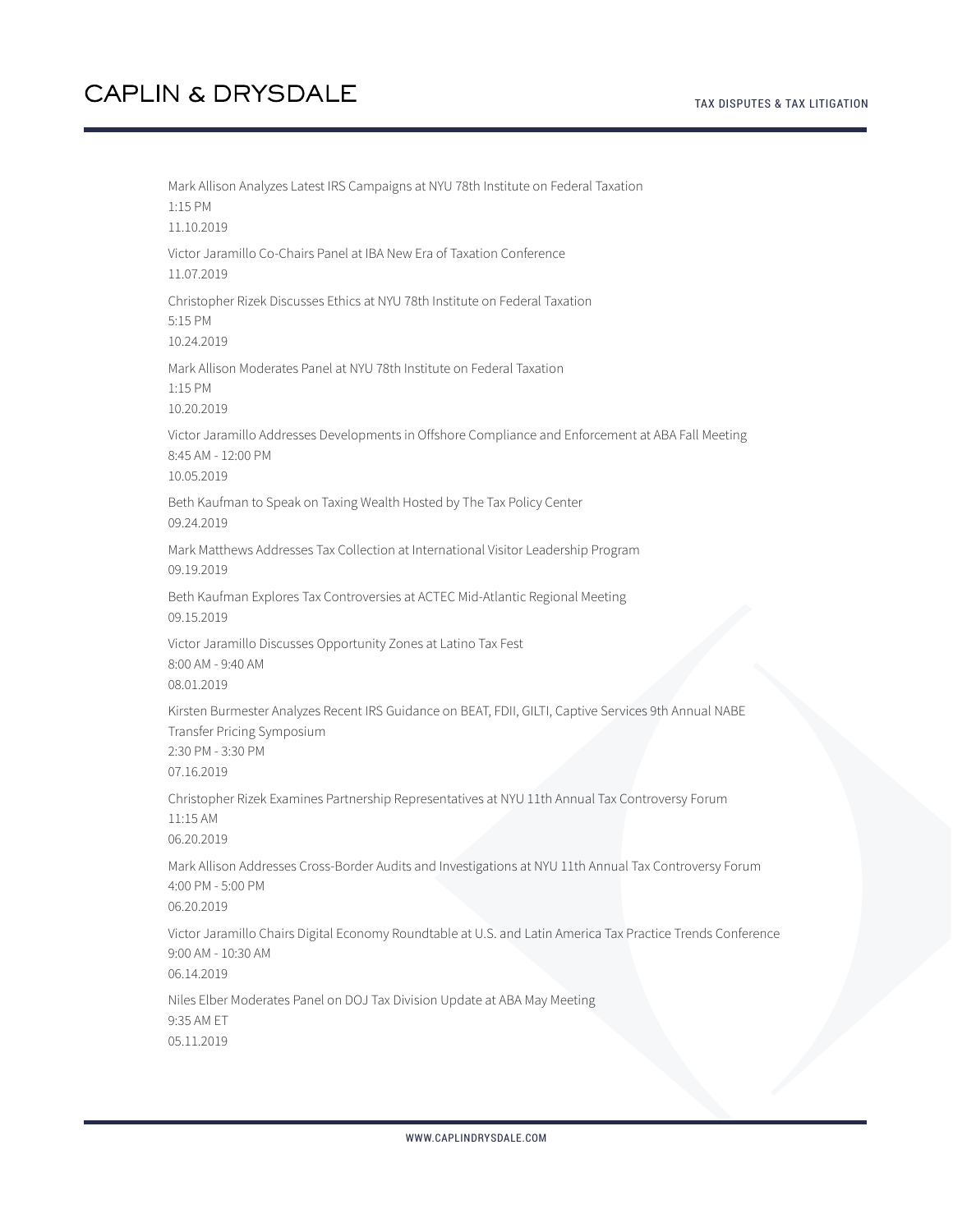Niles Elber Chairs Civil and Criminal Tax Penalties Committee Meeting at ABA May Meeting 8:45 AM - 11:45 AM ET 05.11.2019 Clark Armitage Addresses Transfer Pricing and International Tax Post TCJA and BEPS at Pacific Rim Tax Conference 3:30 PM PT - 5:00 PM PT 05.10.2019 Kirsten Burmester Moderates Panel on Inbound and Outbound Planning After Tax Reform at ABA May Meeting 3:00 PM ET 05.10.2019 Clark Armitage Chairs Competent Authority Panel at USD Transfer Pricing Symposium 11:00 AM PT 05.09.2019 Peter Barnes Moderates Panel on Right to Tax Digital Services and Goods at ABA Section of International Law Conference 4:30 PM - 6:00 PM 04.11.2019 Beth Kaufman Teaches Generation-Skipping Transfer Tax at Florida Fellows Institute 04.11.2019 Scott Michel Co-Chairs Panel on Protecting Taxpayers in an Era of Increased Regulation and Heightened Enforcement at U.S./Europe Tax Conference 2:30 PM - 4:00 PM GMT 04.04.2019 Elizabeth Stevens Examines Transfer Pricing and the U.S. Tax Landscape at TP Minds Conference 5:10 PM - 5:50 PM (London Time) 03.19.2019 Elizabeth Stevens Moderates Panel on What Follows TCJA at FBA Tax Law Conference 11:45 AM - 12:45 PM 03.08.2019 Mark Matthews and Ross Sharkey Explore Sentencing Advocacy in Criminal Tax Cases at FBA Tax Law Conference 2:30 PM to 3:30 PM 03.08.2019 Elizabeth Stevens Chairs International Symposium at FBA Tax Law Conference 03.07.2019 Ross Sharkey Chairs Young Lawyers Symposium at FBA Tax Law Conference 03.07.2019 Niles Elber Discusses Domestic Tax Enforcement at FBA Tax Law Conference 4:30 PM to 5:30 PM 03.07.2019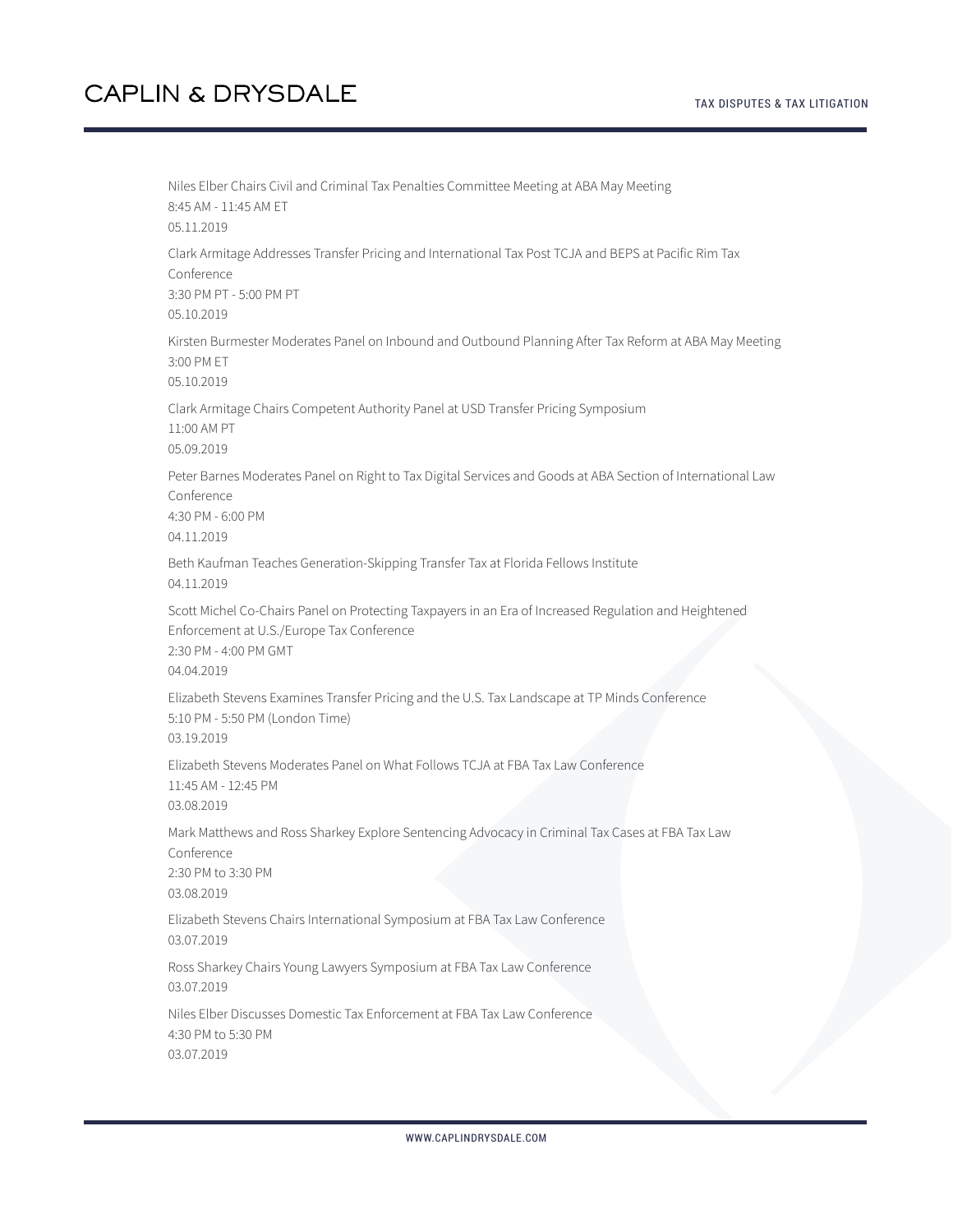Scott Michel Leads Discussion on "Tax Avoidance v. Tax Evasion" at Cambridge Forum on International Tax Disputes 02.28.2019 Elizabeth Stevens Discusses Alternatives to Resolving Large, Complicated, Corporate Tax Disputes at Women In Tax Forum 11:05 AM ET 02.26.2019 Clark Armitage Discusses Practical APA Experiences at TP Minds Americas 2:00 PM ET - 2:40 PM ET 02.26.2019 Clark Armitage Leads International Tax Workshop at TP Minds Americas 02.25.2019 Kirsten Burmester Explores Importance of Tax Treaties at IFA USA Annual Conference 9:45 AM to 10:45 AM ET 02.22.2019 Niles Elber Chairs Civil and Criminal Tax Penalties Committee Meeting at ABA 2019 Midyear Meeting 8:30 AM - 11:45 AM CT 01.19.2019 Scott Michel Moderates Panel on Two-Minute Drills at ABA 2019 Midyear Meeting 2:00 PM CT 01.18.2019 Christopher Rizek Discusses Contingency Fees at ABA 2019 Midyear Meeting 9:15 AM CT 01.18.2019 Christopher Rizek Dicusses Ethics at 31st Annual Institute on Current Issues in International Taxation 10:45 AM - 11:45 AM 12.14.2018 Kirsten Burmester Analyzes Cross-Border Matters at 31st Annual Institute on Current Issues in International Taxation 4:45 PM - 5:45 PM 12.13.2018 Kirsten Burmester Moderates Panel on Transfer Pricing Disputes at International Tax Summit 2:20 PM 11.29.2018 Clark Armitage Explores Tax Planning Strategies for Multinational Companies at Bloomberg Tax Leadership Forum 3:10 PM ET 11.29.2018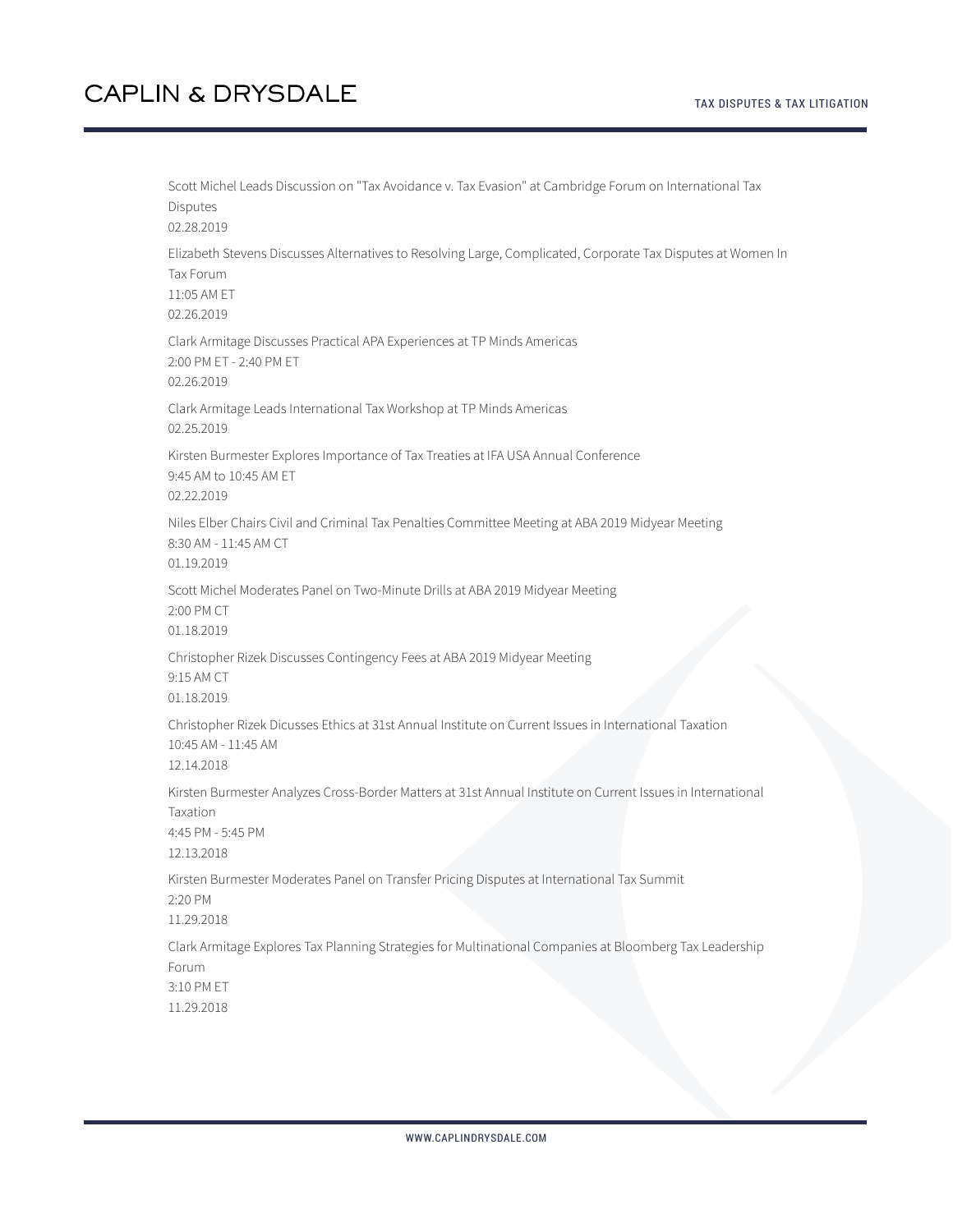Kirsten Burmester Examines Nonresident Tax Compliance at MACPA 2018 Advanced Tax Institute Conference 2:45 PM 11.12.2018 Mark Allison Discusses Tax Controversy and Tax Litigation at NYU 77th Institute on Federal Taxation 1:15 PM 11.11.2018 Christopher Rizek Examines Keeping Your Communications Confidential at Insurance Tax Conference 11.09.2018 Scott Michel Explores Tax Transparency and Compliance at ALI CLE International Trust and Estate Planning Program 1:30 PM 11.01.2018 Peter Barnes Chairs NFTC Fall Tax Meeting Panel on Mutual Agreement Procedure and Dispute Resolution 10.25.2018 Christopher Rizek Discusses Ethical Issues at NYU 77th Institute on Federal Taxation 5:15 PM to 6:55 PM 10.25.2018 Mark Allison Moderates Panel on Tax Controversy and Tax Litigation at NYU 77th Institute on Federal Taxation 1:15 PM 10.21.2018 Clark Armitage Discusses Dispute Resolution at IICJ New York Conference 11:15 AM 10.16.2018 Victor Jaramillo Moderates Panel on Global Trends in Withholding Taxes at IBA Annual Conference 10.10.2018 Niles Elber Chairs Civil and Criminal Tax Penalties Committee Meeting at ABA 2018 Fall Meeting 8:30 AM - 11:45 AM 10.06.2018 Niles Elber Moderates Panel on Offshore Voluntary Disclosure Program at ABA 2018 Fall Meeting 11:00 AM 10.06.2018 Victor Jaramillo Examines Global Trends in Transparency and Disclosure at ABA 2018 Fall Meeting 3:00 PM 10.05.2018 Victor Jaramillo Explores Inbound Financing After Tax Reform at ABA 2018 Fall Meeting 9:30 AM 10.04.2018 Elizabeth Stevens Addresses U.S. Tax Reform at AICPA & CIMA U.S. Tax Reform Conference 09.17.2018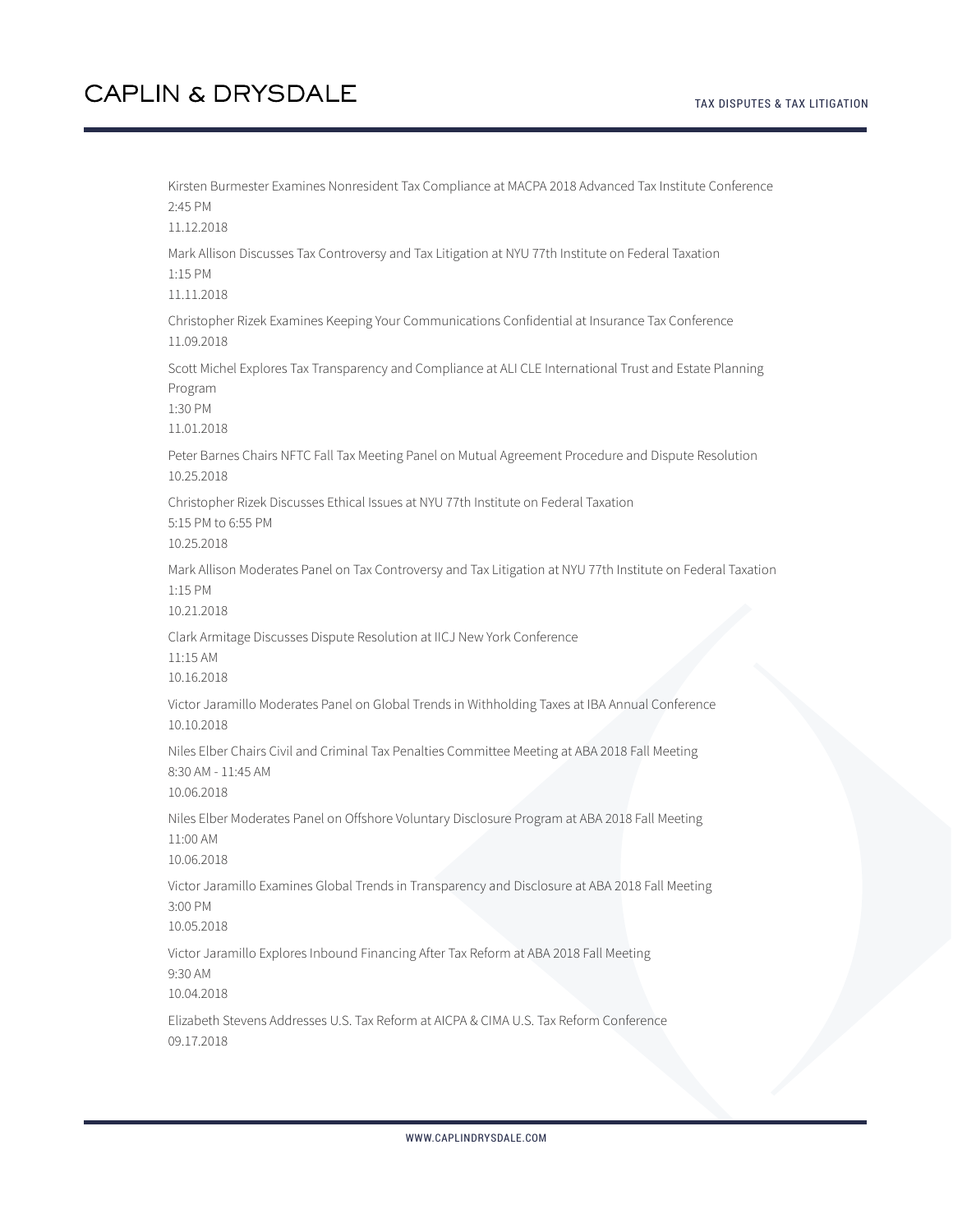Clark Armitage Moderates Panel on Cross-Border Business at AICPA & CIMA U.S. Tax Reform Conference 11:15 AM 09.17.2018 Clark Armitage Explores Audits Under U.S. Tax Reform at AICPA & CIMA U.S. Tax Reform Conference 09.17.2018 Peter Barnes and Elizabeth Stevens Chair Tax Incentives Panel at 2018 International Fiscal Association Congress 09.05.2018 Peter Barnes Addresses U.S. Tax Reform at 2018 International Fiscal Association Congress 09.05.2018 Kirsten Burmester Discusses Nonresident Tax Compliance on Strafford Webinar 1:00 PM - 2:30 PM EDT 08.07.2018 Niles Elber Addresses Representing Clients Without Records at IRS Nationwide Tax Forum 07.19.2018 Kirsten Burmester Discusses Tax Cuts and Jobs Act at 8th Annual NABE Transfer Pricing Symposium 10:30 AM to 12:00 PM 07.18.2018 Victor Jaramillo Addresses International Tax Planning Incentives at 8th Annual NABE Transfer Pricing Symposium 8:30 AM to 10:00 AM 07.18.2018 Mark Matthews Discusses Role of the Press in Tax Cases at NYU 10th Annual Tax Controversy Forum 11:00 AM 06.22.2018 Scott Michel Analyzes Unreported Foreign Assets at NYU 10th Annual Tax Controversy Forum 2:40 PM - 3:40 PM 06.21.2018 Scott Michel Examines Whether Human Rights Are Affected By Tax Information Reporting and Disclosures at ABA Paris Sessions 11:00 AM - 12:30 PM 06.09.2018 Scott Michel Explores Ethical Consideration with International Clients at STEP Miami 9th Annual Summit 11:50 AM 06.01.2018 Elizabeth Stevens Explores Tax Reform and Transfer Pricing at D.C. Bar Series 12:00 PM to 2:00 PM 05.30.2018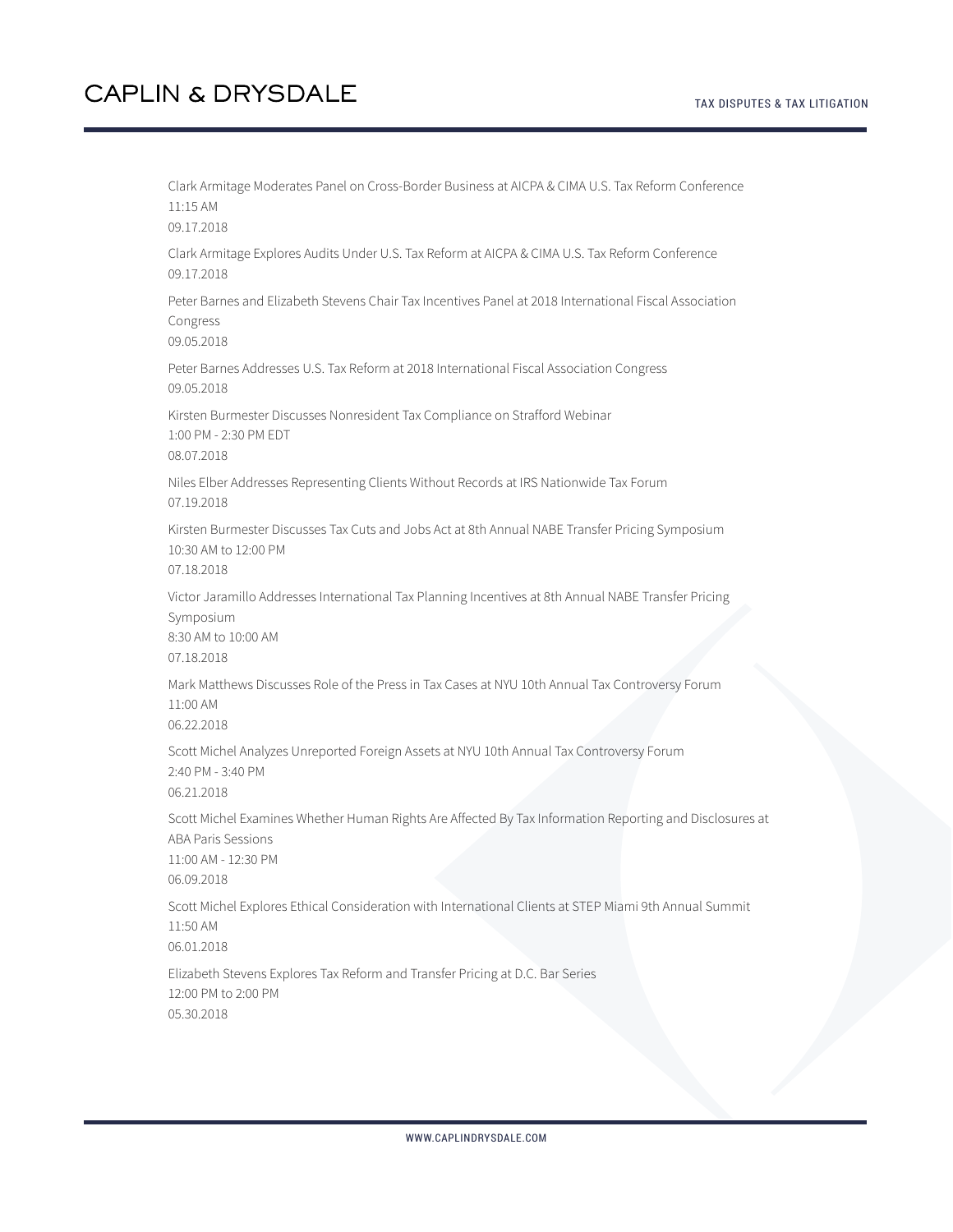Clark Armitage and Amanda Leon Discuss BEAT, GILTI and FDII at International Monetary Fund Meeting 05.23.2018 Jonathan Brenner and Elizabeth Stevens Discuss Impact of Tax Reform on Partnerships and LLCs on Strafford Webinar 1:00 PM - 2:30 PM EDT 05.16.2018 Niles Elber Chairs Civil and Criminal Tax Penalties Committee Meeting at ABA Midyear Meeting 8:30 AM - 11:45 AM 05.12.2018 Niles Elber Moderates Panel on Department of Justice Tax Division at ABA May Meeting 9:20 AM 05.12.2018 Christopher Rizek Discusses Taxpayer Rights at ABA May Meeting 9:15 AM 05.11.2018 Christopher Rizek Moderates Panel on Accounting Evidence at ABA May Meeting 11:30 AM 05.11.2018 Niles Elber Explores Title 31 International Penalties at ABA May Meeting 4:00 PM 05.11.2018 Scott Michel Serves as Section Vice Chair at 2018 ABA Section of Taxation May Meeting 05.10.2018 Elizabeth Stevens Explores CoGS at ABA May Meeting 12:45 PM 05.10.2018 Clark Armitage Explores Impact of Tax Reform on Puerto Rico at Act 20/22 Society Forum 05.04.2018 Christopher Rizek Moderates Panel on Cross-Border Taxation at 3rd International Conference on Taxpayer Rights 05.03.2018 Scott Michel Discusses Ethics in Tax Controversy at TEI Audits & Appeals Seminar 3:15 PM to 4:30 PM 05.01.2018 Christopher Rizek Discusses a General Counsel's Tales from the Confessional at J. Nelson Young Tax Institute 2:30 PM to 4:30 PM 04.27.2018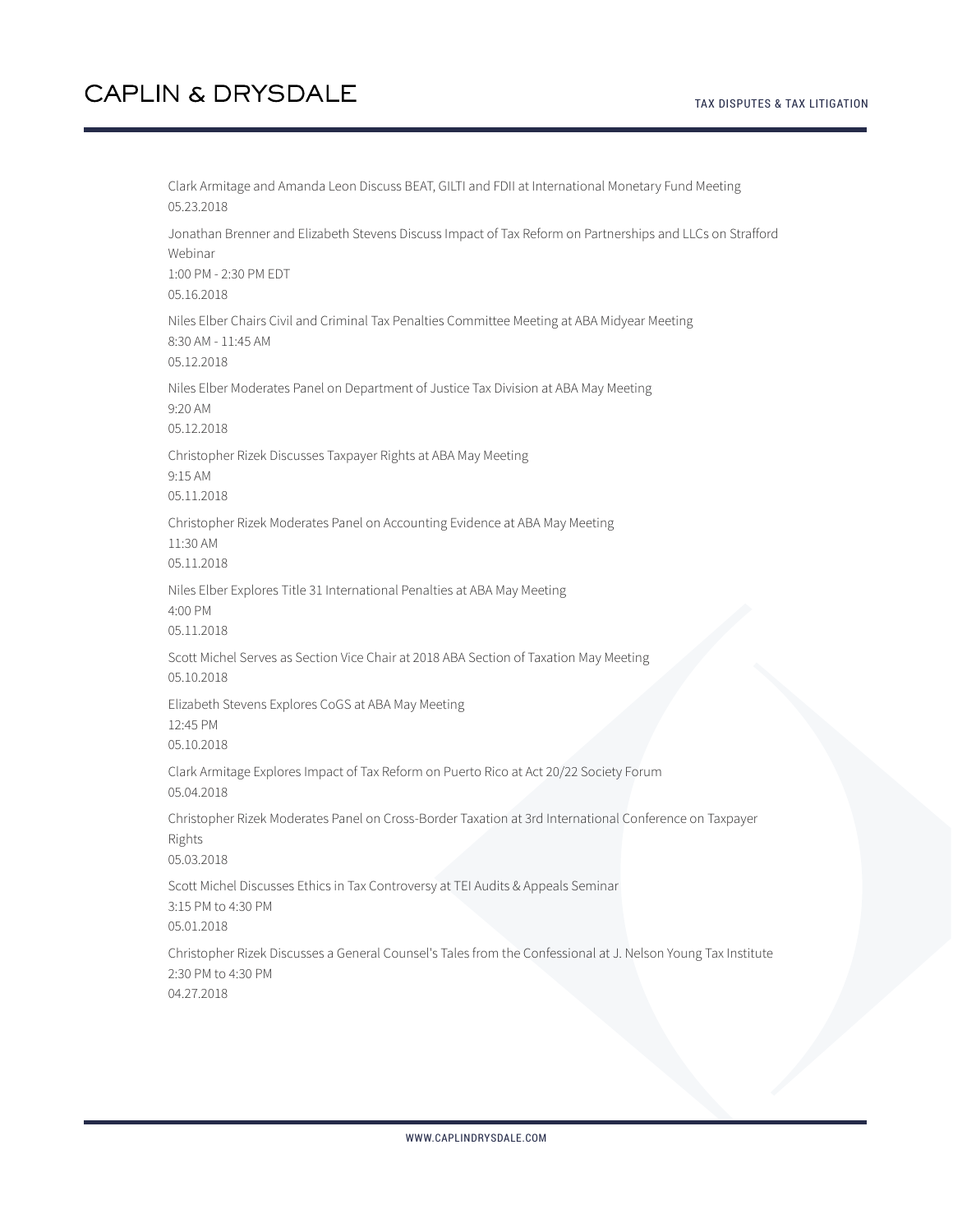Christopher Rizek Discusses Tax Controversy at Portland Tax Forum 7:00 AM to 9:00 AM 04.26.2018 Peter Barnes Analyzes the Morality of International Tax Planning at J. Nelson Young Tax Institute 2:20 PM to 3:20 PM 04.26.2018 David Rosenbloom Discusses Tax Cuts and Jobs Act at 18th Annual NYU/KPMG Tax Symposium 7:00 AM to 7:00 PM 04.25.2018 David Rosenbloom and Clark Armitage Present on GILTI and BEAT at 33rd Annual Spring Tax Day of the Committee of Banking Institutions on Taxation in New York City 3:30 PM - 5:00 PM 04.23.2018 Christopher Rizek Addresses Issues in Tax Court at Florida ACTEC Program 04.20.2018 Christopher Rizek Explores Reporting Positions at Florida ACTEC Program 04.20.2018 Clark Armitage Discusses IRS APMA Report on ABA Committee Call 04.18.2018 Amanda Leon Speaks on Fundamentals of Tax Litigation at Young Tax Lawyers Symposium 1:00 PM – 2:00 PM 04.13.2018 Christopher Rizek Examines Ethics for Young Tax Lawyers at Young Tax Lawyers Symposium 4:15 PM – 5:15 PM 04.13.2018 Mark Allison Discusses Impact of U.S. Tax Reform on Brazilian Individuals, Companies and Investments at Brazilian Tax Conference 10:30 AM 04.12.2018 Elizabeth Stevens Discusses Centralized Partnership Audit Regime at D.C. Bar 12:00 PM to 1:45 PM 04.04.2018 Peter Barnes Discusses Territorial Taxation and Base Erosion at University of Virginia Law School 2:00 PM to 3:30 PM 03.23.2018 Mark Matthews Examines Anti-Money Laundering at International Tax Conference 10:20 AM 03.22.2018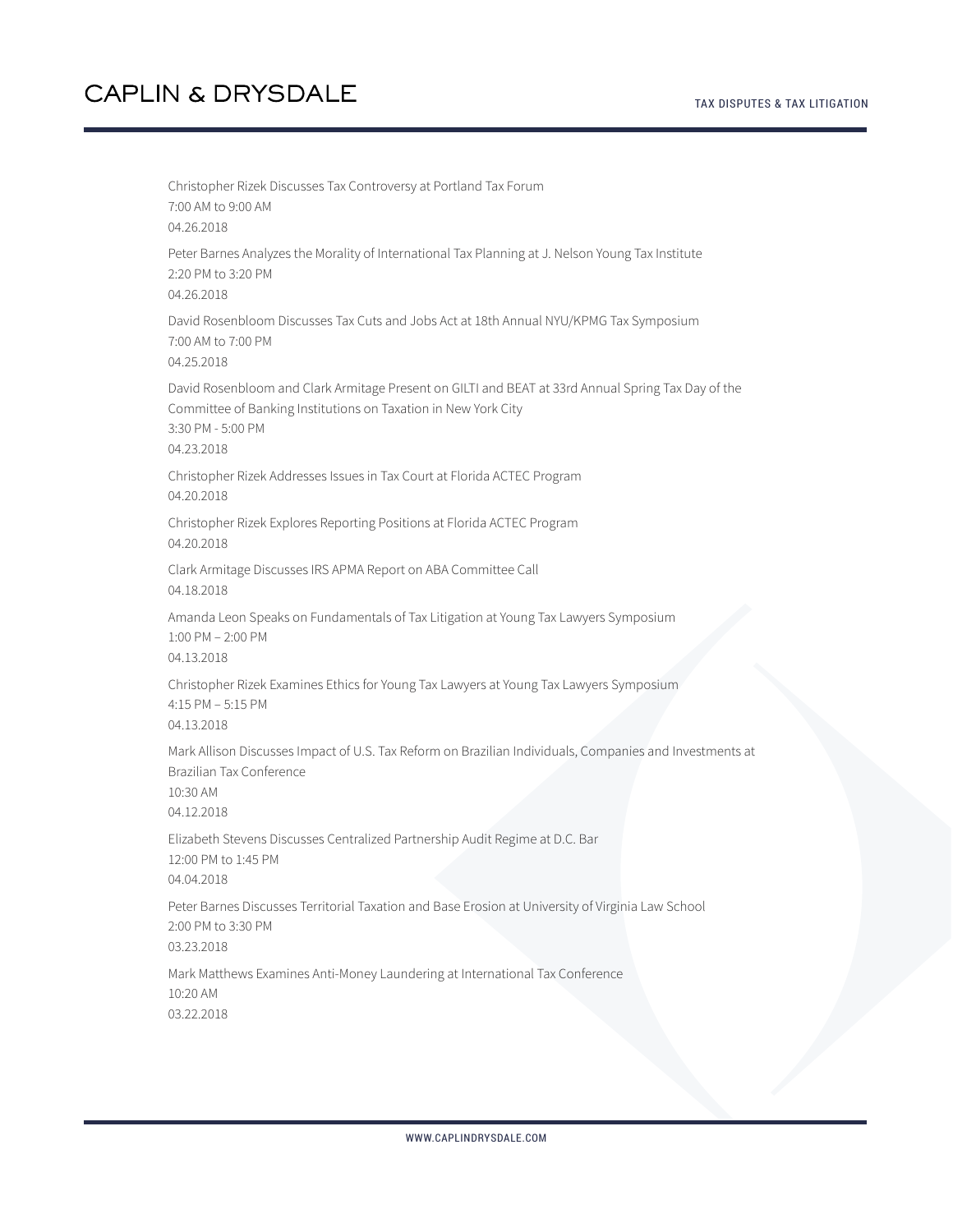Mark Matthews Discusses Aggressive Tax Planning at International Tax Conference 12:30 PM 03.22.2018 Mark Matthews Analyzes Criminal Actions Against Advocates at International Tax Conference 2:30 PM 03.22.2018 Mark Matthews Explores Role of Private Practitioners and Disclosure in Tax Administration at International Tax Conference 12:15 PM to 12:30 PM 03.22.2018 Elizabeth Stevens Moderates Panel on How U.S. Tax Reform Will Impact Transfer Pricing Planning at TP Minds International 03.20.2018 Niles Elber Discusses Government's Arsenal in Criminal Tax Investigations at FBA Tax Law Conference 1:40 PM to 2:40 PM 03.09.2018 Scott Michel Discusses Taking on a Criminal Tax Case at ABA White Collar Crime Conference 10:30 AM 02.28.2018 Matthew Hicks and Ross Sharkey Discuss Ethical Considerations for In-House Tax Professionals at TEI Corporate Tax Management Seminar 2:10 PM to 3:00 PM 02.27.2018 Peter Barnes Discusses Future of Corporate Tax Departments at 46th Annual Conference of the International Fiscal Association 4:30 PM to 5:30 PM 02.22.2018 Clark Armitage Moderates Panel on How Eaton Decision and U.S. Tax Reform are Affecting APAs at TP Minds Americas 02.20.2018 Clark Armitage Analyzes Transfer Pricing Disputes at TP Minds Americas 02.19.2018 Victor Jaramillo Discusses U.S. Tax Reform at International Tax Commission of the Mexican Institute of Public Accountants 02.14.2018 Victor Jaramillo Discusses Implications of U.S. Tax Reform on Mexican Companies at Mexican U.S. Tax Reform Event 02.13.2018 Victor Jaramillo Examines U.S. Tax Reform at COPARMEX Queretaro 02.13.2018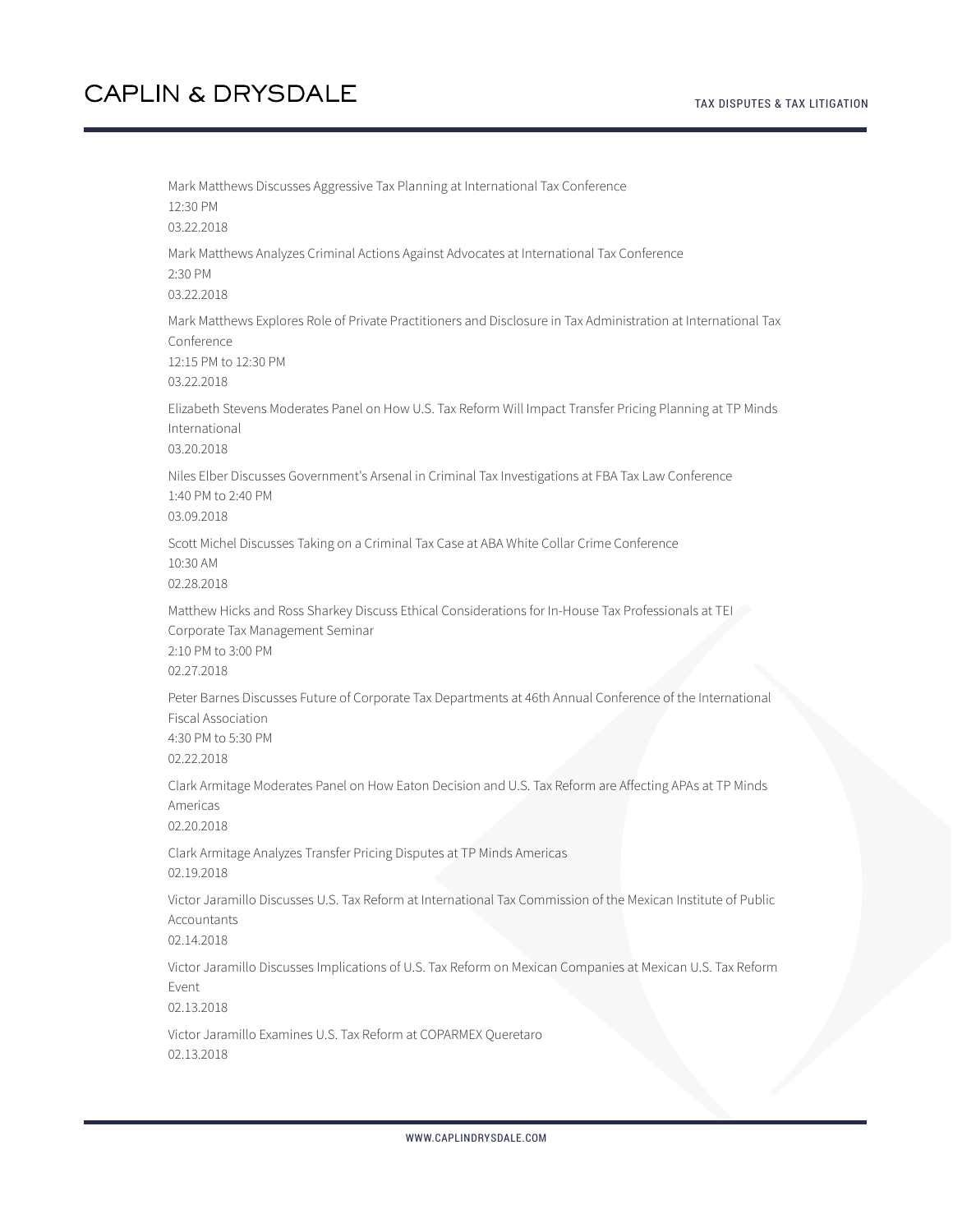Niles Elber Chairs Civil and Criminal Tax Penalties Committee Meeting at ABA 2018 Midyear Meeting 8:30 AM - 11:45 AM 02.10.2018 Ross Sharkey Discusses Developments in Sentencing Guidelines at ABA 2018 Midyear Meeting 8:30 AM - 11:45 AM 02.10.2018 Elizabeth Stevens Discusses Tax Issues Facing Service Members at ABA 2018 Midyear Meeting 3:00 PM 02.09.2018 Clark Armitage and Kirsten Burmester Discuss International Tax Implications of the 2017 Tax Act 01.23.2018 David Rosenbloom Discusses U.S. Tax Reform at University of Padova 4:00 PM 01.12.2018 David Rosenbloom Explores U.S. Tax Reform at Confindustria Vicenza 11:00 AM 01.12.2018 David Rosenbloom Presents on U.S. Tax Reform for Italian Companies Looking to the U.S. 4:30 PM 01.11.2018 Scott Michel Moderates "Representing the Global Citizen" Panel at National Institute Tax Controversy Conference 12.08.2017 Mark Matthews Moderates IRS Criminal Investigation Roundtable at National Institute Tax Controversy Conference 12.07.2017 Niles Elber Explores How the IRS is Asserting Penalties at National Institute Tax Controversy Conference 4:30 PM to 5:30 PM 12.07.2017 Scott Michel Discusses AML and Tax at Financial Crimes Enforcement Conference 4:00 PM - 5:15 PM 12.04.2017 Mark Matthews Chairs Individual Cross Border Matters Panel at 30th Annual Institute on Current Issues in International Taxation 2:45 PM to 3:45 PM 12.01.2017 Scott Michel Examines Ethical Issues in International Tax at 30th Annual Institute on Current Issues in International Taxation 10:30 AM to 11:45 AM 12.01.2017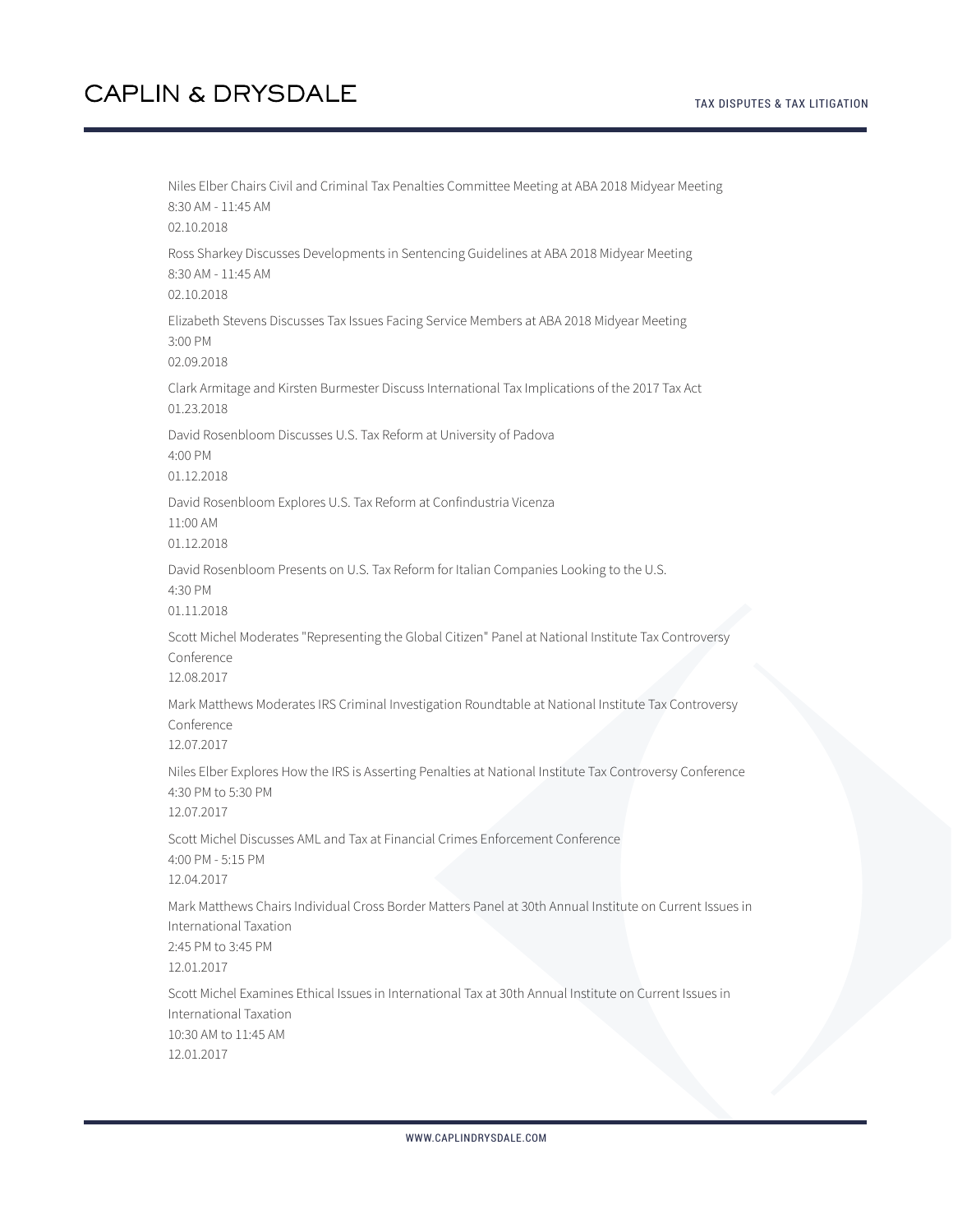Kirsten Burmester Discusses Avoiding Foreign Trust Throwback Tax at Strafford Webinar 1:00 PM ET to 2:00 PM ET 11.28.2017 Christopher Rizek Discusses Ethics at 14th Biennial Parker C. Fielder Oil and Gas Tax Conference 9:00 AM 11.17.2017 Mark Matthews Discusses Compliance Initiatives/Voluntary Disclosure at ALI CLE International Trust and Estate Planning Program 3:25 PM 11.10.2017 Christopher Rizek Addresses M&A Ethics, Conflicts and More at TEI Seminar 3:00 PM - 4:15 PM 11.07.2017 Mark Matthews Presents at the 2017 Legal Week International Private Client Forum 11.03.2017 Patricia Lewis Discusses Recent Developments of Transfer Pricing Regimes and Practices at Korean TP Seminar 11.02.2017 Scott Michel Co-Chairs 5th Annual International Tax Enforcement and Controversy Conference 10.27.2017 Clark Armitage Analyzes Transfer Pricing Disputes at 5th Annual International Tax Enforcement and Controversy Conference 11:15 AM - 12:15 PM 10.27.2017 Christopher Rizek Analyzes Today's Ethical and Penalty Issues at NYU 76th Institute on Federal Taxation 5:15 PM to 6:55 PM 10.26.2017 Mark Matthews Presents on Renewable Tax Controversy Resource at Southern Federal Tax Institute 3:30 PM to 4:30 PM 10.25.2017 Scott Michel and Mark Allison Discuss Civil and Criminal Tax at NYU 76th Institute on Federal Taxation 1:15 PM 10.22.2017 Peter Barnes Chairs NFTC Fall Tax Panel on LB&I, Tax Treaties and Transfer Pricing 3:00 PM to 4:30 PM 10.19.2017 Scott Michel Explores International Tax Enforcement at D.C. Bar Webinar 12:15 PM to 1:45 PM 10.11.2017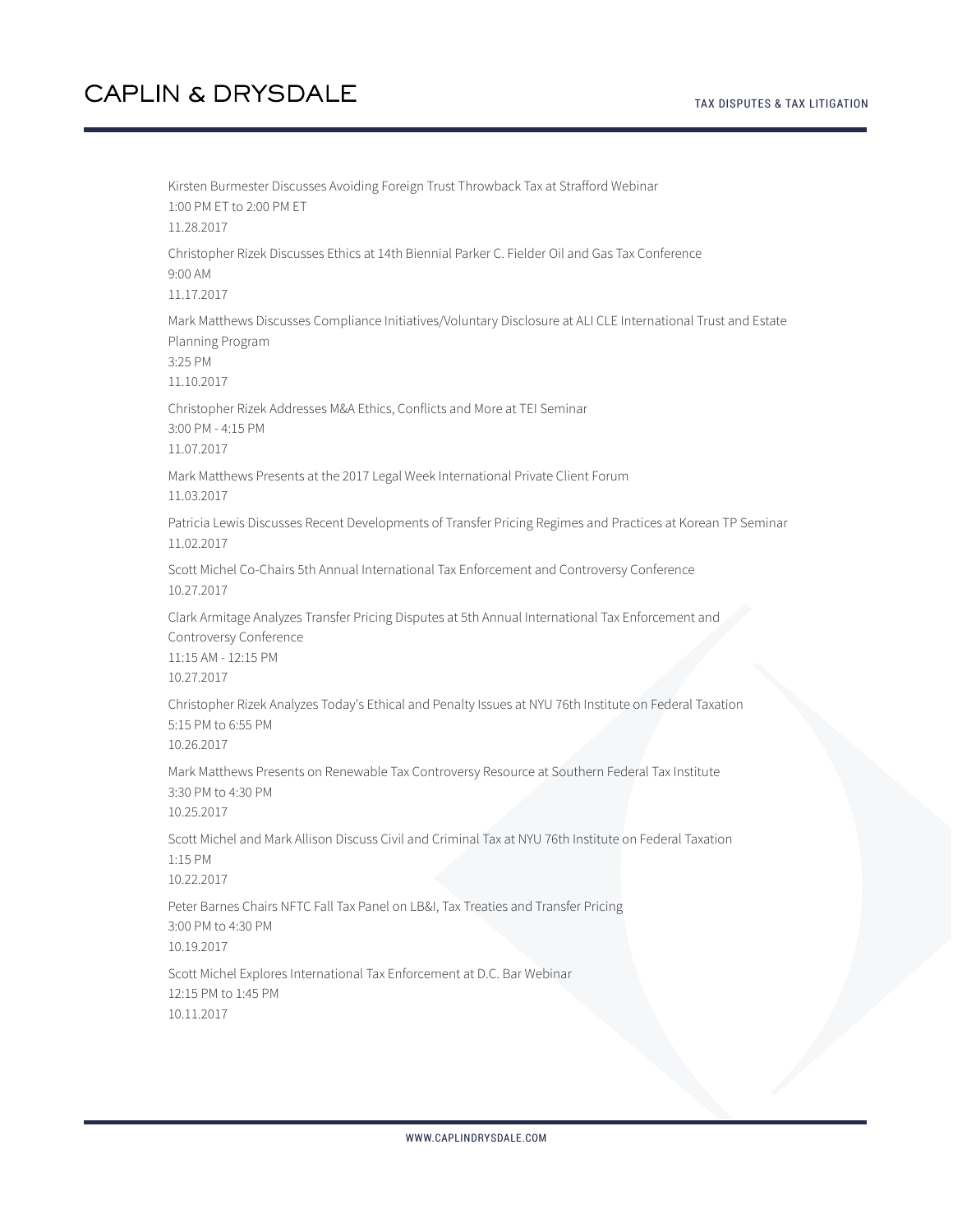Kirsten Burmester Explores Expatriation Planning for the Global Citizen at AICPA Webinar 1:00 PM ET to 2:00 PM ET 09.28.2017 Neal Kochman Discusses Inbound and Outbound Transfer Pricing at Basics of International Taxation 2017 PLI Conference 1:00 PM 09.19.2017 Niles Elber Moderates Panel on Introduction to New Chief of Criminal Investigations at ABA Joint Fall CLE Meeting 10:00 AM 09.16.2017 Niles Elber Chairs Civil and Criminal Tax Penalties Committee Meeting at ABA Joint Fall CLE Meeting 8:30 AM - 11:45 AM 09.16.2017 Mark Allison Speaks on How to Conduct Witness Interviews at ABA Joint Fall CLE Meeting 11:30 AM 09.15.2017 Christopher Rizek Walks Through OPR Investigative Process at ABA 2017 Joint Fall CLE Meeting 1:30 PM 09.15.2017 Arianna Caldwell Moderates Panel on Ethical Issues in Federal Tax Practice at ABA 2017 Joint Fall CLE Meeting 3:30 PM 09.15.2017 Mark Matthews Discusses Automatic Exchange of Financial Information at 71st Congress of the International Fiscal Association 08.28.2017 Victor Jaramillo Explores the Exchange of Information Between Argentina and United States at Torcuato Di Tella University 08.24.2017 Scott Michel Discusses Audit and Controversy Experiences in Colombia and the U.S. at 2017 Joint IFA Meeting 08.24.2017 Victor Jaramillo Explores U.S. Tax Obligations for International Clients at Latino Tax Pro 2017 National Convention (English Session) 08.10.2017 Victor Jaramillo Explores U.S. Tax Obligations for International Clients at Latino Tax Pro 2017 National Convention (Spanish Session) 08.09.2017 Elizabeth Stevens to Discuss Recent Apple Case at 7th Annual NABE Transfer Pricing Symposium 1:45 PM to 3:15 PM 07.19.2017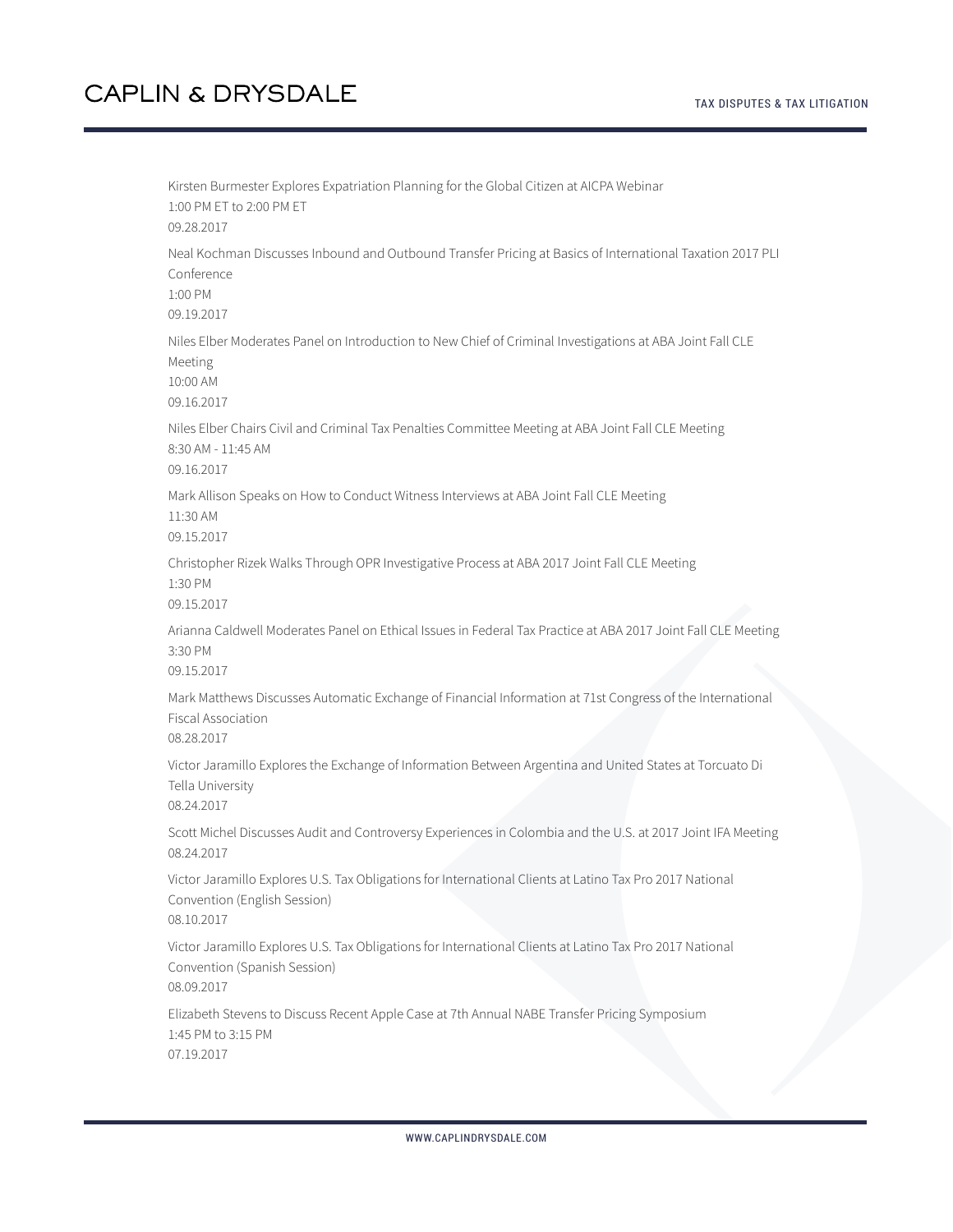Neal Kochman to Discuss Inbound and Outbound Transfer Pricing at Basics of International Taxation 2017 PLI Conference Transfer Pricing– Inbound and Outbound 07.19.2017 Patricia Lewis to Discuss Recent U.S. Transfer Pricing Litigation at 7th Annual NABE Transfer Pricing Symposium 8:30 AM to 10:00 AM 07.19.2017 Clark Armitage to Discuss Tax Reform at 7th Annual NABE Transfer Pricing Symposium 1:15 PM - 2:15 PM 07.18.2017 Charles Ruchelman to Speak at Kentucky Captive Association Conference 8:10 AM - 9:00 AM 06.16.2017 Victor Jaramillo Discusses Developments in Tax Administrations and Their Approach to Tax Controversy Compliance 2:00 PM - 3:30 PM 06.15.2017 Scott Michel to Moderate International Enforcement Panel at the NYU 10th Annual Tax Controversy Forum 06.15.2017 Clark Armitage to Speak on Dispute Resolution at OECD International Tax Conference 1:30 PM to 2:30 PM 06.06.2017 Kirsten Burmester to Speak on Mastering Form 5472 Webinar Panel 1:00 PM - 2:50 PM ET 05.24.2017 Mark Matthews and Scott Michel to Discuss Future of U.S. Cross-Border Criminal Tax Enforcement at Dubai Conference 9:50 AM - 10:30 AM 05.18.2017 Mark Matthews and Scott Michel to Speak on FATCA at Dubai Private Client Breakfast Seminar 05.15.2017 Patricia Lewis on APMA Roundtable Panel at ABA May Meeting 8:30 AM 05.13.2017 Niles Elber to Moderate Panel on Criminal Investigations at ABA May Meeting 9:20 AM 05.13.2017 David Rosenbloom to Speak on the Impact Brexit Will Have on U.S. Multinationals at 2017 ABA May Meeting 3:00 PM 05.12.2017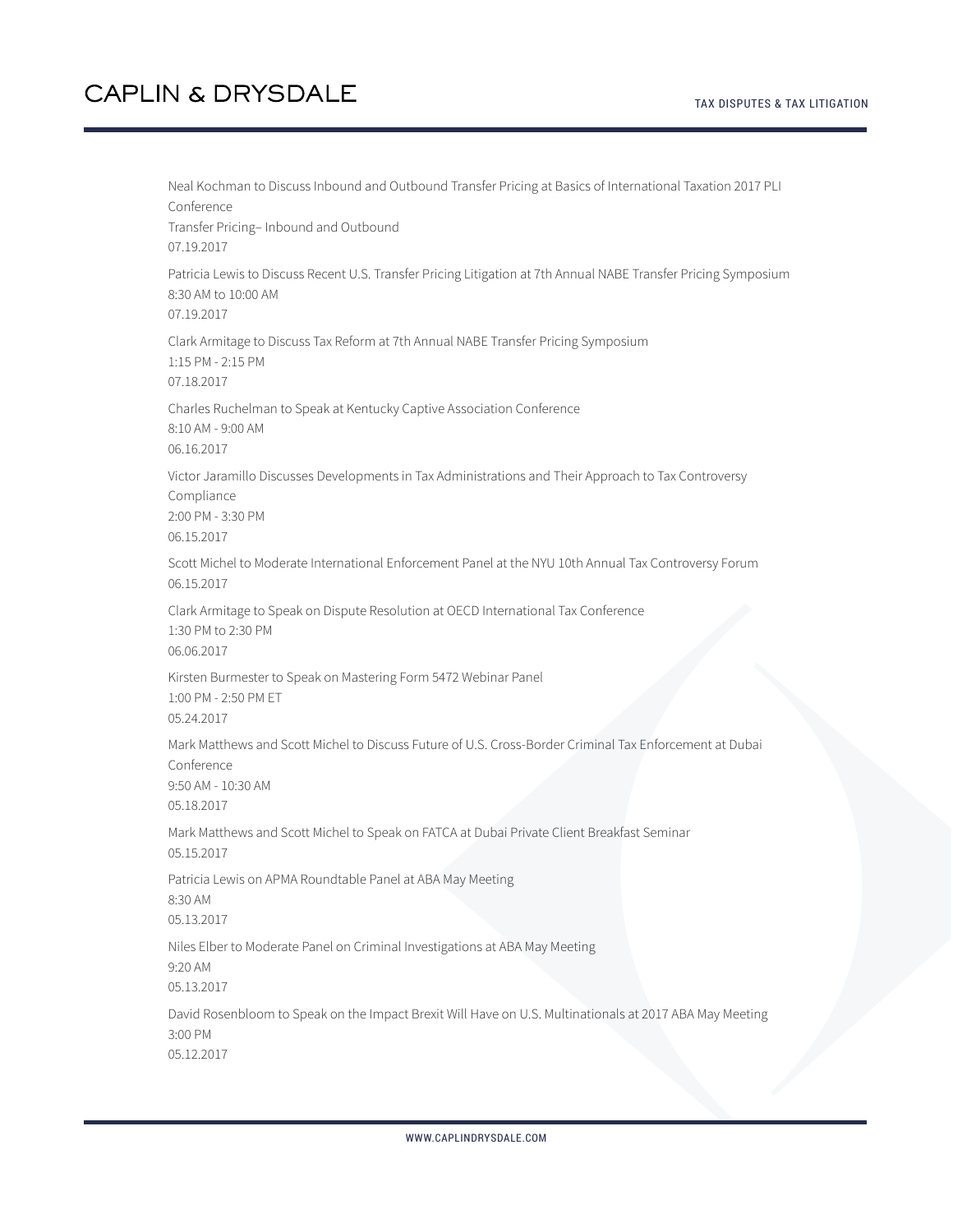Charles Ruchelman and Mark Allison to Speak to Delaware Captive Insurance Association on IRS Tools Used to Investigate Captive Insurance Companies 05.08.2017 Elizabeth Stevens to Speak on Competent Authority at 5th Annual USD Transfer Pricing Symposium 10:00 AM 04.27.2017 Clark Armitage to Speak on DBCFT at 5th Annual USD Transfer Pricing Symposium 2:45 PM 04.27.2017 Clark Armitage to Discuss Transfer Pricing Controversies at Tax Planning Strategies Conference in Barcelona 11:00 AM to 12:30 PM 04.06.2017 Charles Ruchelman to Speak at D.C. Bar on Tax Audits and Litigation Tax 12:00 PM to 1:30 PM ET 04.05.2017 Christopher Rizek to Speak on Privacy and Transparency at 2nd International Conference on Taxpayer Rights 03.13.2017 Clark Armitage to Speak on Tax Reform's Impact to Small Business Owners 03.10.2017 Scott Michel to Speak on Trends in Criminal Tax Enforcement at ABA 31st Annual National Institute on White Collar Crime 03.08.2017 Christopher Rizek to Speak on Appeals at FBA Tax Law Conference 11:55 am to 12:55 pm 03.03.2017 Clark Armitage and Kirsten Burmester Speak on Successfully Using APAs at TP Minds Transfer Pricing Summit Americas 9:00 AM to 11:30 AM 02.23.2017 Clark Armitage to Speak on Transfer Pricing Disputes and ADR Opportunities at TP Minds Transfer Pricing Summit Americas 02.22.2017 Mark Matthews to Speak on FBAR Cases at Private Client Forum Americas 2017 02.15.2017 Mark Matthews to Speak on International Tax andMoney Laundering Enforcement at STEP NY Event 02.08.2017 Niles Elber to Speak on DOJ and Restitution at ABA Tax Section 2017 Midyear Meeting 9:20 AM 01.21.2017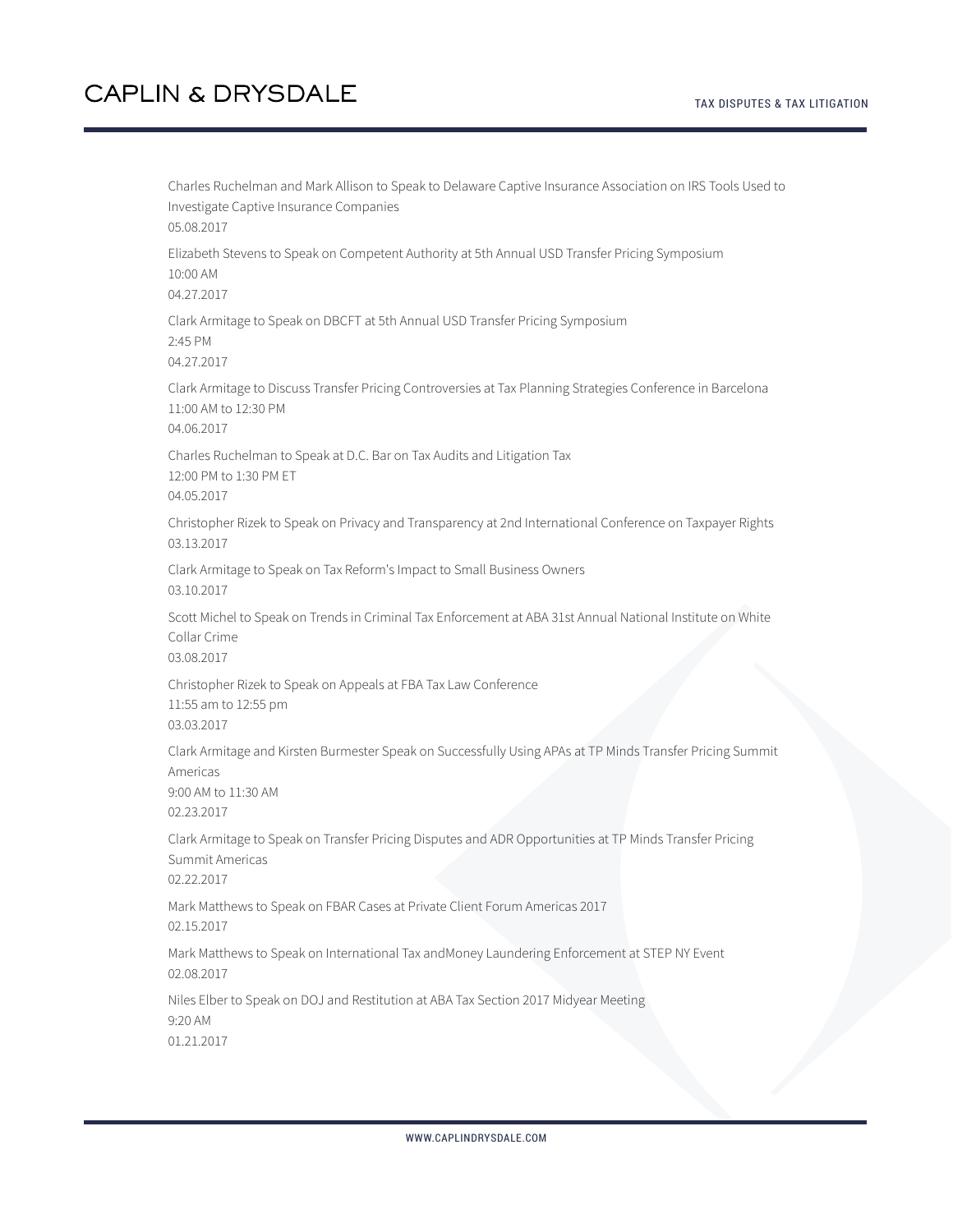Christopher Rizek to Speak on Ethical Issues at ABA Tax Section 2017 Midyear Meeting 2:30 PM 01.20.2017 Elizabeth Stevens to Speak on Foreign Tax Credit at ABA Tax Section 2017 Midyear Meeting 8:30 AM 01.20.2017 Arianna Caldwell to Moderate Panel on Subpart F Tax at ABA Tax Section 2017 Midyear Meeting 4:00 PM - 5:00 PM 01.19.2017 Elizabeth Stevens to Moderate Panel on Transfer Pricing Litigation at ABA Tax Section 2017 Midyear Meeting 4:00 PM 01.19.2017 Clark Armitage to Speak on Transfer Pricing Litigation at ABA Tax Section 2017 Midyear Meeting 4:00 PM 01.19.2017 David Rosenbloom to Speak on the Role of "Fairness" in International Tax Policy at GWU-IRS International Tax Conference 8:00 AM - 9:00 AM 12.16.2016 Christopher Rizek to Speak on Ethics at GWU-IRS International Tax Conference 5:00 PM - 6:00 PM 12.15.2016 Niles Elber to Speak on Offshore Enforcement at ABA Criminal Tax Fraud and Tax Controversy Conference 3:35 PM – 4:25 PM 12.08.2016 Christopher Rizek and Charles Ruchelman to Speak on Captive Insurance at Delaware Captive Insurance Association Webinar 12:15 PM to 2:00PM 12.01.2016 David Rosenbloom to Speak on Investment and Tax at Resilience Conference Berlin 11.30.2016 David Rosenbloom to Speak on State Aid Controversy at International Tax Institute Seminar 12:15 PM to 2:00 PM 11.17.2016 Mark Allison to Speak on Hot Audit/Controvesy Issues at NYU 75th Institute on Federal Taxation 11.15.2016 David Rosenbloom to Speak on International Tax at KPMG Event 12:30 PM - 1:25 PM 11.15.2016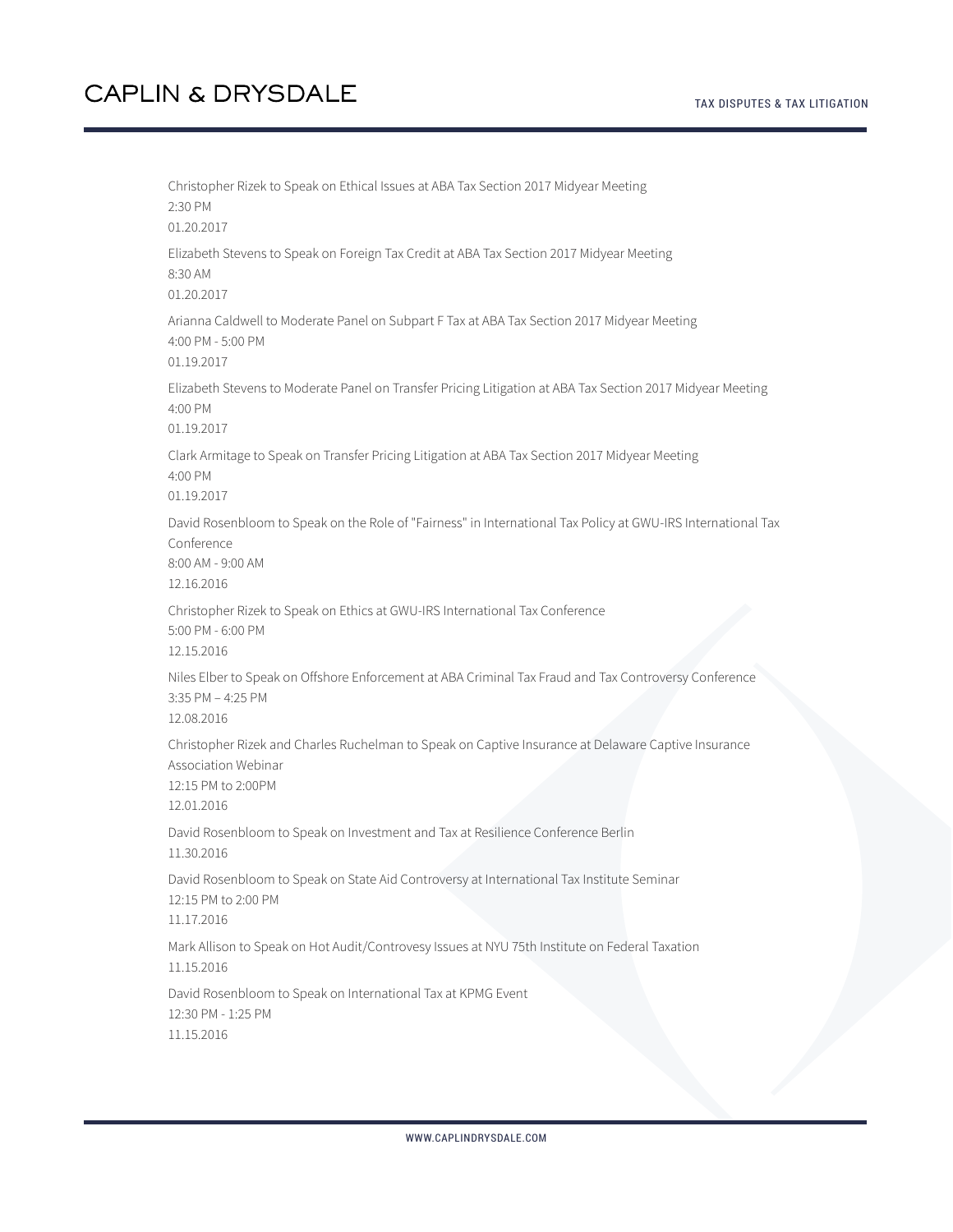Mark Allison to Speak on IRS Representation Tools, Techniques And Defensive Strategies at NYU 75th Institute on Federal Taxation 11.13.2016 Scott Michel to Speak on International Information Sharing at 2016 Forum on International Tax Disputes 11.11.2016 Scott Michel to Speak on Administration, Penalties and Tax Payer Rights at 2016 Forum on International Tax **Disputes** 11.10.2016 Victor Jaramillo to Speak at Magno Evento Anual Anefac Mcallen 2016 10.28.2016 Mark Matthews to Speak on Compliance Initiatives/Voluntary Disclosure at ALI CLE International Trust and Estate Planning Program 10.28.2016 Christopher Rizek to Speak on Ethical and Penalty Issues for Tax Practitioners at NYU 75th Institute on Federal Taxation 10.27.2016 Scott Michel and Mark Allison to Speak on IRS Representation Tools, Techniques And Defensive Strategies at NYU 75th Institute on Federal Taxation 10.23.2016 Mark Allison to Speak on Hot Audit/Controvesy Issues at NYU 75th Institute on Federal Taxation 10.23.2016 Victor Jaramillo to Speak on Voluntary Disclosure Programs at Procopio International Tax Institute Conference 10.21.2016 Clark Armitage to Speak on Transfer Pricing at Michigan Law School 10.13.2016 Niles Elber to Speak on Department of Justice Tax Division at 2016 ABA Joint Fall Meeting 9:00 AM 10.01.2016 Mark Matthews to Speak on Using Financial Intelligence at ACAMS 15th Annual AML & Financial Crime Conference 09.26.2016 Scott Michel to Speak at 2016 Joint Meeting of the USA and Italy Branches of IFA 09.23.2016 David Rosenbloom to Speak on International Tax at 2016 Klaus Vogal Lecture 09.23.2016 Mark Matthews to Speak on Financial Transparency and Common Reporting Standards at 2016 IBA Annual Conference 10:45 am - 12:30 pm ET 09.20.2016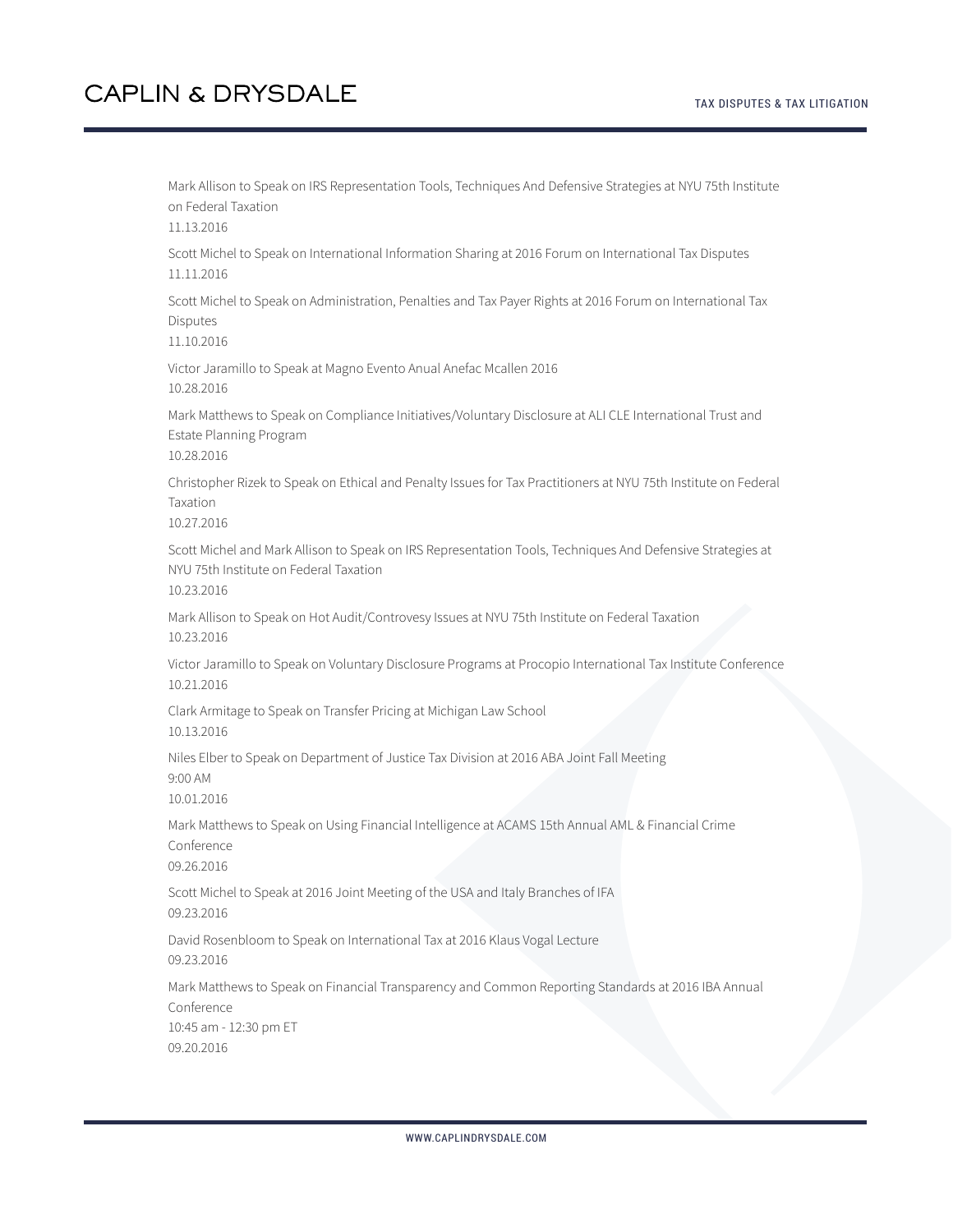Neal Kochman to Discuss Inbound and Outbound Transfer Pricing at PLI Conference 1:00 PM 09.20.2016 Neal Kochman to Discuss Inbound and Outbound Transfer Pricing at PLI Conference 1:00 PM 07.20.2016 Clark Armitage to Speak on Functional Analysis vs. Value Chain Analysis at 6th Annual NABE Transfer Pricing Symposium 07.20.2016 Patricia Lewis to Speak at 6th Annual NABE Transfer Pricing Symposium 07.19.2016 Mark Allison to Speak on Collection Due Process Cases at the NYU 8th Annual Tax Controversy Forum 06.24.2016 Charles Ruchelman to Speak on Repeal of TEFRA, New Partnership Tax Examination, and Collection Statute at D.C. Bar Panel from 12:00 pm to 2:00 pm 06.23.2016 Christopher Rizek to Speak on Administrative Procedure Act at Virginia Conference on Federal Taxation 06.03.2016 Charles Ruchelman to Speak on New Tax Laws Relating to IRS Examination of and Tax Collection from Partnerships at AICPA Webinar 1:00 pm - 2:30 pm ET 05.16.2016 Mark Matthews to Speak on How Non-Compliant Clients Can Deal with the IRS at Transcontinental Trust: International Forum 2016 05.09.2016 Niles Elber to Speak on IRS Criminal Investigations at ABA 2016 May Meeting 9:05 AM 05.07.2016 Scott Michel to Speak on the United States as a Tax Haven Destination at ABA 2016 May Meeting 10:45 AM 05.07.2016 Matthew Hicks and Mark Matthews to Speak on Civil & Criminal Tax Penalties' Subcommittee at 2016 ABA May Meeting 05.07.2016 Mark Allison to Speak on Litigating Partnership Tax Cases Under the New Partnership Tax Rules at ABA 2016 May Meeting 4:40 pm 05.06.2016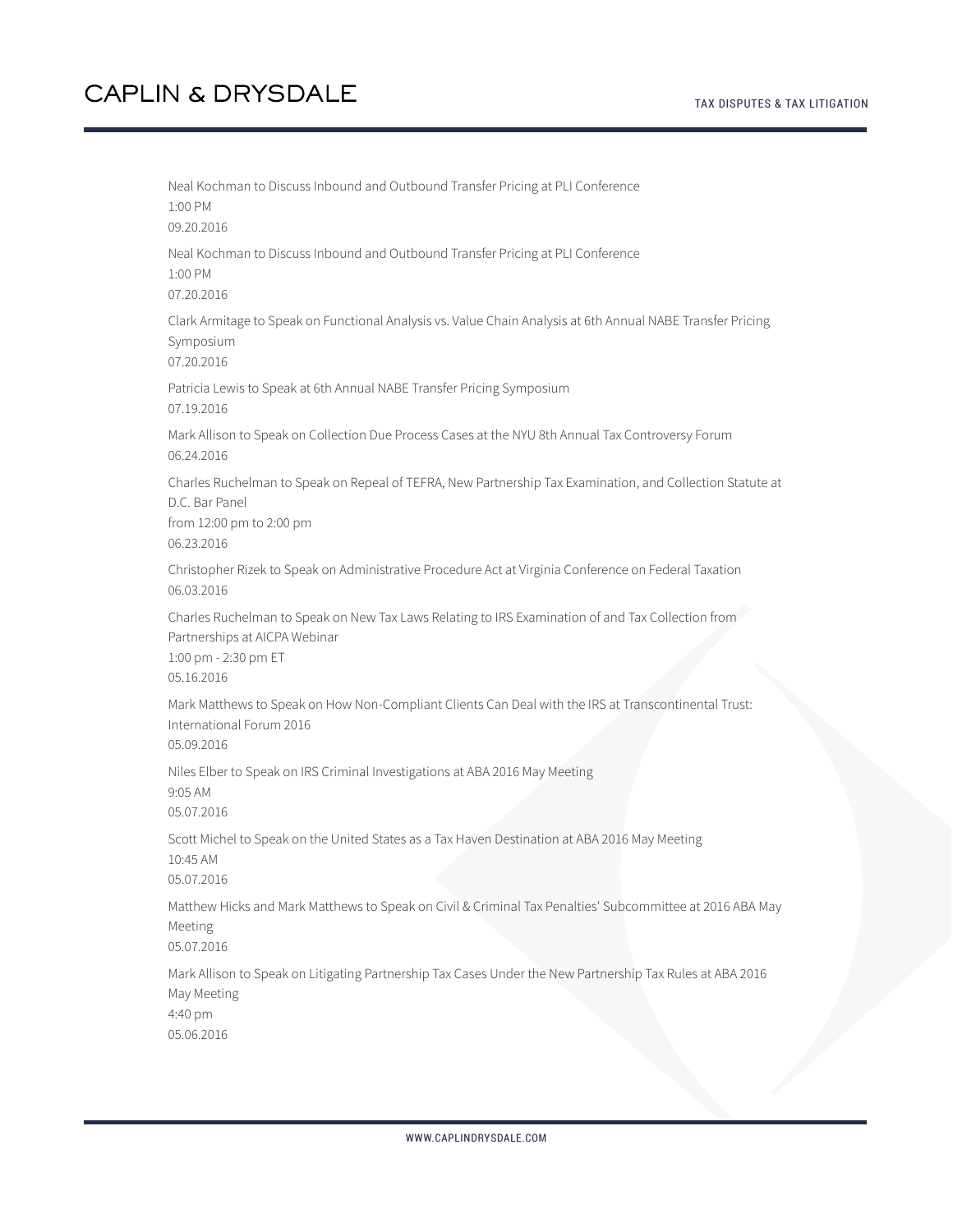Mark Allison to Speak on Litigation and the Fines, Penalties, and Costs to Settle at ABA 2016 May Meeting 3:45 pm - 4:30pm 05.06.2016 Charles Ruchelman to Speak on Litigating Partnership Tax Cases Under the New Partnership Tax Rules at ABA 2016 May Meeting 05.06.2016 Mark Allison to Speak on Partnerships at 2016 Nashville TEI Spring Seminar 05.05.2016 Clark Armitage and Kirsten Burmester to Speak on Issues Filing Master & Local Files Under Action 13 at TEI 2016 U.S. International Tax Seminar - BEPS is Now 04.29.2016 Clark Armitage to Speak on New US Transfer Pricing Developments at 4th Annual USD Transfer Pricing Symposium 04.28.2016 Charles Ruchelman to Speak on New Tax Laws Relating to IRS Examination of and Tax Collection from Partnerships at Bloomberg BNA Webinar 11:00 am - 12:30 pm ET. 04.21.2016 David Rosenbloom to Speak at 2016 NYU/KPMG Tax Lecture 04.19.2016 Christopher Rizek to Speak on Tax Pracititioner Regulations & Ethics at Florida Tax Institute 03.30.2016 David Rosenbloom to Speak on BEPS Project at Sugarman Tax Lecture Hosted by Case Western Reserve University 03.29.2016 Scott Michel to Speak on Criminalization of Tax Violations at 16th Annual US-Europe Tax Planning Strategies Conference 03.17.2016 Christopher Rizek to Speak at Practicing Law Institute 2016 Tax Penalties Conference 03.14.2016 Mark Matthews to Speak on Investigation Stage of Criminal Tax at Federal Bar Association Tax Law Conference 03.04.2016 Christopher Rizek to Speak on Administrative Procedure Act at Federal Bar Association Tax Law Conference 03.04.2016 Scott Michel to Speak on Recent Expansion of Criminal Tax Enforcement at ABA 30th Annual National Institute on White Collar Crime 03.02.2016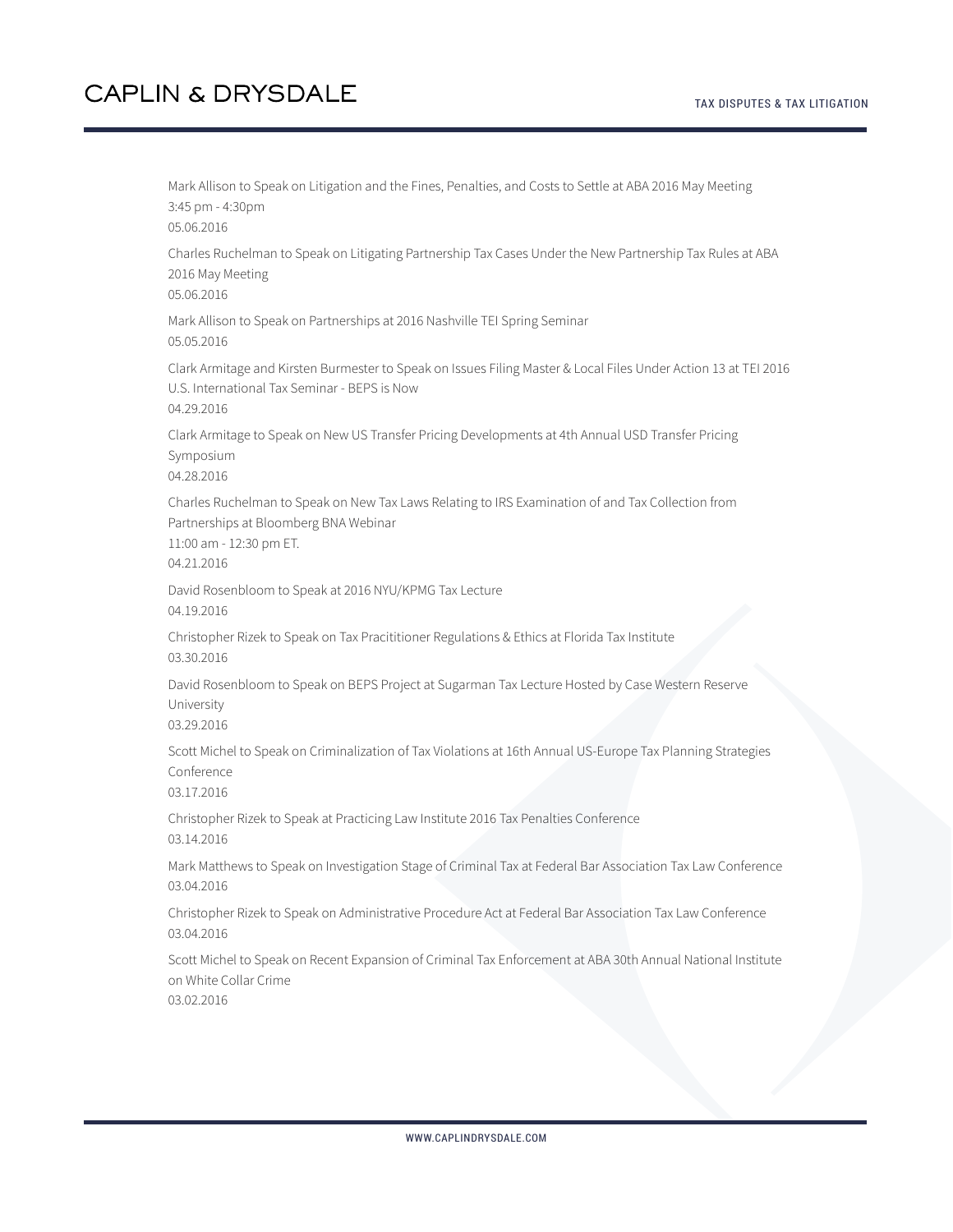Clark Armitage and Kirsten Burmester to Speak on Mitigating Risk and Disputes Using APAs at TP Minds Transfer Pricing Summit Americas 02.23.2016 Mark Matthews to Speak on Voluntary Disclosure at Private Client Forum Americas Bermuda 02.10.2016 Charles Ruchelman to Speak with House Ways & Means Staffers on Repeal of TEFRA, New Partnership Tax Examination, and Collection Statute at D.C. Bar Panel 02.02.2016 Mark Allison to Speak on Tax Court Litigation (Post-Trial) at ABA Tax Section 2016 Midyear Meeting 01.30.2016 Christopher Rizek to Speak on Ethical Issues and Setting Engagement Terms at ABA Tax Section 2016 Midyear Meeting 01.29.2016 Victor Jaramillo to Speak on FATCA at ABA Tax Section Meeting 01.29.2016 Charles Ruchelman, Jonathan Brenner, and Rachel Partain to Speak on New Coporate Tax Law at Bloomberg BNA Webinar 01.26.2016 Niles Elber to Speak at ABA Criminal Tax Fraud and Tax Controversy Conference 12.10.2015 Scott Michel to Speak at ABA Criminal Tax Fraud and Tax Controversy Conference 12.10.2015 Mark Matthews to Speak at the Annual LITC Grantee Conference 12.09.2015 Christopher Rizek to Speak at 13th Biennial Parker Fielder Oil & Gas Tax Conference 11.20.2015 Mark Matthews to Speak on U.S. Global Tax Enforcement 11.18.2015 Christopher Rizek to Speak at the 61st Annual William & Mary Tax Conference Panel 11.13.2015 Mark Matthews to Speak at the 2015 Legal Week International Private Client Forum 11.12.2015 Christopher Rizek to Speak at NYU 74th Institute on Federal Taxation Panel 10.29.2015 Scott Michel to Speak at NYU 74th Institute on Federal Taxation Panel 10.25.2015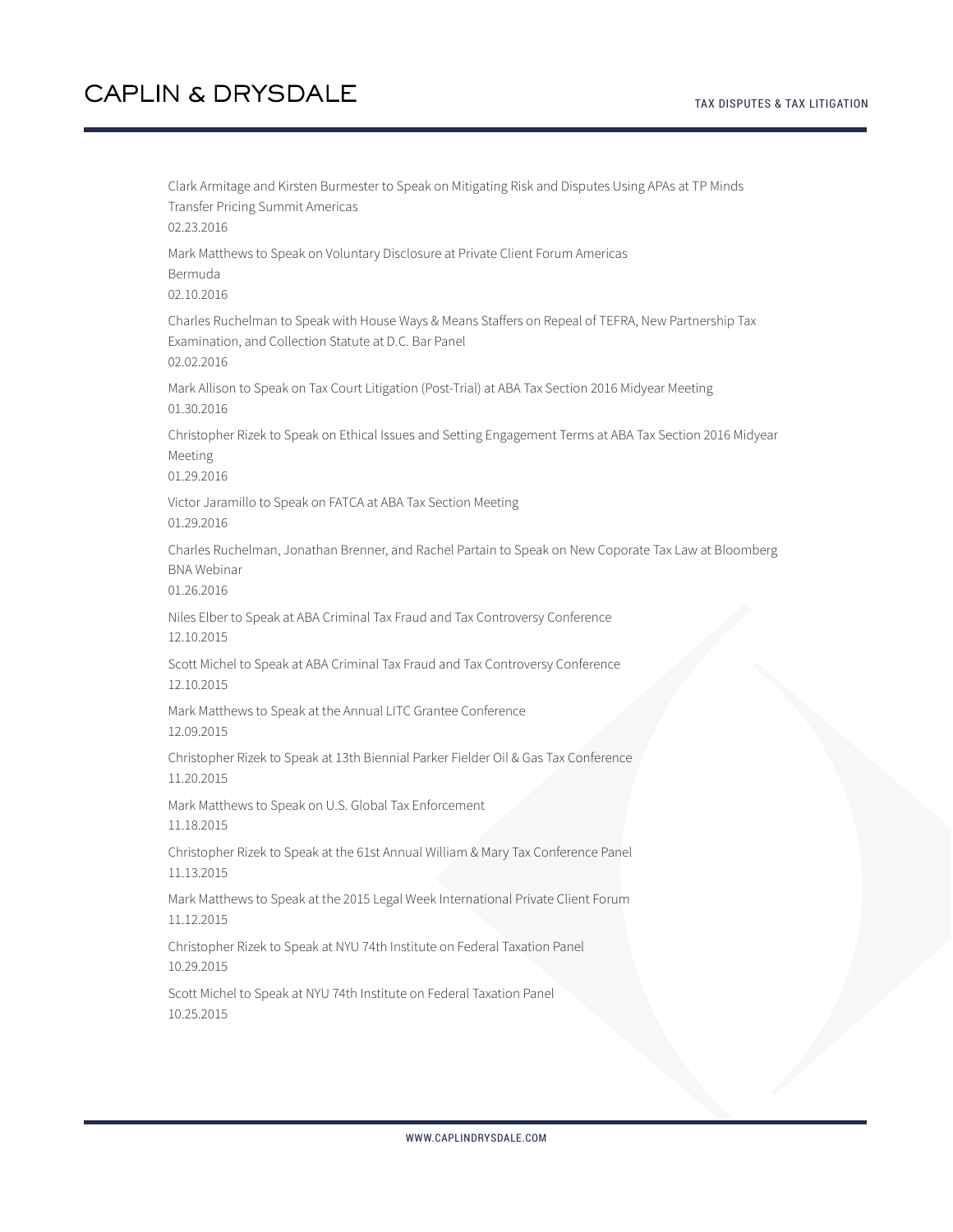Mark Allison to speak at NYU 74th Institute on Federal Taxation Panel 10.25.2015 Clark Armitage to Moderate Government Panel on MAP Issues at National Foreign Trade Council Meeting 10.22.2015 Christopher Rizek to Speak at Southern Federal Tax Institute Panel 10.19.2015 Scott Michel to Moderate Q&A Session with DOJ Assistant Attorney General 10.16.2015 Scott Michel to Chair International Tax Enforcement Conference 10.16.2015 Christopher Rizek to Speak at ALI Tax Controversy Program 10.09.2015 Mark Allison to Speak on Examinations of TEFRA Partnership 10.08.2015 Scott Michel to Speak on Fixing Common Tax Problems 10.08.2015 Christopher Rizek to Chair Tax Controversy CLE 10.08.2015 Christopher Rizek to Speak at Tax Analysts' Conference 09.22.2015 Niles Elber to Speak on Aggressive Audit Techniques 09.19.2015 David Rosenbloom to Speak on U.S. Tax Developments 09.18.2015 Christopher Rizek to Speak on Circular 230 §10.36 09.18.2015 David Rosenbloom to Speak at CET Inaugural Conference 09.17.2015 David Rosenbloom to Speak at BEPS/CTR III Conference 09.17.2015 Scott Michel and David Rosenbloom to Speak on Tax Policy in the U.S. 09.09.2015 Scott Michel and David Rosenbloom to Host Panel on 2015 Offshore Enforcement 09.01.2015 David Rosenbloom to Speak at the Instituto Brasileiro de Direito Tributario 08.20.2015 Mark Matthews to Speak on Compliance Initiatives and Voluntary Disclosure 08.14.2015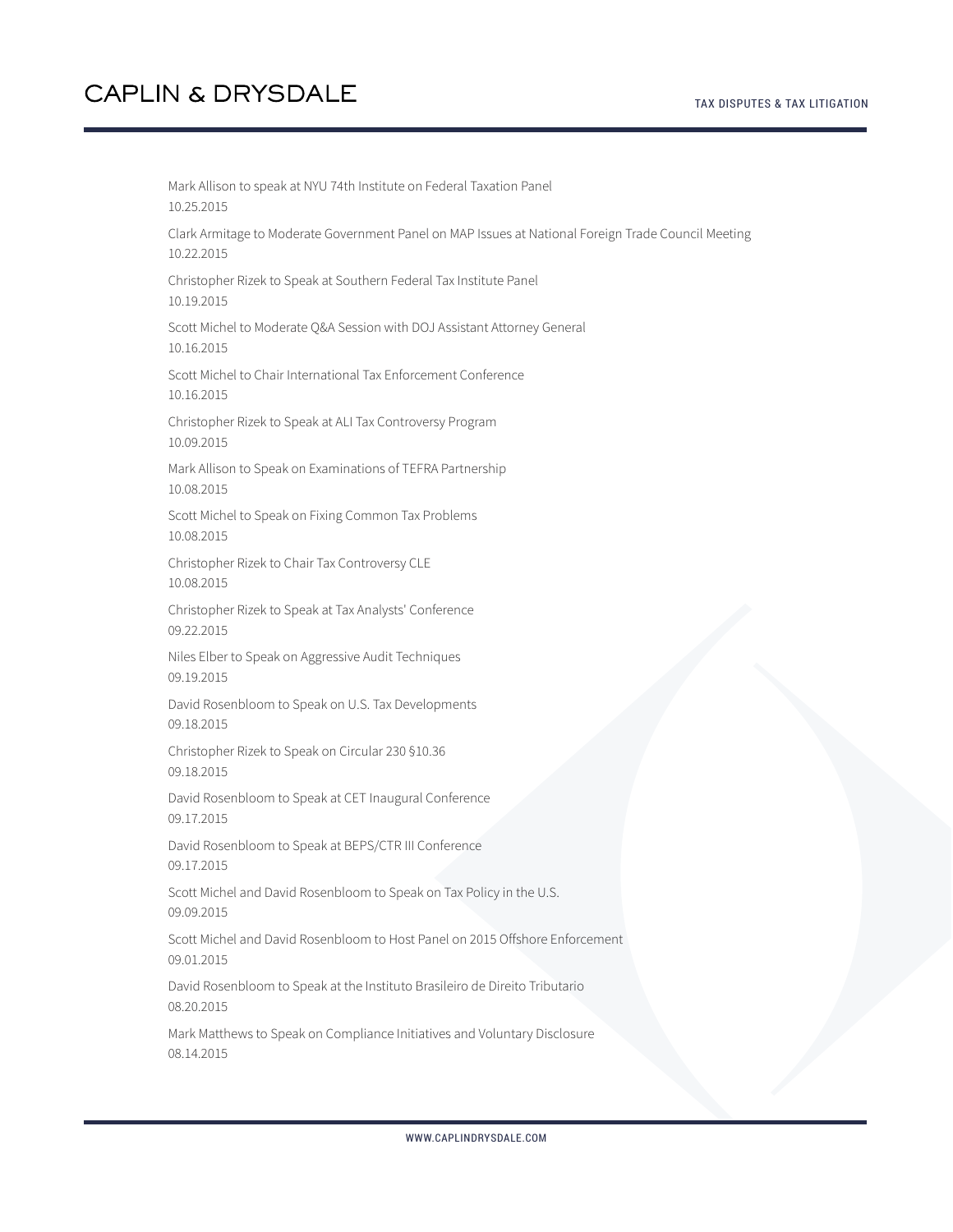Victor Jaramillo to Speak at the Latino Tax Professionals Association's 2015 National Convention 08.05.2015 Victor Jaramillo to Speak on International Compliance and FBARs 08.04.2015 Neal Kochman to Speak at Basics of International Taxation Seminar 07.22.2015 David Rosenbloom to Speak on Tax Treaties 07.21.2015 Kirsten Burmester to Speak on Mastering Form 3520 Webinar Panel 07.16.2015 David Rosenbloom to Speak on the U.S. Reaction to BEPS 07.02.2015 David Rosenbloom to Speak at Heidelberg University 07.01.2015 David Rosenbloom to Speak at the University of Würzburg 06.30.2015 Niles Elber to Speak on Offshore Enforcement 06.29.2015 David Rosenbloom to Present Student Lecture at the University of Düsseldorf 06.25.2015 David Rosenbloom to Speak at the University of Düsseldorf 06.24.2015 David Rosenbloom to Speak at Max Planck Institute for Tax Law and Public Finance 06.22.2015 Scott Michel to Speak at 2015 Annual Tax Section Meeting 06.19.2015 Patricia Lewis to Speak at Global Transfer Pricing Conference 06.12.2015 Scott Michel to Co-Chair 7th Annual Tax Controversy Forum 06.05.2015 Christopher Rizek to Serve on Planning Committtee for 7th Annual Tax Controversy Forum 06.05.2015 David Rosenbloom to Speak at Global BEPS Conference 05.26.2015 Christopher Rizek to Speak at 2015 U.S. Tax Court Judicial Conference 05.21.2015 Mark Allison to Speak at 2015 Nashville TEI Spring Seminar 05.20.2015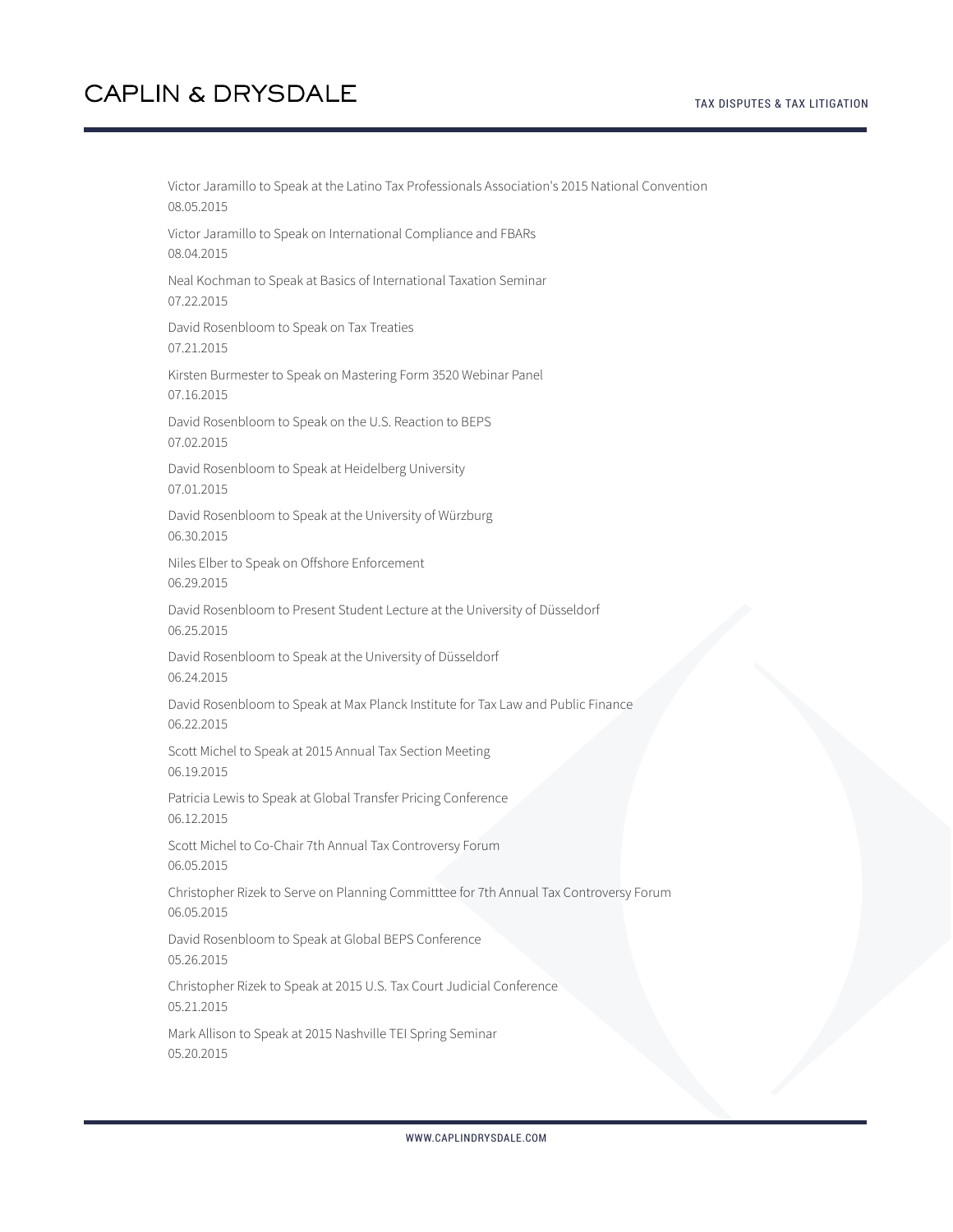Mark Matthews to Speak on Pro Bono & Tax Clinics Panel 05.09.2015 Mark Allison to Speak on Court Procedure and Practice Panel 05.08.2015 Mark Allison to Chair Court Procedure and Practice Roundtable Discussion 05.08.2015 Clark Armitage and Patricia Lewis to Speak at 2015 API Federal Tax Forum 04.28.2015 Clark Armitage to Moderate Current TP Litigation Panel 04.23.2015 David Rosenbloom to Speak on 15th Annual Tax Lecture Series 04.21.2015 Christopher Rizek to Speak on Ethics and Professionalism CLE Webinar 04.08.2015 Christopher Rizek to Speak on UVA Tax Study Group Panel 03.27.2015 Christopher Rizek to Speak on Special Rules for Professionals Panel 03.20.2015 David Rosenbloom and Stafford Smiley to Teach LL.M. Program in International Tax Law 03.20.2015 Mark Matthews to Speak on the Status of OVDP Programs 03.12.2015 Christopher Rizek to Speak on Refund Litigation Panel 03.06.2015 Patricia Lewis to Moderate a Panel Discussion at the 2015 IFA USA Conference 02.26.2015 Clark Armitage to Speak on Transfer Pricing Controversy and Alernative Dispute Resolution 02.25.2015 Scott Michel to Speak on Civil and Criminal Offshore Disclosure Panel 02.24.2015 Clark Armitage to Speak at TP Minds Americas 2015 02.23.2015 Clark Armitage to Speak at FEI Committee on Taxation Meeting 02.20.2015 David Rosenbloom to Discuss the Base Erosion and Profit Shifting Project 02.03.2015 David Rosenbloom and Victor Jaramillo to Speak at the University of Geneva

02.02.2015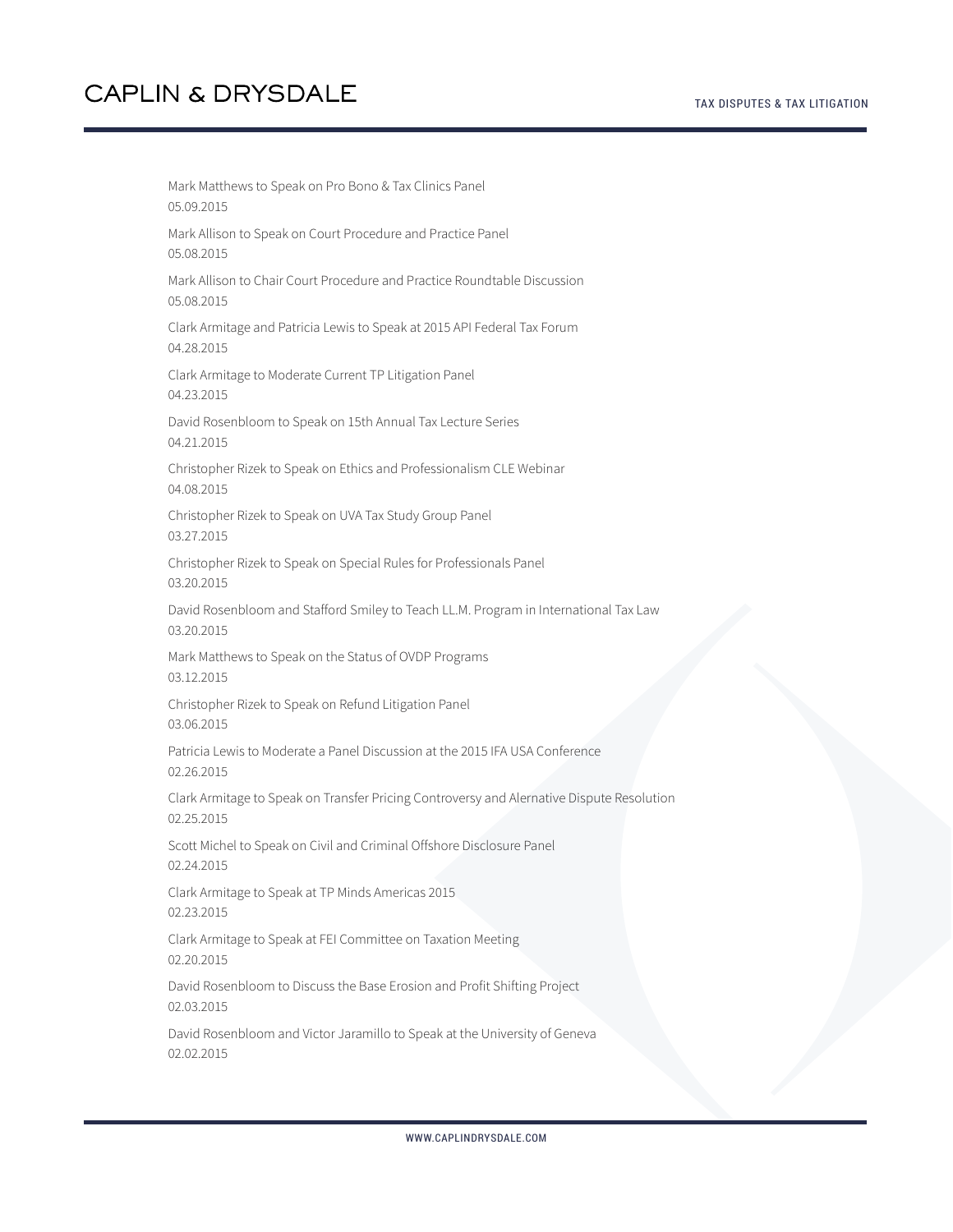Neal Kochman to Speak on Transfer Pricing Panel 01.30.2015 Mark Allison to Speak on Court Procedure and Practice Panel 01.30.2015 Christopher Rizek to Speak on Ethical Problems for Young Lawyers 01.30.2015 David Rosenbloom to Present at the Vienna University of Economics and Business 01.19.2015 Niles Elber to Speak at ABA's Annual Tax Fraud & Tax Controversy Conference 12.12.2014 Clark Armitage to Speak at Annual Institute on International Taxation 12.11.2014 Mark Matthews to Moderate on IRS Criminal Investigation Roundtable 12.11.2014 Scott Michel to Moderate Criminal Tax Fraud and Tax Controversy Panel 12.11.2014 Christopher Rizek to Speak on Tax Professionals and Malpractice 12.04.2014 David Rosenbloom to Speak at The Instituto Tecnológico Autónomo de México 11.21.2014 Christopher Rizek to Speak on Ethical Issues for Tax Practitioners 11.20.2014 Mark Allison to Speak on Civil & Criminal Tax Controversy Panel 11.16.2014 Christopher Rizek to Speak at FBA's Insurance Tax Conference 11.13.2014 David Rosenbloom to Speak on U.S. Tax Law 11.12.2014 David Rosenbloom to Speak at Copenhagen Business School's Tax Conference 11.12.2014 Christopher Rizek to Speak on Civil Tax Penalties 11.07.2014 Mark Matthews to Speak on Key International Data Collection Programs 11.06.2014 Mark Matthews to Speak on Government Use of Data 11.06.2014 Clark Armitage to Speak at Georgetown University's Transfer Pricing Symposium 11.06.2014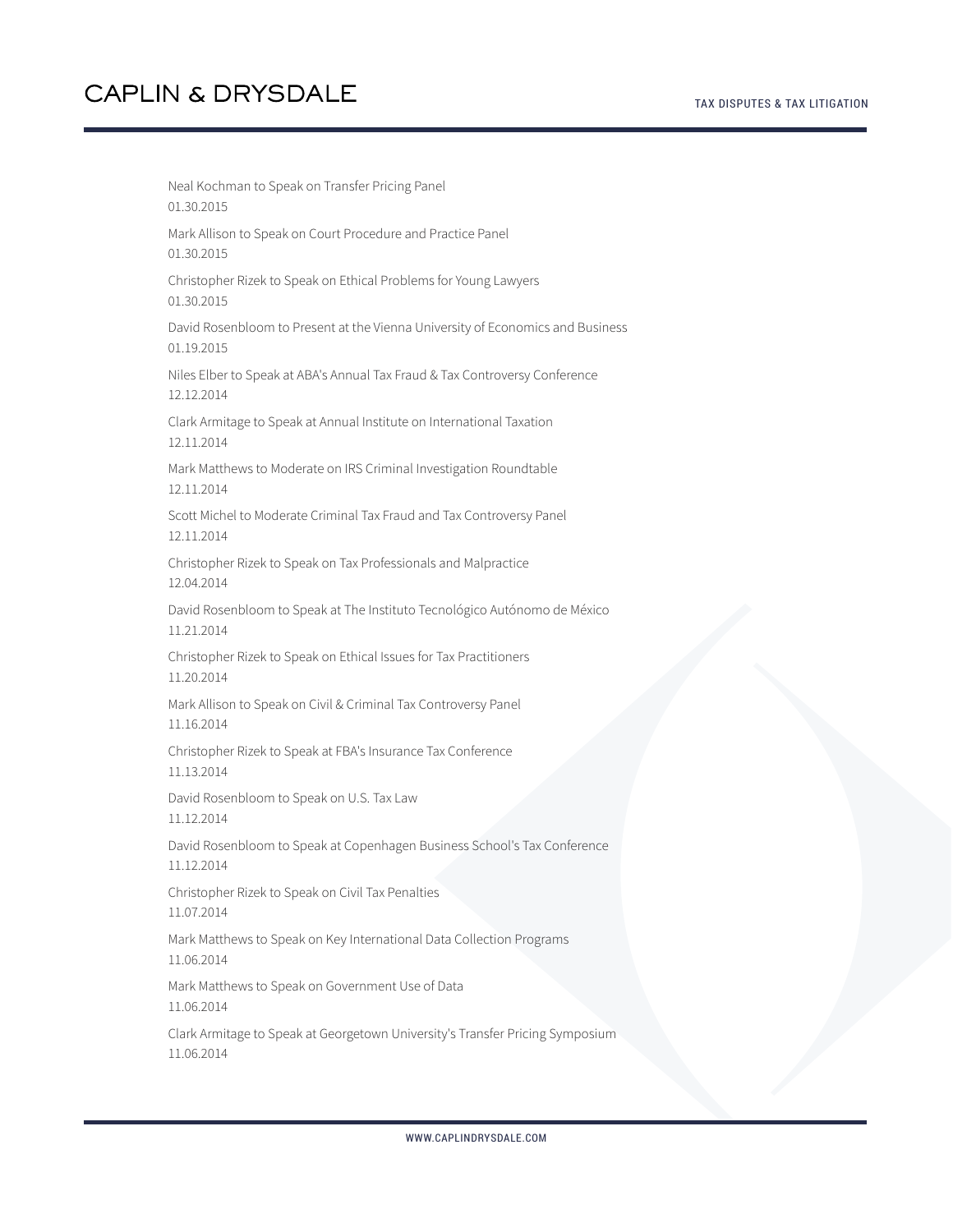David Rosenbloom to Speak on U.S. Taxation of Foreign Corporations Business Profits 11.05.2014 Mark Matthews to Speak on Recent Developments in International Criminal Tax 10.31.2014 Mark Allison to Speak at the TEI in Nashville 10.22.2014 Mark Matthews to Speak on Recent Developments in Compliance Initiatives 10.21.2014 Mark Allison to Speak on Tax Controversy and Litigation Updates 10.19.2014 Christopher Rizek to Speak on Tax Court Procedures 10.17.2014 Mark Allison to Speak on Tax Court Procedures Panel 10.17.2014 Scott Michel and David Rosenbloom to Host Panel on 2014 Offshore Enforcement 10.13.2014 Christopher Rizek to Moderate Luncheon Program on Ethical Issues for Lawyers 10.01.2014 Niles Elber to Moderate 2014 OVDP and Streamlined Procedures Panel 09.20.2014 Mark Matthews to Speak on DOJ Procedures 09.20.2014 Mark Allison to Speak at 2014 ABA Joint Fall CLE Meeting 09.19.2014 Patricia Lewis to Moderate Transfer Pricing Panel 09.19.2014 Mark Allison to Chair Court Procedure and Practice Discussion 09.19.2014 Clark Armitage to Speak at Duke University's Transfer Pricing Program 09.18.2014 David Rosenbloom to Speak on International Taxation 08.22.2014 David Rosenbloom to Speak at First International Tax Forum 08.22.2014 David Rosenbloom to Speak on Cross-Border Taxation 08.21.2014 Niles Elber to Speak on Criminal Sentencing Webinar Panel 07.30.2014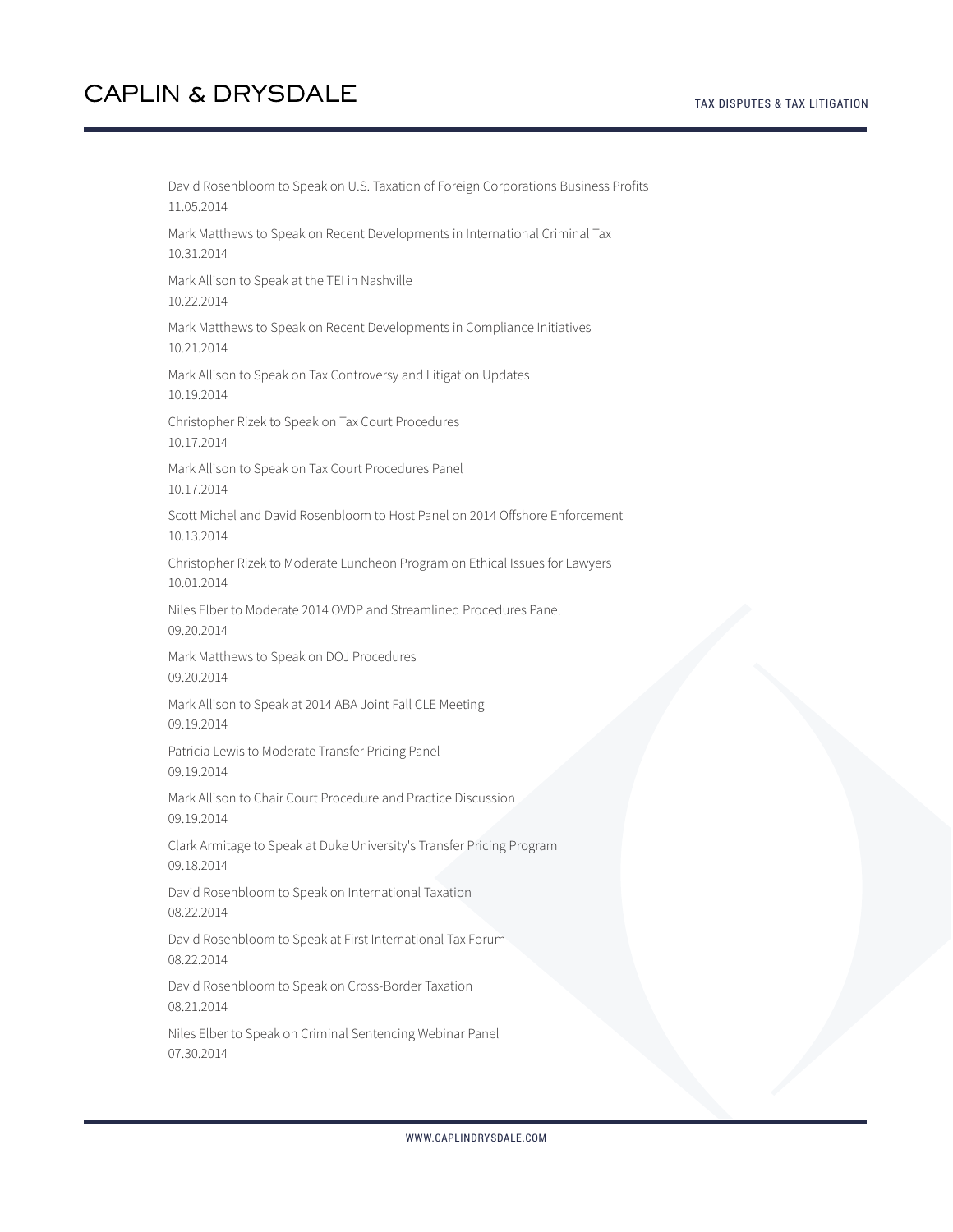Patricia Lewis to Discuss Transfer Pricing Risks at National Conference 07.23.2014 Christopher Rizek and Rachel Partain to Speak on Circular 230 Webinar 07.16.2014 Scott Michel to Speak on Offshore Tax Compliance 07.10.2014 Mark Matthews to Speak at Annual Income Tax Seminar 06.26.2014 Scott Michel to Moderate Panel on U.S. Global Tax Enforcement Priorities 06.24.2014 Scott Michel to Serve as Moderator for 6th Annual Tax Controversy Forum 06.20.2014 Mark Matthews to Speak on Global Private Wealth Industry 06.18.2014 Mark Matthews to Speak on Information Exchange and Privacy 06.18.2014 Mark Allison to Speak at ABA Program on Attorney-Client Privilege 06.18.2014 Mark Matthews to Speak at 29th Annual Transcontinental Trusts Conference 06.17.2014 How Many Shades of Grey? Current Ethical Issues for Tax Professionals 06.11.2014 Chris topher Rizek to Speak at FBA's 26th Annual Insurance Tax Seminar 05.30.2014 Mark Allison to Speak at Tax Executive Institute IRS Audit and Appeals Seminar 05.22.2014 Mark Allison to Moderate Roundtable Discussion at ABA May Meeting 05.09.2014 Christopher Rizek to Speak at ABA Section of Taxation May Meeting 05.09.2014 Clark Armitage to Speak at ABA May Meeting 05.09.2014 Mark Allison to Chair Court Procedure & Practice Committee 05.09.2014 Mark Allison to Chair Roundtable Discussion at ABA May Meeting 05.09.2014 Mark Allison to Speak at U.S. Tax Court Program

05.01.2014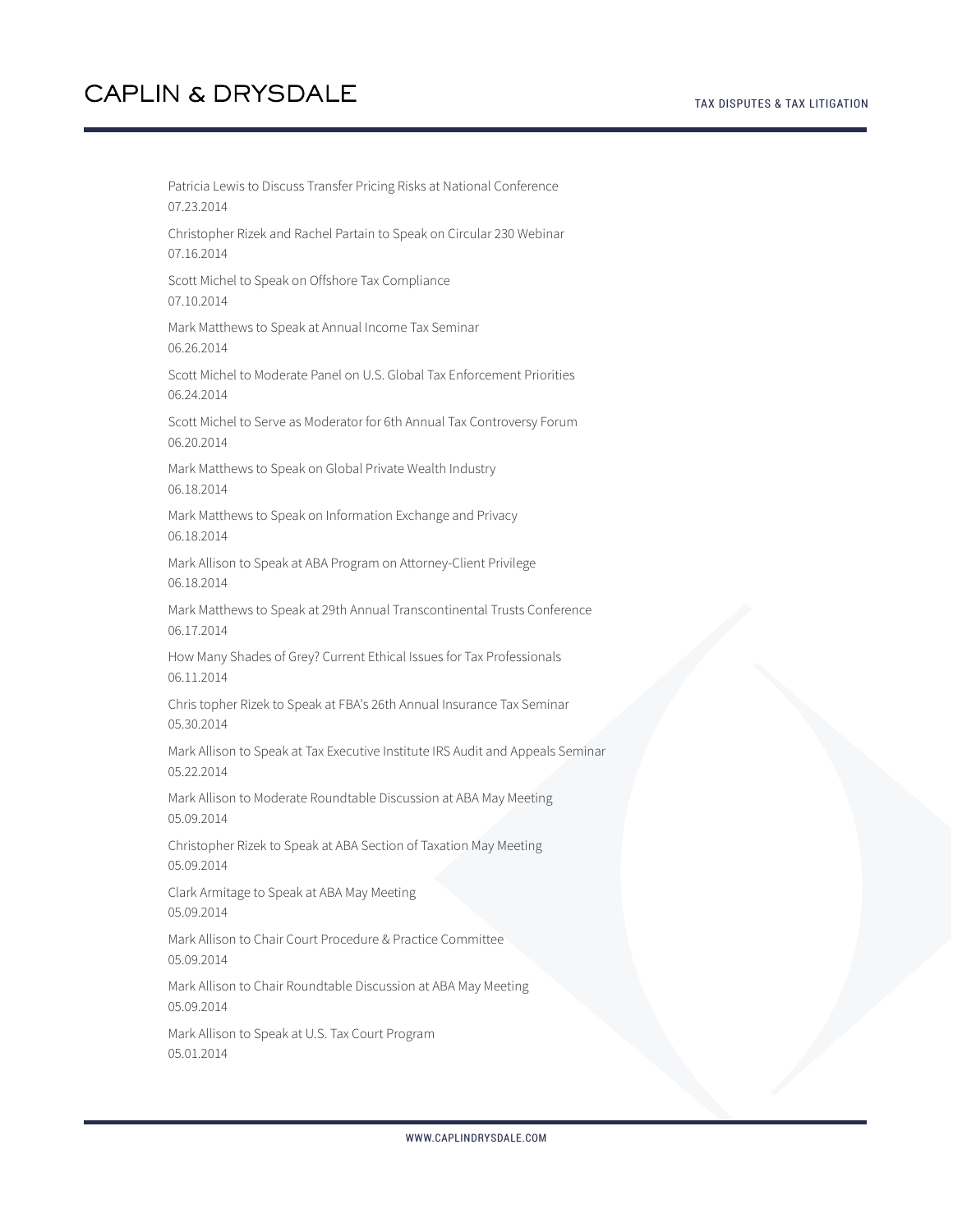Mark Allison to Speak at Columbia University Undergraduate Law Review Launch Event 04.30.2014 Clark Armitage to Moderate Panel at Transfer Pricing Symposium 03.27.2014 Clark Armitage to Discuss APMA Program at International Conference 03.27.2014 Christopher Rizek to Participate in Tax Analysts' Discussion on the IRS's Readiness for Adopting a Taxpayer Bill of Rights 03.27.2014 Scott Michel Co-Chairs ABA's International Tax Enforcement Conference 03.18.2014 Mark Matthews to Speak at 28th Annual National Institute on White Collar Crime 03.06.2014 Mark Matthews to Speak at ACAMS Conference 03.06.2014 Mark Matthews to Speak at FBA's 2014 Tax Law Conference 02.28.2014 Scott Michel and Mark Matthews to Co-Chair Concurrent Symposia at FBA Tax Law Conference 02.28.2014 Clark Armitage to Moderate APA Panel at 2014 Transfer Pricing Summit 02.19.2014 Patricia Lewis and Clark Armitage to Moderate APA Workshop at 2014 Transfer Pricing Summit 02.18.2014 Patricia Lewis Chairs Panel on APMA Revenue Procedures 02.12.2014 David Rosenbloom to Speak at IFA/CTF Treaty Shopping Conference - Toronto 02.05.2014 David Rosenbloom to Serve as Guest Speaker for IFA/CTF Conference 02.05.2014 David Rosenbloom to Speak at IFA/CTF Treaty Shopping Conference - Calgary 02.03.2014 Christopher Rizek to Speak at TEI Tax Program in Texas 02.03.2014 Niles Elber to Moderate Panel on the Latest Developments in Offshore Opt Outs and Examinations at ABA 2014 Midyear Meeting 01.25.2014 David Rosenbloom to Speak at Legal Affairs Group Luncheon 01.15.2014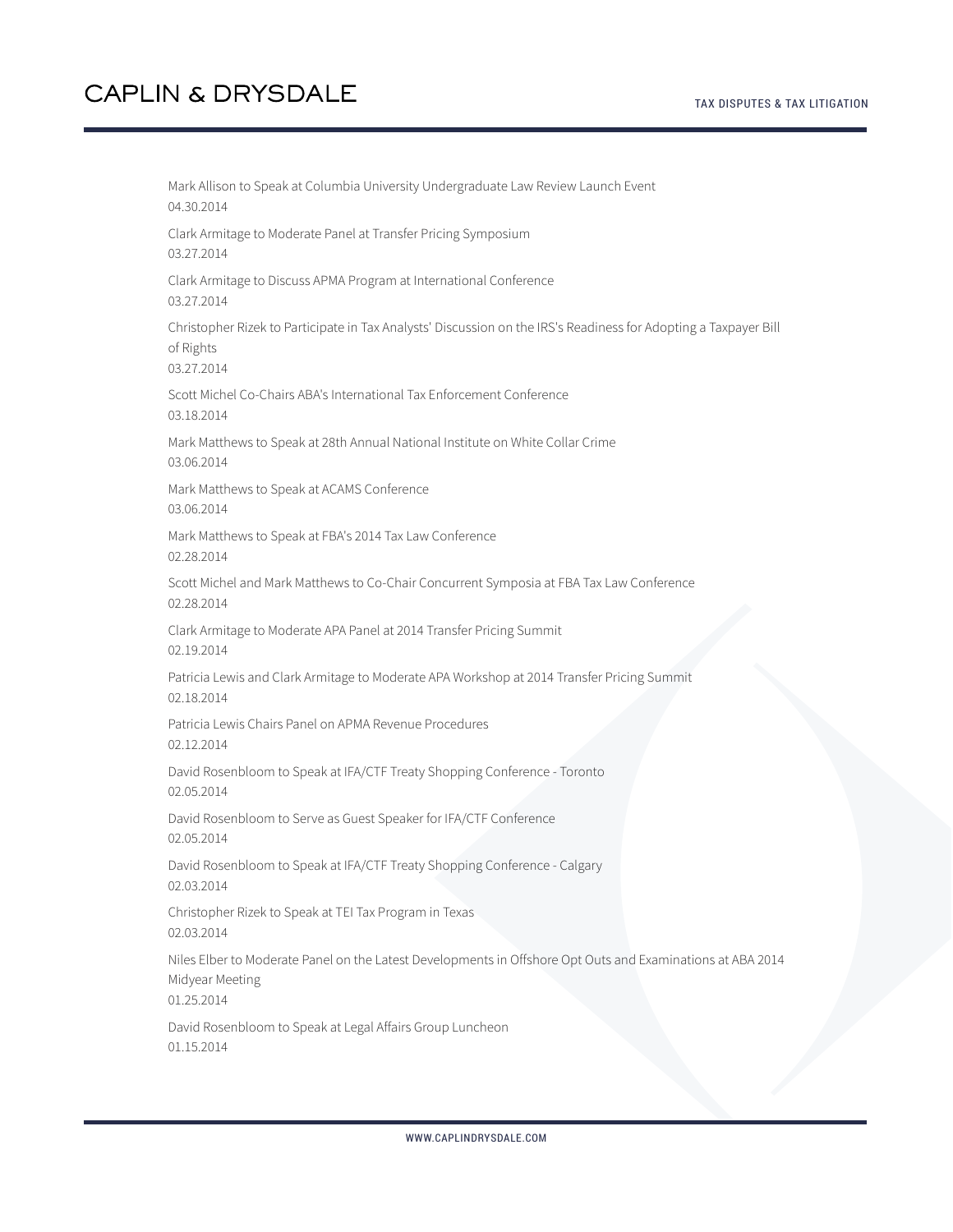Scott Michel Co-Chairs ALI CLE Program "Hot Topics for Accountants & Tax Lawyers: Tax Returns, Advice, & Examination" 12.16.2013 Mark Matthews to Speak on Criminal Tax Practice Tips and Strategies 12.13.2013 Scott Michel to Moderate Panel at ABA Criminal Tax Fraud and Tax Controversy Conference 12.12.2013 Charles Ruchelman to Speak on D.C. Bar Panel 12.12.2013 Patricia Lewis to Speak at the IRS-GWU International Tax Conference 2013 12.12.2013 Mark Matthews to Speak at ABA Criminal Tax Fraud and Tax Controversy Conference 12.12.2013 Scott Michel to Speak at University of Texas Annual Taxation Conference 12.04.2013 Christopher Rizek to Speak at the 72nd Institute on Federal Taxation 11.21.2013 Mark Matthews to Speak at the 22nd International Tax and Trust Summit 11.19.2013 Scott Michel to Speak at the 72nd Institute on Federal Taxation in San Francisco 11.17.2013 Stafford Smiley to Speak at Moscow State Law Academy 10.25.2013 Mark Matthews to Speak on Corporate Compliance 10.24.2013 Mark Matthews to Speak at University of San Diego School of Law - Procopio International Tax Institute 10.24.2013 Stafford Smiley Speaks On Tax Reform at the Russian IFA 10.23.2013 Mark Matthews Presents Tax Program at Southern Federal Tax Institute 10.23.2013 Scott Michel to Speak at the 72nd Institute on Federal Taxation in New York 10.20.2013 Mark Allison Chairs TEFRA Panel at ABA Meeting 10.18.2013 Mark Allison Discusses International Tax Best Practices 10.18.2013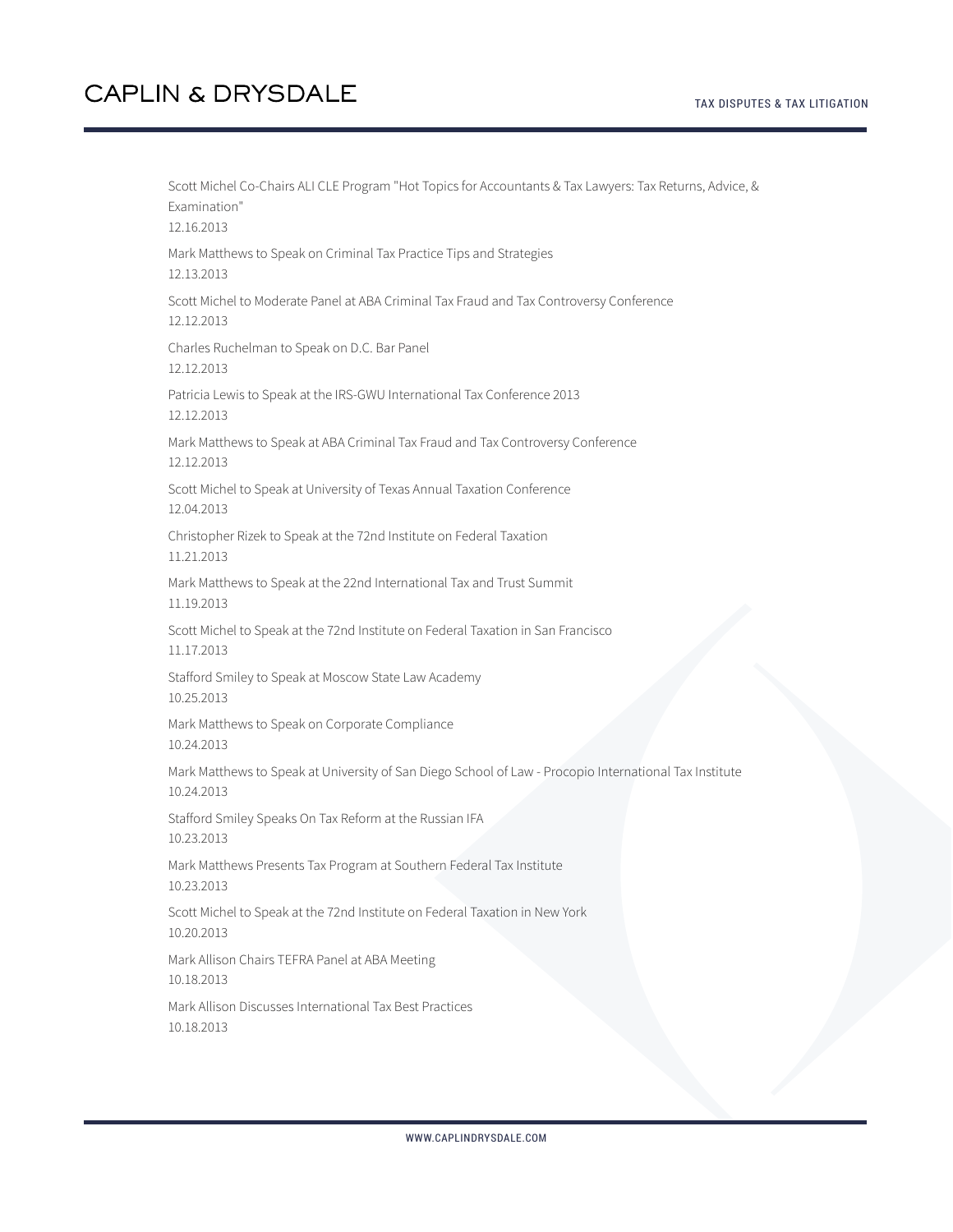#### TAX DISPUTES & TAX LITIGATION

# **CAPLIN & DRYSDALE**

Mark Allison Discusses Tax Shelter Cases 10.18.2013 Mark Matthews to Speak at the Tax Executive Institute Monthly Luncheon 10.17.2013 Stafford Smiley to Speak at the 2nd Annual Conference of the Moscow State Institute for Law 10.17.2013 Scott Michel to Speak at Annual Advanced ALI CLE Course 10.11.2013 Scott Michel to Speak on Developments in Offshore Tax Compliance 10.11.2013 Scott Michel to Speak at Swiss-American Chamber of Commerce Panel Meeting 09.26.2013 Mark Allison to Speak at the International Forum of Administration and Tax Justice 09.26.2013 Mark Matthews to Speak at Atlanta Tax Forum 09.23.2013 Stafford Smiley to Speak at American Chamber of Commerce in Poland 09.20.2013 Mark Allison to Speak on Monthly Conference Call for ABA Tax Administrative Practice Committee Subcommittee on IRS Liaison Activities 09.18.2013 Scott Michel and David Rosenbloom to Speak at IFA Copenhagen 2013 08.26.2013 Mark Matthews to Speak at Anti-Fraud & Financial Crimes Conference 07.08.2013 Scott Michel to Speak at FATCA Seminar in Kuwait City 06.17.2013 Charles Ruchelman to Speak at 65th Annual Virginia Conference on Federal Taxation 06.07.2013 Niles Elber and Mark Matthews to Speak at 12th Annual North Carolina/South Carolina Tax Section Workshop 05.24.2013 Niles Elber to Speak on Recent Developments in the Criminal and Civil, IRS Investigations and Practices 05.11.2013 H. David Rosenbloom Presents Lecture Series in Italy 05.06.2013 Clark Armitage Discusses Transfer Pricing Developments 05.01.2013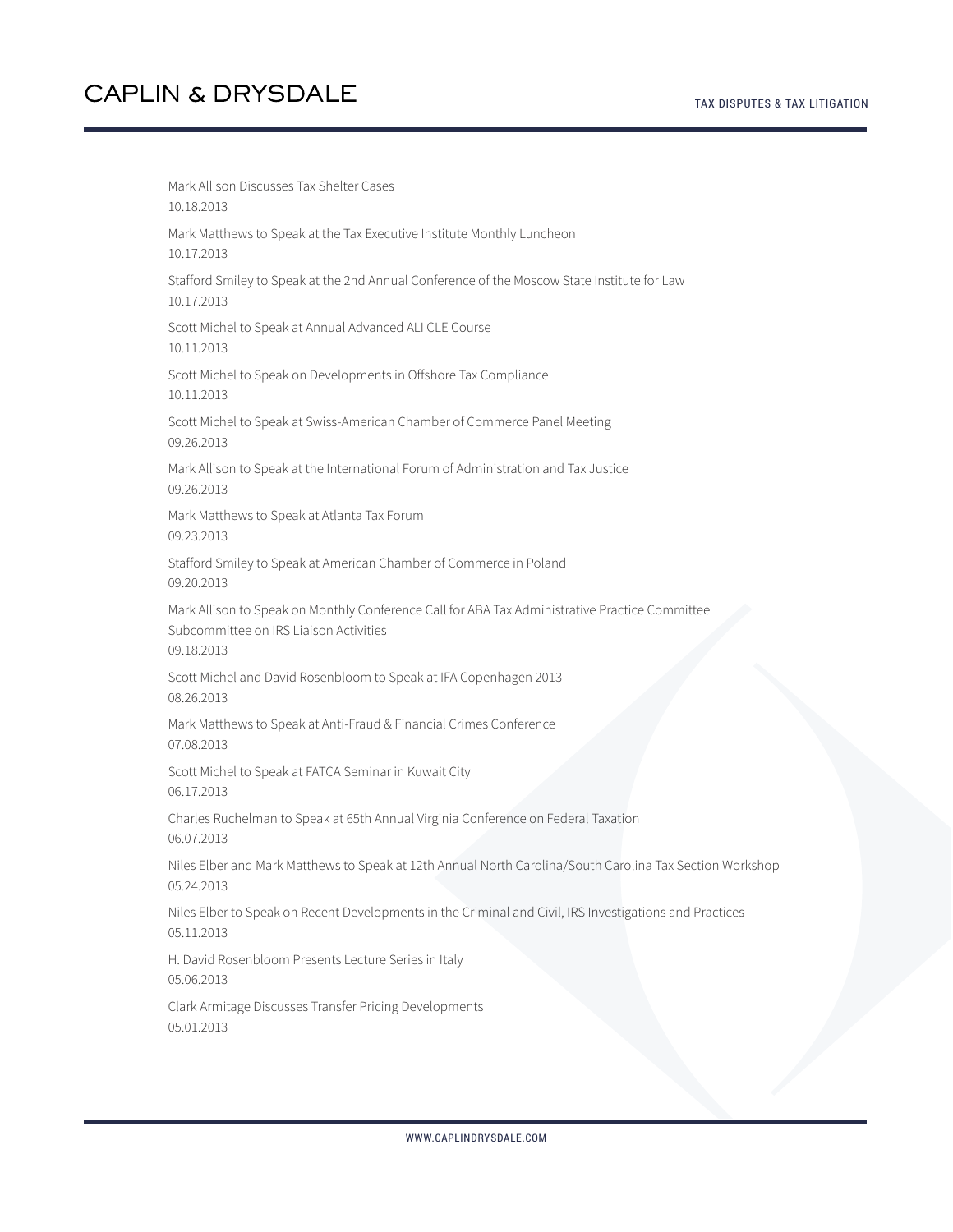Charles Ruchelman to Present at COFC Program 04.23.2013 David Rosenbloom Speaks at Tax Lecture Series on Tax Planning for U.S Inbound Investment 04.18.2013 Mark Matthews to Speak on Criminal Tax Enforcement Hot Topics 03.20.2013 Scott Michel and Mark Matthews to Speak at 37th Annual Tax Law Conference 03.01.2013 Clark Armitage to Cover Transfer Pricing at International Conference 03.01.2013 Patricia Lewis to Chair Panel at 37th Annual Tax Law Conference 03.01.2013 H. David Rosenbloom to Speak at the 2013 International Taxation Conference 03.01.2013 Niles Elber and Charles Ruchelman to Speak at DC Bar Tax Section Panel in Washington, D.C. 02.26.2013 Charles Ruchelman to Present at the Federal Bar Association Section of Taxation Program 02.25.2013 H. David Rosenbloom to Speak at 75th Anniversary of the International Fiscal Association 02.02.2013 Niles Elber to Speak on Important Developments in Civil and Criminal Tax Penalties 01.26.2013 Mark Allison to Speak at ABA Tax Section Meeting in Orlando 01.25.2013 Mark Matthews to Speak at ABA Seminar 01.16.2013 H. David Rosenbloom to Speak at the University of London 01.16.2013 Charles Ruchelman to Speak at U.S. Tax Court CLE Program 12.11.2012 Scott Michel to Speak at ABA Criminal Tax Fraud and Tax Controversy 2012 Meeting 12.07.2012 Christopher S. Rizek to Speak at 37th Annual Insurance Tax Conference 12.06.2012 Niles Elber to Speak at ABA Criminal Tax Fraud and Tax Controversy 2012 Meeting 12.06.2012 Mark E. Matthews to Speak at ABA Criminal Tax Fraud and Tax Controversy 2012 Meeting 12.06.2012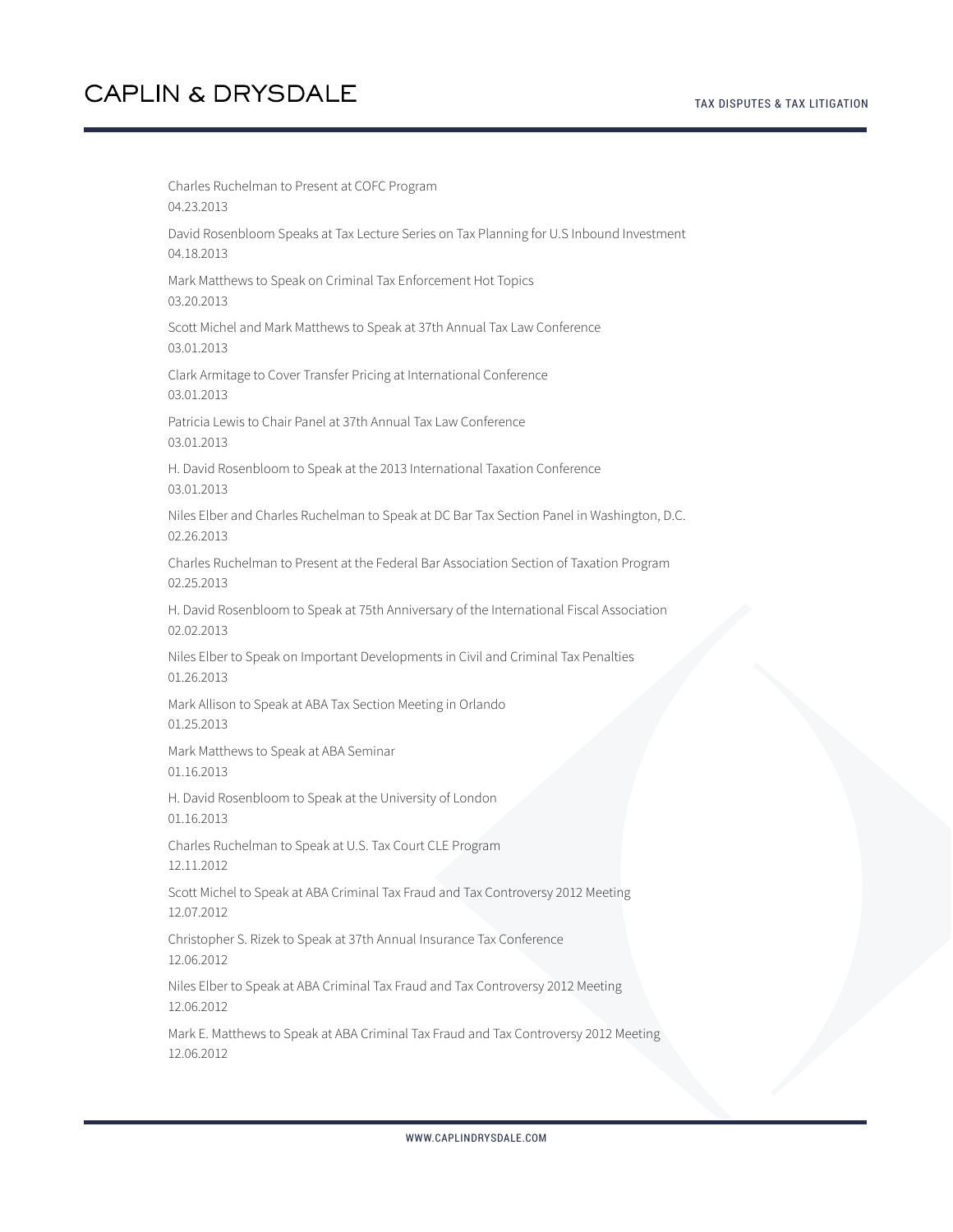Christopher S. Rizek to Speak at The University of Texas at Austin School of Law's 60th Annual Taxation Conference 12.05.2012 Niles Elber, Matthew Hicks, and Michael Pfeifer to Present Program to Mid-Atlantic STEP Members 12.03.2012 Mark Matthews to Speak at OffshoreAlert Conference on FATCA 11.26.2012 H. David Rosenbloom to Speak at the Wall Street Tax Association 11.26.2012 Christopher Rizek to Speak at NYU Institute on Federal 11.15.2012 Scott Michel to Speak at NYU Institute on Federal 11.11.2012 Scott D. Michel & H. David Rosenbloom to Speak at ABA Section of Taxation's Conference on International Tax Enforcement 11.08.2012 Scott Michel to Speak at Tulane Tax Institute 10.31.2012 H. David Rosenbloom to Speak at Mumbai Law Firm 10.30.2012 H. David Rosenbloom to Speak at NYU-ACTL US International Taxation Conference: Issues For The Years Ahead 10.23.2012 Scott Michel to Speak at UCLA Extension 2012 Annual Tax Controversy Institute 10.17.2012 H. David Rosenbloom to Speak at Vienna University of Economics and Business Tax Governance Conference 09.20.2012 Niles Elber to Speak on Civil and Criminal Tax Penalties 09.15.2012 Christopher Rizek to Moderate Panel at 2012 ABA Joint Fall Meeting 09.14.2012 Scott Michel to Speak on Developments in Offshore Tax Compliance 08.24.2012 Patricia G. Lewis to Chair Panel at National Association for Business Economics Transfer Pricing Symposium 07.31.2012 Christopher Rizek to Speak at the 2012 TEI Region VII Conference 06.27.2012 Scott Michel to Speak at the NYU 4th Annual Tax Controversy Forum 06.15.2012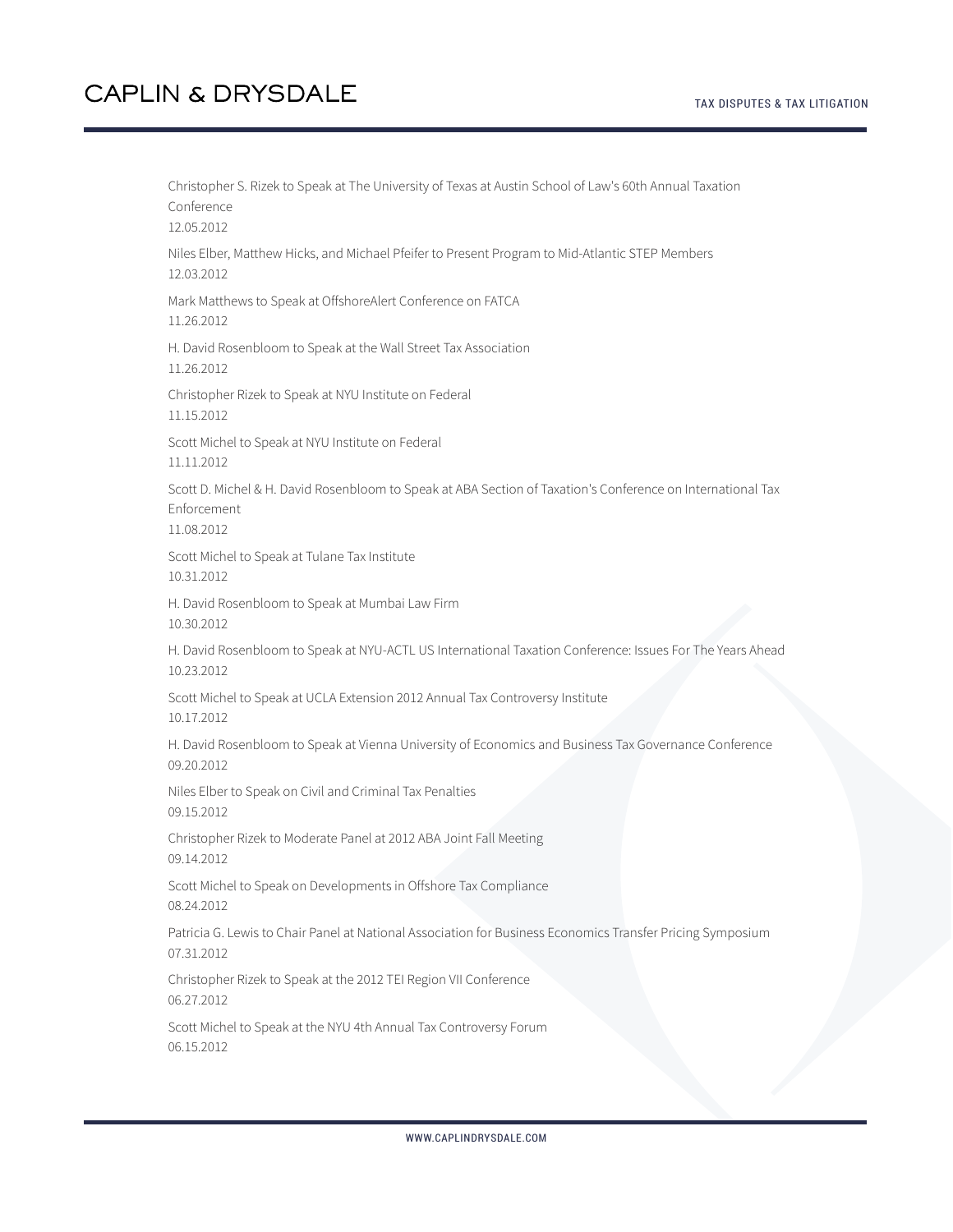Christopher Rizek to Moderate Panel for 2012 ABA May Meeting 05.11.2012 Mark Allison to Speak on Motions in Limine 05.11.2012 Scott Michel to Speak at Small Business Practitioners Tax Conference 05.03.2012 Scott Michel to Answer Tax Controversy Questions 05.03.2012 Mark Matthews to Speak on Sensitive Issue Examinations 05.02.2012 Mark Matthews to Speak at AICPA Conference on Tax Controversy and Small Business Practioners Tax Conference 05.02.2012 Mark Allison to Speak on Federal Tax Disputes 05.01.2012 Scott Michel and Niles Elber to Speak at The J. Nelson Young Tax Institute 04.26.2012 Niles Elber to Moderate Panel at 2012 ABA Midyear Meeting 02.18.2012 Niles Elber to Report on Sentencing Guidelines at ABA Conference 02.18.2012 Mark Allison to Moderate Parallel Civil Tax Litigation and Criminal Investigations Panel 02.17.2012 Clark Armitage Discusses Cost Sharing at D.C. Bar Program 02.01.2012 Christopher Rizek to Speak at Taxpayer Reliance on "Formal" and "Informal" IRS Guidance Taxation-A Section of the American Bar Association, Teleconference & Live Audio Webcast Teleconference & Live Audio Webcast, 01.25.2012 H. David Rosenbloom Speaks About The Vodafone Decision Impact on US-India Investment Strategies in NYC 01.25.2012 Mark Allison Discusses Tax Litigation Trends 01.19.2012 Kirsten Burmester to Discuss International Civil and Criminal Penalties at DC Bar Program 01.03.2012 Scott Michel to Speak on Ethical Issues in International Tax Practice 12.15.2011 Patricia Lewis to Chair Panel on Transfer Pricing Enforcement 12.15.2011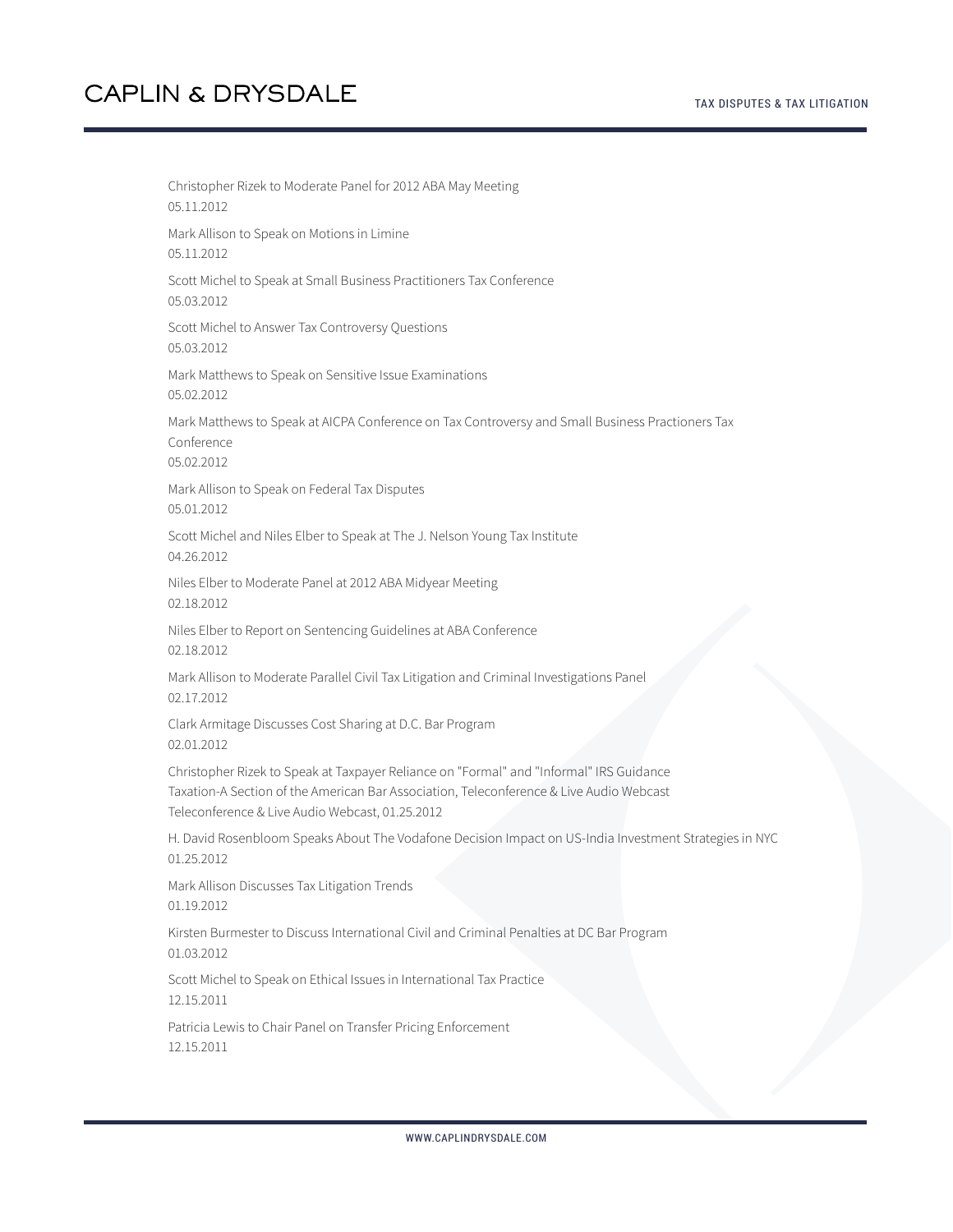05.06.2011

Niles Elber and Scott Michel to Speak on Sentencing at ABA Conference 12.01.2011 Christopher Rizek to Speak at 70th NYU Institute on Federal Taxation 11.16.2011 Scott Michel to Speak at 70th Institute on Federal Taxation 11.15.2011 Scott Michel to Speak on Panel at UCLA Tax Controversy Institute UCLA Tax Controversy Institute 10.25.2011 Scott Michel to Speak at UCLA's 27th Annual Tax Controversy Institute UCLA Tax Controversy Institute 10.25.2011 Niles Elber and Matthew Hicks to Speak on Federal Sentencing Guidelines 10.22.2011 Christopher Rizek to Speak on Evidentiary Issues 10.21.2011 Christopher Rizek to Moderate Panel at 2011 ABA Joint Fall Meeting 10.21.2011 FBAR for the Fiduciary 10.18.2011 Stafford Smiley to Speak on The Foreign Account Tax Compliance Act (FATCA) 10.11.2011 Clark Armitage to Speak at D.C. Bar Program on Transfer Pricing 09.01.2011 Scott Michel and Niles Elber to Speak at IRS Nationwide Tax Forum 08.30.2011 Scott Michel to Speak on Offshore Tax Enforcement 08.19.2011 International Tax Policy: A Current View from the United States Melbourne Law School's 2011 Annual Tax Lecture 08.03.2011 Clark Armitage to Speak on APA Issues 08.01.2011 Taxes and the Guidance Problem 07.22.2011 Charles Ruchelman to Moderate Panel on Evidentiary Issues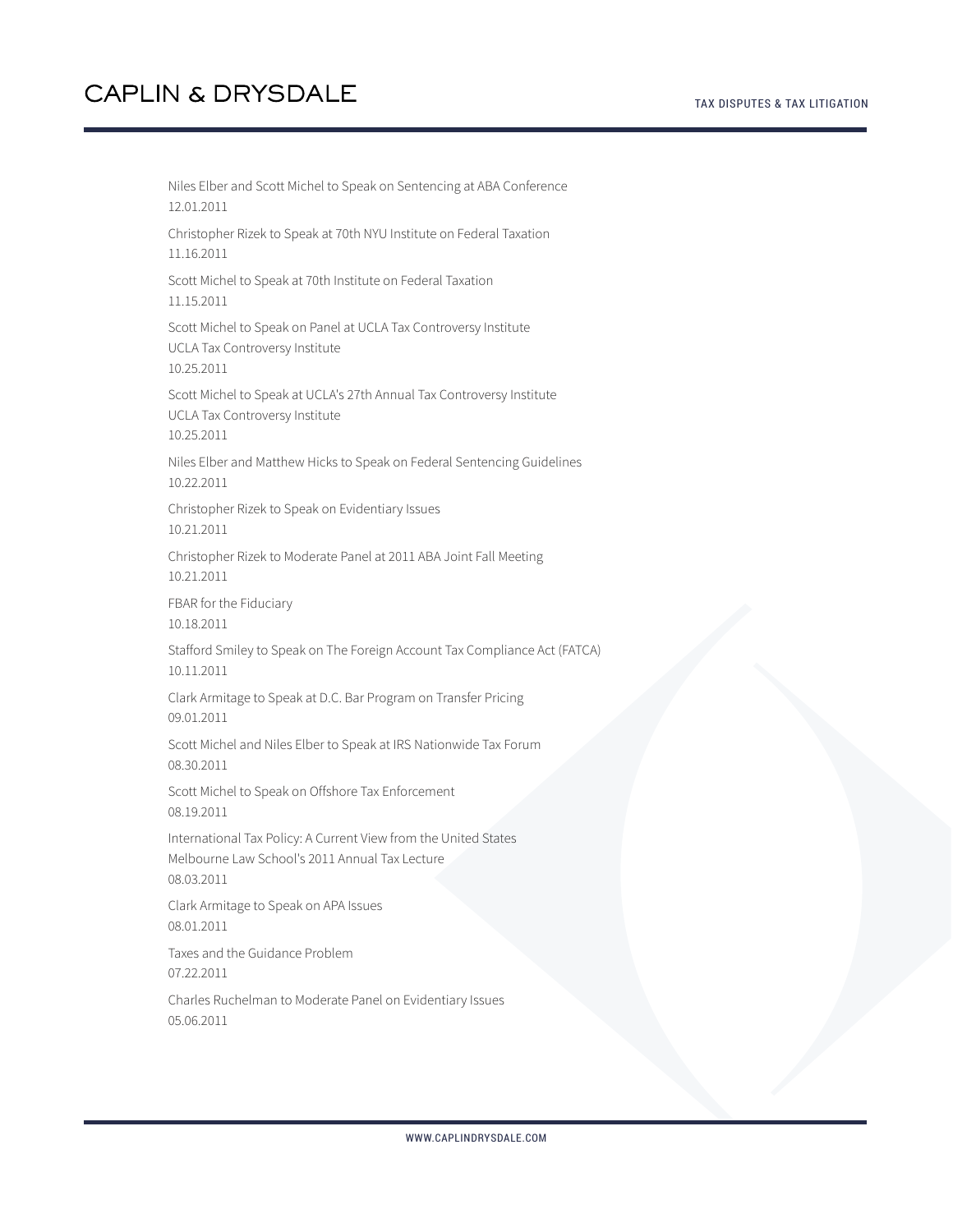Christopher Rizek to Chair Roundtable Discussion for 2011 ABA May Meeting 05.06.2011 Christopher Rizek to Chair Court Procedure & Practice Committee 05.06.2011 Circular 230 Important Revisions 02.23.2011 Christopher Rizek to Chair Court Procedure and Practice Committee 01.21.2011 Mark Allison Moderates Panel on Material Advisor Litigation 01.21.2011 Niles Elber to Speak on Sentencing Guidelines 01.21.2011 Christopher Rizek to Speak on Judicial Deference 01.21.2011 Scott Michel to Chair Committee at ABA's 2011 Midyear Meeting 01.21.2011 Christopher Rizek to Chair Court Procedure and Practice Roundtable 01.21.2011 Mark Allison to Speak on Section 6700 Litigation 01.21.2011 Scott Michel to Speak on Ethical Issues in International Tax Practice 12.10.2010 David Rosenbloom to Speak on Competent Authority Panel 12.09.2010 The 27th Annual National Institute on Criminal Fraud 12.02.2010 Christopher Rizek to Speak at TEI's Virginia Chapter Meeting 11.18.2010 David Rosenbloom to Speak on The UBS Saga 11.18.2010 Changing Supervisory and Regulatory Landscape 4th Annual Hedge Fund General Counsel Summit 10.04.2010 Tax in the Spotlight: Governments and Tax Directors under Pressure EMEA Tax Summit, Prague, Czech Republic 09.29.2010 Niles Elber to Speak on Civil and Criminal Tax Penalties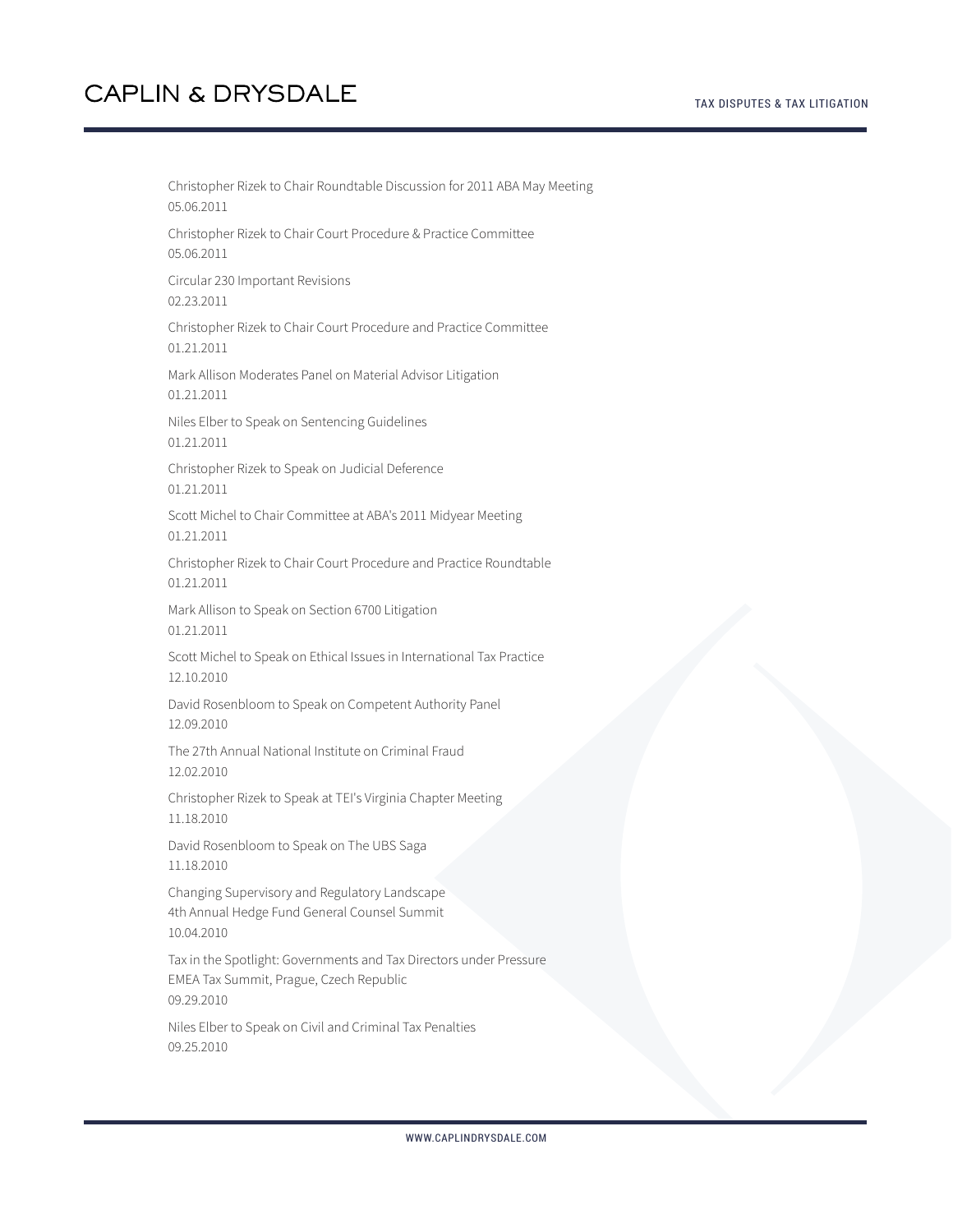Scott Michel to Moderate Panel at 2010 ABA Joint Fal Meeting 09.25.2010 Christopher Rizek to Chair Roundtable Discussion 09.24.2010 Scott Michel to Chair Standards of Tax Practice Panel Discussions 09.24.2010 Christopher Rizek to Present Opening Remarks at 2010 ABA Joint Fall Meeting 09.24.2010 Taxation and Human Rights in Europe and the World The 5th GREIT Conference, Badia Fiesolana (Florence), Italy 09.16.2010 Scott Michel to Speak on Offshore Tax Compliance 08.20.2010 13th Annual Advanced ALI-ABA Course of Study for Counselors to Foreign and U.S. Clients American Law Institute - American Bar Association 08.19.2010 The Foreign Account Tax Compliance Act in 2010 Explored 08.05.2010 Straight from the Bench: How to Prepare Your Case for Tax Court New York University Tax Controversy Forum 06.18.2010 Ethical Issues for Tax Practitioners Virginia Conference on Federal Taxation 06.03.2010 Daniel Rosenbaum to Speak at The Employment Tax National Research Program: When, Where, and How 05.27.2010 Charles Ruchelman to Moderate The Employment Tax National Research Program: When, Where, and How 05.27.2010 Clark Armitage Discusses Dispute Resolution 04.01.2010 Daniel Rosenbaum to Present Webcast on the Employment Tax Compliance Program 03.25.2010 International Tax Issues Facing U.S. Taxpayers With Foreign Accounts and Their Financial Institutions National University of Singapore 03.18.2010 Christopher Rizek to Speak at 34th Annual Tax Law Conference 03.05.2010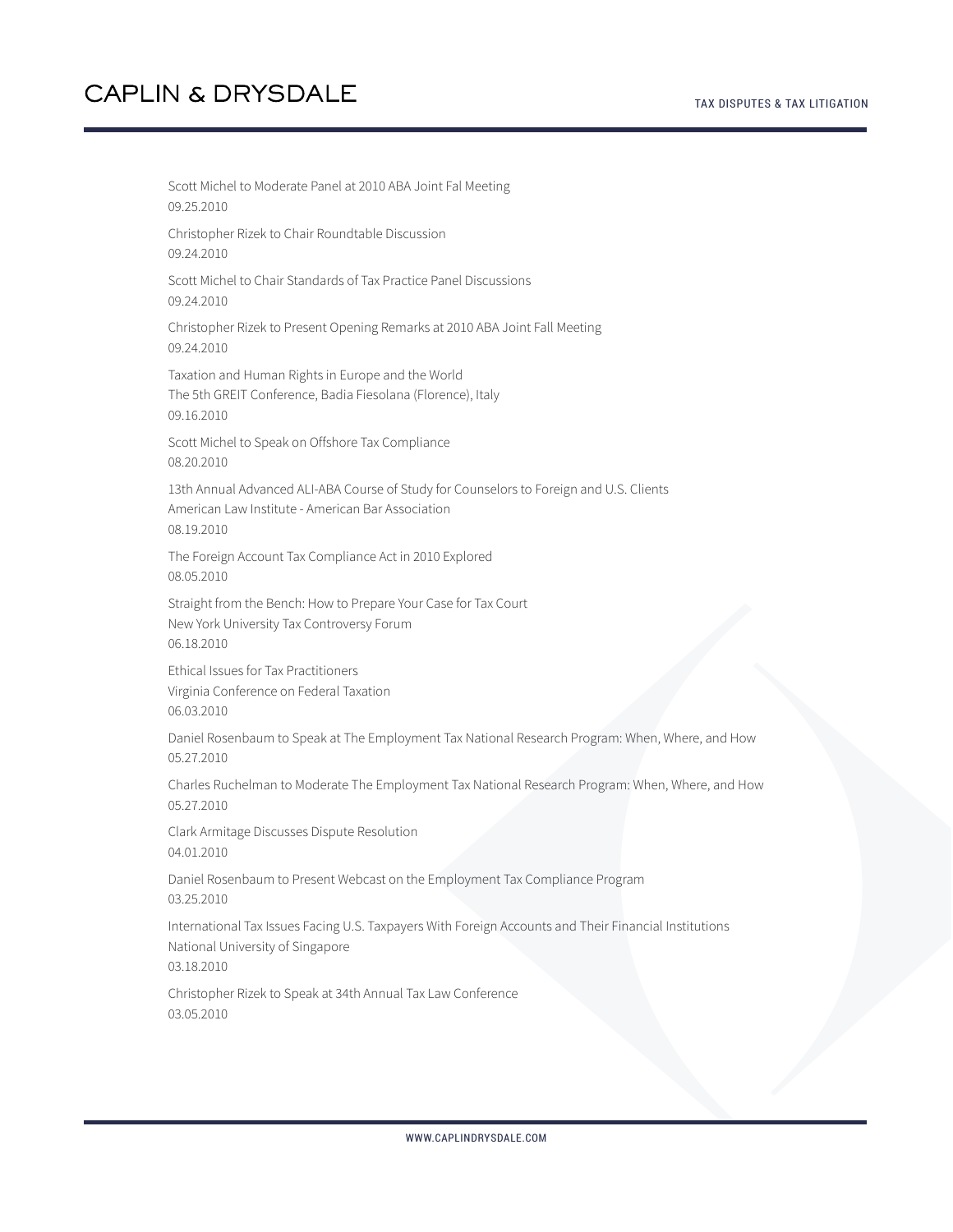Charles Ruchelman to Moderate Panel at 34th Annual Tax Law Conference 03.05.2010 David Rosenbloom to Speak at 34th Annual Tax Law Conference 03.05.2010 Clark Armitage Speaks on the APA Process 03.01.2010 Scott Michel to Speak on Issues in Whistleblower Claims 01.22.2010 Scott Michel to Chair Tax Committee for 2010 ABA Midyear Meeting 01.22.2010 Christopher Rizek to Chair Panel for 2010 ABA Midyear Meeting 01.22.2010 Charles Ruchelman to Speak on the Stipulation Process 01.22.2010 Scott Michel to Speak on Ethical Issues in Whistleblower Claims 01.22.2010 Cono Namorato to Speak on Issues Surrounding the FBAR 01.14.2010 Mark Allison Discusses Tax Court Procedures at ABA Conference 01.11.2010 Scott Michel and Cono Namorato to Speak at The 26th Annual National Institute on Criminal Tax Fraud 12.03.2009 Litigating for the IRS: How It's Done and Where It Leads U.S. Tax Court CLE, Washington, D.C. 11.20.2009 Brave New World of Tax Enforcement: UBS, International and Corporate Criminal Tax Issues White Collar Practice Seminar - Pennsylvania Association of Criminal Defense Lawyers 11.13.2009 Clark Armitage Covers Competent Authority at Canadian Conference 11.01.2009 68th Institute of Federal Taxation New York University 10.18.2009 FOIA - It Doesn't Hurt (And May Help) To Ask 2009 Joint Fall CLE Meeting - ABA Section of Taxation and Section of Real Property, Trust and Estate Law, Estate Division 09.24.2009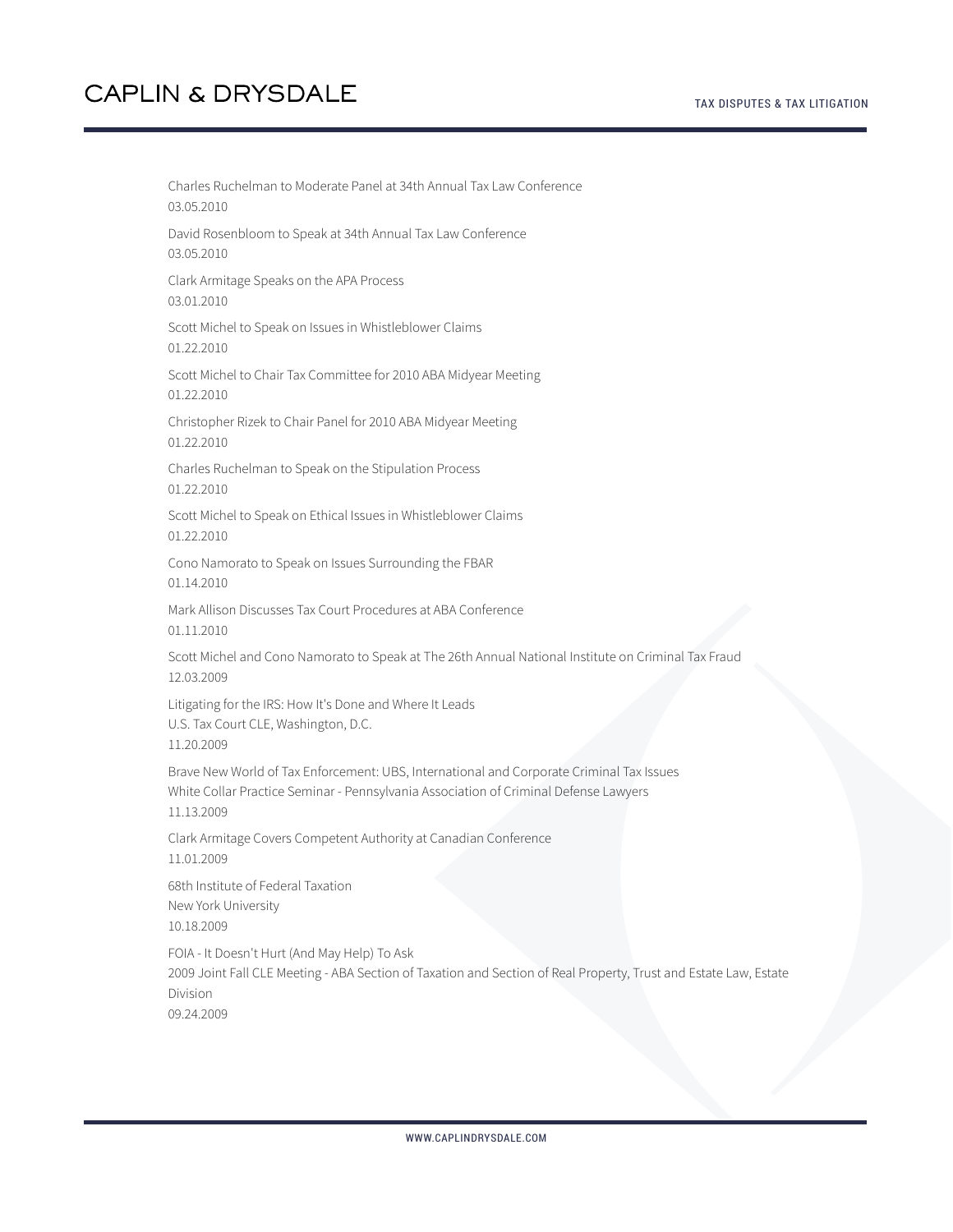02.10.2006

Mark Allison Chairs Statute of Limitations Panel 09.10.2009 Daniel Rosenbaum to Present Audio Conference on Federal Employment Tax Oversight 08.13.2009 Undeclared Foreign Accounts, Trusts and Estates: Implications of IRS Enforcement Actions 07.16.2009 Clark Armitage Discusses APA and Competent at Training Program 07.01.2009 Mark Allison Chairs Transferee Liability Panel at ABA Conference 01.10.2009 Mark Allison Discusses Jury Trials at ABA Event 09.10.2008 Mark Allison Talks Cross-Border Discovery at ABA Program 09.10.2007 Codification of Economic Substance: Its Potential Impact on Audits and Litigation District of Columbia Bar Taxation Section - Tax Audits and Litigation Committee DC Bar Conference; Washington, D.C., 05.17.2007 The Top Ten Things That Get Tax Lawyers into Trouble for Malpractice ABA Tax Secion, TaxLink Live Teleconference, 04.11.2007 Best Practices National Association of Bond Lawyers Teleconference, 02.07.2007 Spotlight on Procedure: Privilege Claims Relating to Email Chains ABA Section of Taxation Meeting Hollywood, FL, 01.19.2007 Mark Allison Speaks on Section 162(f) at TEI Conference 10.24.2006 Christopher Rizek to Speak on Ethical Issues That Arise in Tax Transactional Practice NYU's 65th Institute on Federal Taxation The Grand Hyatt Park Avenue Grand Central Station; New York, NY, 10.22.2006 The Intersection of FOIA and Tax Litigation with Emphasis on New Chief Counsel Notice 2006-16 District of Columbia Bar Washington, D.C., 10.12.2006 Mark Allison Discusses Tax Shelter Litigation Trends at ABA Program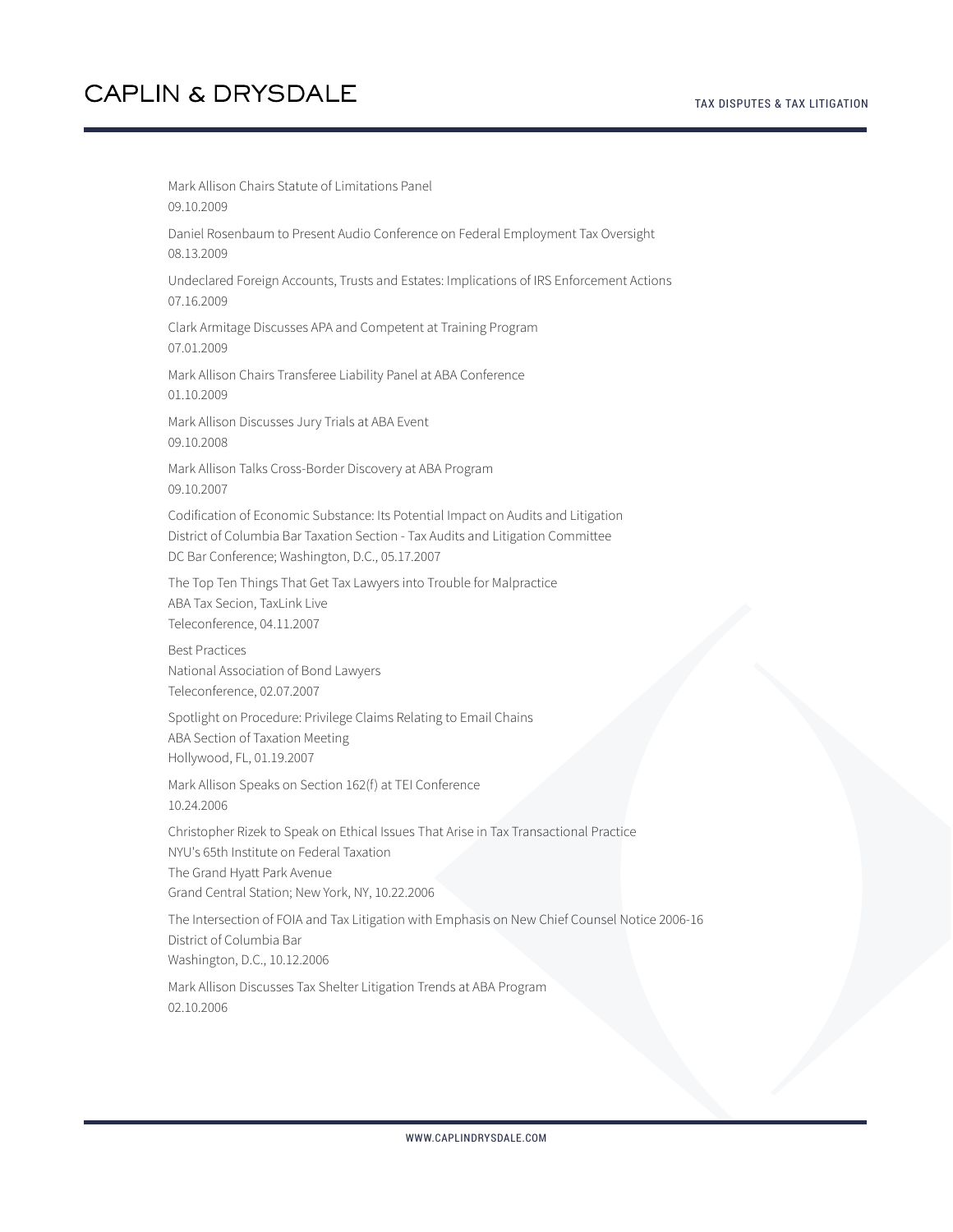Mark Allison Speaks on Expert Witnesses at ABA Conference 09.10.2004

#### PUBLICATIONS

Obtaining Refunds of Section 6707A and Section 6707 Penalties Paid for Not Properly Reporting Listed Transactions or Transactions of Interest (Including Notice 2007-83 and Notice 2016-66) Tax Alert | 03.22.2022

Information Reporting Arbitrage: The New American Way Article | *IFC*, 03.09.2022

The Enduring Value of Departures in a Post-Booker World Article | *ABA White Collar Crime Committee Newsletter*, 03.07.2022

What's the IRS Criminal Investigation Division Telling Us About Its Priorities and Update on the Erosion of the Attorney-Client Privilege in Tax Cases Article | *ABA White Collar Crime Committee Newsletter*, 03.07.2022

Taxpayer Defeats IRS Penalty in Tax Court for Conservation Easement Transaction Tax Alert | 12.21.2021

IRS "Dirty Dozen" List Includes "Potentially" Abusive Use of U.S.-Malta Tax Treaty in Pension Plans International Tax Alert | 08.17.2021

Yellen's Global Minimum Tax Push Likely to Crash and Burn Article | *Roll Call Op-Ed*, 07.23.2021

IRS to Taxpayers: Do You Trust Me? Article | *The Tax Advisor*, 07.21.2021

Justices' Nod To Preemptive Tax Challenges May Caution IRS Article | *Law360*, 05.26.2021

Using Protected And Incorporated Cells To Provide Captive Insurance: Benefits And Considerations Article | *IFC*, 05.12.2021

Is an Act 60 Taxpayer Required to Have a Transfer Pricing Study? International Tax Alert | 04.28.2021

IRS to "Campaign" into Puerto Rico; How can Taxpayers Defend? Tax Alert | 02.03.2021

The *Adams Challenge* Tax Court Decision Reinforces the Benefits of Foreign Taxpayers Filing Protective U.S. Returns

Tax Alert | 01.26.2021

INSIGHT: The 2020 Revision to the Internal Revenue Manual's Voluntary Disclosure Practice: More Consistency with Greater Risk

Article | *Bloomberg Tax: Daily Tax Report*, 01.12.2021

Are The IRS's New Terms Worth It Article | *Captive Review*, 12.22.2020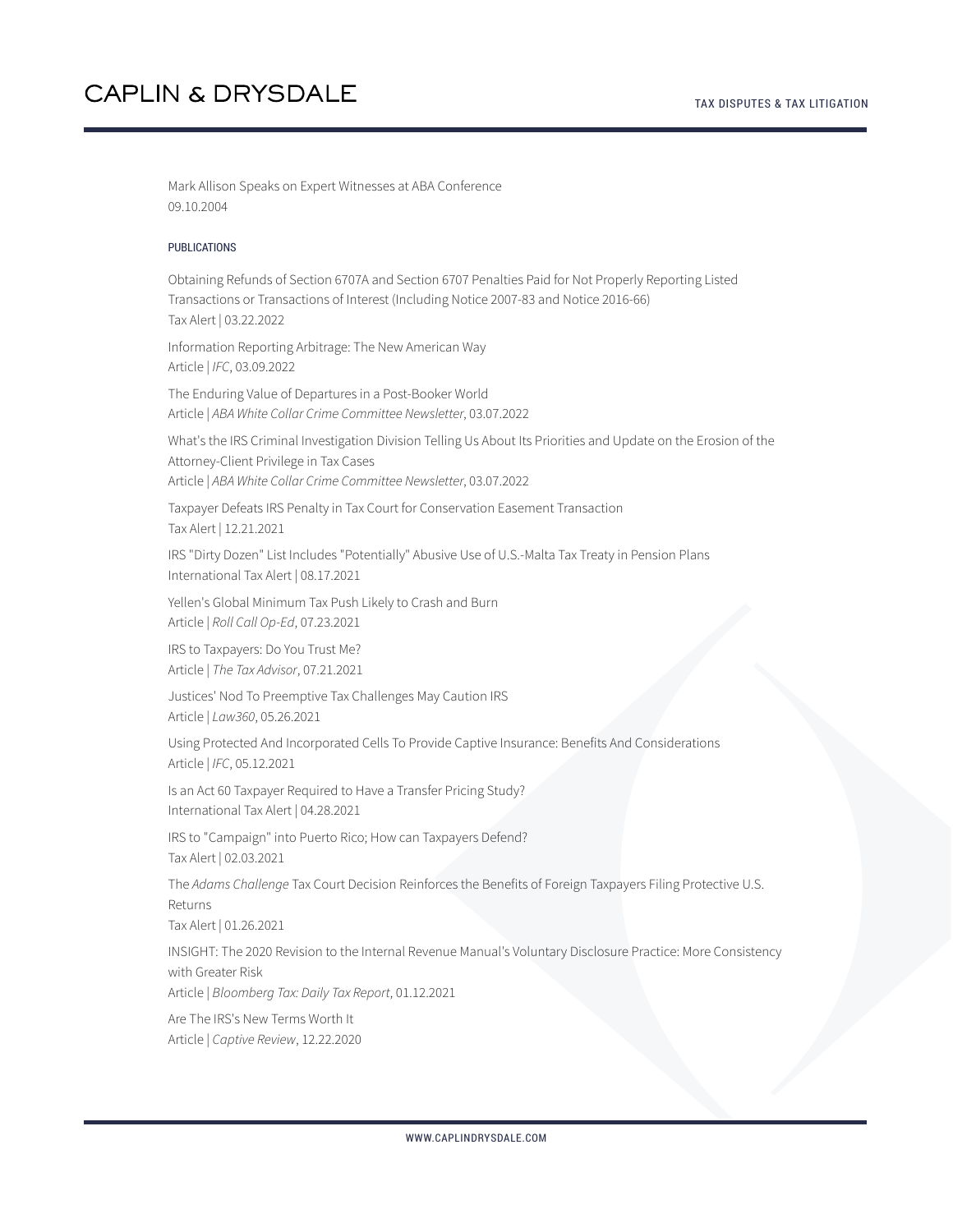U.S. Tax Enforcement – A New Decade Begins *IFC*, 11.05.2020 IRS Kicks Off Post-*Altera* Audit Adjustments Tax Alert | 09.21.2020 The IRS Resumes its Global High-Wealth Examination Program and Targets High Income Non-Filers Tax Alert | 07.22.2020 Challenge to the Constitutionality of the ACA Raises NII Tax Refund Possibility Tax Alert | 07.06.2020 TAX PRACTICE: A Silver Linings Guidebook: Corporate Planning for Coronavirus Losses Article | *Tax Notes Federal*, 05.18.2020 INSIGHT: The IRS's Renewed Focus on Fraud-Implications for Tax Practitioners Article | *Bloomberg Law*, 05.08.2020 IRS Will Continue Captive Insurance and Syndicated Conservation Easement Examinations Despite Covid-19 Pandemic Tax Alert | 04.27.2020 Damage Mitigation: The IRS Helps Alleviate Effect of COVID-19 on U.S. and Foreign Residency Tax Alert | 04.22.2020 Partnership Filing Relief Tax Alert | 04.13.2020 Updated Filing and Payment Extensions Under Notice 2020-23 Tax Alert | 04.10.2020 Collateral Damage: Covid-19 and its Unintended Effect on U.S. Residency Tax Alert | 04.01.2020 Abatement of Foreign Pension Trust Penalties Tax Alert | 03.31.2020 Captive Soft Letter Tax Alert | 03.31.2020 IRS Announces Tax Collection Easing and Payment Flexibility During COVID-19 Crisis Tax Alert | 03.30.2020 The Impact of Notice 2020-18 on Information Returns Tax Alert | 03.30.2020 CARES Act Offers Income Tax Relief for Business Tax Alert | 03.27.2020 Interpreting the TCJA: Standing Up (With Reservations) for Treasury Article | *Tax Notes Federal Letters to the Editor*, 01.27.2020 New Cryptocurrency Guidance Tax Alert | 10.22.2019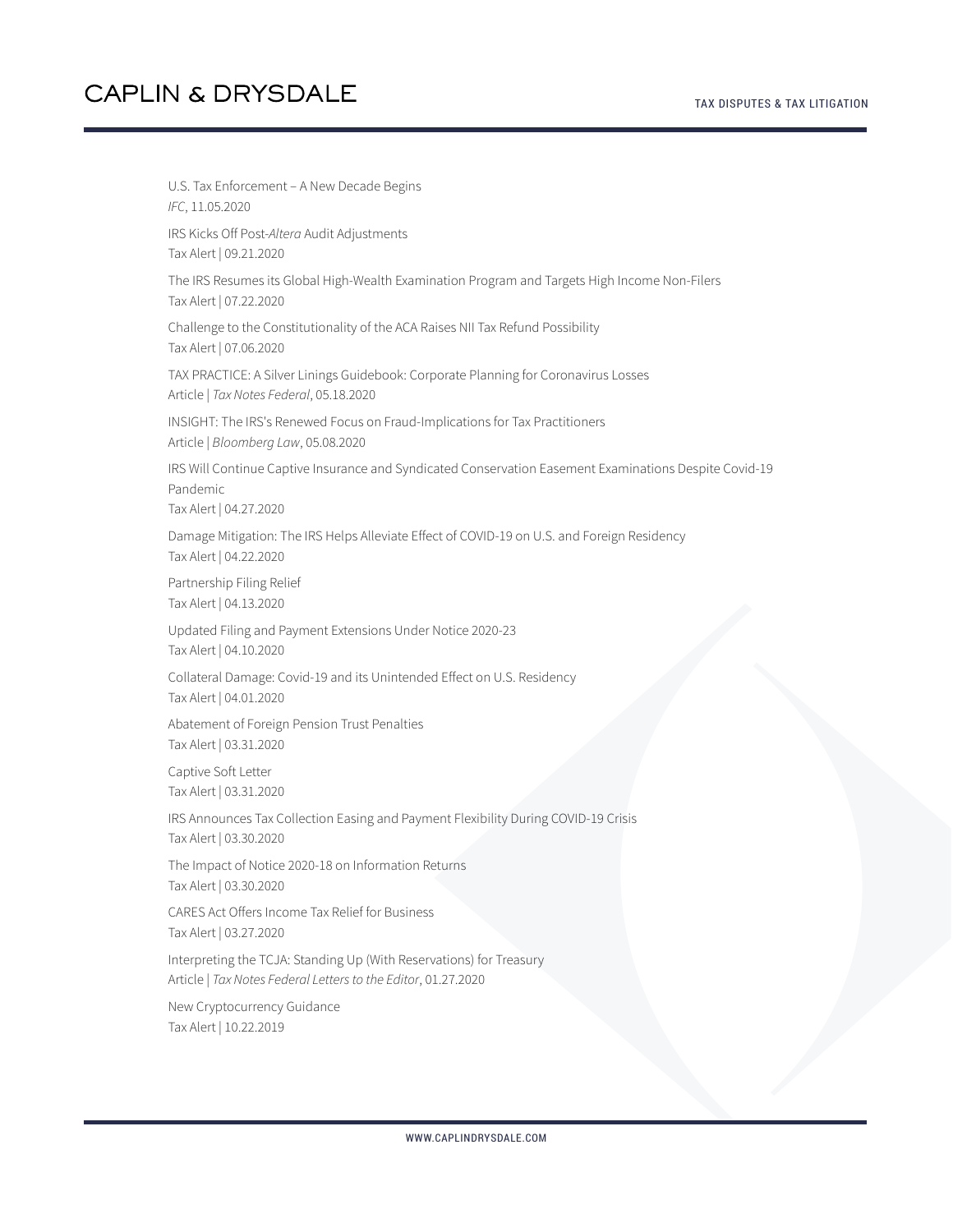Sharia Law Is Already Here - The IRS Must Respond Article | *The Hill Op-Ed*, 10.18.2019 Financier Worldwide Annual Review: Transfer Pricing 2019 – United States Article | *Financier Worldwide*, 10.07.2019 COMMENTARY & ANALYSIS: The TCJA and the Treaties Article | *Tax Notes International Magazine*, 09.09.2019 Decrypting The New IRS Cryptocurrency Compliance Letters Article | *Law360 Tax Authority*, 08.07.2019 Cryptocurrency Criminal Tax Cases Coming Soon Tax Alert | 07.23.2019 Combating Aggressive Tax Planning Through Disclosure: A Comparison of U.S. and EU Rules Applicable to Tax Advisors Article | *ABA Tax Times*, 06.14.2019 Deductibility of Illegal Payments, Fines, and Penalties Book | *Bloomberg Tax 524-2nd Tax Management Portfolio*, 05.03.2019 Tax Problems Loom in the College Admissions Scandal Tax Alert | 03.18.2019 EXPERT ANALYSIS: Planning For Partnership Representatives In The New Year Article | *Law360*, 01.04.2019 The New Voluntary Disclosure Practice: A Fair Compromise? Tax Alert | 12.03.2018 Year-End Updates on Partnership Representatives Tax Alert | 11.06.2018 Navigating QBAI Quirks of the GILTI Regulations Article | *Bloomberg Tax, Tax Management International Journal*, 11.05.2018 COMMENTARY & ANALYSIS: The BEAT and the Treaties Article | *Tax Notes International Magazine*, 10.15.2018 Kumquat: The U.S. International Tax Issues Article | *Tax Notes International Magazine*, 06.25.2018 EXPERT ANALYSIS: U.S. Owners of Foreign Trusts Face Increased IRS Scrutiny Article | *Law360*, 06.21.2018 IRS Adds Foreign Trust Information Reporting to Compliance Campaign Program Tax Alert | 06.01.2018 Mining for Meaning: An Examination of the Legality of Property Rights in Space Resources *Virginia Law Review*, 05.01.2018 INSIGHT: Last Call for OVDP: Use It or Lose It Article | *Bloomberg Tax: Daily Tax Report*, 04.20.2018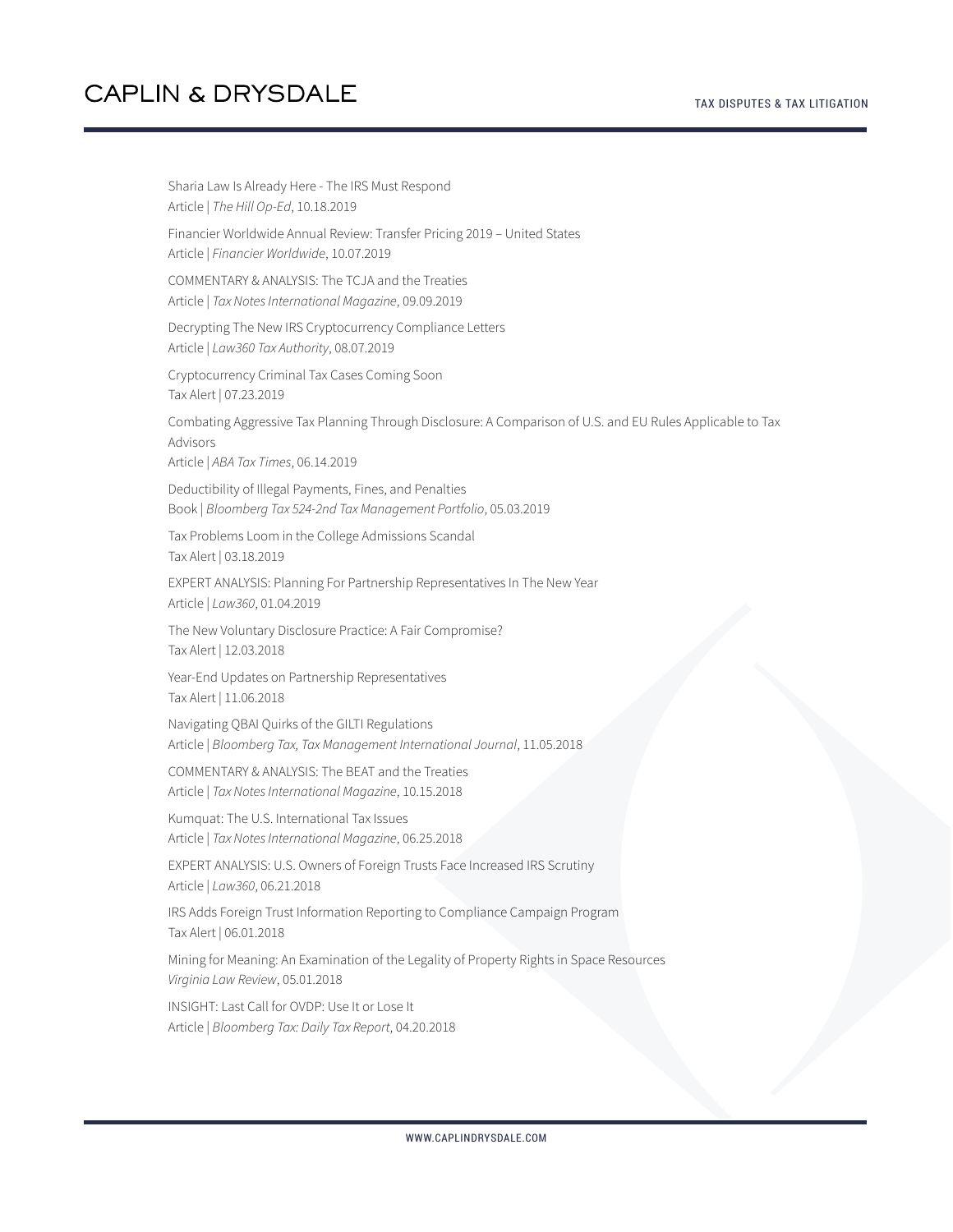#### TAX DISPUTES & TAX LITIGATION

## **CAPLIN & DRYSDALE**

INSIGHT: BEAT Strikes the Wrong Note Article | *Bloomberg Tax: Daily Tax Report*, 03.16.2018 IRS's Offshore Voluntary Disclosure Program Ending: Impact on U.S. Taxpayers Tax Alert | 03.14.2018 GILTI Pleasures Article | *Tax Notes International Magazine*, 02.12.2018 IRS to Revoke Passports for Seriously Delinquent Tax Debts Starting February 2018 Tax Alert | 02.12.2018 United Nations Handbook on Selected Issues in Protecting the Tax Base of Developing Countries - Chapter IV: Limiting Interest Deductions Article | *United Nations*, 01.22.2018 U.S. Plays Lone Ranger on International Tax to Its Detriment Article | *The Hill Op-Ed*, 01.19.2018 New Partnership Audit Rules Go Live Tax Alert | 01.09.2018 International Aspects of U.S. 'Tax Reform' -- Is This Really Where We Want to Go? Article | *International Tax Report*, 01.02.2018 Tax Reform May Make Payment of Nonbusiness Tax Advice Fees Non-Deductible Tax Alert | 12.12.2017 David Rosenbloom Comments on Tax Bills' Impact on Earnings of U.S.-Owned Foreign Corporations Article | *The Washington Post Op-Ed*, 12.03.2017 Possible Tax Fallout for Student and Professional Athletes from NCAA-Related Investigations Tax Alert | 11.09.2017 Paradise Papers: U.S. Citizens and Residents Required to Report on Offshore Assets Tax Alert | 11.06.2017 Low-Tax Texas Should Pay Its Fair Share of Harvey Costs Article | *The Washington Post Op-Ed*, 09.06.2017 Different Viewpoint Not a Misrepresentation: Tax Court Holds IRS Abused Its Discretion in Cancelling Eaton's APAs International Tax Alert | 08.24.2017 Foreword for Asian Voices: BEPS and Beyond Article | *International Bureau of Fiscal Documentation (IBFD)*, 07.01.2017 U.S. Corporate Tax Reform and Wallace Stevens Article | *Tax Notes*, 05.30.2017 The Destination-Based Cash Flow Tax Is a VAT? Article | *Tax Notes*, 03.29.2017 Transfer Pricing Forum *Bloomberg BNA*, 03.17.2017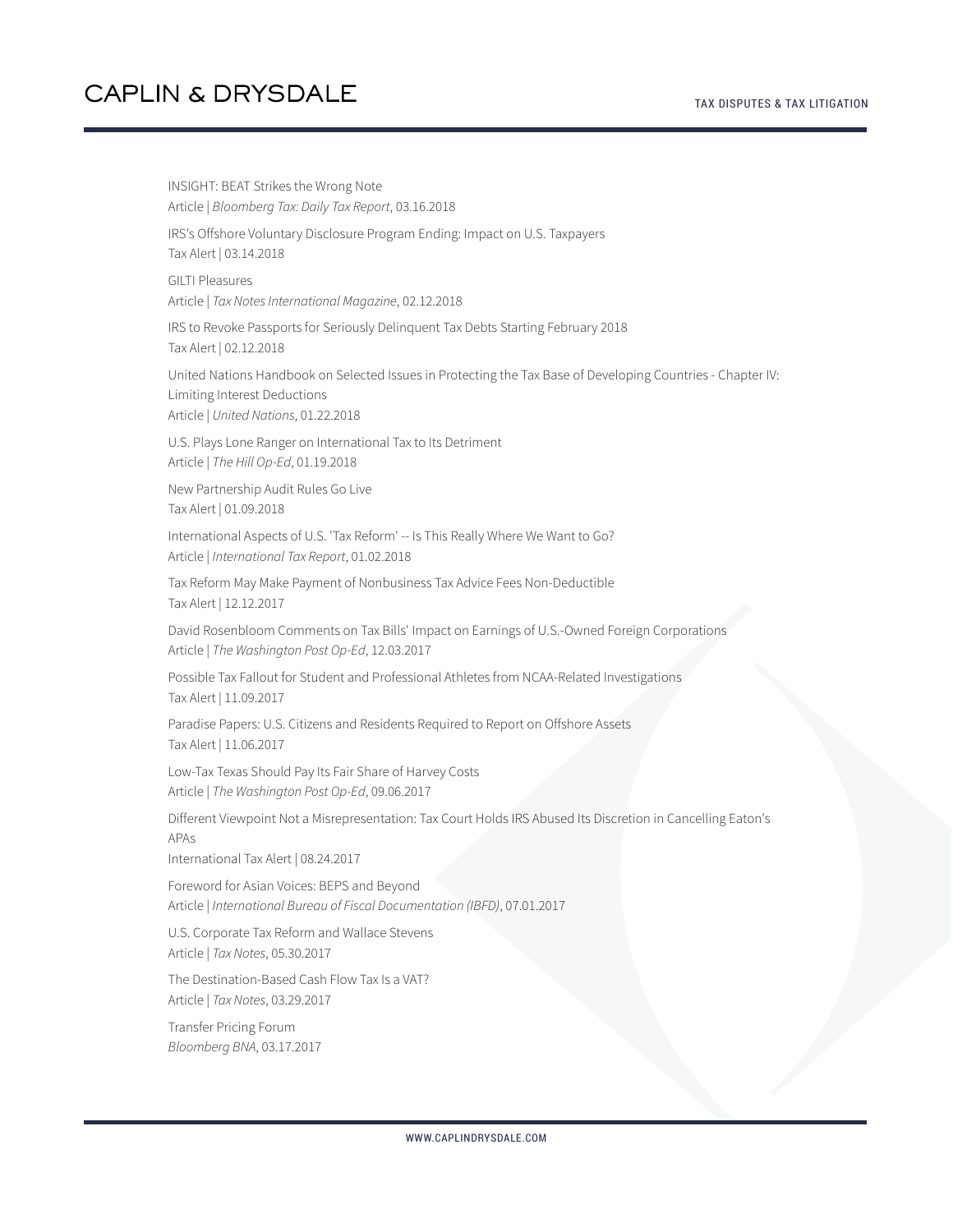Captive Insurance: State Reporting Obligations for Transactions of Interest Article | *International Law Office*, 03.03.2017

U.S. Corporate Tax Reform and Jean-Paul Sartre Article | *Tax Notes*, 03.01.2017

IRS Launches Issue-Based Corporate Compliance Campaigns Article | *International Law Office*, 02.24.2017

Will Border Adjustment Tax End Transfer Pricing as We Know It? *Bloomberg BNA, Tax Management Transfer Pricing Report*, 02.23.2017

Where Have All the Transfer Pricing Safe Harbors Gone? A Plea for Reinvigoration *Bloomberg BNA, Tax Management Transfer Pricing Report*, 02.23.2017

IRS Launches Issue Based Corporate Compliance Campaigns Article | *Global Tax Weekly*, 02.16.2017

Captive Insurance Industry Should Be Aware of State Reporting Obligations for Transactions of Interest Tax Alert | 02.10.2017

Reconsidering European Court of Justice Jurisprudence on Limitation on Benefits Clauses: Why the U.S. Should Care

Article | *46 TM Int'l J. 83, Bloomberg BNA Tax Management International Journal*, 02.10.2017

IRS Launches 13 Issue-Based Corporate Compliance Campaigns Tax Alert | 02.03.2017

Syndicated Conservation Easement Transactions Identified as New 'Listed Transactions' Article | *International Law Office*, 01.27.2017

The U.S. Must Avoid This Untested Approach To International Taxes *The Hill Op-Ed*, 01.24.2017

Treasury Issues Regulations Addressing Use of LLCs to Disguise Beneficial Ownership Article | *International Law Office*, 01.20.2017

Tax Claims - Court of Federal Claims: Jurisdiction, Practice, and Procedure Article | *Court of Federal Claims: Jurisdiction, Practice, and Procedure*, 01.09.2017

Congress Looks to Fix New Partnership Audit Rules Article | *International Law Office*, 01.06.2017

Tax Plans Compared (December 2016) Corporate Tax Article | *Global Tax Weekly*, 01.05.2017

Syndicated Conservation Easement Transactions Identified as New "Listed Transactions" Tax Alert | 01.03.2017

Treasury Issues Final Regulations to Address Use of U.S. LLCs to Disguise Beneficial Ownership International Tax Alert | 12.19.2016

Voluntary Disclosure Window Closing for Bitcoin Article | *International Law Office*, 12.16.2016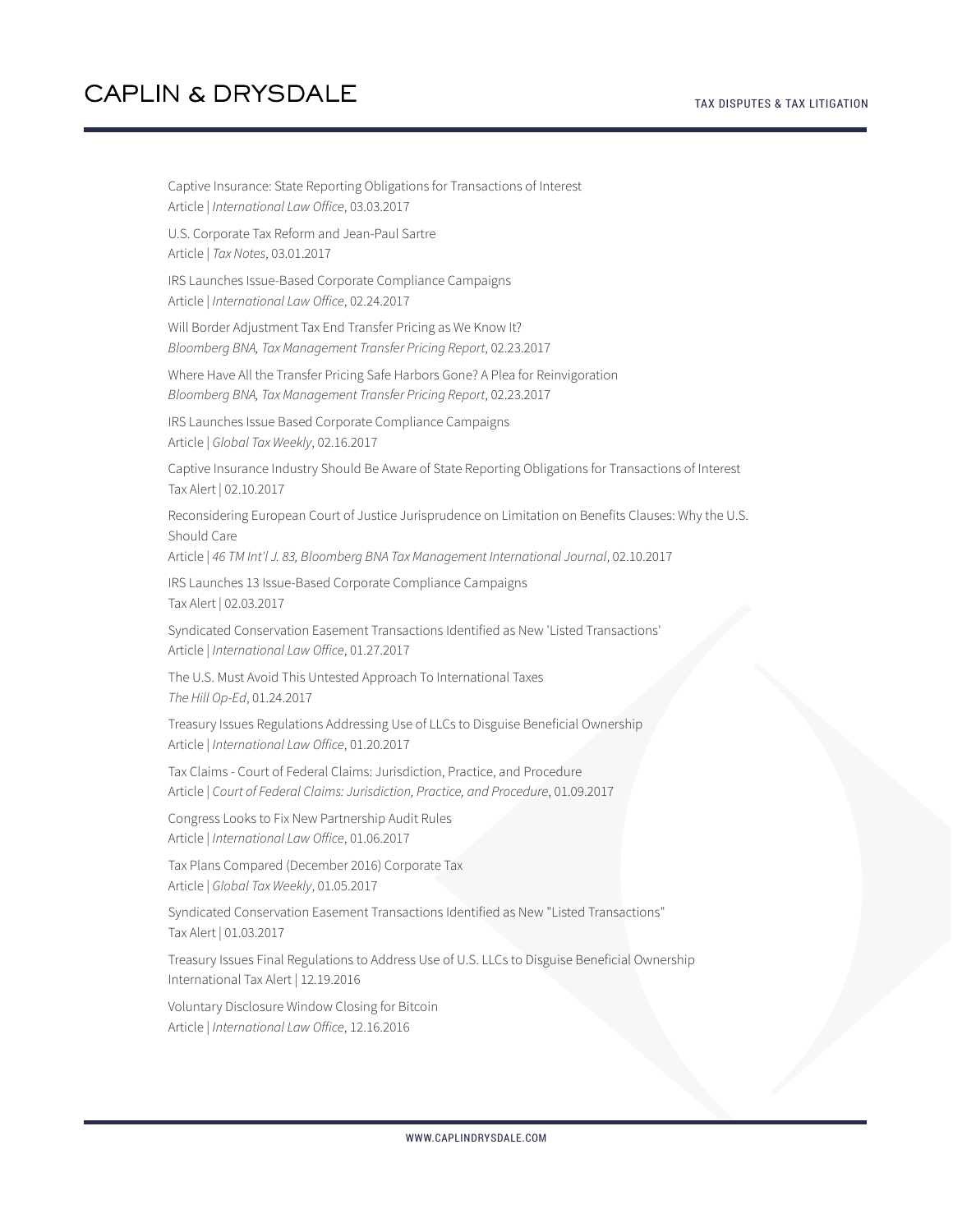Congress Looks to Fix New Partnership Audit Rules Tax Alert | 12.14.2016 Voluntary Disclosure Window Closing on Bitcoin Users Tax Alert | 12.02.2016 Captive Insurance: New IRS Tax Reporting Regime Potential for Penalties and Examinations Article | *International Law Office*, 11.25.2016 Financier Worldwide Annual Review: Transfer Pricing 2016 – United States Article | *Financier Worldwide*, 11.16.2016 New Regulations Change Allocation of Partnership Liabilities Article | *International Law Office*, 11.04.2016 Captive Insurance: New IRS Tax Reporting Regime Potential for Penalties and Examinations Tax Alert | 11.03.2016 New Regulations Change Allocation of Partnership Liabilities Article | *Global Tax Weekly*, 11.03.2016 U.S. Tax Enforcers React to The Panama Papers *IFC Review*, 09.01.2016 IRS Issues First Partnership Audit Regulations Tax Alert | 08.08.2016 Is the United States Still a Tax Haven? The Government Acts on Tax Compliance and Money Laundering Risks Article | *CCH's Journal of Tax Practice & Procedure*, 07.25.2016 Report of Foreign Bank and Financial Accounts (FBAR) Book | *Bloomberg BNA's Tax Management Portfolio*, 06.29.2016 IRS to Hire 700 for Civil and Criminal Tax Enforcement *International Law Office*, 05.20.2016 The Panama Papers and the U.S. Response: New Risks for Financial Institutions, Clients and Advisors Tax Alert | 05.18.2016 IRS to Hire 700 for Civil and Criminal Tax Enforcement Tax Alert | 05.05.2016 IRS Seeks Comments for New Tax Examination and Collection Regime Article | *International Law Office*, 04.08.2016 Treasury Announces Regulations to Address Use of U.S. LLCs to Disguise Beneficial Ownership Tax Alert | 04.05.2016 US Congress Enacts Entirely New Tax Examination and Collection Regime for Partnerships and LLCs Article | *Family Office Elite Magazine*, 04.01.2016 IRS Seeks Comments to Promulgate Regulations for New Tax Examination and Collection Regime for Partnerships and LLCs Tax Alert | 03.18.2016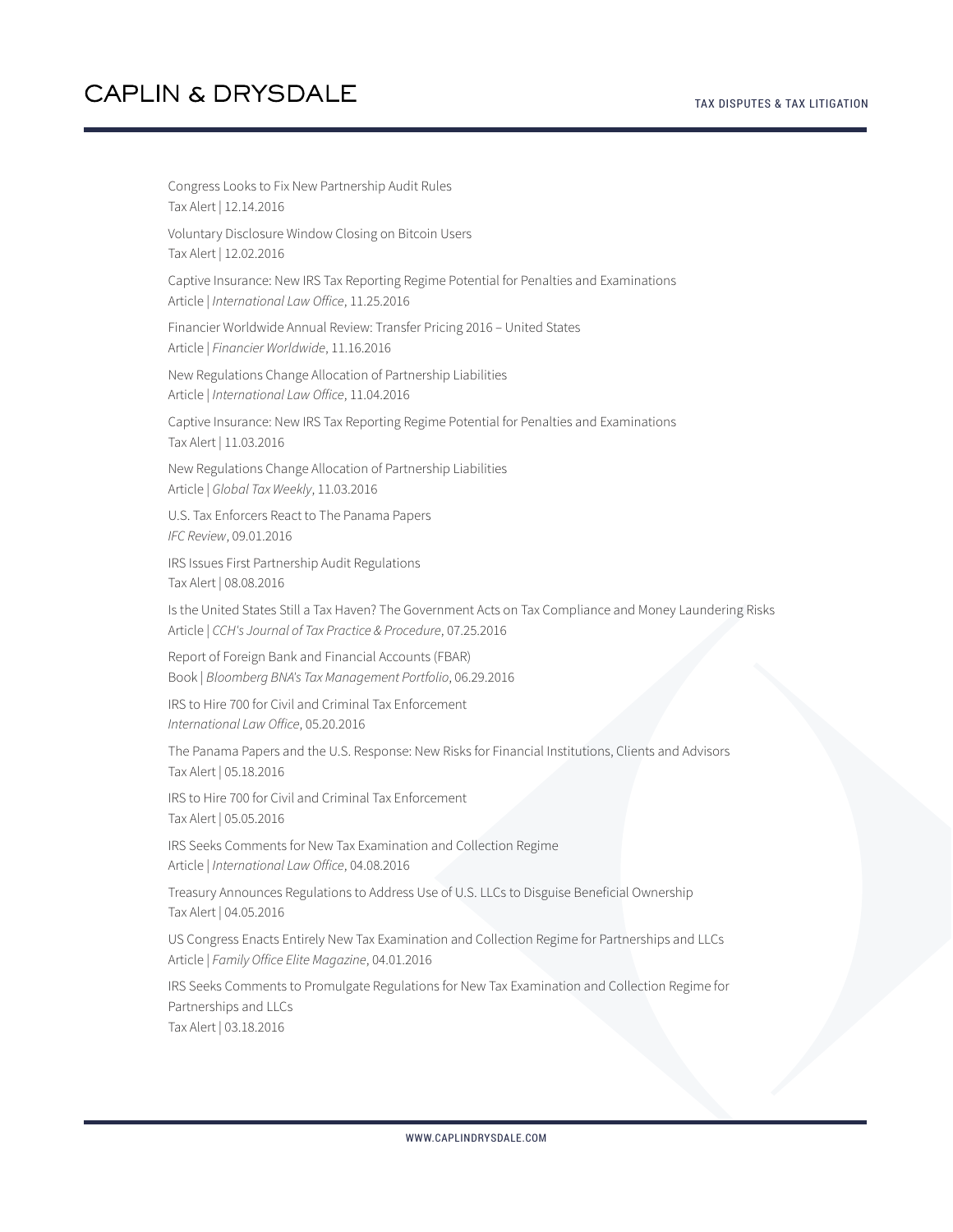IRS Criminal Investigation: A National Asset Being Damaged Article | *Tax Notes*, 03.14.2016 IRS/DOJ Summons Seeks to Break Singapore Bank Secrecy on Non-Resident's Account Tax Alert | 03.07.2016 2016 Federal Tax Benefits for Hiring Qualified Veterans, National Guard Members and Reservists Book | *Caplin & Drysdale, Chartered*, 03.01.2016 Congress Enacts Entirely New Tax Examination and Collection Regime for Partnerships Tax Alert | 12.10.2015 Derivative Benefits and Equivalent Beneficiaries - What Are We Talking About? Part II Article | *International Tax Report*, 12.10.2015 U.S. Passports in Jeopardy for Taxpayers Owing the IRS Tax Alert | 12.09.2015 Steps Foreign Persons Can Take to Avoid Unnecessary U.S. Estate Tax Private Client Alert | 11.09.2015 Derivative Benefits and Equivalent Beneficiaries - What Are We Talking About? Part I Article | *International Tax Report*, 11.05.2015 Transfer Pricing Audits: Flipping the Tested Party Article | *International Law Office*, 08.28.2015 IRS Releases Guidelines for Examining CFC Transactions Article | *International Law Office*, 08.21.2015 The Tax Planner's Tightrope: Morality and Politics Now in Play Article | *International Law Office*, 08.14.2015 New Law Changes FBAR Filing Deadline Tax Alert | 08.10.2015 The Practical Protection of Taxpayers' Fundamental Rights Article | *International Fiscal Association 2015 Basel Congress*, 08.01.2015 IRS Releases Guidelines for Examining CFC Transactions International Tax Alert | 07.29.2015 The Intersection of U.S. Tax Treaty Policy, Tax Reform, and BEPS Article | *International Law Office*, 07.24.2015 *Moore* Requires 'More' Scrutiny of IRS-Imposed FBAR Penalties Under the Administrative Procedures Act Article | *Family Office Elite Magazine*, 07.17.2015 FATCA – Enforcement Win or Expatriate Generator? Article | *IFC Review*, 07.01.2015 Treasury Proposes Significant Changes to Model Tax Treaty Article | *International Law Office*, 06.12.2015 Treasury Proposes Significant Changes to U.S. Model Treaty Article | *Global Tax Weekly*, 06.04.2015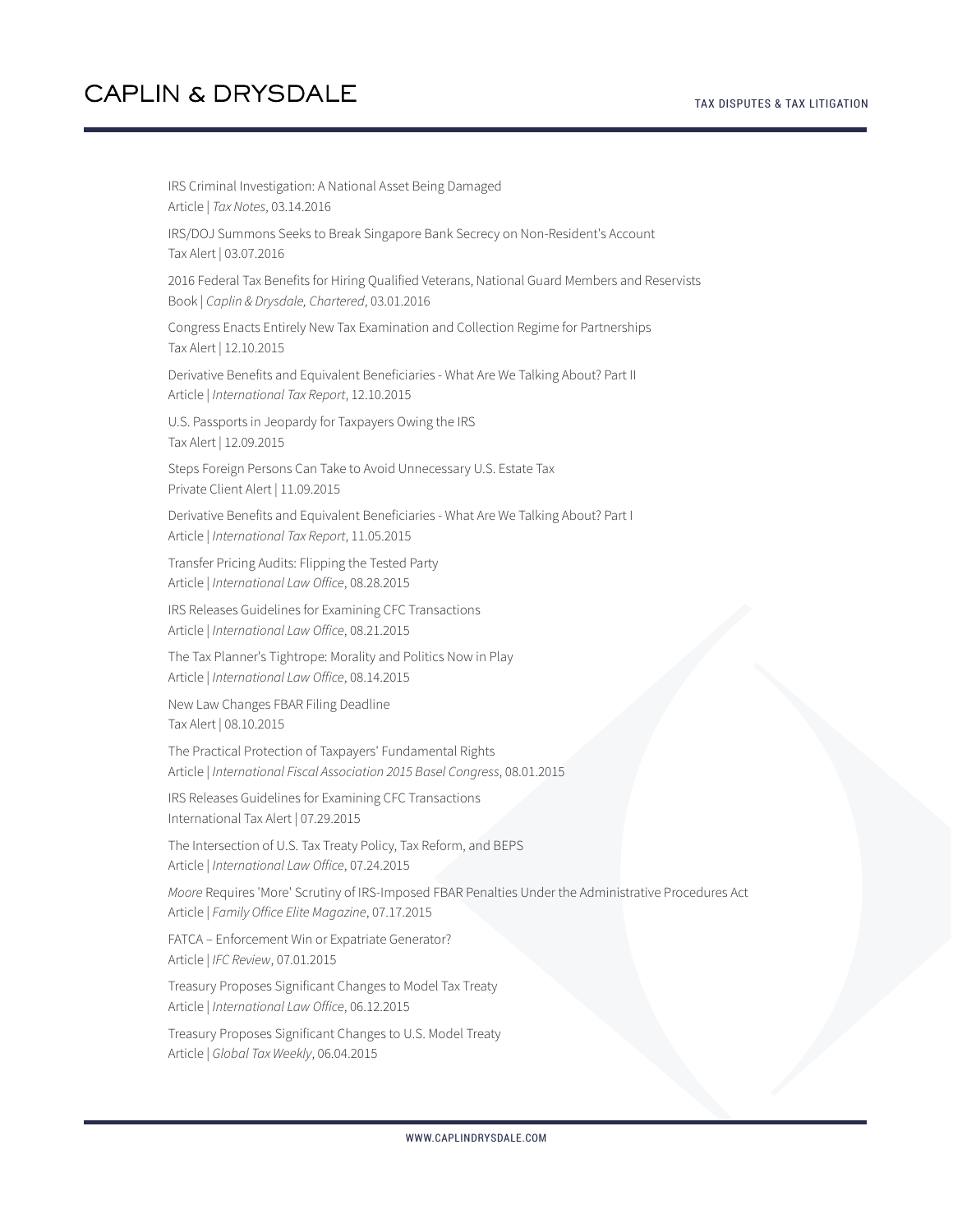Treasury Proposes Significant Changes to U.S. Model Tax Treaty International Tax Alert | 05.26.2015 Reflections on the Intersection of U.S. Tax Treaty Policy, U.S. Tax Reform, and BEPS Article | *Tax Notes International*, 05.25.2015 The Tax Planner's Tightrope: Morality and Politics Now in Play Article | *IFC Economic Report*, 05.05.2015 Abusive Small Captive Insurance Companies on IRS 'Dirty Dozen' List Article | *International Law Office*, 02.27.2015 Abusive Small Captive Insurance Companies Added to IRS "Dirty Dozen Tax Scams" Tax Alert | 02.13.2015 Proposed New York Tax Changes Would Affect Large and Small Businesses Article | *International Law Office*, 01.30.2015 NYC Proposed Tax Code Changes Would Affect Businesses Large and Small Business, Investment & Transactional Tax Alert | 01.13.2015 Switzerland Narrows Advance Notice to Account Holders of Treaty Requests: Americans with Unreported Accounts Impacted Tax Alert | 12.16.2014 Will the Rush to Invert Spur Corporate Tax Reform? A Conversation Article | *Tax Notes International*, 12.15.2014 IRS Power To Regulate Tax Practitioners Slipping Away Article | *Forbes*, 11.10.2014 OECD Releases Finalized Proposals on Key Tax Base Erosion Concerns Article | *Global Tax Weekly*, 11.06.2014 U.S. Offshore Account Enforcement Issues Article | *CCH's Journal of Tax Practice & Procedure*, 09.30.2014 OECD Releases Finalized Proposals on Key Tax Base Erosion Concerns International Tax Alert | 09.23.2014 IRS Issues Final Regulations On Material Advisor Penalties Article | *Global Tax Weekly*, 09.04.2014 Recent Changes in Circular 230: Where Are We Now? Article | *Real Estate Journal*, 09.03.2014 IRS Issues Final Regulations on Material Adviser Penalties Article | *International Law Office*, 08.29.2014 IRS Issues Final Regulations on Material Advisor Penalties Tax Alert | 08.04.2014 Remain Vigilant On Indian Permanent Establishments, Even After the Favorable e-Funds Decision Article | *Global Tax Weekly*, 07.10.2014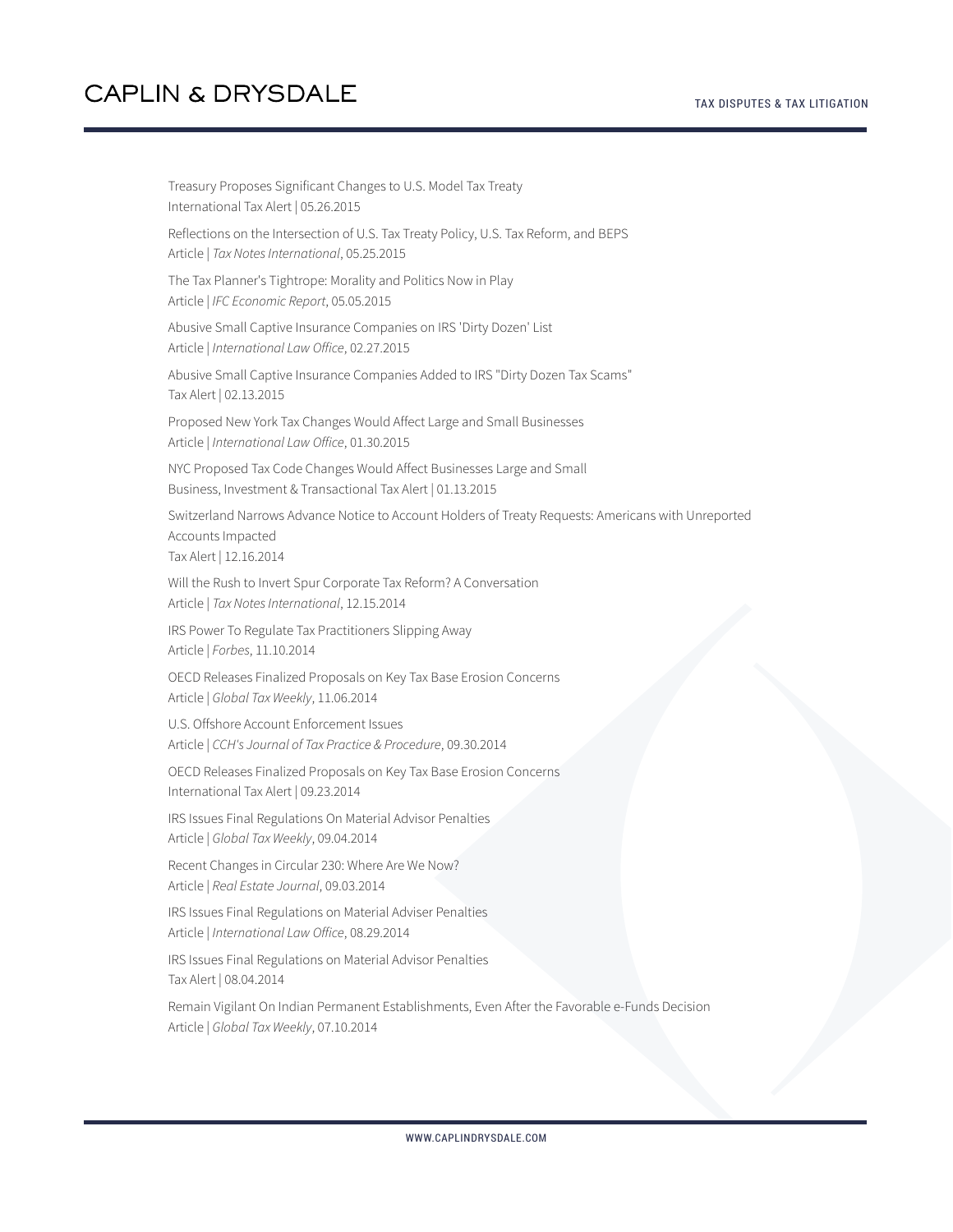OECD's Proposed New Approach to Transfer Pricing of Intangibles: A Critique Article | *New York University*, 06.29.2014 IRS Modifies Offshore Voluntary Disclosure Program and Streamlined Filing Compliance Procedures Tax Alert | 06.23.2014 Strategies for Current Filings of Noncompliant Taxpayers as FBAR Deadline Approaches Article | *Practical Tax Strategies*, 05.23.2014 Here Comes FATCA…What To Expect In 2014 Article | *IFC Review Monthly e-Journal*, 04.01.2014 Remain Vigilant on Indian Permanent Establishments, Even After the Favorable e-Funds Decision International Tax Alert | 03.27.2014 The New APMA Procedures — Cosmetic or Cosmic? Article | *Tax Management International Journal*, 03.14.2014 Enforcing Non-U.S. Tax Authority Requests for Taxpayer Information Article | *International Law Office*, 03.07.2014 Bold Shift in IRS Approach to Transfer Pricing Controversies International Tax Alert | 02.27.2014 Surprise! Your Foreign Tax Credit Is Not Allowed Under Section 901(I) Article | *Tax Notes International*, 01.14.2014 Washington Tax Roundup Article | *Washington Jewish Week*, 01.08.2014 Here Comes FATCA…What to Expect in 2014 Article | *IFC Review*, 01.04.2014 Weighing Fiduciary Duties with 21st Century Realities – Evaluating the Viability of Remote Participation for Boards of Directors Article | *1 Emory Corp. Governance & Accountability Rev. 43*, 01.01.2014 Jurisdictional Uncertainty in Trust Fund Recovery Penalty Cases Article | *Tax Notes, p. 963*, 12.16.2013 Overview of the OECD'S Action Plan on Base Erosion and Profit Shifting Article | *Corporate Taxation*, 11.01.2013 DOJ Deal with Swiss Banks Impacts U.S. Taxpayers and Financial Firms Around the World Tax Alert | 10.31.2013 Washington Post Releases Database of Reported Nonprofit Asset Diversions Exempt Organizations Alert | 10.30.2013 The Justice Department and Swiss Banks: Understanding the Special Disclosure Program Article | *Bloomberg BNA*, 09.24.2013 Tax Implications of Natural Disasters

Article | *ABA Section of Taxation and Section of Real Property, Trust & Estate Division*, 09.01.2013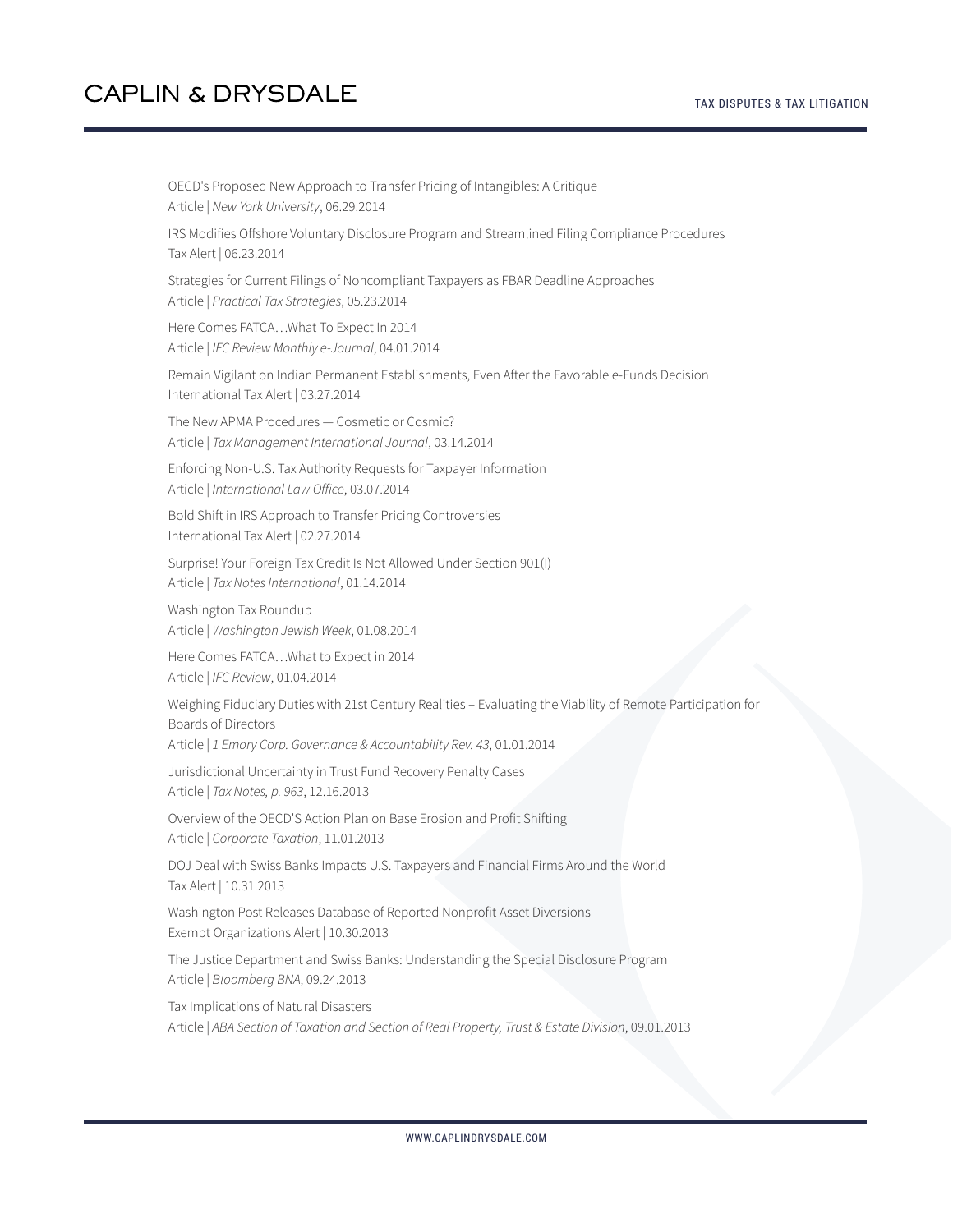#### TAX DISPUTES & TAX LITIGATION

### **CAPLIN & DRYSDALE**

Me, Myself, and My Subsidiary: A Shift in the Intent Standard in Related-Party Hybrid Debt Cases Article | *Corporate Taxation*, 09.01.2013 Stalled Applications for Section 501(c)(3) Status: Is it Time to Sue the IRS? Exempt Organizations Alert | 08.16.2013 *Amazon.com v. Commissioner: Veritas* Redux? Article | *Corporate Taxation*, 08.01.2013 Here Are the Implications of Singapore's Move to FATCA Compliance Article | *Singapore Business Review*, 07.29.2013 The Crucial Implications of FATCA for U.S. Citizens in Hong Kong Article | *Hong Kong Business*, 07.25.2013 2013 Federal Tax Benefits for Hiring Qualified Veterans, National Guard Members and Reservists Book | *Caplin & Drysdale, Chartered*, 06.03.2013 Low-Income Students Must Aim High, Seize Opportunities Offered to Them Article | *Detroit Free Press*, 05.07.2013 Global Netting: Potential Opportunities for Corporate Taxpayers Article | *WTE Practical International Tax Strategies, Volume 17, Number 8*, 04.30.2013 Global Netting: Potential Opportunities for Corporate Taxpayers Business, Investment & Transactional Tax Alert | 04.10.2013 Professional Golfer Sergio Garcia to Owe More Taxes on Endorsement Income International Tax Alert | 03.15.2013 The Rescission Decision Article | *Tax Talk, Section of Taxation, Maryland State Bar Association*, 03.01.2013 Mutual Administrative Assistance in Tax Matters Article | *Journal of Corporate Taxation*, 03.01.2013 Cruising Toward Safe Harbors for Transfer Pricing? Article | *Corporate Taxation*, 03.01.2013 Recent Developments: U.K. Excess Profits Tax Under the U.S. Foreign Tax Credit Article | *Corporate Taxation*, 01.01.2013 Transfer Pricing: Rules and Practice in Selected Countries (H-1), No. 6955 Article | *Bloomberg BNA Tax Management Portfolio*, 01.01.2013 FATCA: A New Era of Financial Transparency Article | *AICPA's Journal of Accountancy*, 01.01.2013 Safe at Last? Transfer Pricing Safe Harbors on the Horizon Article | *Bloomberg BNA*, 09.06.2012 Is the Limited Scope Marketed Opinion Preparing for a Comeback? Article | *Tax Talk, Section of Taxation, Maryland State Bar Association*, 09.01.2012 Article from Tax Analysts, Switzerland and the U.S.: What We Have Here is a Failure to Communicate *Tax Analysts, by H. David Rosenbloom*, 06.04.2012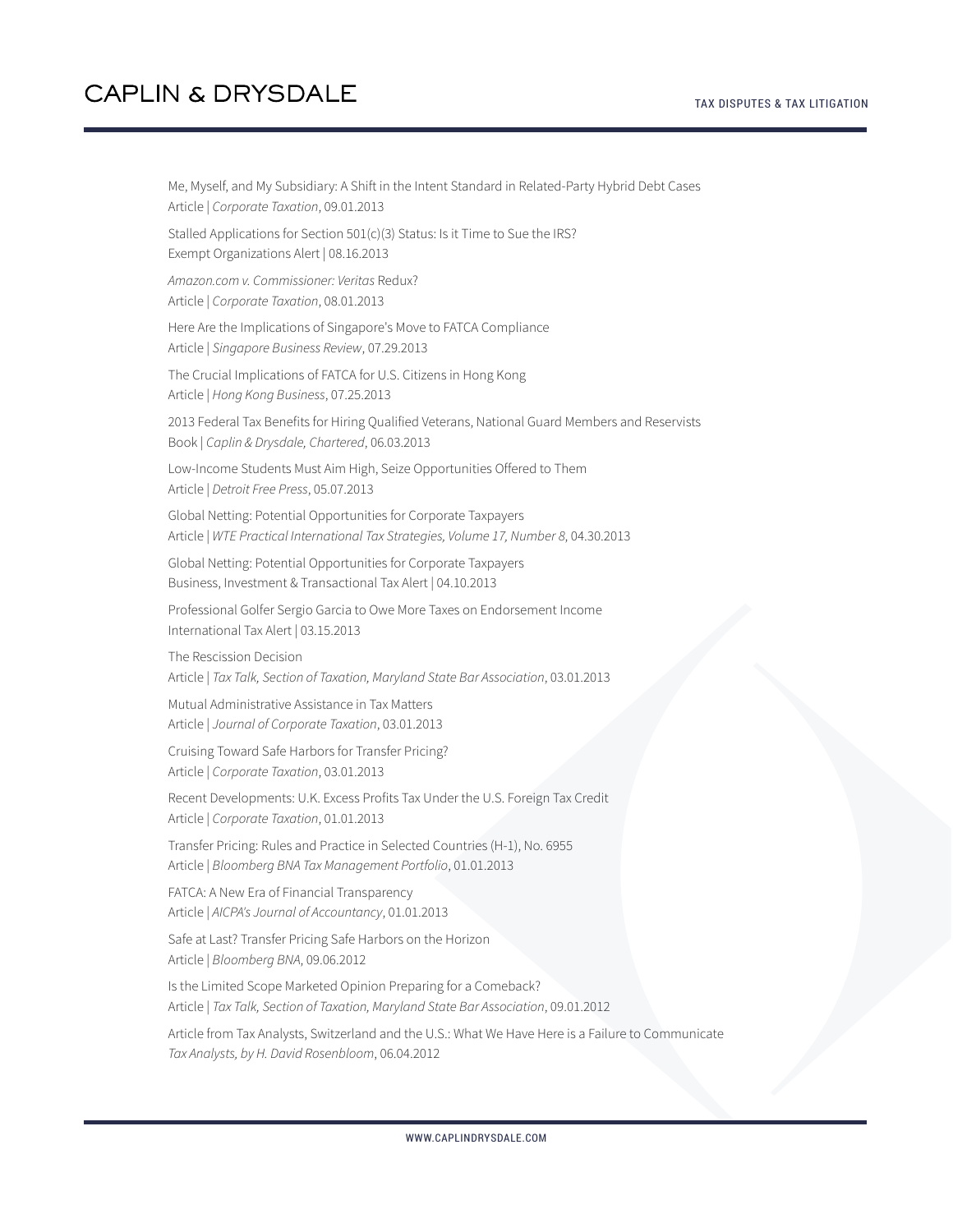### TAX DISPUTES & TAX LITIGATION

## **CAPLIN & DRYSDALE**

Offshore Tax Evasion: US Initiatives Article | *Practical Law Company*, 04.26.2012 Case Updates-Dell Products (Norway) General Electric Capital (Canada) SNF (Australia) Article | *Corporate Taxation*, 03.01.2012 ABA Section of Taxation Comments on Proposed Amendments to the Rules of the United States Tax Court Article | *American Bar Association*, 03.01.2012 Commissionaire and Contract Manufacturing Arrangements - New Developments on Permanent Establishment Issue Article | *Corporate Taxation*, 01.01.2012 Federal Judge Grants IRS "John Doe" Summons Seeking California Gift Tax Records Private Client Alert | 12.22.2011 Offshore Tax Enforcement, Voluntary Disclosure, And Undeclared Foreign Accounts Article | *ALI-ABA Estate Planning Course Materials Journal*, 12.01.2011 The APA Program's Experience With Rev. Proc. 2008-31: Increased Opportunities for Certainty Article | *Bloomberg BNA Tax Management Memorandum*, 11.07.2011 The Case for Tradable Tax Credits Article | *8 N.Y.U. J.L. & BUS. 227*, 11.01.2011 2010 Treaty Developments Article | *Corporate Taxation*, 11.01.2011 OVDI Is Over — What's Next for Voluntary Disclosures? Article | *Tax Notes, Special Report*, 10.17.2011 Qualified Intermediaries, The EU Savings Directive, Trace--What Does FATCA Really Add Article | *Corporate Taxation*, 09.01.2011 Unreported Gifts of Real Property: Time for a Voluntary Disclosure? Article | *Tax Notes*, 08.01.2011 LB&I Commissioner Provides Guidance to Examiners and Managers on the Codified Economic Substance Doctrine and Related Penalties Tax Alert | 07.29.2011 India's Proposed Direct Taxes Code - Highlights For Corporate Taxpayers Article | *Corporate Taxation*, 07.01.2011 Crawford's Last Stand? What Melendez-Diaz v. Massachusetts Means for the Confrontation Clause and for Criminal Trials Article | *2 AKRON J. CONST. L. & POL'Y 81*, 06.02.2011 FATCA & Foreign Bank Accounts: Has the U.S. Overreacted? Article | *Tax Analysts*, 05.31.2011 Final Rules & New FBAR Form Issued *International Tax Review*, 05.01.2011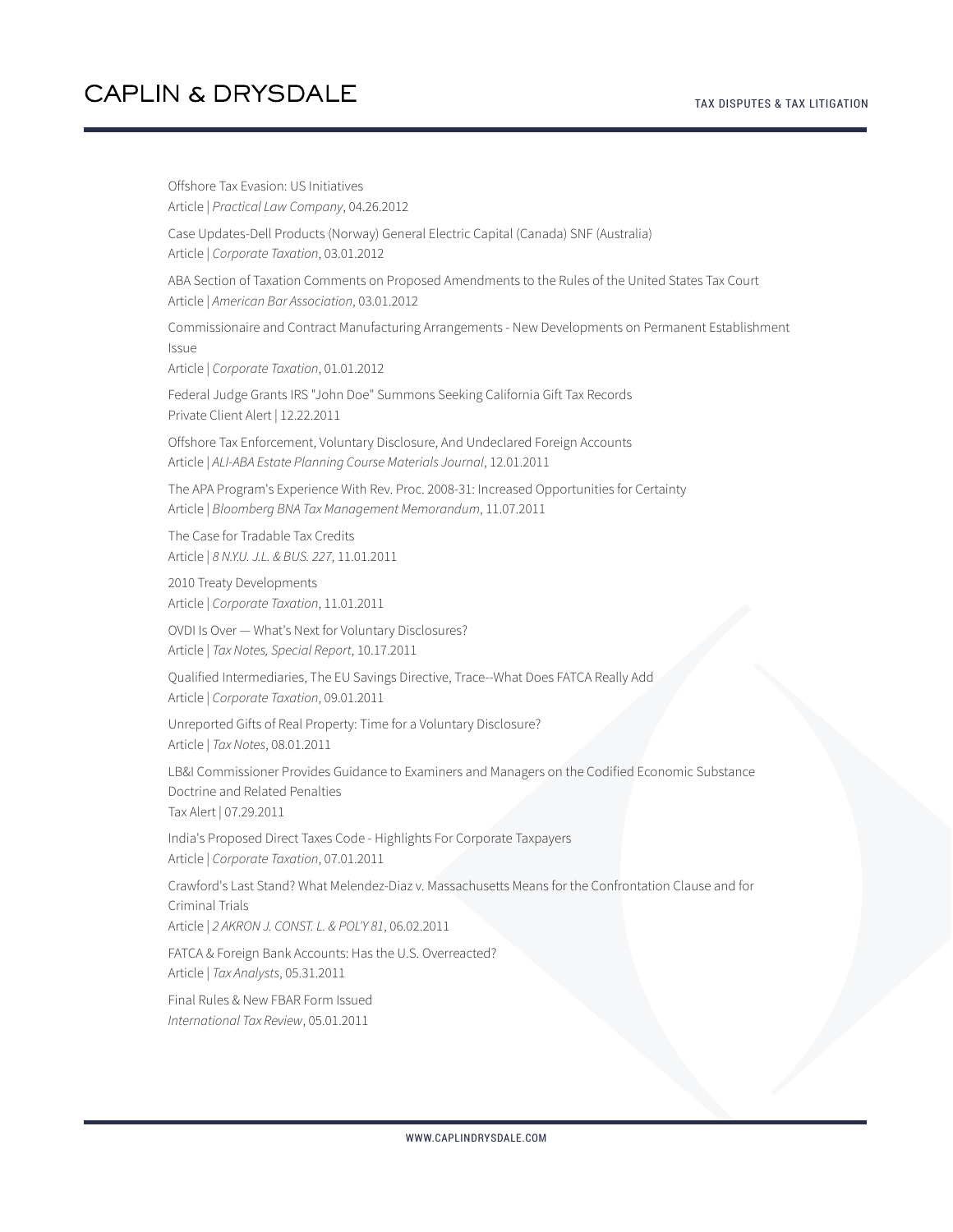ITPF - Georgetown University Law Center Conference on Reform of International Tax Article | *Corporate Taxation*, 05.01.2011 IRS Seeks Names of U.S. Account Holders at HSBC (India) Article | *Taxmann-The Tax & Corporate laws of India-International Tax*, 04.18.2011 Comments to the Proposed Amendments to the Rules of the United States Tax Court Article | *American Bar Association*, 03.07.2011 Comments to the Proposed Amendments to the Rules of the United States Tax Court Article | *American Bar Association*, 03.07.2011 Putting an End to Foreign Tax Credit 'Splitting' Transactions Article | *Corporate Taxation*, 03.01.2011 ABA Section of Taxation Comments on Proposed Amendments to the Rules of the United States Tax Court Article | *American Bar Association*, 03.01.2011 Indictment of Offshore Account Holder Portends a New Round of Aggressive Enforcement Article | *International Taxation*, 02.01.2011 U.S. Federal Tax Research Article | *Tax Management Portfolio Series*, 01.03.2011 Effectively Representing Your Client Before the IRS Article | *American Bar Association*, 01.03.2011 Responsible Person and Lender Liability for Trust Fund Taxes – Sections 6672 and 3505 Article | *Tax Management Portfolio Series*, 01.03.2011 President Obama's Efforts at International Tax Reform Article | *Corporate Taxation*, 01.01.2011 The Foreign Account Tax Compliance Act and Notice 2010-60 Article | *International Taxation*, 12.01.2010 IRS's Voluntary Disclosure Program for Offshore Accounts: A Critical Assessment After One Year Article | *BNA Insights*, 09.21.2010 Advise Client Companies to Review Payroll Practices Article | *Verizon Small Business Center's News & Resources*, 09.10.2010 Federal and State Governments Target Employment Tax Compliance Article | *Taxation of Exempts*, 09.01.2010 A Shift Toward Consumption Taxes: The Tax Policy Prescription For The Fiscal Ills of The Global Financial Crisis Article | *Corporate Taxation*, 07.01.2010 Once Again Employment Tax Compliance at the Forefront of IRS's Enforcement Agenda Article | *Bloomberg Law Reports*, 06.21.2010 The Foreign Account Tax Compliance Act Article | 05.11.2010 Loan Guarantees and Transfer Pricing Article | *Corporate Taxation*, 05.01.2010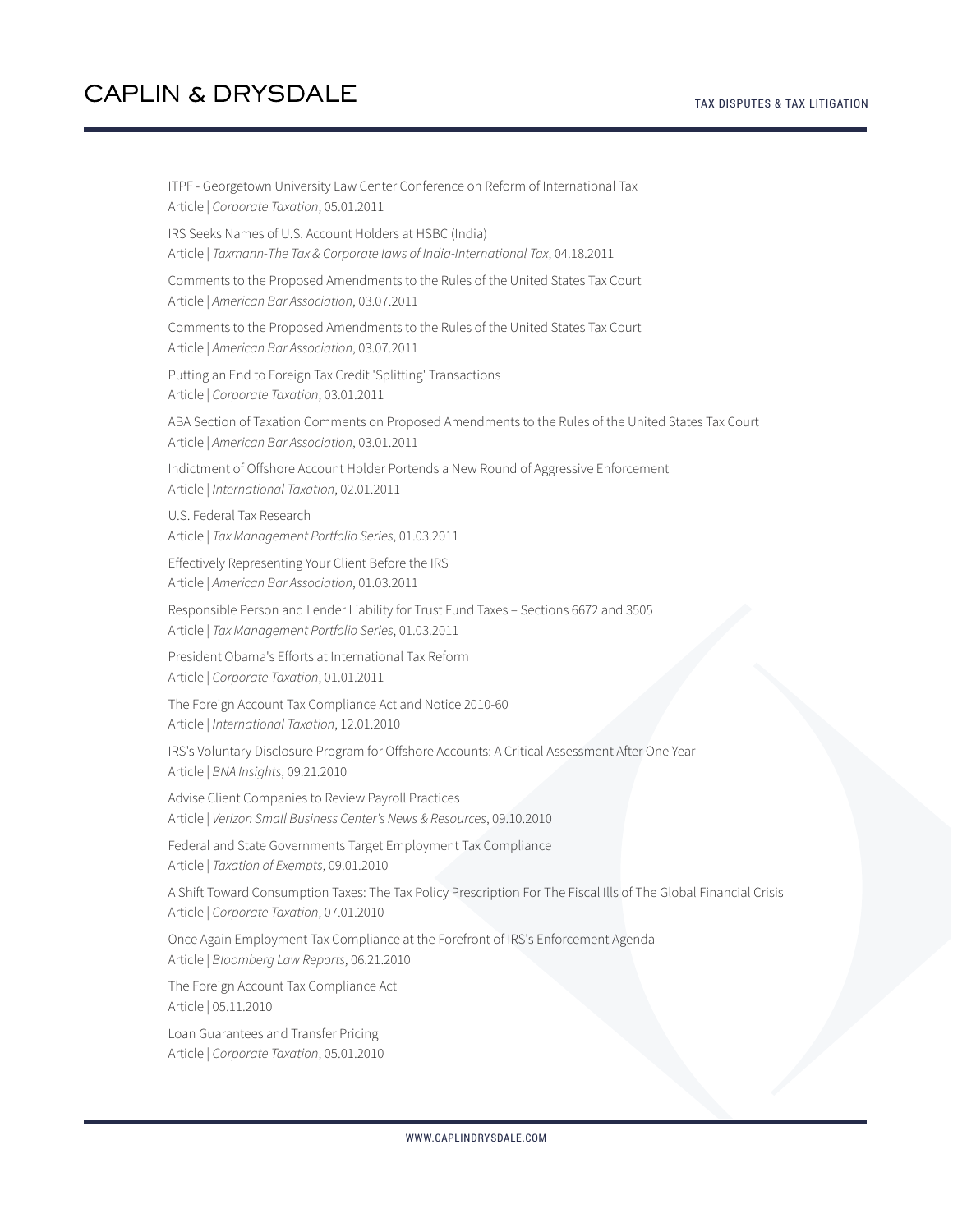IRS Scrutinizes Payroll Practices, Challenges for Companies Article | *Financial Executive*, 05.01.2010 Taxpayer Wins LILO Case in the Court of Federal Claims Article | *Real Estate Finance Journal*, 04.01.2010 More Foreign Financial Account Reporting International Tax Alert | 03.26.2010 Looking for FBARs in All the Wrong Places? Limited Relief in New Interim Guidance International Tax Alert | 03.15.2010 The New Battle In An Old War: Omissions From Gross Income Article | *126 Tax Notes 1227*, 03.08.2010 IRS Scrutiny of Equity Swaps Could Impact Offshore Funds Article | 03.05.2010 National Westminster Bank: Will the IRS Ever Give Up Article | *Corporate Taxation*, 03.01.2010 Get Ready for the Employment Tax Compliance Surge: IRS to Challenge Status of Independent Contractors Employee Benefits Alert | 02.18.2010 The Curious Case of The Partial Loophole Closer Article | *Corporate Taxation*, 01.01.2010 Kiva Dunes and Golf Course Conservation Easements: Important Implications for Tax Deductibility of Conservation Easement Contributions Article | *Free State Accountant*, 01.01.2010 Undeclared Foreign Accounts—Voluntary Disclosures and FBARs After the IRS Settlement Initiative Article | *Journal of Tax Practice and Procedure*, 12.01.2009 2009 Treaty Developments Article | *Corporate Taxation*, 11.01.2009 Summary of Recent Developments for 2009 Article | *American Bar Association Section of Taxation, Court Procedure & Practice Committee*, 09.01.2009 Sotomayor Record Indicates Penchant for Protectionist State Tax Policies Article | *Tax Foundation*, 07.16.2009 Justice Souter's Tax Opinions Show Steady Erosion of Respect for Commerce Clause Article | *Tax Foundation Fiscal Facts, No. 173*, 06.03.2009 Comments to the Proposed Amendments to the Rules of the United States Tax Court Article | *American Bar Association*, 05.27.2009 Comments to the Proposed Amendments to the Rules of the United States Tax Court Article | *American Bar Association*, 05.27.2009 Resolución de Conflictos en Material Fiscal (in Spanish) Article | *Revista - Instituto Colombiano de Derecho Tributario*, 05.10.2009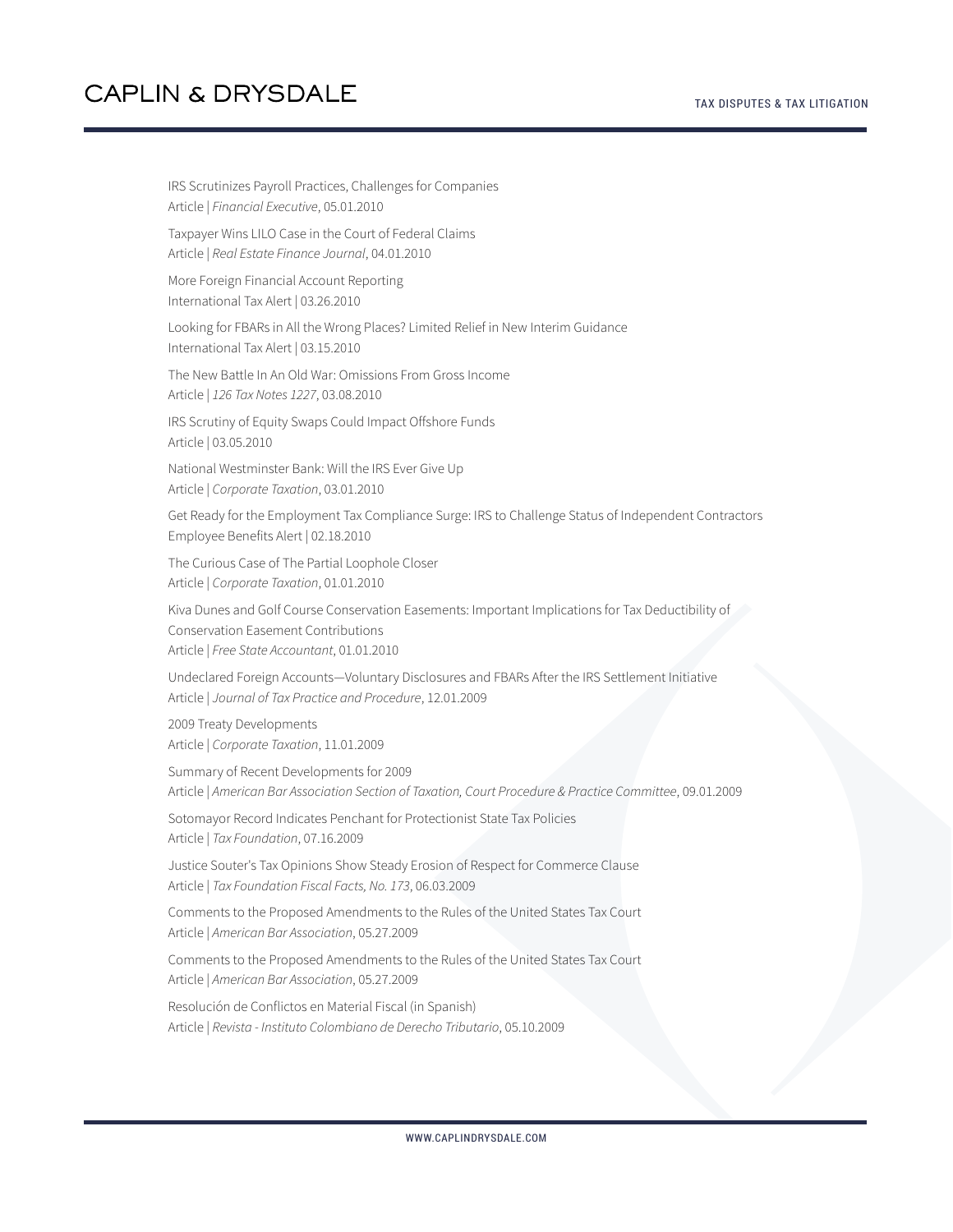Selected Recent Developments in Administrative Practice Article | *American Bar Association (May Meeting, Administrative Practice Committee)*, 05.08.2009 From the House that Ruth Built to the House the IRS Built Article | *Tax Foundation Fiscal Facts, No. 167*, 04.06.2009 Cross-Border Information Reporting & Civil Penalities (in a Nutshell) Article | *Journal of Tax Practice & Procedure*, 04.01.2009 States Use Gentle Hand in Taxing Timberland Article | *Tax Foundation Fiscal Facts, No. 164*, 03.25.2009 Voluntary Disclosure Key to Addressing Offshore Tax Cheats, Practitioners Say Article | *Tax Analysts*, 12.08.2008 A \$200,000 Penalty for a \$25,000 Deduction??!!: the High Price of Failing to Disclose Listed Transactions Under Section 6707A of the Code Article | 11.07.2008 Summary of Recent Developments for 2008 Article | *American Bar Association Section of Taxation, Court Procedure & Practice Committee*, 09.01.2008 The Malpractice Environment for Tax Lawyers in the United States Article | *Practice Exposures for the International Tax Professional in the 21st Century, 37 Tax Management International Journal 431*, 08.08.2008 Conservation Easements Under Fire: A Five-Point Strategy to Defend the Deduction Article | *Maryland Society of Accountants: The Free State Accountant*, 06.01.2008 Voluntary Disclosure Becomes A Necessity Article | *International Tax Review*, 05.01.2008 Tax Crimes: Has the Bright Line Moved? Article | *Law Journal Newsletters*, 02.01.2008 'Prior Work' Can Create Ethical and Malpractice Risk Article | *ABA Section of Taxation NewsQuarterly*, 12.01.2007 IRS Sends Mixed Messages to Nonprofis Article | *POLITICO*, 10.16.2007 Developments Aplenty in the KPMG Tax Case: Partial Dismissal, and Court-Ordered Transparency In Entity/ Government Negotiations Article | 09.30.2007 Treasury, IRS Continues Attack on Abusive Tax Transactions: Final Regulations for Reportable Transactions Issued Article | *Derivatives Financial Products Report*, 09.01.2007 Meeting Newsletter Article | *American Bar Association Section of Taxation, Court Procedure & Practice Committee (2006-2007)*, 05.01.2007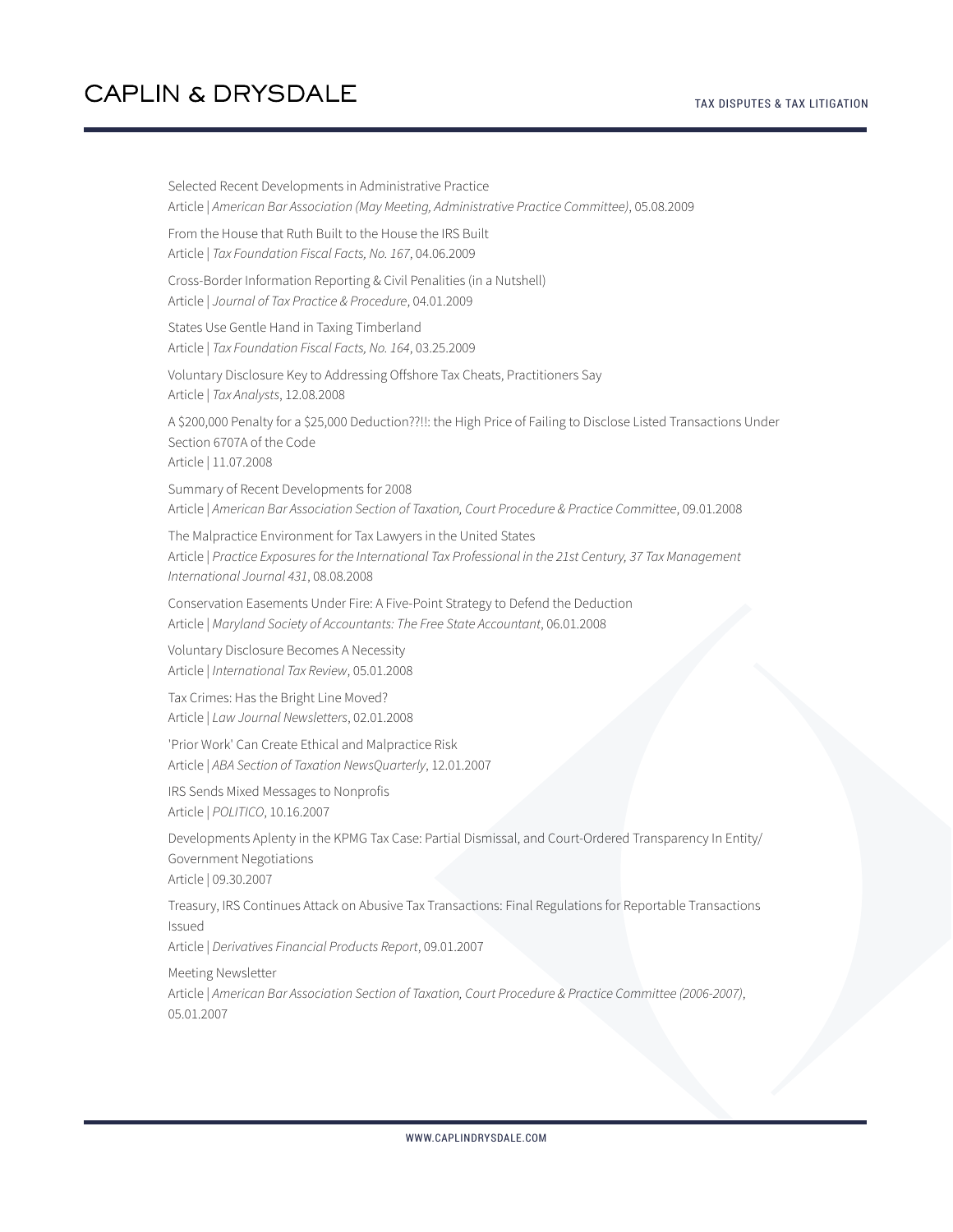COMMENT: Deputy-Doctors: The Medical Treatment Exception after Davis v. Washington Article | *43 CAL. W. L. REV. 451, 2007*, 05.01.2007 ABA's Comments Concerning the Tax Court's Proposed Amendments Regarding Privacy and Public Access to Electronic Case Files Article | *American Bar Association*, 04.13.2007 Blame It on Transparency Article | *Tax Notes*, 03.05.2007 New Penalties for Tax-Exempt Entities and Managers Article | *Caplin & Drysdale*, 10.01.2006 Pay Immediate Attention to Far-Reaching Regulations on Intercompany Services Article | *Caplin & Drysdale*, 10.01.2006 Thou Shalt Not Profit, Part I: New Penalties for Tax-Exempt Entities and Managers Article | *Health Lawyers Weekly*, 09.08.2006 A Rare Look Inside The IRS's Office of Professional Responsibility Article | *Journal Of Tax Practice and Procedure*, 05.01.2006 Deferred Prosecution Agreements: Implications for Corporate Tax Departments Article | *The Tax Executive*, 02.01.2006 IRS Launches Settlement Initiative for Certain "Abusive Transactions" Article | *Caplin & Drysdale*, 01.15.2006 Proposed Cost-Sharing Regulations Issues Article | *Caplin & Drysdale*, 01.15.2006 Tax Planning for Involuntary Conversions Article | *Tax Notes*, 10.03.2005 Enhanced IRS Enforcement and the Voluntary Disclosure Policy Article | *International Law Office*, 08.26.2005 I'll Pay, but Let's Not Call It a Fine: Code Sec. 162(f) Issues in Structuring Settlement Payments - Five Lessons from LTR 200520241 Article | *Taxes - The Tax Magazine*, 07.05.2005 Tax Shelter Reform Article | *Caplin & Drysdale*, 11.01.2004 Stop the Presses (Book Review) Article | *Law Practice Magazine*, 09.01.2004 News on the Transfer Pricing Front Article | *Caplin & Drysdale*, 07.01.2004 Foreign Bank Accounts - Last Chance for Taxpayers? Article | *Caplin & Drysdale*, 07.01.2004 But I Don't Sell Tax Shelters! The Expanding Reach of the Code Sec. 6700 Promoter Penalty Article | *Taxes - The Tax Magazine*, 06.01.2004